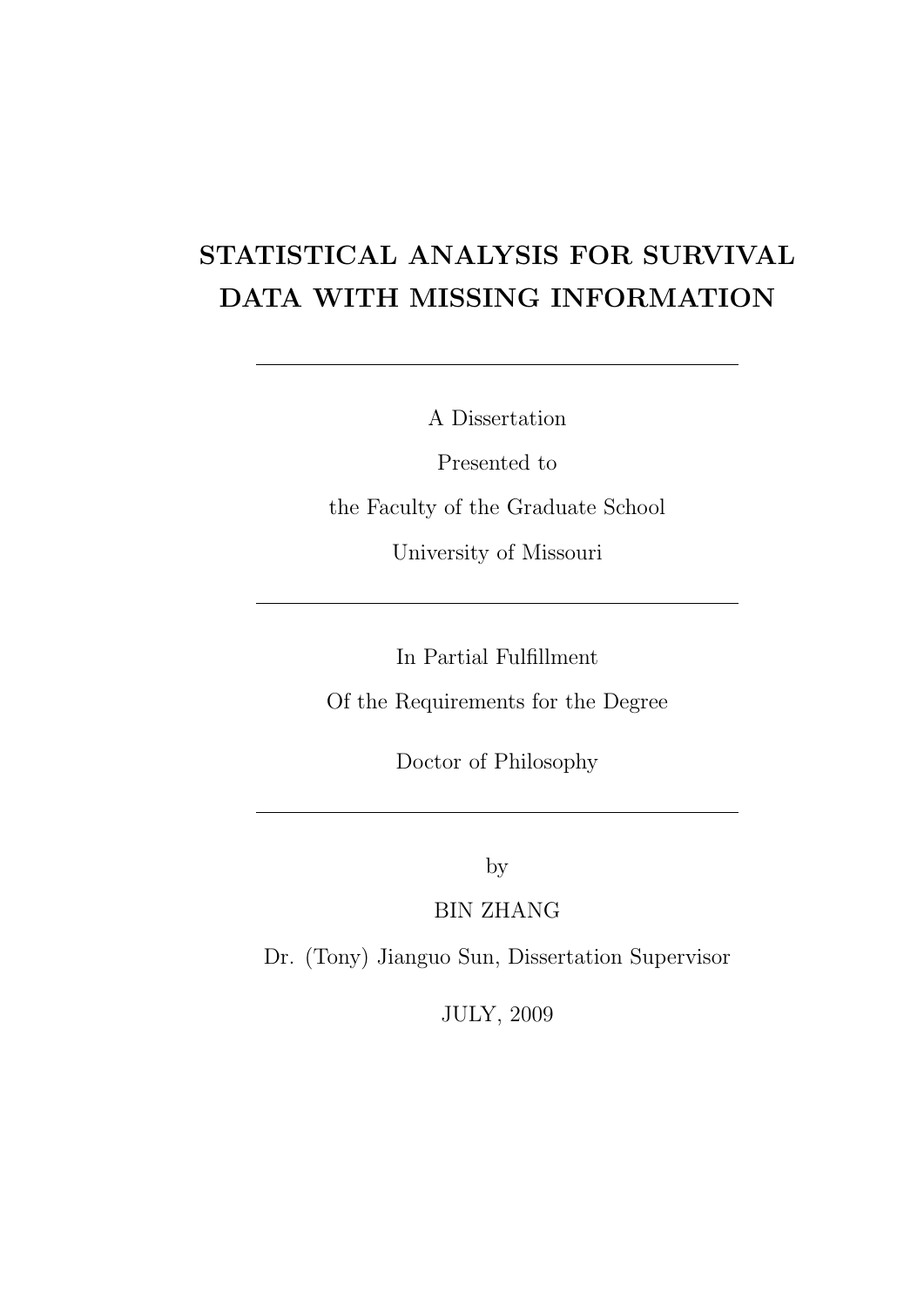The undersigned, appointed by the Dean of the Graduate School, have examined the dissertation entitled.

## STATISTICAL ANALYSIS FOR SURVIVAL DATA WITH MISSING INFORMATION

### presented by Bin Zhang

A candidate for the degree of Doctor of Philosophy

And hereby certify that in their opinion it is worthy of acceptance.

| Dr. (Tony) Jianguo Sun    |  |
|---------------------------|--|
| Dr. Nancy Flournoy        |  |
| Dr. Athanasios C. Micheas |  |
| Dr. Min Yang              |  |
| Dr. Xiaoguang Ni          |  |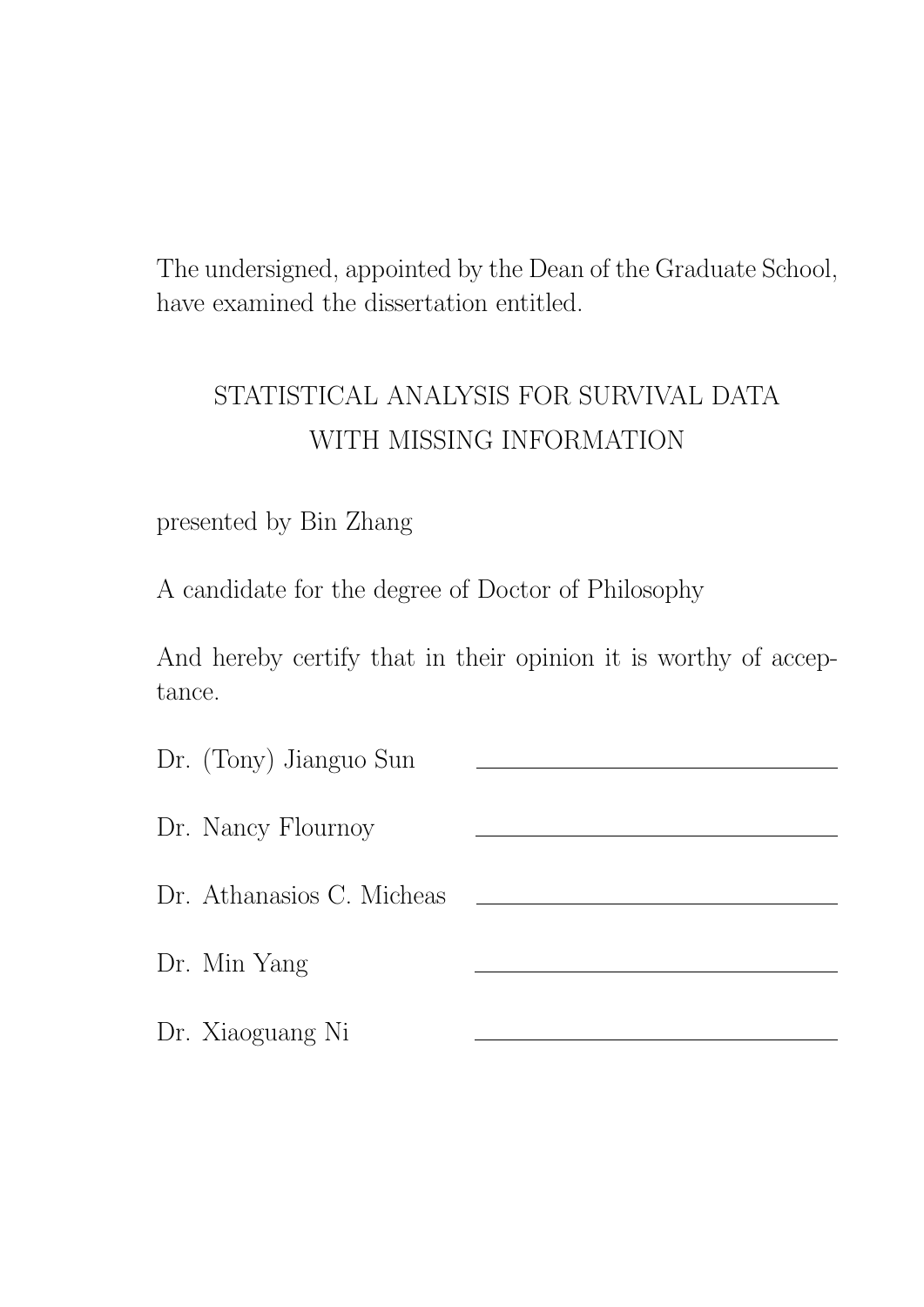Dedicated to my family,

Xiying Zhang, Junxin Gao, Jingjing Zhang and Jing Zhang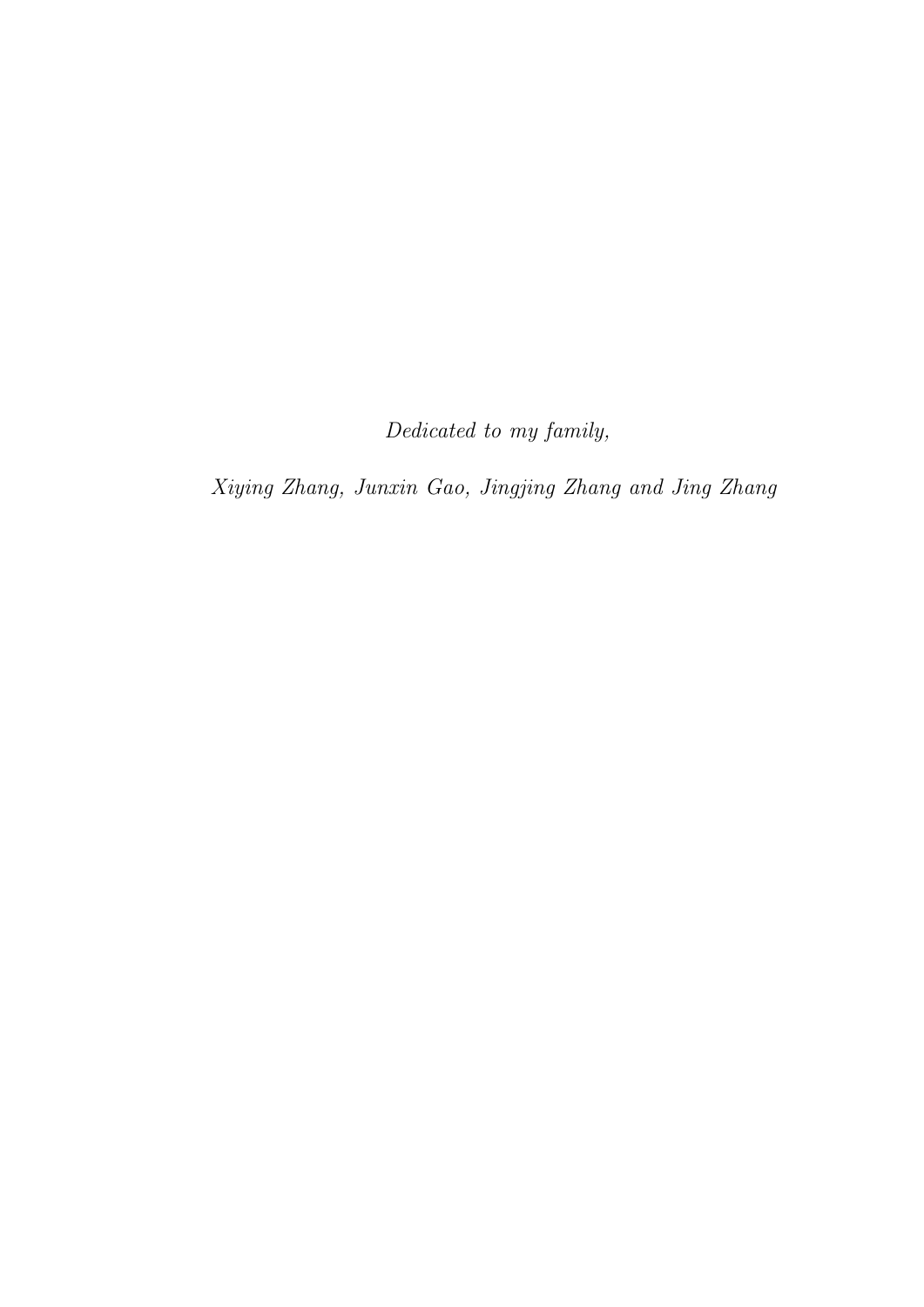#### ACKNOWLEDGEMENTS

Here I would like to express my deep and sincere gratitude to my advisor Dr. Tony Sun. It is Dr. Sun who told me what a good researcher should do and what good research should be. He showed an amazing world of statistical research which I never imagined. His wonderful guidance, generous support, and endless help enable me to complete this work. His encouragement and instruction make this work possible. Without his unselfish dedication I could never achieve the success today.

I extend my gratitude to the members of my advisory committee: Dr. Nancy Flournoy, Dr. Min Yang, Dr. Athanasios Micheas and Dr. Xiaoguang Ni for their insightful comments and suggestions on my work. I also want to thank Dr. Xingwei Tong for his discussion and help.

I want to thank our department for offering us such a wonderful opportunity studying here. Thank our fantastic faculty for providing so many great courses. Thank our great staff Judy and Tracy for their kind help during the last four years. I also want to thank my friends in this department. They make my PhD life full of fun.

I am grateful to my beloved wife, Jing Zhang, for her love and strong support throughout my time at school.

Most importantly, I am forever indebted to my family, my parents Xiying Zhang, Junxin Gao and my sister Jingjing Zhang, for their understanding and moral support. It is to them that I dedicate this work.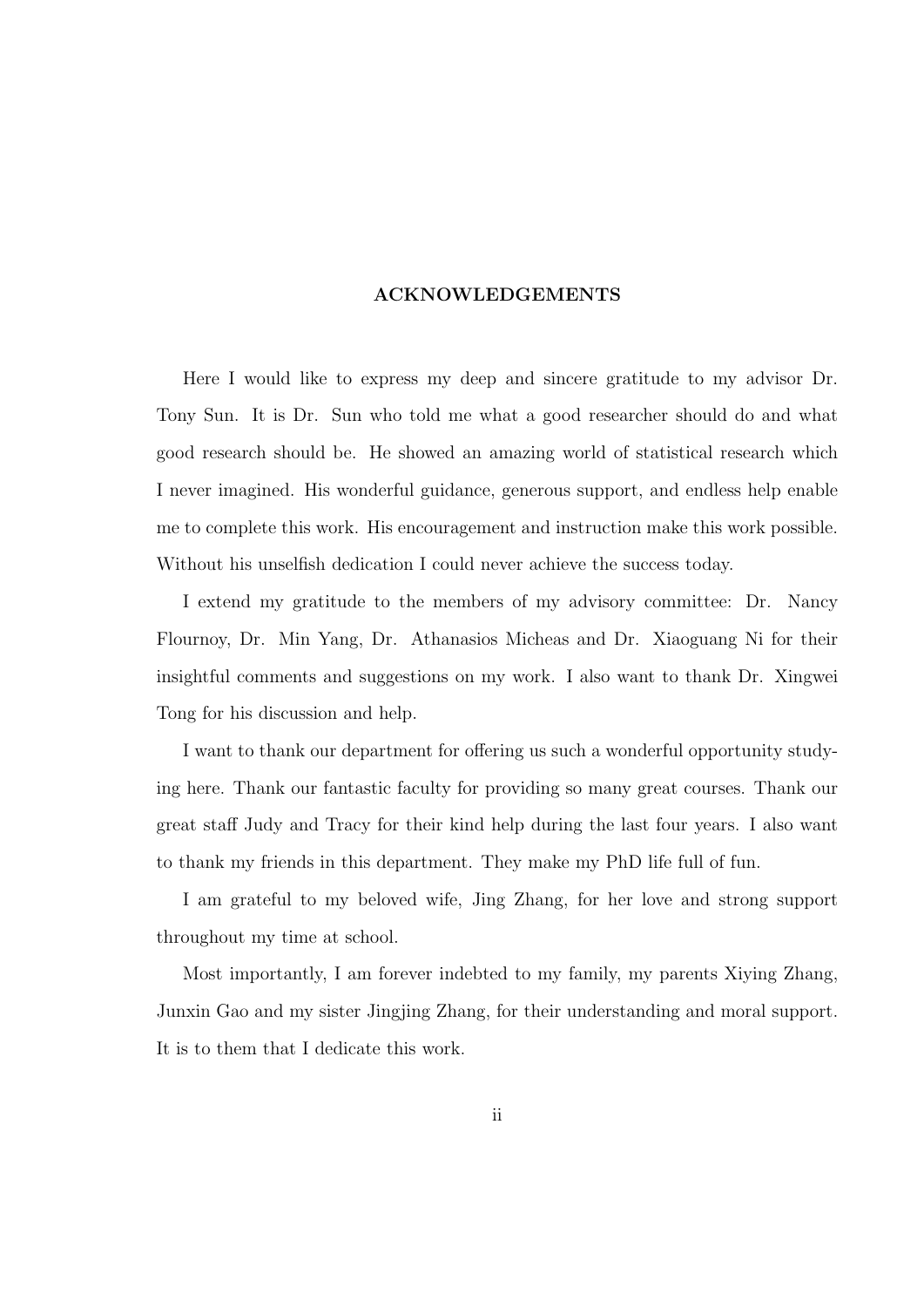### STATISTICAL ANALYSIS FOR SURVIVAL DATA WITH MISSING INFORMATION

BIN ZHANG

Dr. (Tony) Jianguo Sun, Dissertation Supervisor

#### ABSTRACT

In survival analysis, the random variables of interest are the times to certain events. The occurrence of an event is usually referred to as a failure. While in practical problems, sometimes the failure time can not be recorded exactly or some information might be missing. Due to the different structures, missing information can be classified into two types. The first type is caused by the censoring scheme. For example, in AIDS or cancer studies, the failure time is often not observed directly, but only known to lie within an interval. This may happen, for example, when a subject misses one or more visits in a medical study with periodic follow-ups. This type of data is usually referred to as interval-censored data. The other type of missing is caused by the sampling structure. For example, we are interested in the relationship between hypertension and weight. If the scale of a researcher can only measure the weight from 0 to 300 pounds, then only the people who are not heavier than 300 pounds can be selected. This dissertation discusses the statistical analysis for survival data with missing information,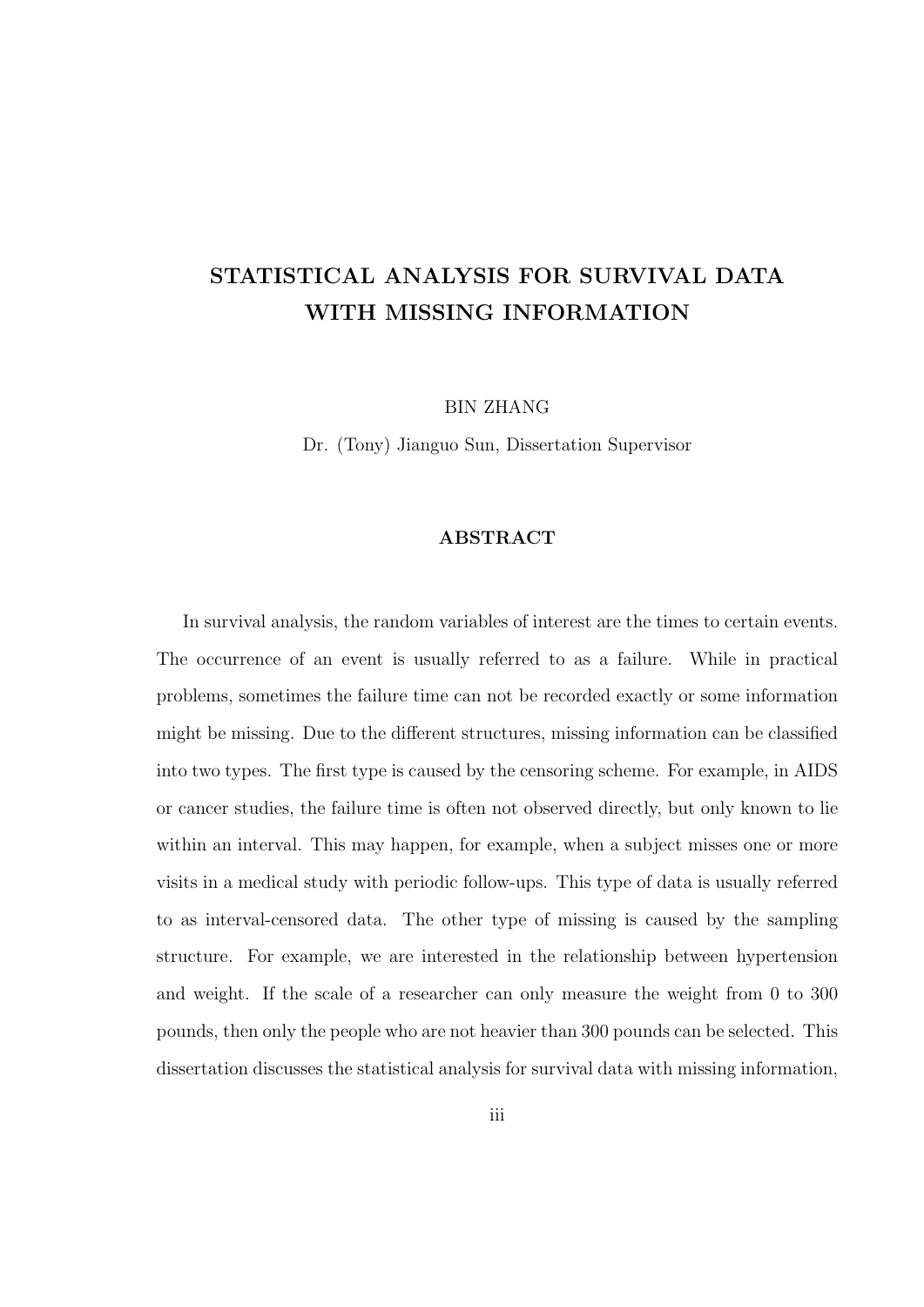it is organized as following.

Chapter 1 provides some basic concepts and commonly used models in survival analysis. Several examples are provided to illustrate different types of failure time and missing data. The existing methods for analyzing the interval-censored data are reviewed. Also the biased sampling models with their applications will be introduced.

Chapter 2 discusses efficient estimation for the linear transformation models with current status data. It is well-known that in survival analysis, the proportional hazards model (Cox model) may not be appropriate for modeling failure times in some applications. We propose regression analysis for current status data using the linear transformation models. The main advantage of the linear transformation models is their flexibility. Several authors have considered the fitting of the linear transformation models to right-censored data. However, in those approaches, the estimators are not efficient. We will fit these models to current status data. We also derive the maximum likelihood estimates and their information bound and establish the efficiency of the estimates. Simulation studies show that the presented approach works well for practical use and an application of our methodology to a tumorigenicity study will be given.

Chapter 3 considers efficient estimation for the proportional odds model with bivariate current status data. The analysis about bivariate current status data has draw much attention recently. Due to the complexity of the censoring scheme and the difficulties in modeling the correlation between the two failure times, only few work has been done for this type of data. We develop an efficient estimator for the situations that the marginal distributions of the failure times follow proportional odds model. To model the correlation between two failure times, we employ the copula models as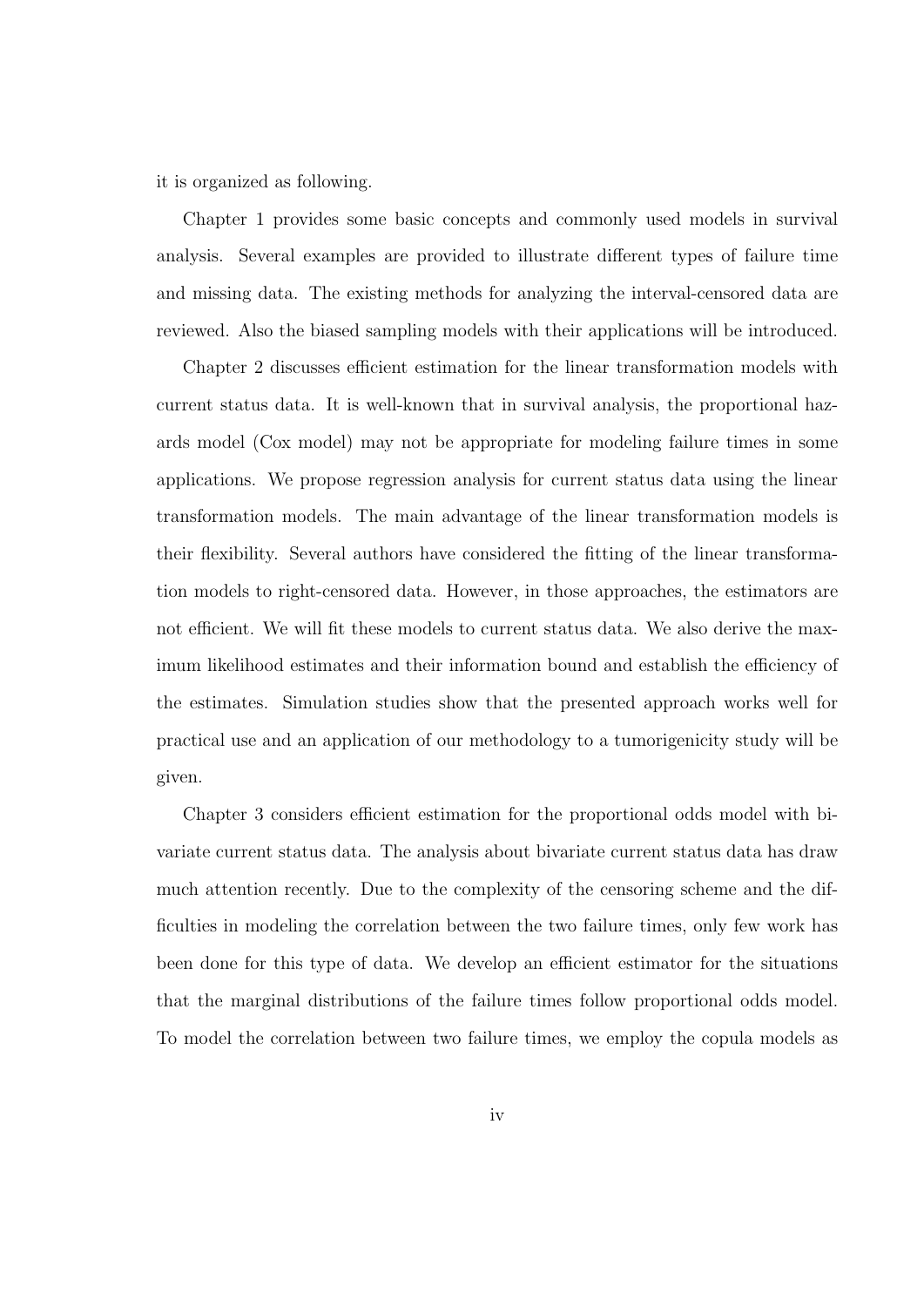the joint survival function of two related failure time variables. Simulation studies are conducted to show the good performance of this method and the methodology is applied to a set of data from a tumorigenicity experiment.

Chapter 4 studies the biased sample problem with empirical likelihood method. The information about the parameters  $\beta$  of an unknown distribution F is given by unbiased estimating equations. The likelihood ratio statistic for the biased sample problem is proved to follow a chi-square distribution asymptotically. This statistic can be used to do the hypothesis test or to compute the confidence intervals of the parameters. Simulation studies indicate that the estimates of parameters derived perform well, the large sample properties of the statistic are also supported by the simulation results.

Some discussion and future work can be found in Chapter 5.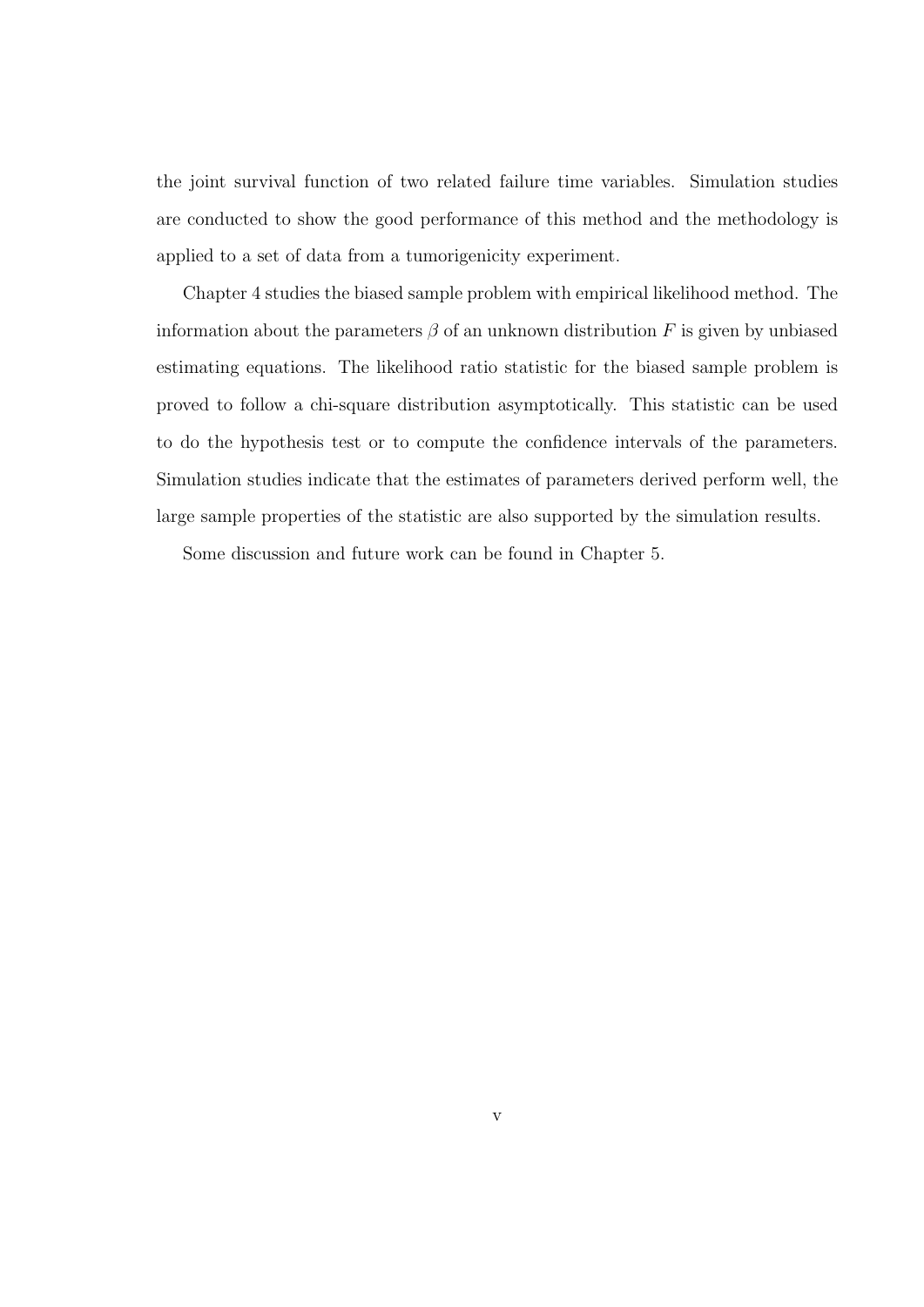## Table of Contents

|     |       |                                                                      | ii                                                                                                                            |
|-----|-------|----------------------------------------------------------------------|-------------------------------------------------------------------------------------------------------------------------------|
|     |       |                                                                      | iii                                                                                                                           |
|     |       |                                                                      | vi                                                                                                                            |
|     |       |                                                                      | ix                                                                                                                            |
|     |       |                                                                      | $\mathbf x$                                                                                                                   |
|     |       |                                                                      | $\mathbf{1}$                                                                                                                  |
| 1.1 |       |                                                                      | $\overline{2}$                                                                                                                |
|     | 1.1.1 |                                                                      | 3                                                                                                                             |
|     | 1.1.2 |                                                                      | 3                                                                                                                             |
| 1.2 |       |                                                                      | $\overline{5}$                                                                                                                |
|     | 1.2.1 | Case I Interval-Censored Data or Current Status Data $\ldots \ldots$ | $\overline{5}$                                                                                                                |
|     | 1.2.2 |                                                                      | 6                                                                                                                             |
|     | 1.2.3 | Bivariate and Multivariate Interval-Censored Data                    | $\overline{7}$                                                                                                                |
| 1.3 |       |                                                                      | 8                                                                                                                             |
|     | 1.3.1 | The Proportional Hazards Model                                       | 11                                                                                                                            |
|     | 1.3.2 |                                                                      | 12                                                                                                                            |
|     | 1.3.3 | The Linear Transformation Model                                      | 14                                                                                                                            |
|     |       | Abstract                                                             | <b>Table of Contents</b><br>List of Tables<br>List of Figures<br>Introduction<br>Some Regression Models for Failure Time Data |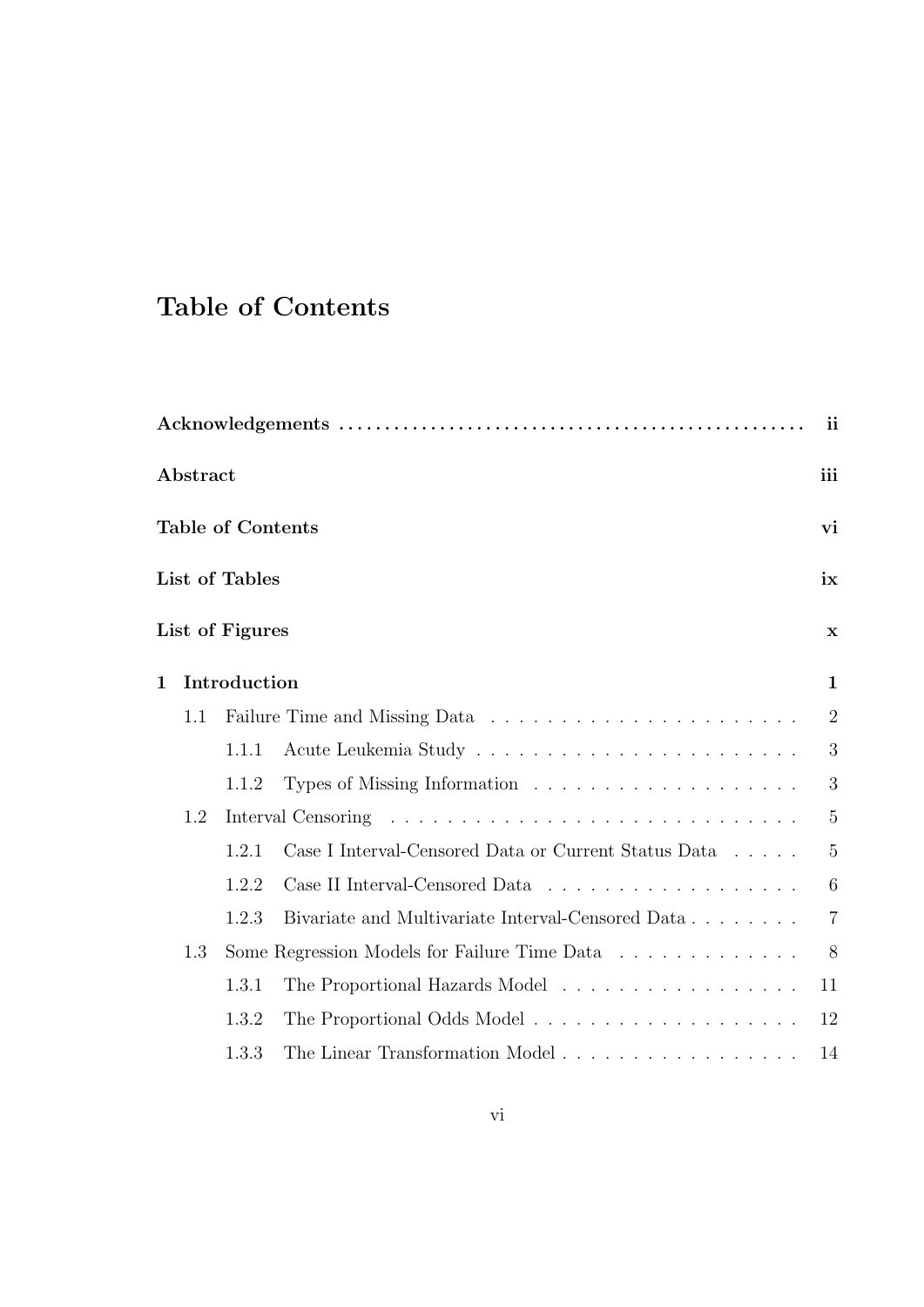|                | 1.4                                                                 | Review of the Existing Methods for Current Status Data             | 15 |
|----------------|---------------------------------------------------------------------|--------------------------------------------------------------------|----|
|                |                                                                     | Analysis of Univariate Current Status Data<br>1.4.1                | 15 |
|                |                                                                     | Analysis of Multivariate Current Status Data<br>1.4.2              | 15 |
|                | 1.5                                                                 |                                                                    | 18 |
|                |                                                                     | 1.5.1                                                              | 19 |
|                |                                                                     | 1.5.2                                                              | 20 |
|                |                                                                     | 1.5.3                                                              | 21 |
|                | 1.6                                                                 |                                                                    | 22 |
| $\overline{2}$ |                                                                     | Efficient Estimation for Linear Transformation Models with Current |    |
|                |                                                                     | <b>Status Data</b>                                                 | 24 |
|                | 2.1                                                                 |                                                                    | 24 |
|                | 2.2                                                                 |                                                                    | 26 |
|                | 2.3                                                                 |                                                                    | 27 |
|                | 2.4                                                                 |                                                                    | 33 |
|                | 2.5                                                                 |                                                                    | 34 |
|                | 2.6                                                                 |                                                                    | 36 |
| 3              | Efficient Estimation for the Proportional Odds Model with Bivariate |                                                                    |    |
|                |                                                                     | <b>Current Status Data</b>                                         | 37 |
|                | 3.1                                                                 |                                                                    | 37 |
|                | 3.2                                                                 |                                                                    | 38 |
|                | 3.3                                                                 | The Efficient Score and the Information Bound                      | 41 |
|                | 3.4                                                                 |                                                                    | 43 |
|                |                                                                     | Estimation with Covariate-Independent Monitoring Times<br>3.4.1    | 44 |
|                |                                                                     | Estimation with Covariate-Dependent Monitoring Times<br>3.4.2      | 45 |
|                | 3.5                                                                 |                                                                    | 48 |
|                | 3.6                                                                 |                                                                    | 49 |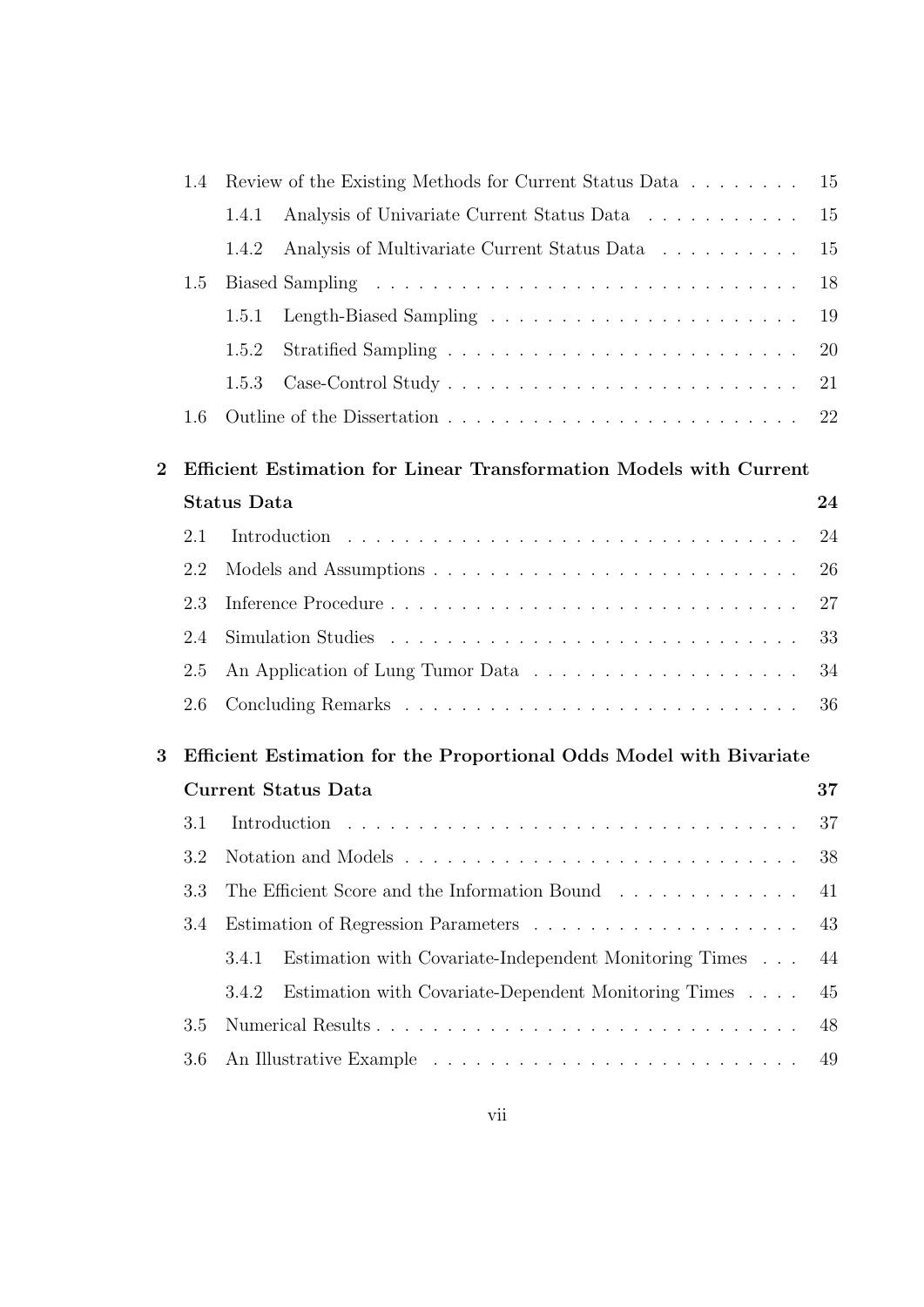|          | 3.7                                                    |                                                         | 51  |
|----------|--------------------------------------------------------|---------------------------------------------------------|-----|
| 4        | General Estimating Equations in Biased Sample Problems |                                                         | 53  |
|          | 4.1                                                    |                                                         | 53  |
|          | 4.2                                                    | Likelihood Ratio Test for Biased Sample Problems        | 55  |
|          | 4.3                                                    |                                                         | 68  |
|          | 4.4                                                    |                                                         | 69  |
| $\bf{5}$ |                                                        | <b>Future Research</b>                                  | 70  |
|          | 5.1                                                    | Regression Analysis of Multivariate Current Status Data | 70  |
|          | 5.2                                                    |                                                         | 71  |
|          | 5.3                                                    | Empirical Likelihood Method in Survival Analysis        | 72  |
|          |                                                        | <b>APPENDIX</b>                                         | 74  |
|          |                                                        | <b>BIBLIOGRAPHY</b>                                     | 83  |
|          | <b>VITA</b>                                            |                                                         | 105 |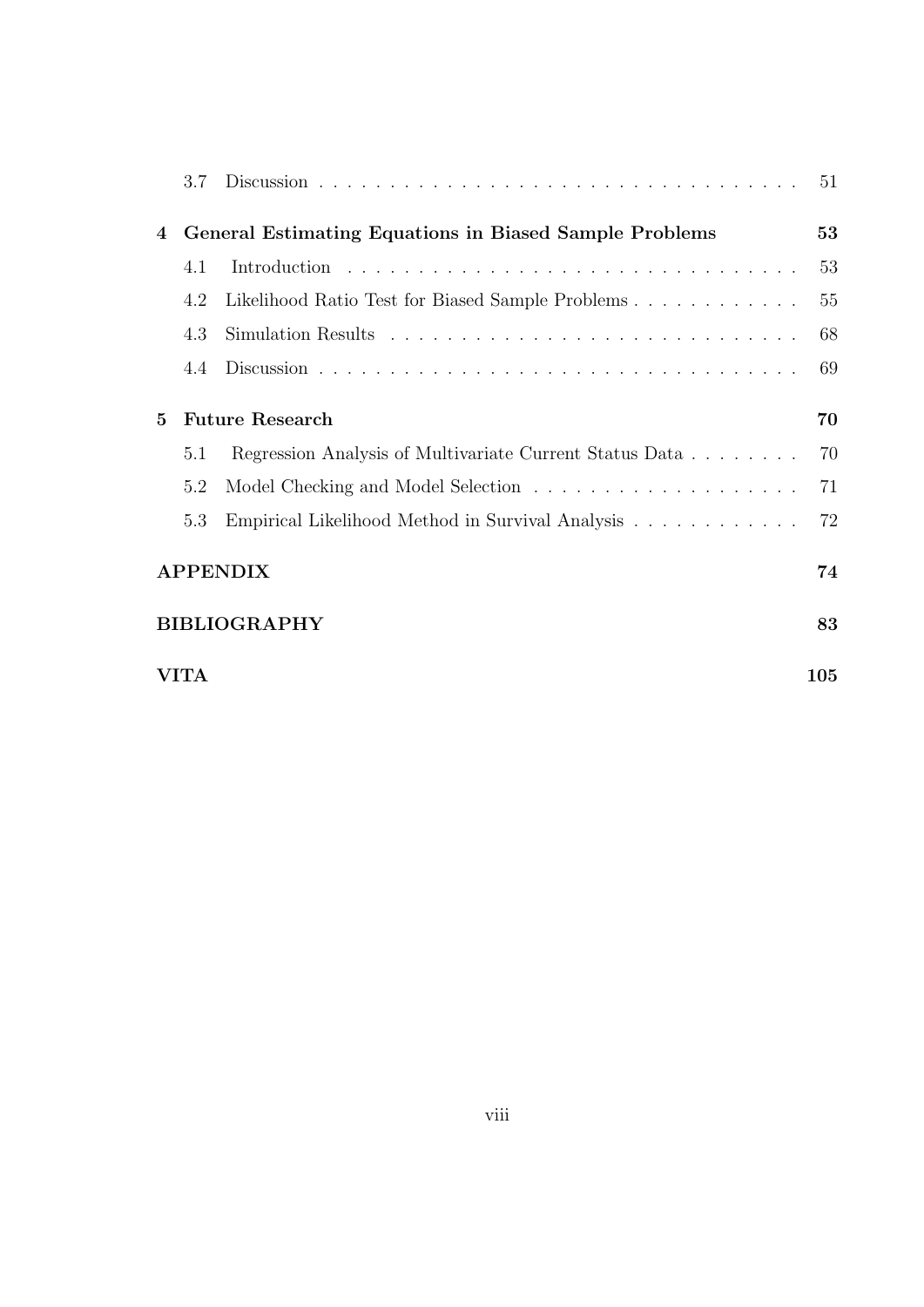## List of Tables

| 1.1 | Remission times in weeks for acute leukemia patients                                               | 93   |
|-----|----------------------------------------------------------------------------------------------------|------|
| 1.2 | Death times in days for 144 male RFM mice with lung tumors                                         | - 94 |
| 1.3 | Intervals (in months) of cosmetic deterioration (retraction) for early                             |      |
|     |                                                                                                    | 95   |
| 2.1 |                                                                                                    | 96   |
| 3.1 | Bias, ESR, SSD and CP of the estimation of $\beta$ and $\alpha$ with both C and                    |      |
|     | $\alpha$ independent of X based on 1000 simulation with sample size n=200.                         | 97   |
| 3.2 | Bias, ESR, SSD and CP of the estimation of $\beta$ and $\gamma$ with both C and                    |      |
|     | $\alpha$ dependent of X based on 1000 simulation with sample size n=200                            | 98   |
| 4.1 | Simulation results when $\mu = \mu_1$ , $\Sigma = \Sigma_1$ , $c = -1$ and $d = 1$ 99              |      |
| 4.2 | Simulation results when $\mu = \mu_1$ , $\Sigma = \Sigma_1$ , $c = -1.5$ and $d = 1$ 100           |      |
| 4.3 | Simulation results when $\mu = \mu_2$ , $\Sigma = \Sigma_2$ , $c = 2$ and $d = 4$ 101              |      |
| 4.4 | Simulation results for $\beta$ when $\mu = \mu_1$ , $\Sigma = \Sigma_2$ , $c = -1$ and $d = 1$ 102 |      |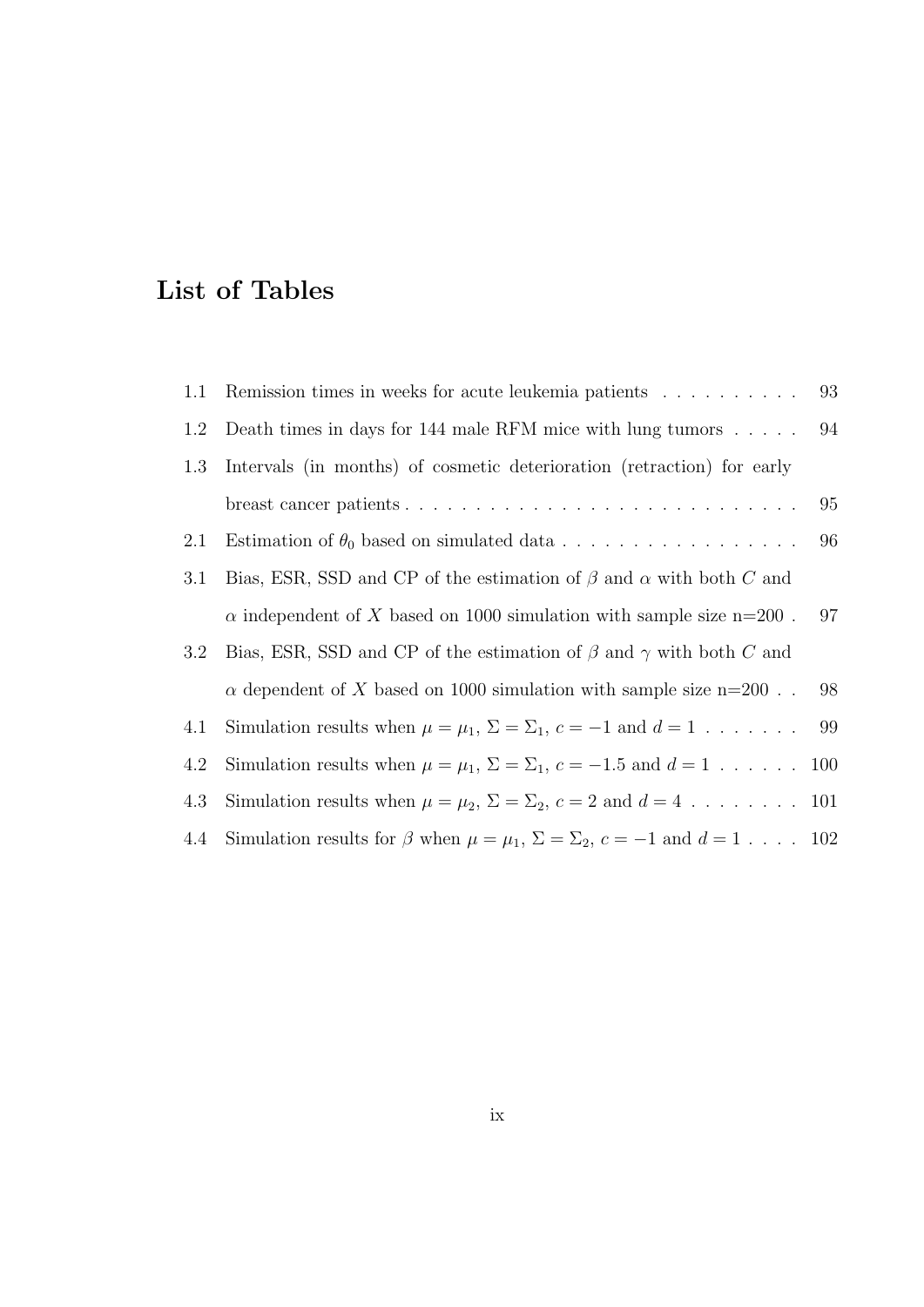## List of Figures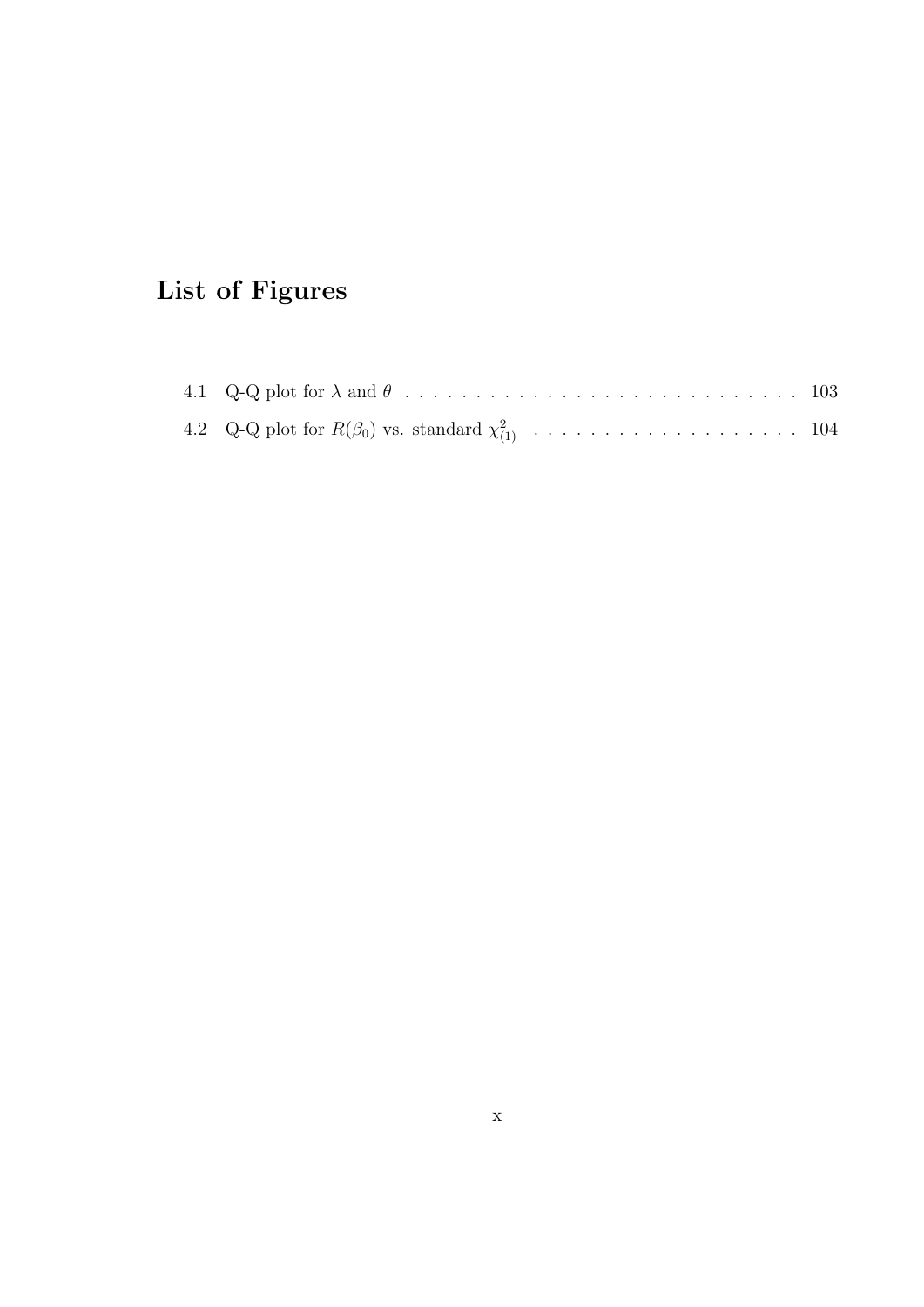### Chapter 1

### Introduction

As a branch of statistics, survival analysis, which is often referred to as "reliability theory" in engineering, has a long history. In early 1960's, life table methods were already used to analyze the survival data. But the bridge between the classical life table methods and the modern regression analysis is due to the Cox's paper (1972) on the proportional hazards model, which stimulated the research activity and revolutionized the practice of medical statistics. After that, more and more models and methods were proposed. Survival analysis has been well developed in the past 35 years and it is widely used not only in medicine but also in epidemiology, insurance, sociology, engineering, biology, environmental science, manufacturing, education, etc..

This dissertation discusses statistical analysis for survival data with missing information. The remaining of this chapter is organized as follows. Section 1.1 introduces the failure time data and the types of missing information. Section 1.2 focuses on the types of interval censoring and gives some examples. The multivariate case is discussed at the end of this section. Section 1.3 presents some commonly used regression models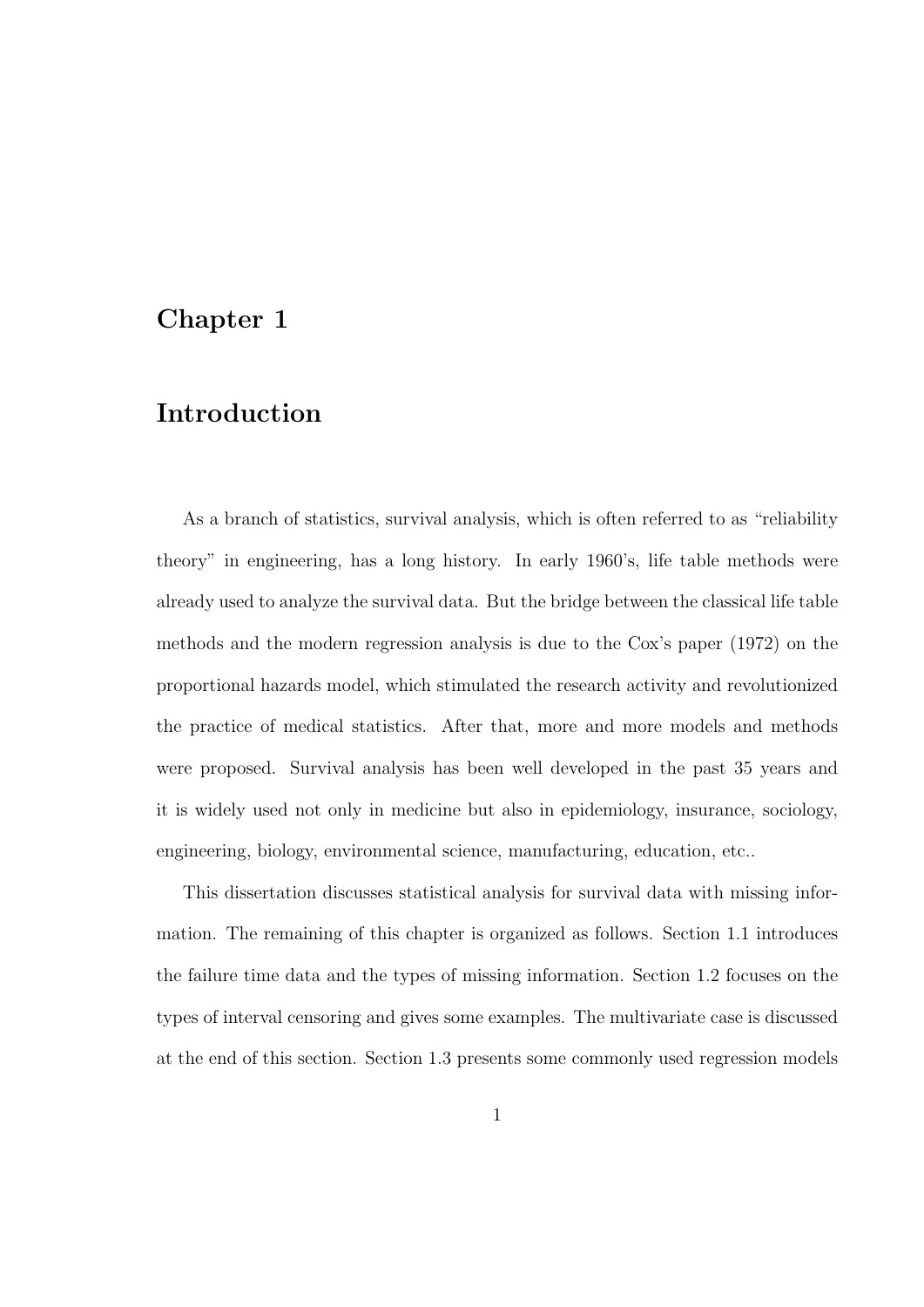which play a very important role in the sequel. The models and properties are all demonstrated in this section. In Section 1.4, we review some existing methods for analyzing current status failure time data. The literatures about the regression methods for current status data are reviewed and several examples are shown after that. Section 1.5 introduces the definition of biased sampling. Three examples are provided and existing analysis methods are summarized. Section 1.6 gives the outline of this dissertation.

#### 1.1 Failure Time and Missing Data

When we talk about failure time data, we mean the data concern some random variables which represent the time to some event. The occurrence of the event is usually referred to as a failure. For example, Pearl (1938) investigated the effects of tobacco on human longevity among white males over the age of 30. In this study, the individuals were divided into three categories: nonsmokers, moderate smokers and heavy smokers. Comparisons of the longevity of the three categories were made. In this case, the death time is of interest, thus it is the failure time. However, sometimes the individual may not develop such failure at the end of the study, such individuals are referred to as censored observations. For the censored subjects, the failure times are not observed directly. Sometimes a subpopulation do not have a chance to be selected because of the sampling structure. Unlike the censored data, the missing information in this case is the response. The types of missing information will be discussed later in this section. Before we discuss them in detail, an example is given below to illustrate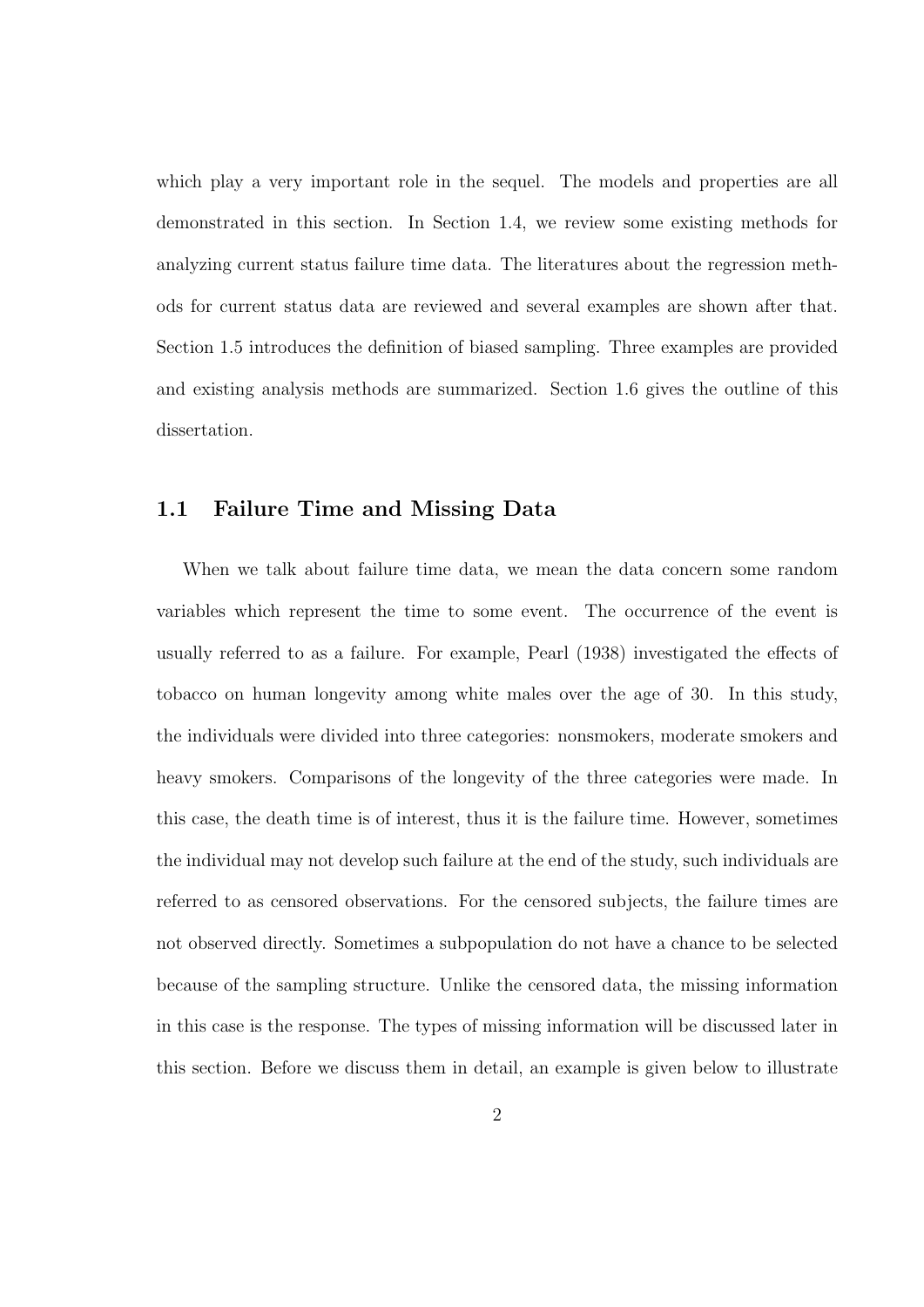failure time data.

#### 1.1.1 Acute Leukemia Study

This leukemia study was presented by Freireich et al. (1963) and Gehan (1965). In this study, 42 acute leukemia patients were assigned to two treatment groups. One was the drug 6-mercaptopurine (6-MP) group and the other one was the placebo group. After one-year period, the remission times in weeks were collected and shown in Table 1.1. The purpose of this study is to detect whether the remission times of the two treatment groups are different.

In Table 1.1, the numbers with stars are censoring times, which means the times of those individuals were censored because those patients were still in the state of remission at the end of the study. Other times were exactly observed. Each number is the time from the patient entered the study to the end of the study. This type of censoring is known as right-censoring, which is a very common situation in survival analysis. Freireich et al. (1963), Gehan (1965) and Kalbfleisch and Prentice (2002) analyzed and discussed this data set in details.

#### 1.1.2 Types of Missing Information

At the beginning of this section, we talked about the possible missing information in practical problems. There are two types of missing. The first one is caused by the censoring scheme. The missing information is the exact failure time. The other type is caused by the sampling structure. The missing information is the response. We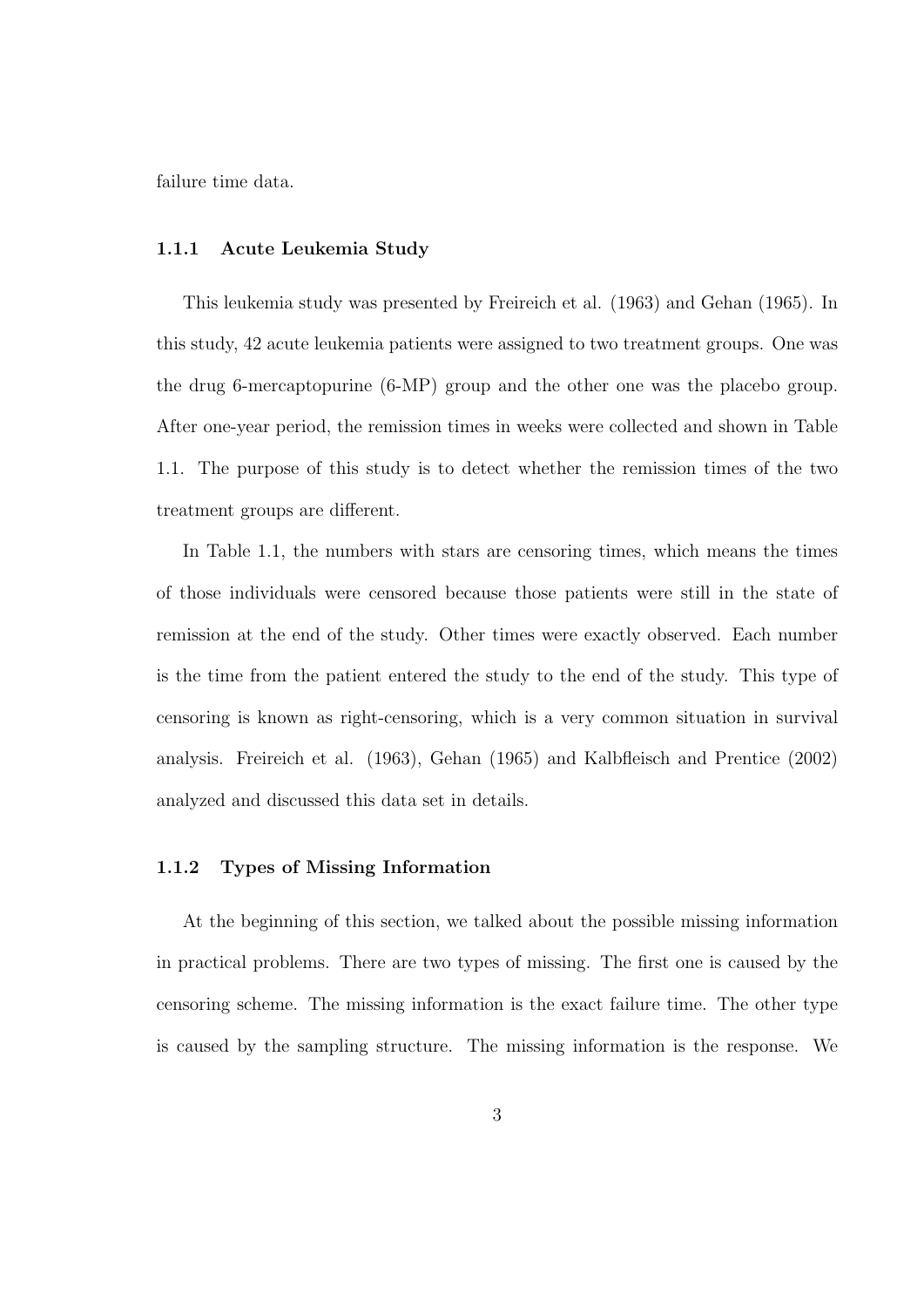explain each type in details.

For censoring, as we have seen in the previous example in Section 1.1.1, the failure time may not always be observed exactly. Instead, the information we may only know is whether the failure time is grater than or less than some censoring time or it falls between two time points. When the failure time is only known to be equal to or larger than a censoring time, we call it right-censored failure time data. The typical case is that the failure is not developed at the end of the study. While if the failure time is known only to be less than a certain time, we call it left-censored failure time. Interval-censored failure time data arise when the subjects in the study are not continuously observed. Instead, the time is only known to lie within an interval. For example, when a medical or health study with periodic follow-ups. An individual who is monitored weekly or monthly for a clinically observed change ("response") may miss one or more prespecified visits and return with a changed state, thus we only know the failure developed between the two visits, contributing an "interval-censored" observation. This type of data occurs in many fields such as medical, epidemiological and financial studies. Hoel and Walburg (1972) and Finkelstein (1986) provided examples from animal carcinogenicity and epidemiology studies. More examples can be found in Kim et al. (1993), Jewell, Malani and Vittinghoff (1994), Goggins and Finkelstein  $(2000).$ 

For sampling procedure, sometimes not all the subjects in the population have the chance to be selected, the outcome of a subpopulation might be missing. It happens not only in survival analysis, but also in economics, survey sampling, etc.. For example,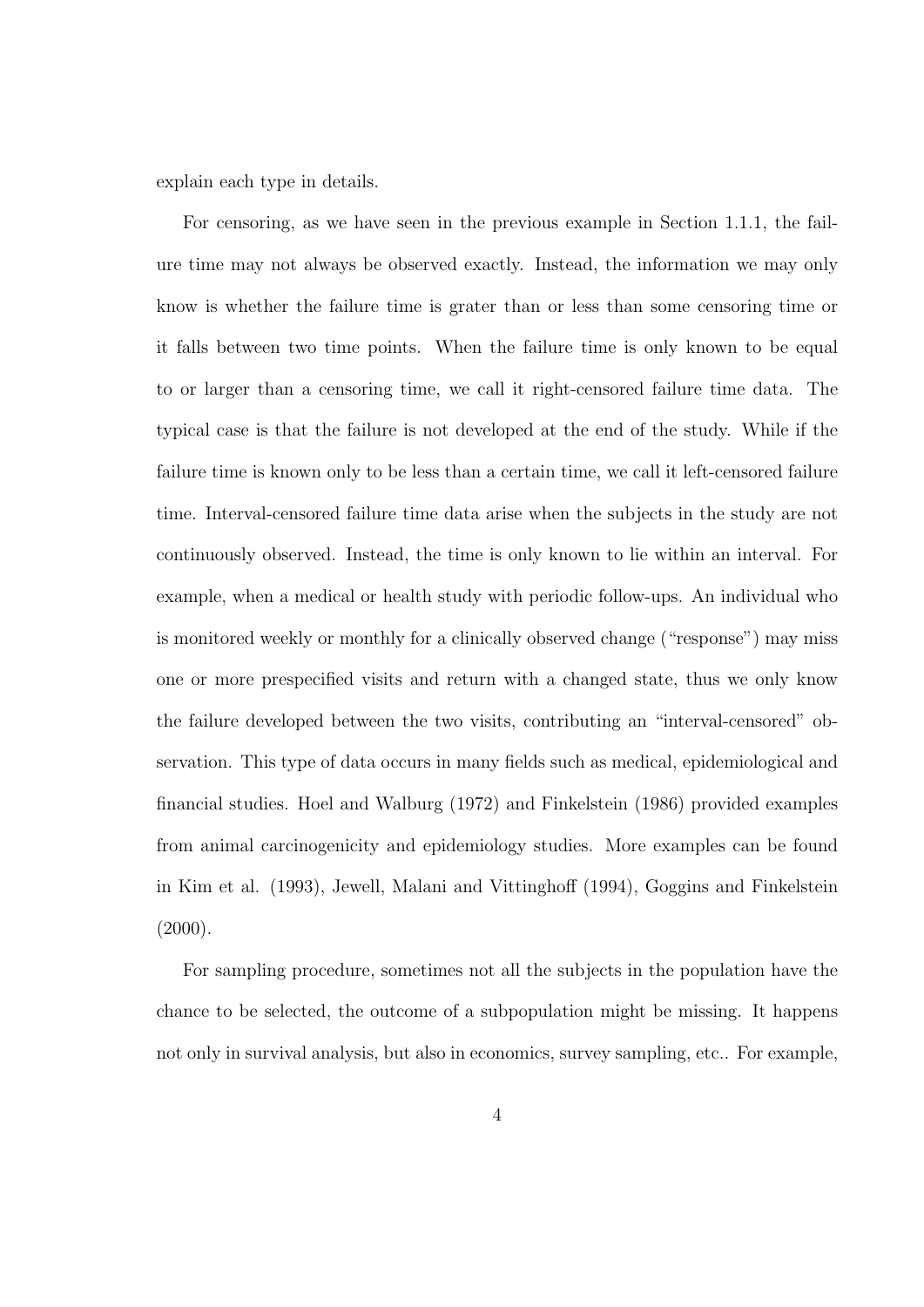if we are interested in the relationship between the wages and the education levels of people. Then only the people who have jobs will have the chance to be selected. More generally, if the subjects in the population do not have an equal chance to be selected, instead the items are observed with different probabilities that depend on the outcome. This type of sampling problems are often referred to as "biased sample problems". For example, in the case-control study, since the different probabilities of disease and nondisease. The diseased individuals and the diseased-free individuals do not have the same chance to be selected. More applications can be found in Vardi (1982, 1985) and Gilbert (1996) among others.

#### 1.2 Interval Censoring

This section will focus on interval censoring of the first type of missing information, which is most widely seen in practice.

#### 1.2.1 Case I Interval-Censored Data or Current Status Data

If every subject is observed only once and the occurrence of the failure is recorded, then the resulting data are usually referred to as case I interval-censored data (Groeneboom and Wellner 1992) or current status data .

Table 1.2 presents the data introduced in Hoel and Walberg (1972) about the lung tumor experiment for 144 male RFM mice. In this experiment, 144 male RFM mice were assigned to two treatment groups, the conventional environment (CE) which contained 96 mice and the germ-free environment (GE) which contained 48 mice. For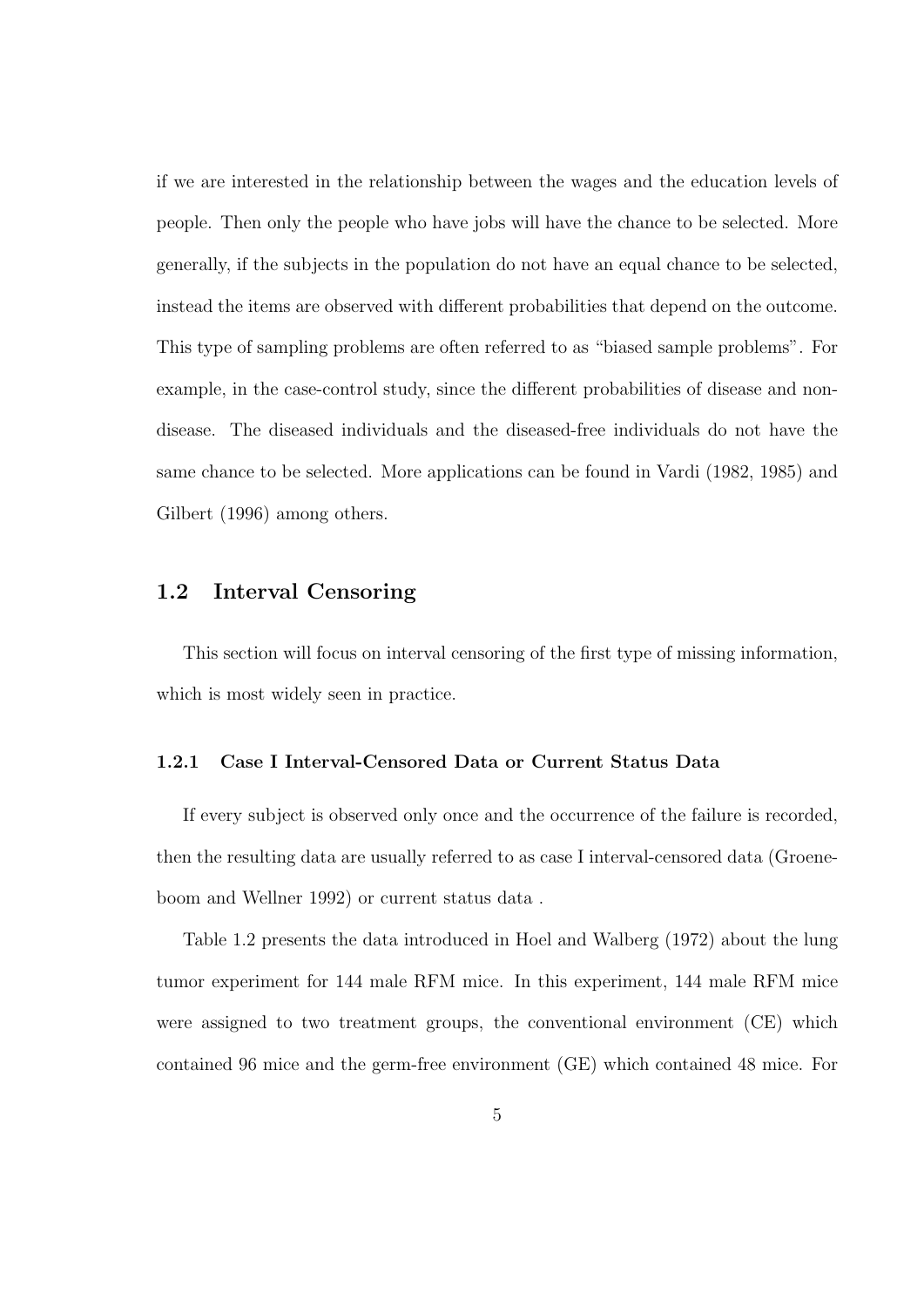each mouse, only the death time or sacrifice time (in days) was observed. An indicator was used to denote the status of lung tumor at the time of death. The indicator is 1 when lung tumor present, it is 0 when lung tumor absent. The interest of this experiment is to determine whether the time until the tumor developed differs between the animals in the two environments. In this data set, only the death times (in days) for the mice are known with the status of the tumor at the death time (with tumor or no tumor). By the definition above, this data are case I interval-censored or current status data.

#### 1.2.2 Case II Interval-Censored Data

For case II or general interval-censored data, we only know the failure occurs within one interval. Both examine time points of the interval belong to  $(0, \infty)$ . Let us use T to denote the failure time of interest,  $U$  and  $V$  are the two examine time points, where  $U \leq V$ . Then the observations of case II interval-censored data have the form

$$
\{U, V, \delta_1 = I(T \le U), \delta_2 = I(U < T \le V), \delta_3 = I(T > V)\},
$$

where  $\delta_i, i = 1, 2, 3$  is an indicator. Case I interval censoring can be expressed by the above form by taking  $U = V$ .

Finkelstein and Wolfe (1985) gave a set of data from a study on early breast cancer patients at Joint Center for Radiation Therapy in Boston between 1976 and 1980. This study contains 94 patients who were divided into two treatment groups, 46 of them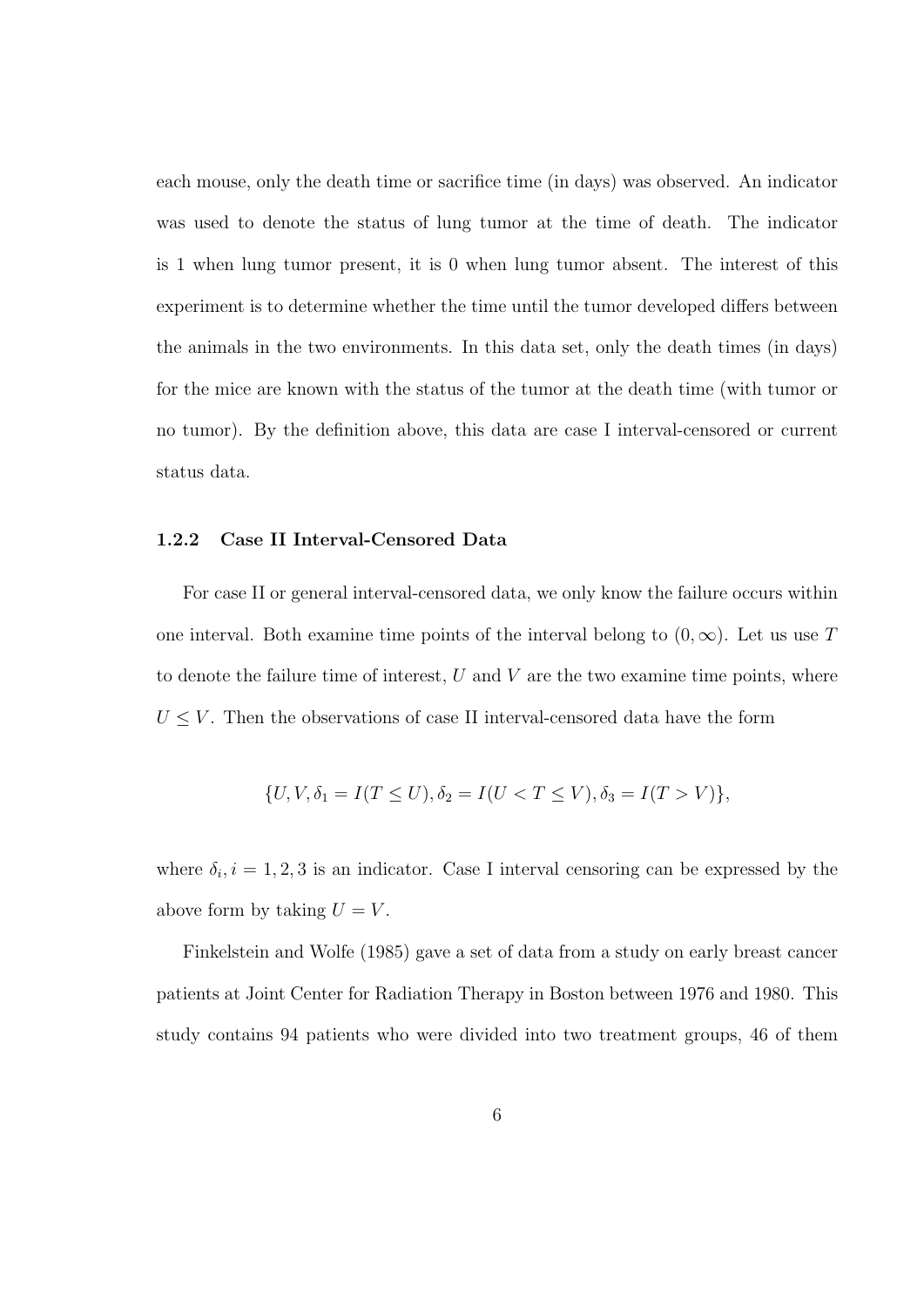were given radiation therapy (RT) alone, other 48 were assigned to the group receiving radiation therapy plus adjuvant chemotherapy (RCT). The data are shown in Table 1.3. Although patients were supposed to be seen at clinic visits every 4 to 6 months, the real visit times and the time between two visits are different for the patients. At each visit, the cosmetic appearance of the patient such as breast retraction was evaluated. The purpose of this study is to evaluate the difference between the two treatments with respect to their cosmetic effects. The data in Table 1.3 gave the time to breast retraction. The intervals without right end points mean those patients did not experience breast retraction during the whole study.

#### 1.2.3 Bivariate and Multivariate Interval-Censored Data

Multivariate interval-censored data occur when two or more failure times are of interest and each time variable has a structure of interval censoring. The failure times usually depend on one another. The data are usually referred to as bivariate intervalcensored data when only two failure times are of interest. Bivariate analysis is often used to investigate the dependence between two variables.

Wang and Ding (2000) analyzed the data based on a study from 1991 to 1993 which was designed to determine risk factors for cardiovascular diseases in two towns, Chu-Dung and Pu-Tze, in Taiwan. 6314 people were involved in this study, 2904 males and 3410 females. The individual's age at the censoring time was measured with the indicators of three diseases, hypertension, diabetes mellitus and hypercholesterolaemia. Since only the censoring time and whether the three diseases occurred before or after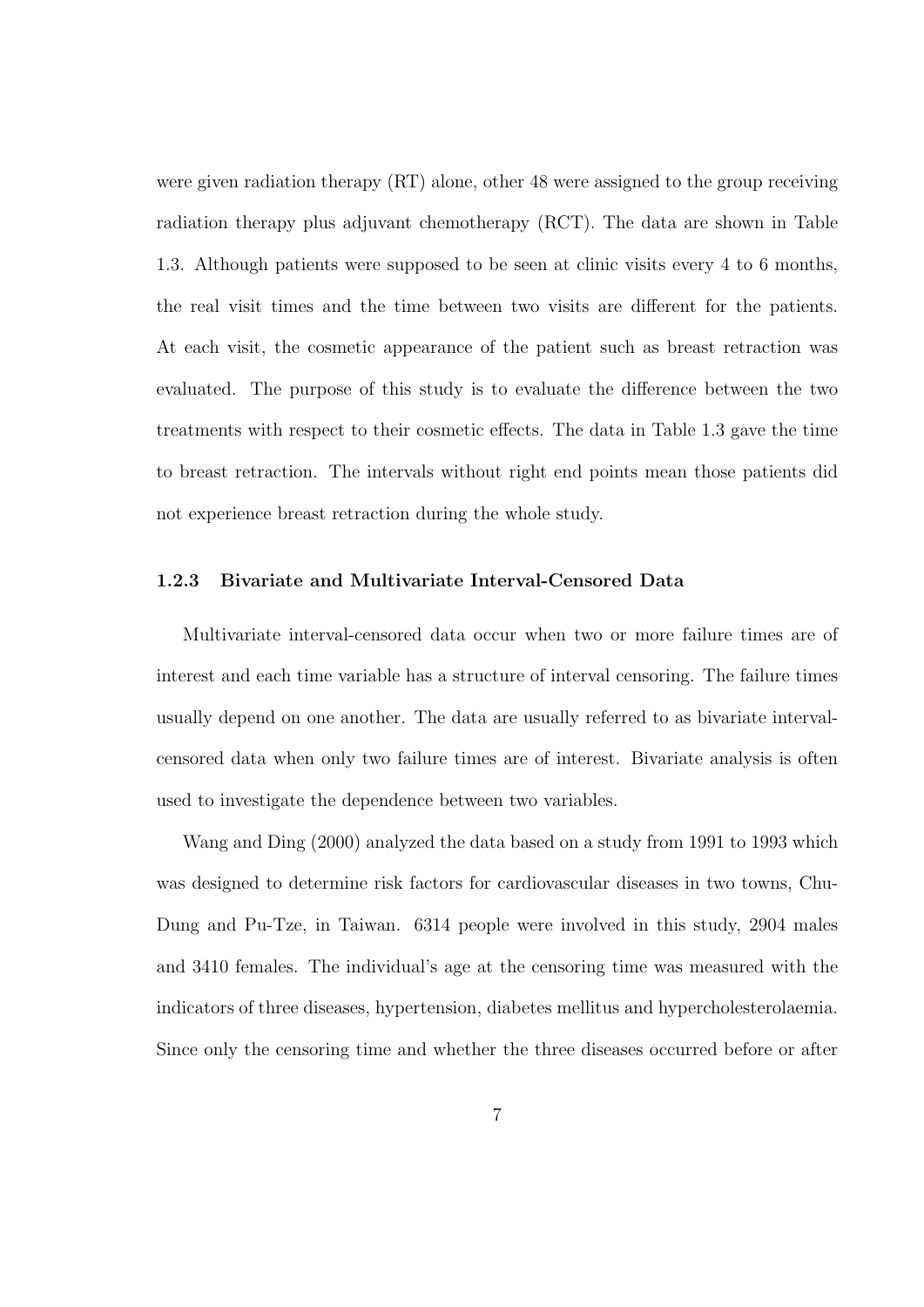the censoring time are known, this data are multivariate current status data. Ding and Wang (2004) provided a test of pairwise independence of the three diseases. It showed that the association between each pair is very strong. Another example can be found in Goggins and Finkelstein (2000). They discussed a data set from an AIDS clinical trial, ACTG 181. It is a substudy of a comparative clinical trial of three anti-pneumocystis drugs and concerns the opportunistic infection cytomegalovirus (CMV). During the study, 204 patients provided at least one urine and blood samples. For some subjects, the shedding times are left-censored because the shedding had already occurred before these patients entered the study. While some are right-censored because the shedding did not occur at the end of the study. Some shedding times were just interval-censored. We are interested in the two correlated failure times and both of them are intervalcensored. It is an example of the general case of bivariate interval censoring.

#### 1.3 Some Regression Models for Failure Time Data

Regression models are commonly used in analyzing covariate effects. Several widely used continuous semiparametric regression models will be described below, which include the proportional hazards model or Cox model, the proportional odds model and the linear transformation model. Before we introduce these regression models, several basic concepts will be given first.

In this section, we use  $T$  to denote failure time which is a nonnegative random variable. Let  $S(t)$  denote the survival function of T which is defined as the probability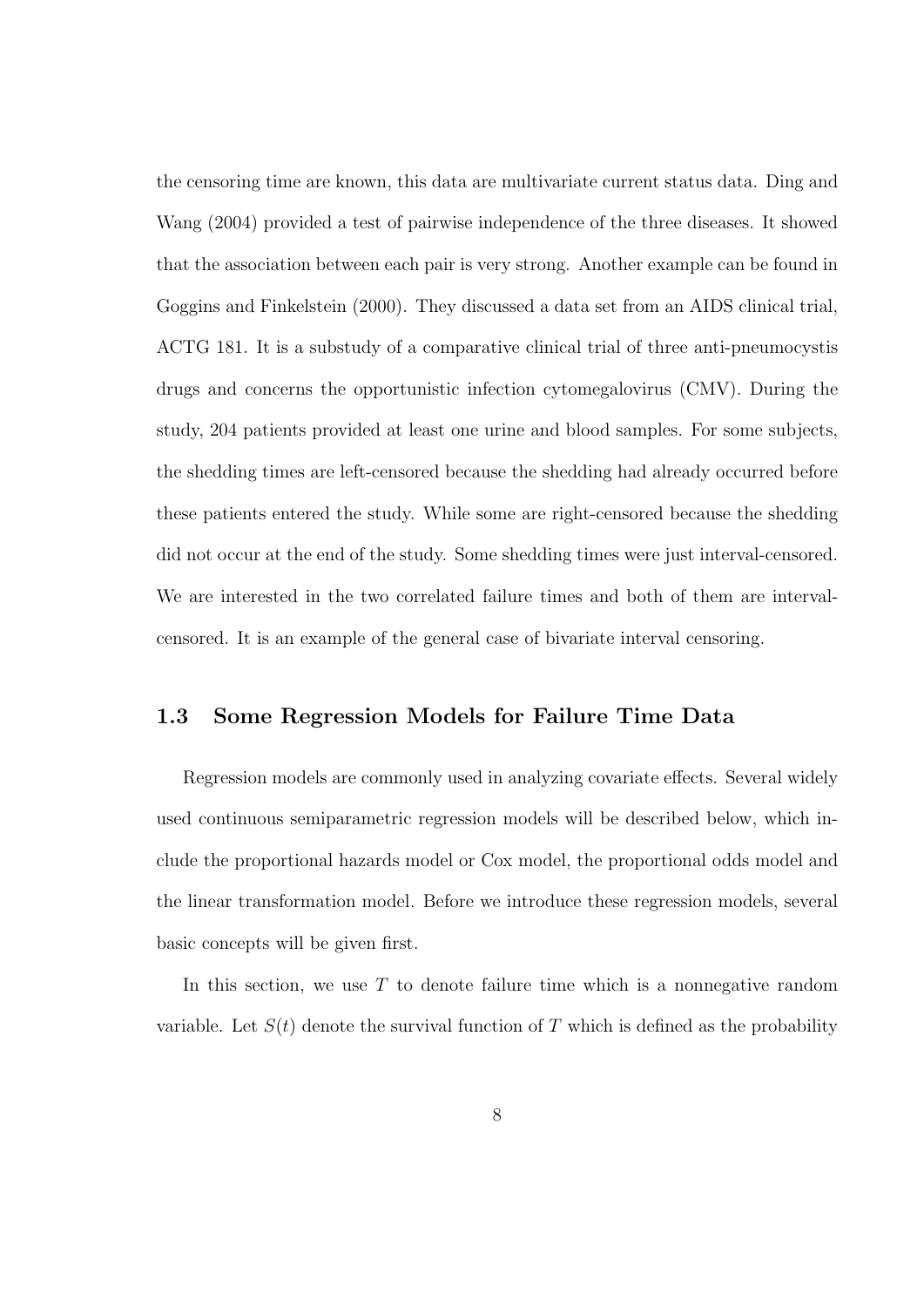that  $T$  exceeds a value  $t$  (Sun 2006). We have

$$
S(t) = P(T > t), \ 0 < t < \infty.
$$

Besides survival function, hazard function, probability density and distribution function are often used. While the definition varies for continuous and discrete T.

First assume T is absolutely continuous, then the probability density function  $f(t)$ is defined as

$$
f(t) = -\frac{dS(t)}{dt},
$$

which gives

$$
S(t) = \int_t^{\infty} f(s)ds.
$$

The hazard function  $\lambda(t)$  is the probability that the failure happens at time t given the failure has not developed before time  $t$ . It has the following from

$$
\lambda(t) = \lim_{\Delta t \to 0+} \frac{P(t \le T < t + \Delta t | T \ge t)}{\Delta t}.
$$

Since

$$
\lim_{\Delta t \to 0+} \frac{P(t \leq T < t + \Delta t | T \geq t)}{\Delta t} = \lim_{\Delta t \to 0+} \frac{P(t \leq T < t + \Delta t)}{\Delta t} \frac{1}{P(T \geq t)} = \frac{f(t)}{S(t)} = -\frac{1}{S(t)} \frac{dS(t)}{dt},
$$

we have

$$
\lambda(t) = \frac{f(t)}{S(t)} = -\frac{d \log S(t)}{dt}.
$$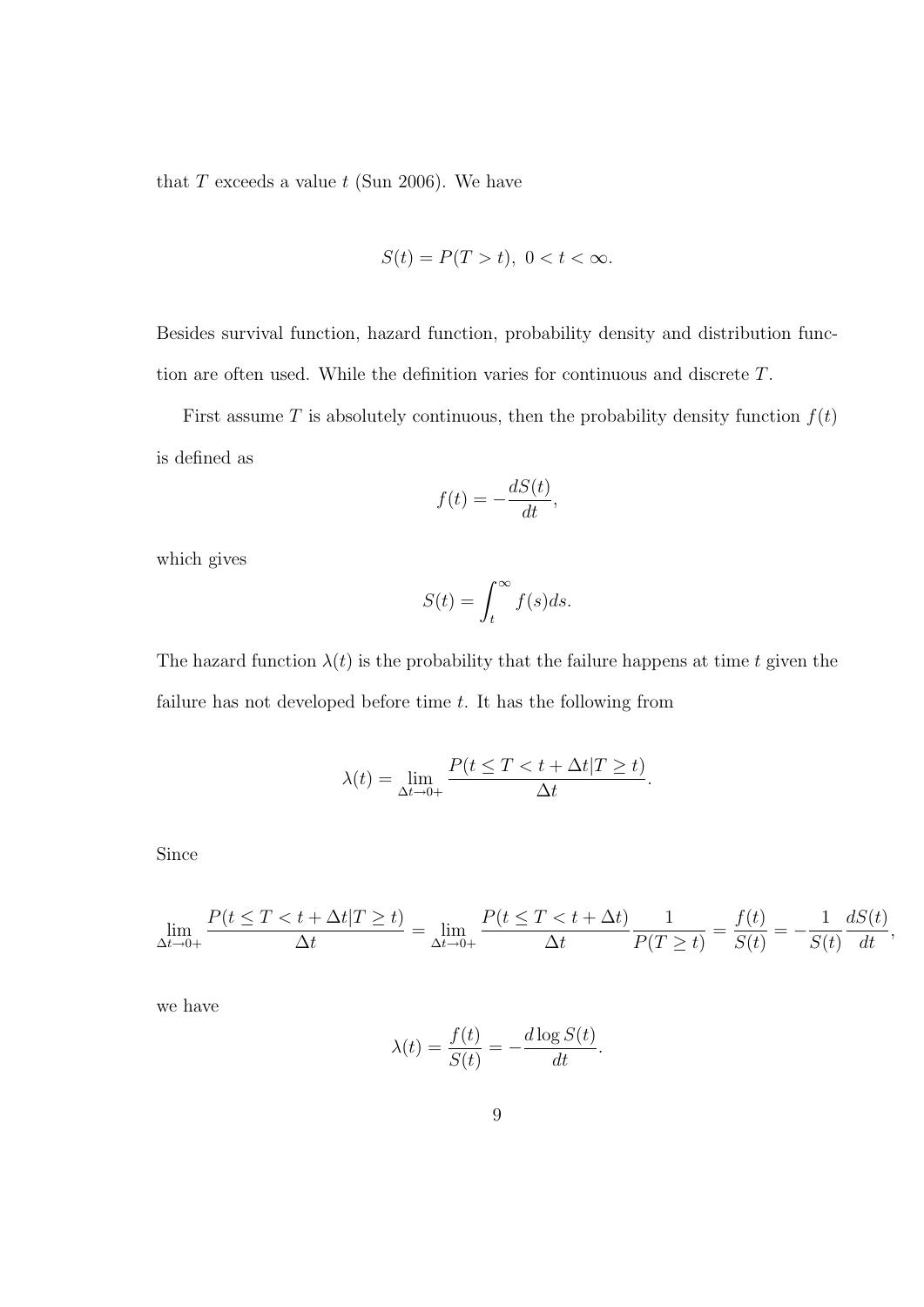Let  $\Lambda(t) = \int_0^t \lambda(s)ds$ , which is the cumulative hazard function of T. Then we have the following relationships

$$
S(t) = e^{-\int_0^t \lambda(s)ds} = e^{-\Lambda(t)},
$$
  

$$
f(t) = \lambda(t)e^{-\Lambda(t)}.
$$

Now suppose  $T$  is discrete with the support points  $s_1 < s_2 < \dots$  and the probability function  $f(s_i) = P(T = s_i), i = 1, 2, \cdots$ . Then by the definition, we have

$$
S(t) = \sum_{i:t
$$

Then the hazard of  $T$  at  $s_i$  is defined as

$$
p_i = P(T = s_i | T \ge s_i) = \frac{f(s_i)}{S(s_{i-})}
$$
  $i = 1, 2, \cdots$ 

In the discrete case, we have the following relationship

$$
S(t) = \prod_{i:t \ge s_i} (1 - p_i)
$$

and

$$
f(s_i) = p_i \prod_{j=1}^{i-1} (1 - p_j).
$$

In the rest of this section we will discuss several regression models commonly used in survival analysis.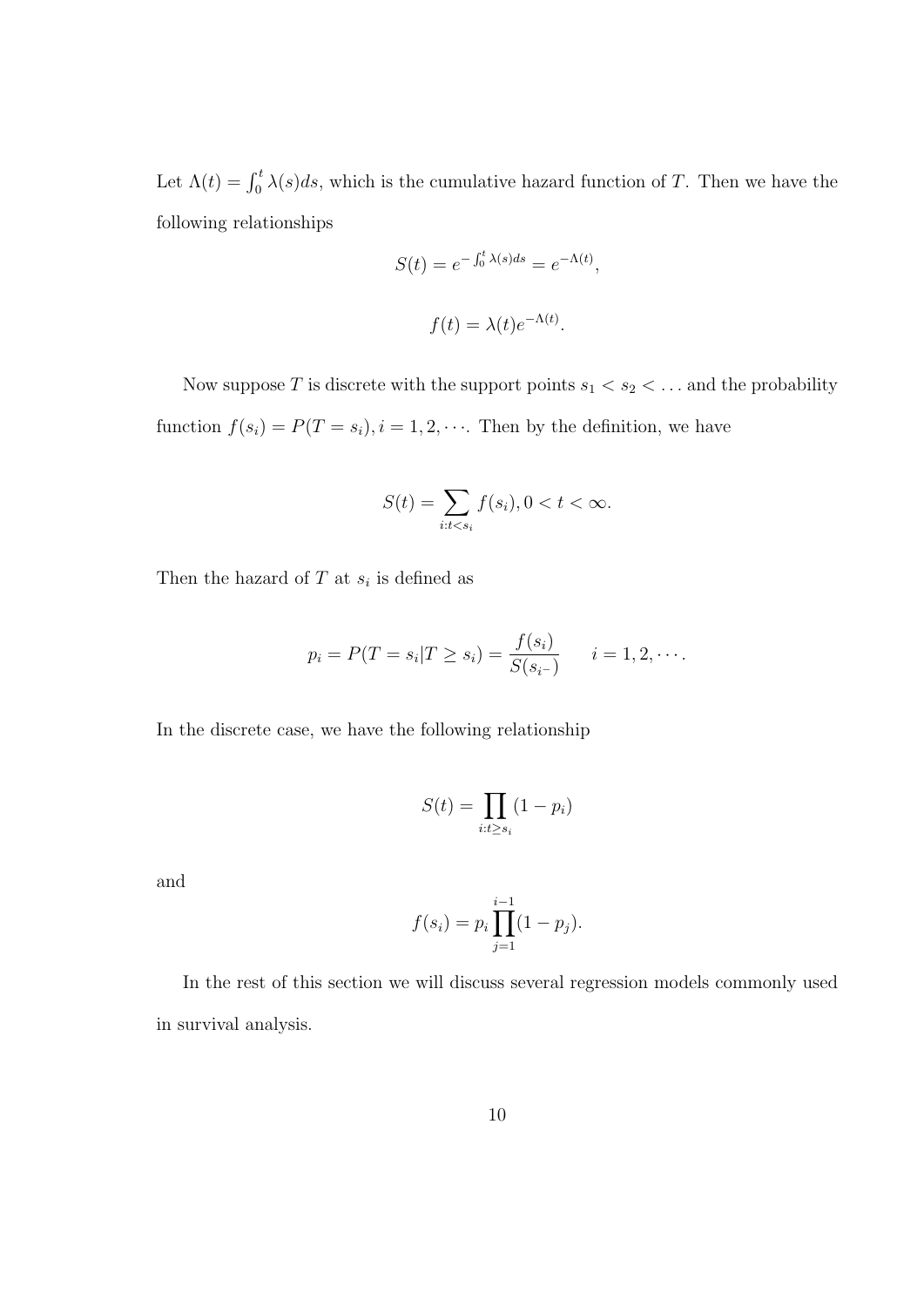#### 1.3.1 The Proportional Hazards Model

The proportional hazards model (PH), also known as Cox model, is named after D. R. Cox (1972). Let Z be the covariates. The PH model or Cox model assumes the covariates affect the failure time through the following equation

$$
\lambda(t;Z) = \lambda_0(t)e^{Z'\beta},\tag{1.1}
$$

where  $\lambda_0(t)$  is an arbitrary unspecified baseline function and  $\beta$  is the vector of regression parameters. From the definition, the ratio of the hazard functions for two subjects with different covariates is constant, in another word, the two hazard functions are proportional to each other.

Under the PH model  $(1.1)$ , the conditional density and survival functions of T given Z satisfy

$$
f(t;Z) = \lambda_0(t)e^{Z'\beta}e^{-\Lambda_0(t)\exp(Z'\beta)}
$$

and

$$
S(t; Z) = e^{-\Lambda_0(t) \exp(Z'\beta)} = S_0(t)^{\exp(Z'\beta)},
$$

where  $\Lambda_0(t) = \int_0^t \lambda_0(s)ds$  is the baseline cumulative hazard function and  $S_0(t) = e^{-\Lambda_0(t)}$ is the unknown baseline survival function which denotes the survival function for the subjects with  $Z=0$ .

The proportional hazards model may be the most widely used regression model in survival analysis. It was first proposed by Cox (1972, 1975) and has been studied by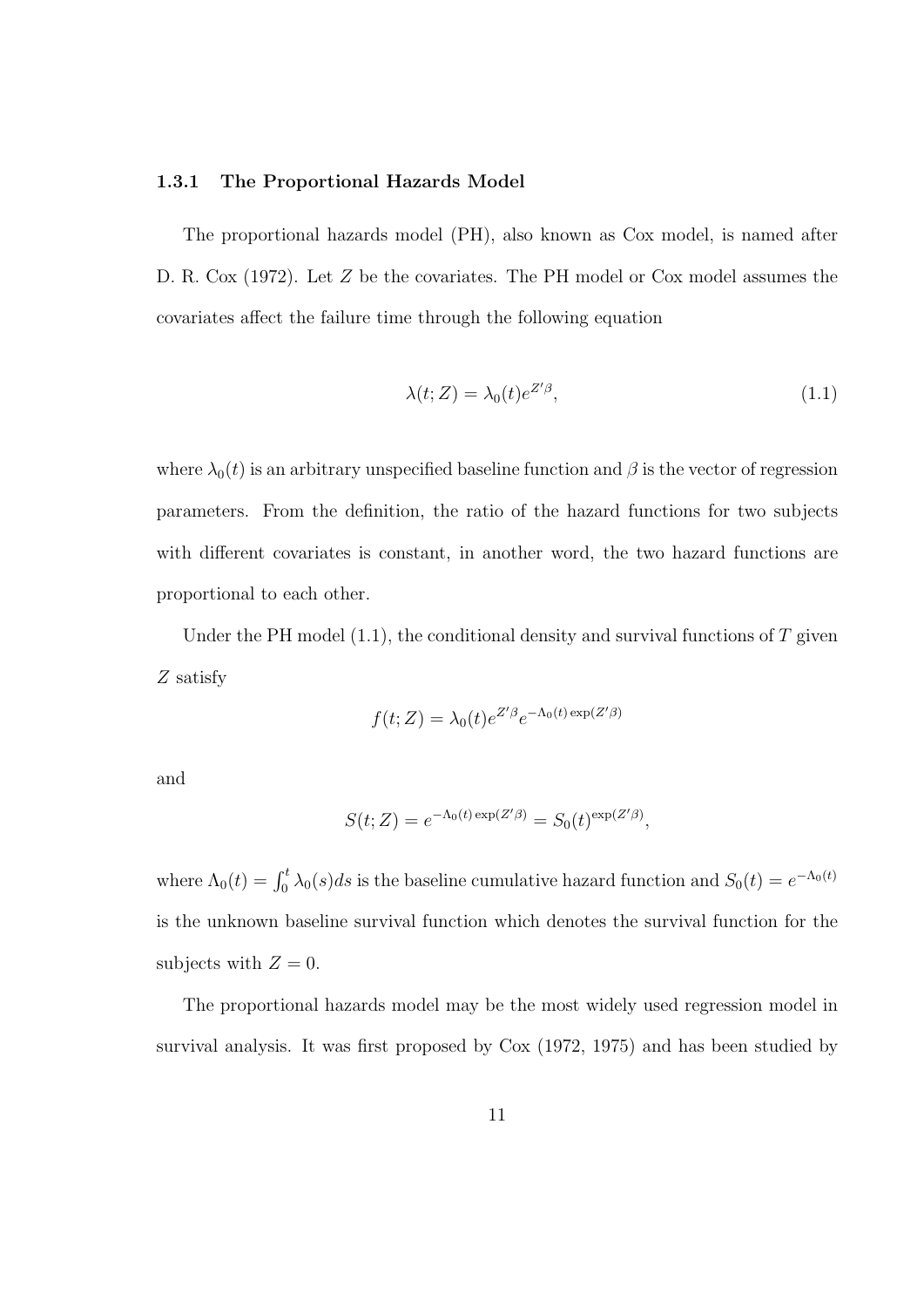many authors. Anderson and Gill (1982) analyzed the PH model for counting processes. Chen and Little (1999) discussed the PH model with missing covariates. Struthers and Kalbfleisch (1986) and Anderson and Fleming (1995) proposed methods for detecting model misspecification in Cox model. Cox and Oakes (1984), Kalbfleisch and Prentice (2002) and Sun (2006) provide more references and applications for the proportional hazards model in right-censored failure time data. There are also a lot of authors who applied Cox model to interval-censored failure time data. Finkelstein (1986) used maximum likelihood estimation and tested the covariate effect. Huang (1996) provided an efficient estimation for PH model with interval censoring. Farrington (2000) gave a residual analysis and Sun (1999) proposed a nonparametric test for current status data with unequal censoring.

#### 1.3.2 The Proportional Odds Model

Another commonly used model is the proportional odds model. For a given Z, the proportional odds model can be expressed as

$$
\frac{S(t;Z)}{1 - S(t;Z)} = e^{Z'\beta} \frac{S_0(t)}{1 - S_0(t)}\tag{1.2}
$$

or

$$
logit[S(t; Z)] = logit[S0(t)] + Z'\beta,
$$

where  $S_0(t)$  is again the baseline survival function and  $logit(x) = log(\frac{x}{1-x})$ .

Unlike the proportional hazards model, the ratio of the hazard functions for two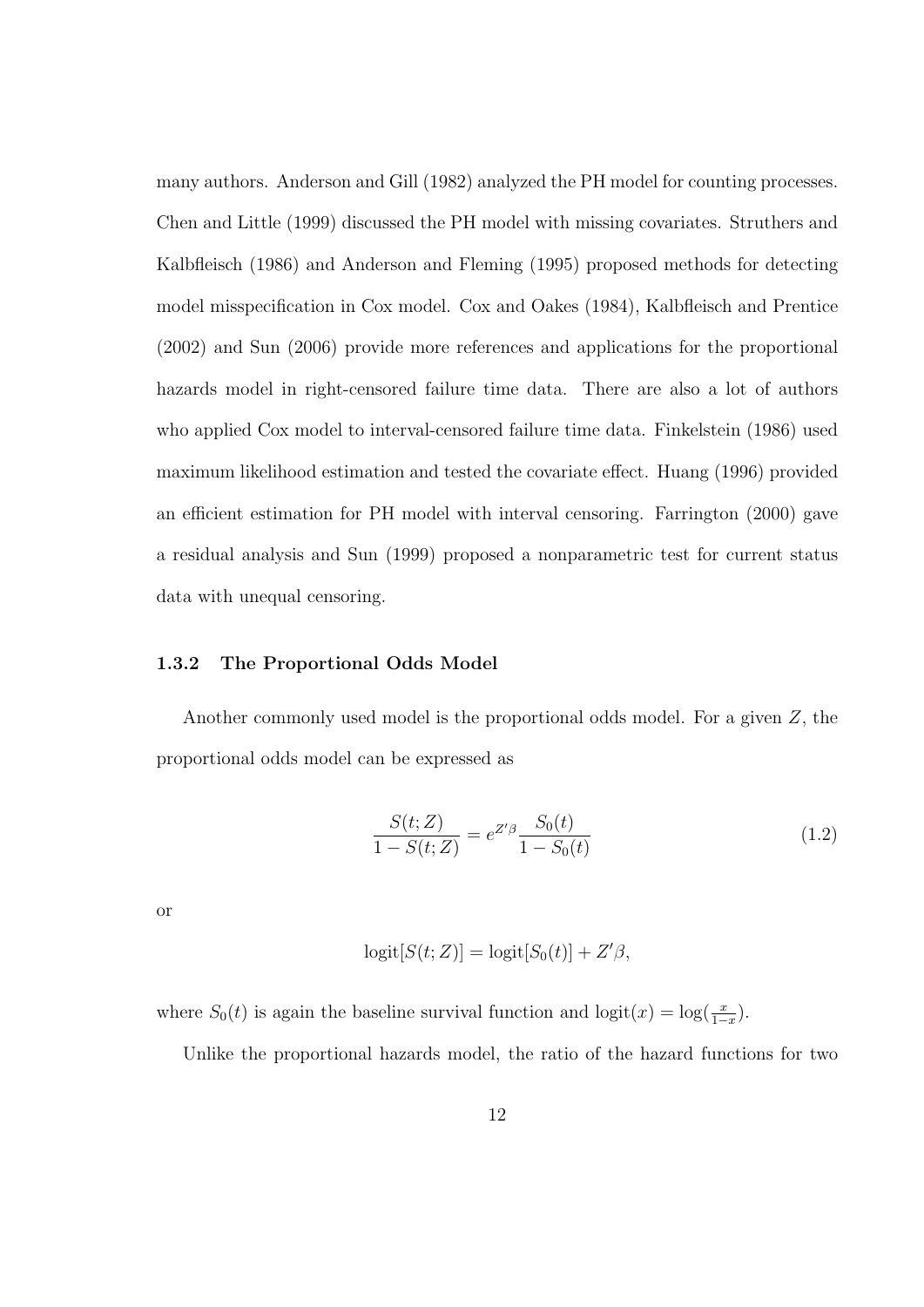subjects with different covariates are no longer a constant, i.e. the two hazard functions are not proportional to each other. However, for model (1.2), the odds of the survival functions for two subjects with different covariates are proportional to each other. Assuming  $Z = 0$  or 1, under the model (1.2), we have

$$
\frac{\lambda(t; Z=1)}{\lambda(t; Z=0)} = \frac{1}{1 + (e^{\beta} - 1)S_0(t)}.
$$

The literatures for the applications of the proportional odds model are abundant. For right-censored data, Murphy et al. (1997) studied the maximum likelihood estimation. Yang and Prentice (1999) proposed several classes of regression estimators. Chen (2001) applied the proportional odds model to fit data from case-cohort design by using the weighted likelihood. While for interval-censored data, Rossini and Tsiatis (1996) used the MLE to analyzed the proportional odds model for current status data by treating the baseline log-odds function as a step function. Huang and Rossini (1997) studied the MLE of the proportional odds model for interval-censored data by using the sieve estimator for the baseline odds function, which was treated as a piece-wise linear function. Rabinowitz et al. (2000) fitted the model to interval-censored data by using conditional logistic regression. As an alternative to the Cox model, the proportional odds model plays a very important role in survival analysis.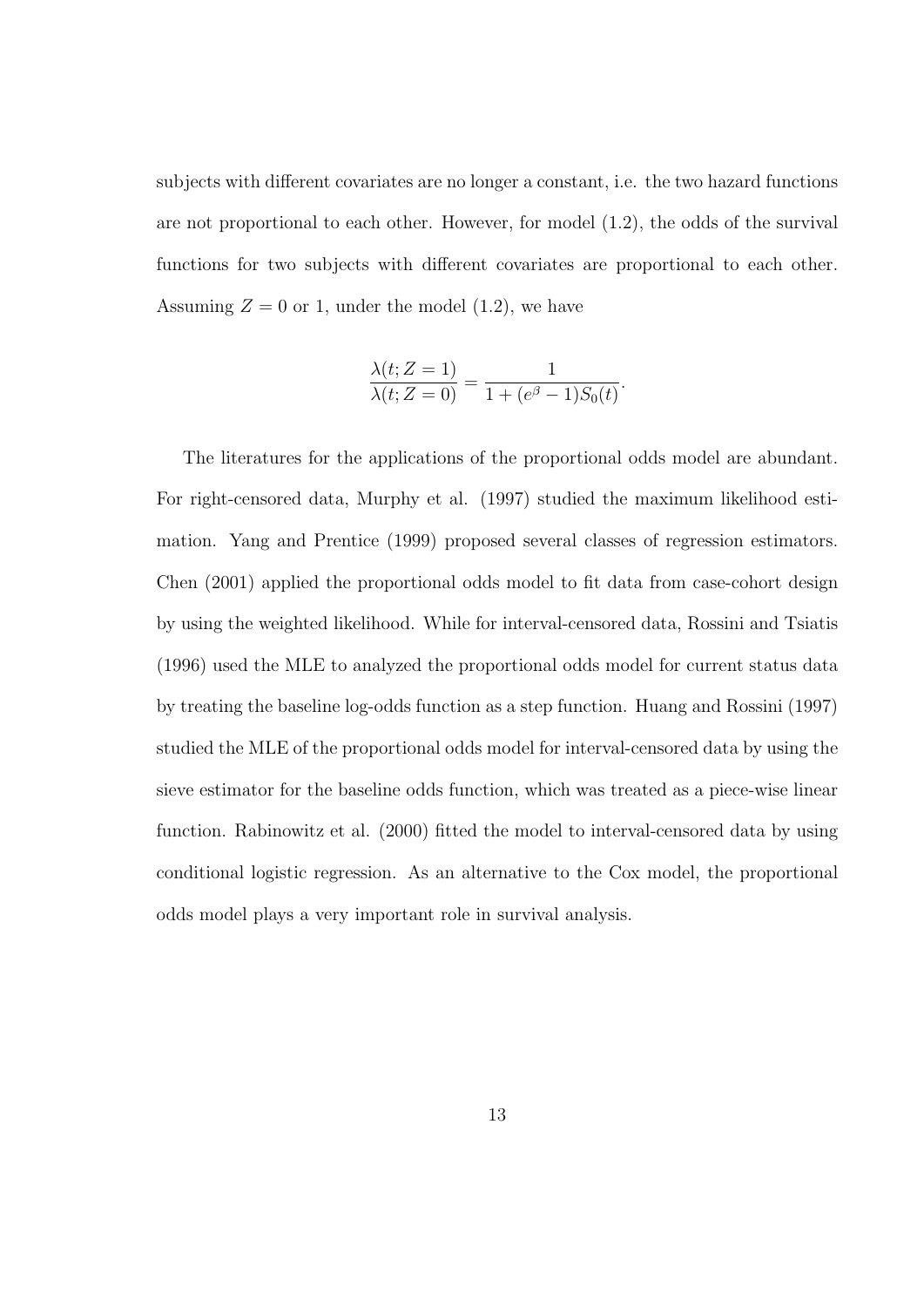#### 1.3.3 The Linear Transformation Model

For a given baseline function, both the proportional hazards model and the proportional odds model are singly specified models. Now a class of regression models will be introduced which are called the linear transformation model. Let  $H(t)$  be an unknown strictly increasing function. Then the linear transformation model is defined as below

$$
H(T) = -Z'\theta + \epsilon,\tag{1.3}
$$

where  $\theta$  is the vector of regression parameters and  $\epsilon$  is a random variable which follows a known distribution function  $F$ . Actually, both the PH model and the proportional odds model are special cases of the linear transformation models. By taking  $F(t)$  =  $1 - \exp[-\exp(t)]$ , the extreme value distribution, (1.3) gives the PH model. The proportional odds can be obtained if  $F$  is the standard logistic distribution. The linear transformation model is general because  $F$  in the model can be any distribution function. In practice, the PH model or the PO model may not be appropriate (Lin and Ying 1994 and Jin et al. 2003), the linear transformation model is a good choice.

Chen et al. (2002) and Cheng et al. (1995) developed some estimation procedures for fitting the linear transformation models to right-censored failure time data. Fine et al. (1998) modified Cheng's estimation procedures for regression parameters and provided a new prediction procedure for the survival probabilities of future subjects. Kong et al. (2004) used weighted estimating equations to analyze the censored data from a case-cohort design. Lu and Ying (2004) applied the linear transformation model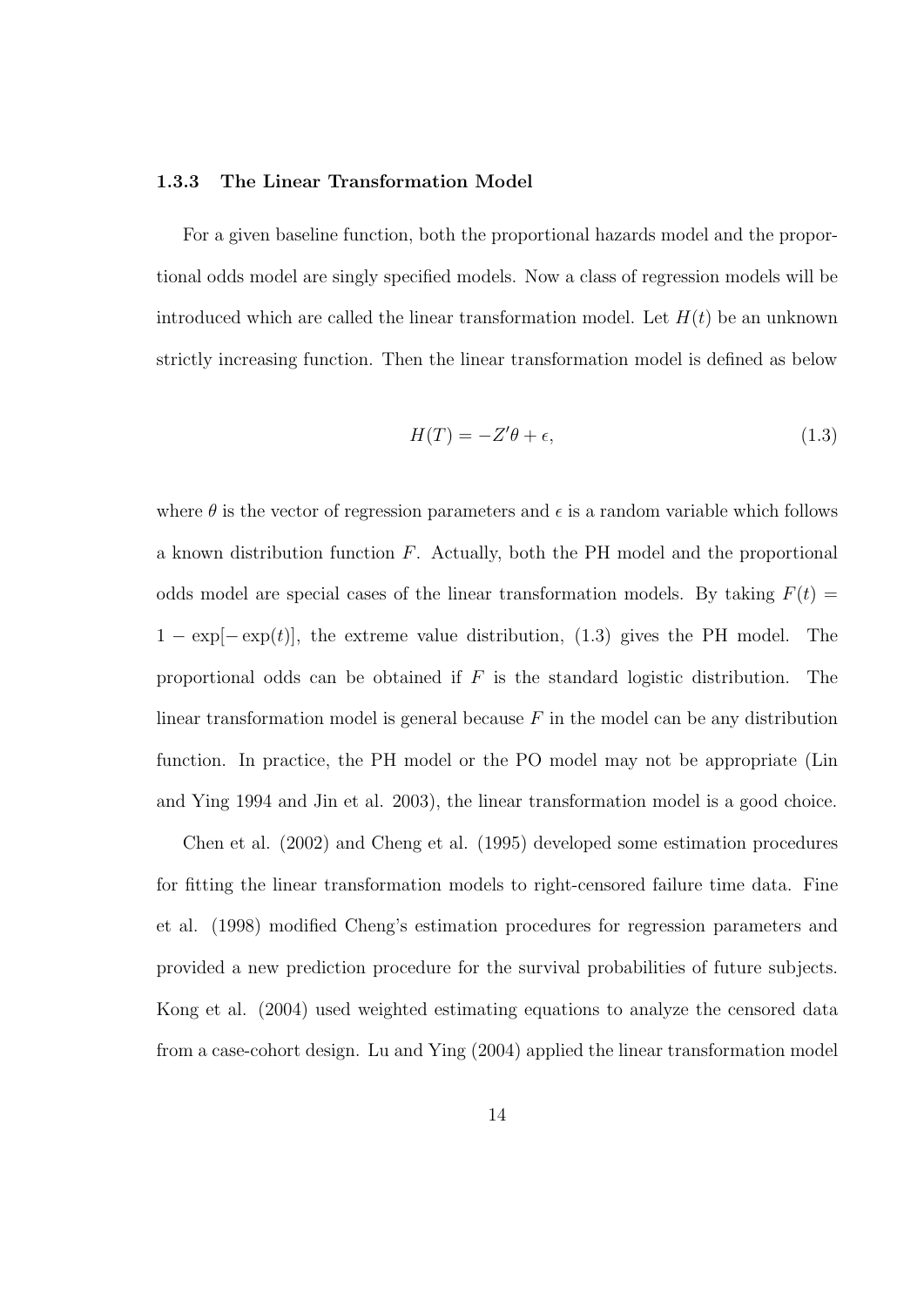with a cure rate.

#### 1.4 Review of the Existing Methods for Current Status Data

#### 1.4.1 Analysis of Univariate Current Status Data

The earliest work on nonparametric likelihood estimation (NPMLE) with current status data was given by Ayer et al. (1955). They introduced the pool-adjacentviolators algorithm to compute the NPMLE of a distribution function. Groeneboom (1987) and Groeneboom and Wellner (1992) provided the asymptotic properties of the NPMLE. After that, more semiparametric methods were developed to current status data. For example, Huang (1996) showed the MLE for the regression parameter of the PH model is efficient and asymptotically normal. Rossini and Tsiatis (1996) used the sieve estimators for the PO model and proved the estimators are normal and efficient. Martinussen and Scheike (2002) proposed an efficient estimation for the additive hazards model. Sun and Sun (2005) considered fitting the linear transformation model with the estimating equation approach.

#### 1.4.2 Analysis of Multivariate Current Status Data

#### 1.4.2.1 Copula Models for Bivariate Data

As described in Section 1.2.3, bivariate current status data arise when two dependent failure times are of interest and each time has a structure of case I interval censoring. Clayton (1978) first discussed the association for bivariate failure time data.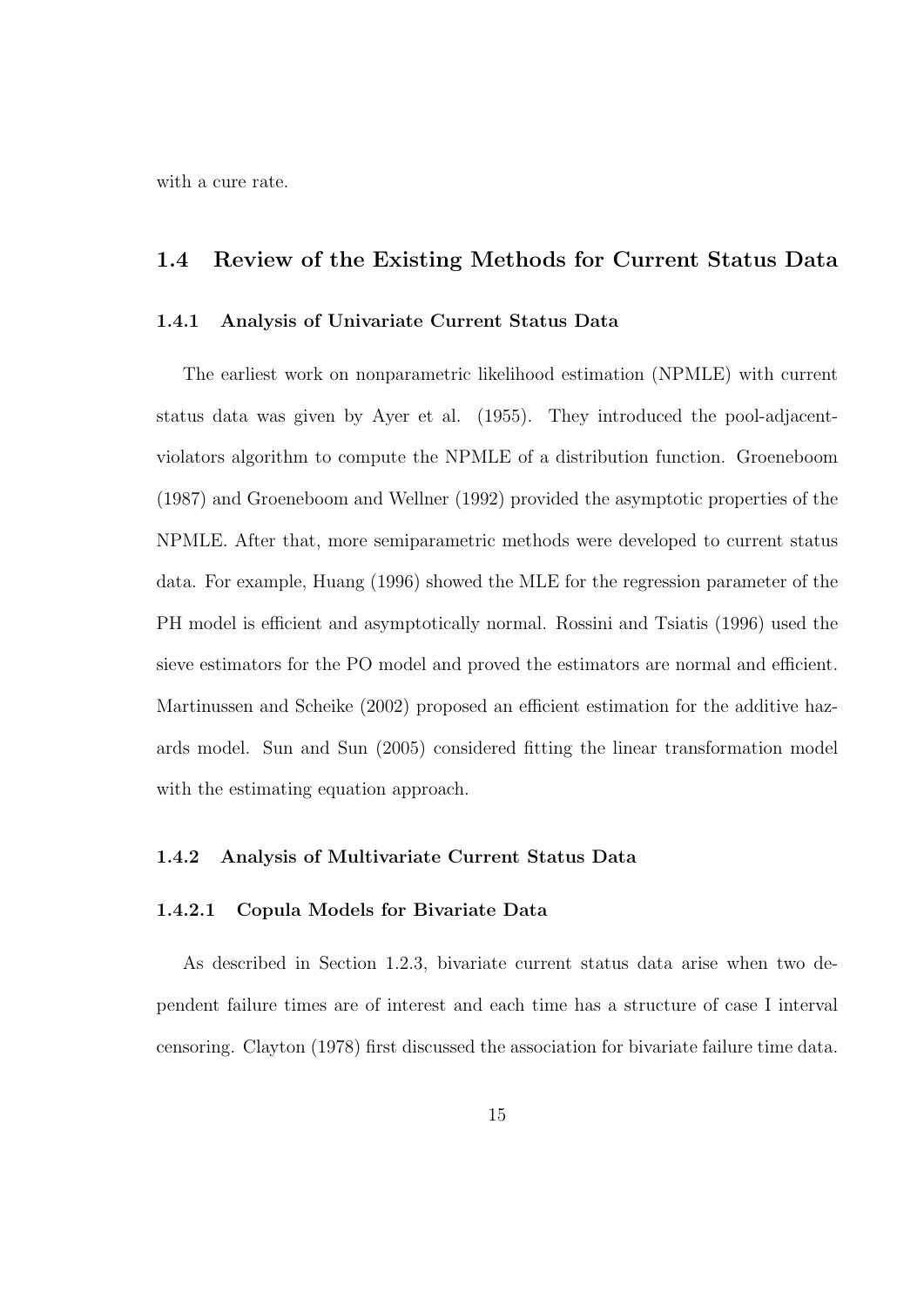In 1986, Genest and Mackay introduced the general form of copula models as follows.

Let  $\Phi$  be a class of function  $\phi : [0, 1] \to [0, \infty]$  that has two continuous derivatives on  $(0, 1)$  and satisfy

$$
\phi(1) = 0, \quad \phi'(t) < 0, \quad \phi''(t) > 0
$$

for all  $0 < t < 1$ . Thus  $\phi$  has an inverse  $\phi^{-1}$ . For every function in class  $\Phi$ , copula model is defined as the following bivariate distribution function for a pair of random variables  $(X, Y)$ 

$$
H(X,Y) = \begin{cases} \phi^{-1}[\phi(x) + \phi(y)] & \text{if } \phi(x) + \phi(y) \le \phi(0) \\ 0 & \text{otherwise.} \end{cases}
$$
 (1.4)

As an example, let  $\phi(t) = (t^{-\alpha} - 1)/\alpha$ , the copulas given by (1.4) become the well known Clayton model (Clayton 1978 and Oakes 1982).

Let  $T_1, T_2$  be the two failure times of interest and suppose  $S_1(t)$  and  $S_2(t)$  are the marginal survival functions for  $T_1$  and  $T_2$  respectively. To measure the association between  $T_1$  and  $T_2$ , we employ the copula model

$$
S(s,t) = C_{\alpha}(S_1(s), S_2(t))
$$

as the joint survival function for  $(T_1, T_2)$ , where  $C_{\alpha}(u, v) : [0, 1]^2 \to [0, 1]$ .

In survival analysis, copula models are often used to provide a relationship between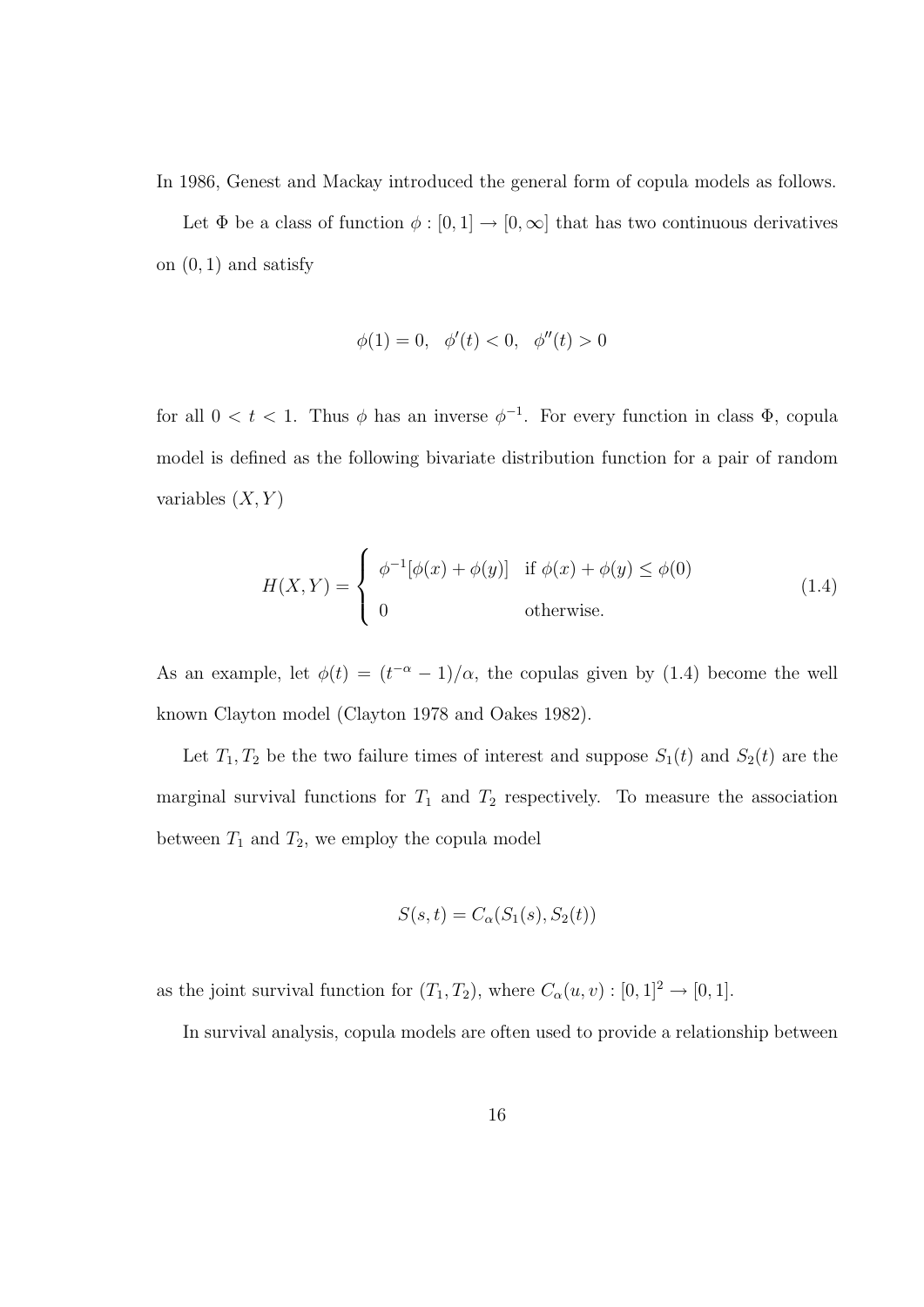the joint distribution and the marginal distributions. Ding and Wang (2004) checked the independence for bivariate current status data by using Clayton's and Frank's family. Wang (2003) estimated the association parameter for copula model under dependent censoring. Wang et al. (2008) compared the efficient estimations of different copula models for bivariate current status data.

#### 1.4.2.2 Regression Analysis of Multivariate Data

Marginal approach is a very important method for the analysis of multivariate failure time data. It uses the marginal likelihood functions directly without considering the dependence structure among the failure times. Cai and Prentice (1995) used weighted partial likelihood score equations for the inference about the regression parameters. Dunson and Dinse (2002) proposed Bayesian models for multivariate current status data with informative censoring. Guo and Lin (1994) provided the regression analysis of multivariate grouped data. Wei et al. (1989) modeled the marginal distributions with the PH model. Goggins and Finkelstein (2000) applied the method for a data set from an AIDS observational study that was conducted by the AIDS Clinical Trails Group (the ACTG).

Another well known method for analyzing multivariate data is the random effect model. This approach assumes there exists a common and unobserved latent random variable and the correlated failure times are independent given this latent variable. The latent variable, also known as frailty, models the dependence of the failure times. Oakes (1989) applied frailty model for bivariate failure time data. Huang and Wolf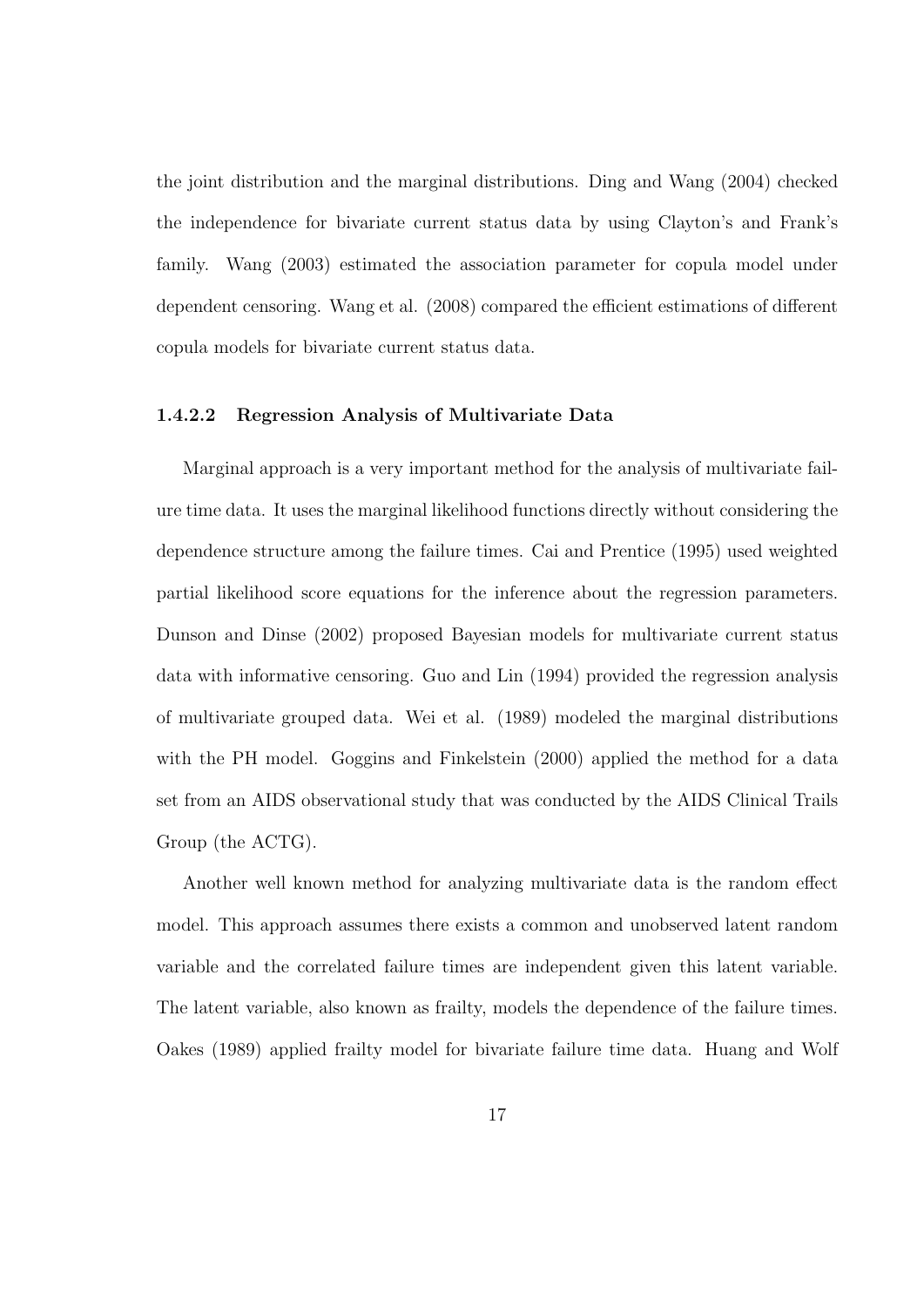(2002) used this model to deal with informative censoring. But the literatures about the multivariate analysis are still limited due to the difficulties of modeling the structure of the correlation among the failure times.

#### 1.5 Biased Sampling

In this section, we discuss several common sampling problems in biostatistics. When an investigator records an observation, the recorded observations will not have the same original distribution unless every observation is given an equal chance of being recorded. But in practical problems, this assumption is often violated. For a simple example, suppose two scientists, independently of each other, are recording measurements of a certain natural phenomenon whose cumulative distribution function (cdf) is F. The first scientist, because of limited experimental conditions, can observe the phenomenon only in the range 10 to 20. Outside this range, even the phenomenon occurred, it can not be recorded. He reports his measurements to be 13, 16, 18. The second scientist can observe the phenomenon throughout its entire range and he reports his measurements to be 8, 14, 17, 23. These two sets of measurements are independent, but obviously not identical. The question is how to combine the two samples to make inference. Biased sampling scheme arise when the items are observed with different probabilities that depend on the outcome. It is frequently used in biostatistics, economics, survey sampling, etc. The biased sampling problems can be described as following. Let Y be a real-valued random variable with cdf  $F(Y)$ . In biased sampling situation we do not observe  $Y_i$ 's independent and identically-distributed (i.i.d.)  $F(Y)$ , but instead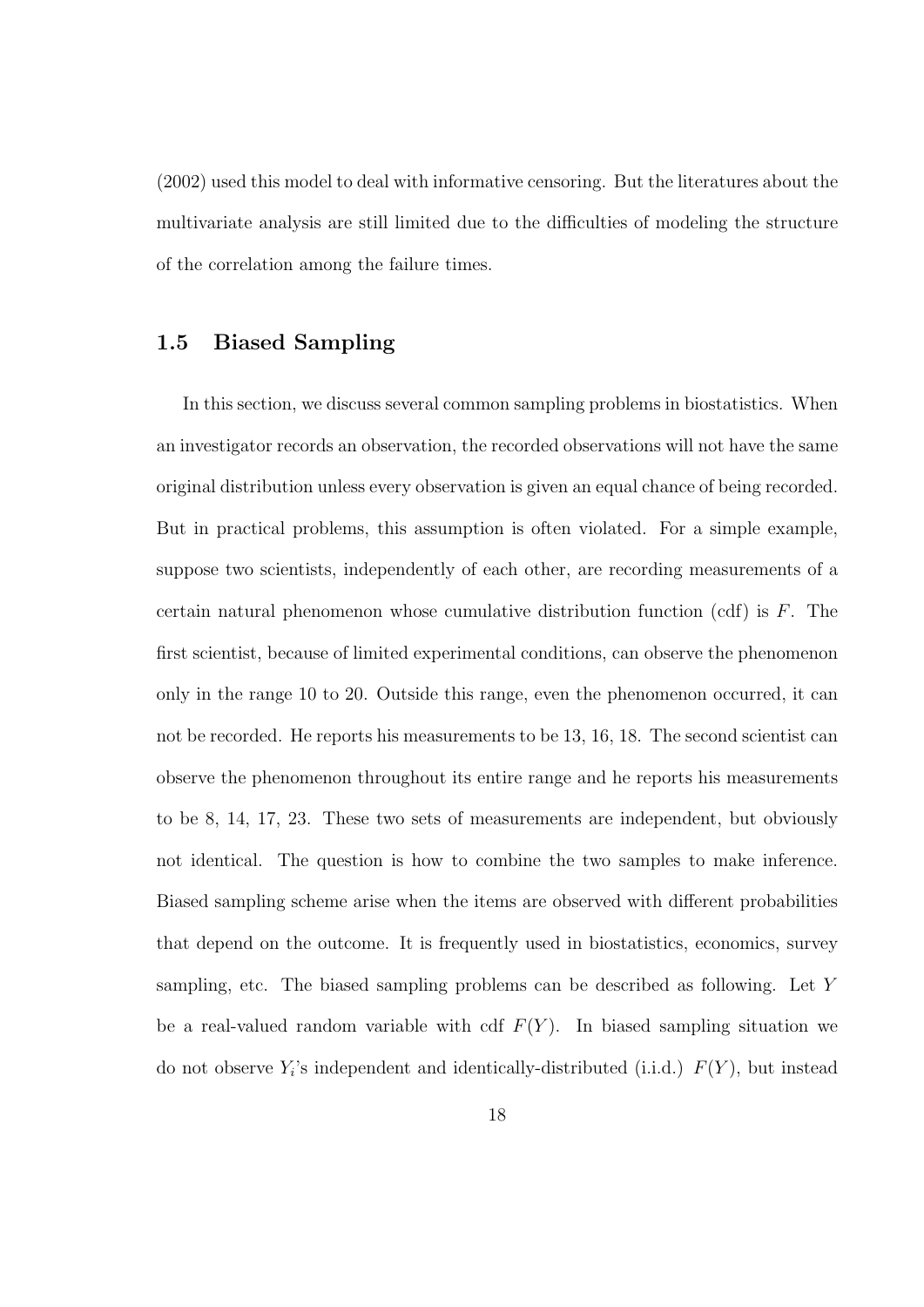we observe  $Y_1, \ldots, Y_n$  from G, where G is a distribution from biased sampling of F according to some known biasing or weight function  $w$ . If  $w$  is a nonnegative function, then

$$
G(y) = \frac{\int_{-\infty}^{y} w_i(t) dF(t)}{\int_{-\infty}^{\infty} w_i(t) dF(t)} = \int_{-\infty}^{y} \frac{w_i(t)}{W} dF(t),
$$
\n(1.5)

where  $W =$ R  $w(t)dF(t)$ . The following will provide three very widely used biased sampling problems.

#### 1.5.1 Length-Biased Sampling

Suppose that F is a cdf on  $R^+ = [0, \infty)$  with positive finite mean  $\mu = \int_0^\infty$  $\int_0^\infty y dF(y).$ Let  $w(y) = y$ , then  $W = \mu$  and (1.5) becomes

$$
G(y) = \frac{1}{\mu} \int_0^y t dF(t).
$$

This is the length-biased distribution corresponding to F. Because the selection probability depends on the actual values  $y$  of the sampled items, it makes the estimation of F a nonstandard problem. This problem was first studied by Vardi (1982) by assuming two samples are selected with  $w_1(t) = 1$  and  $w_2(t) = t$ . He provided a nonparametric maximum likelihood estimate (NPMLE) of two-sample problem in the presence of length bias and proved the estimate  $\hat{F}$  converges weekly to a Gaussian process. Vardi (1985) generalized the problem to several independent samples, the NPMLE was derived and shown to be asymptotically efficient. Both assume that the weight func-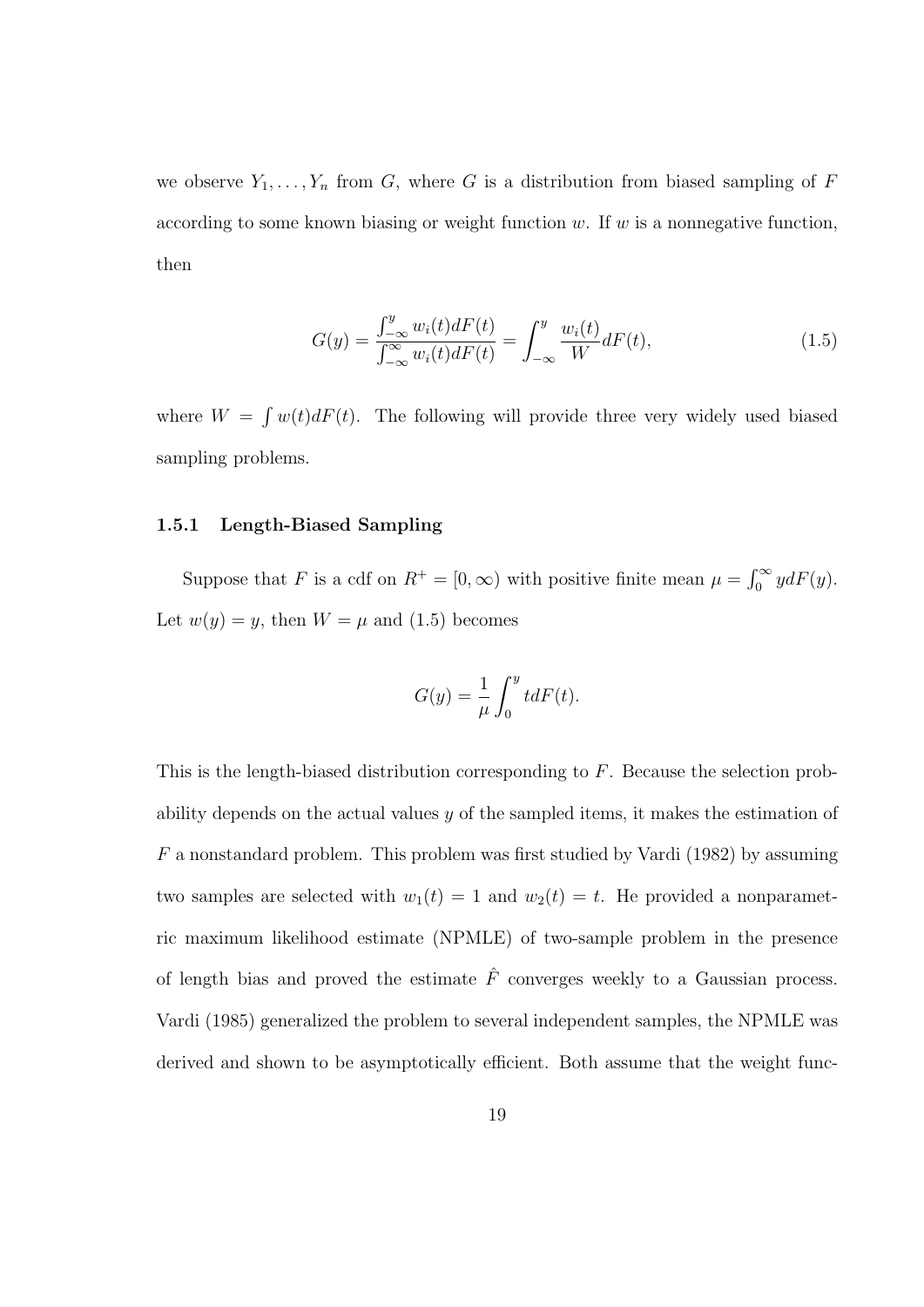tions are completely known. A good survey of real-life application of length biased distributions can be found in Patil and Rao (1977).

#### 1.5.2 Stratified Sampling

Suppose  $\{D_1, \ldots, D_s\}$ ,  $s \geq 3$ , is a partition of sample space  $Y = R^1$  with  $\bigcup_{i=1}^s D_i =$  $Y = R^1$  and  $D_i \bigcap$  $D_j = \emptyset$  for  $i \neq j$ . If the weight functions in the biased sampling model are  $w_i(y) = I_{D_i}(y)$  for  $i = 1, \ldots, s$ , then

$$
G_i(y) = F(y|D_i) = \frac{F((-\infty, y] \cap D_i)}{F(D_i)}.
$$

It is just the conditional distribution given the event  $D_i$ . This is stratified sampling from the strata  $D_1, \ldots, D_s$ . The estimation of F itself is impossible without the knowledge of the stratum probabilities  $F(D_i)$ . This special case of biased sampling model corresponds to stratified sampling in the survey sampling literature. A standard assumption is that the stratum sizes  $N_i$ ,  $i = 1, ..., s$  are known (e.g. Cochran 1963). If  $s+1$  samples are drawn from the  $s+1$  distributions  $(G_1, \ldots, G_{s+1}) = (G_1, \ldots, G_s, F)$ with weight functions  $(w_1, \ldots, w_{s+1}) = (I_{D_1}, \ldots, I_{D_s}, 1)$ , then we can use the last sample to estimate  $F(D_i)$ . This type of model is often referred to as "Enriched stratified sampling". This problem was studied by Vardi (1985) and Gill, Vardi and Wellner (1988), among others.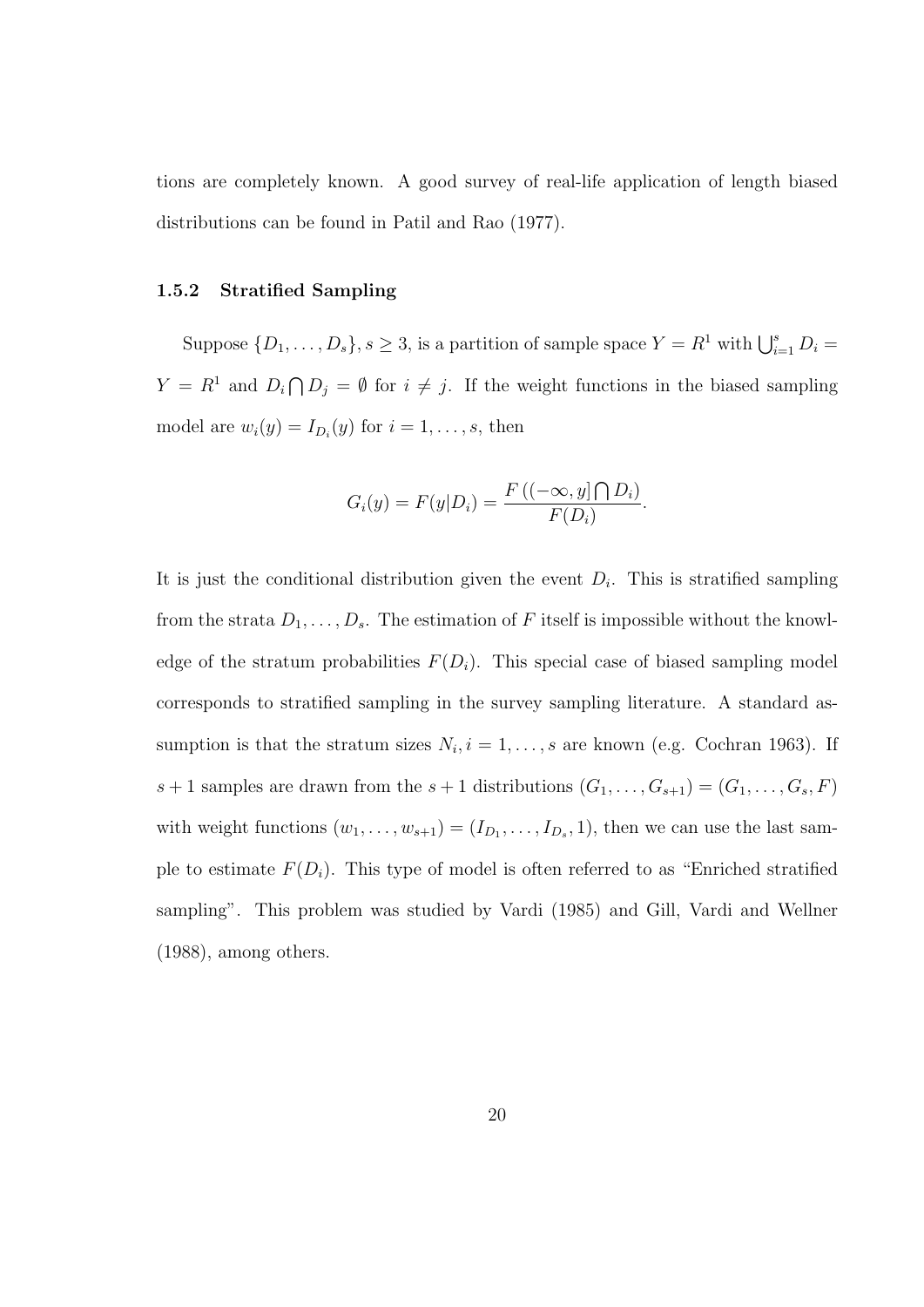#### 1.5.3 Case-Control Study

Case-control design is very useful in biostatistics, it consists of a sample of cases (i.e., diseased individuals) and a sample of controls (i.e., disease-free individuals). To analyze binary data which arise in studying relationships between diseases and environment, logistic regression models are commonly used. Let  $y$  be a binary response variable which denote the status of disease and  $x$  be the covariate. Then

$$
P(y=1|x) = \frac{\exp(\alpha^* + x\beta)}{1 + \exp(\alpha^* + x\beta)} = \psi(x),
$$

where  $\beta$  is the parameter and the marginal distribution of x is unspecified. For casecontrol data, we have two independent groups of sample data as below. Let  $x_1, \ldots, x_{n_0}$ be a random sample from  $F(x|y = 0)$  and  $z_1, \ldots, z_{n_1}$  be a random sample from  $F(x|y = 0)$ 1) independently. Denote  $n = n_0 + n_1$  and let  $\{x_1, \ldots, x_{n_0}; z_1, \ldots, z_{n_1}\}$  be the combined sample. If  $\pi = P(y = 1) = 1 - P(y = 0)$  and  $f(x|y = i) = dF(x|y + i)/dx, i = 0, 1$ represents the conditional density, then by Bayes' rule we have

$$
f(x|y=1) = \frac{\psi(x)}{\pi} f(x), \quad f(x|y=0) = \frac{1-\psi(x)}{1-\pi} f(x),
$$

where  $f(x)$  is the marginal distribution of x. So

$$
\frac{f(x|y=1)}{f(x|y=0)} = \frac{1-\pi}{\pi} \frac{\psi(x)}{1-\psi(x)}.
$$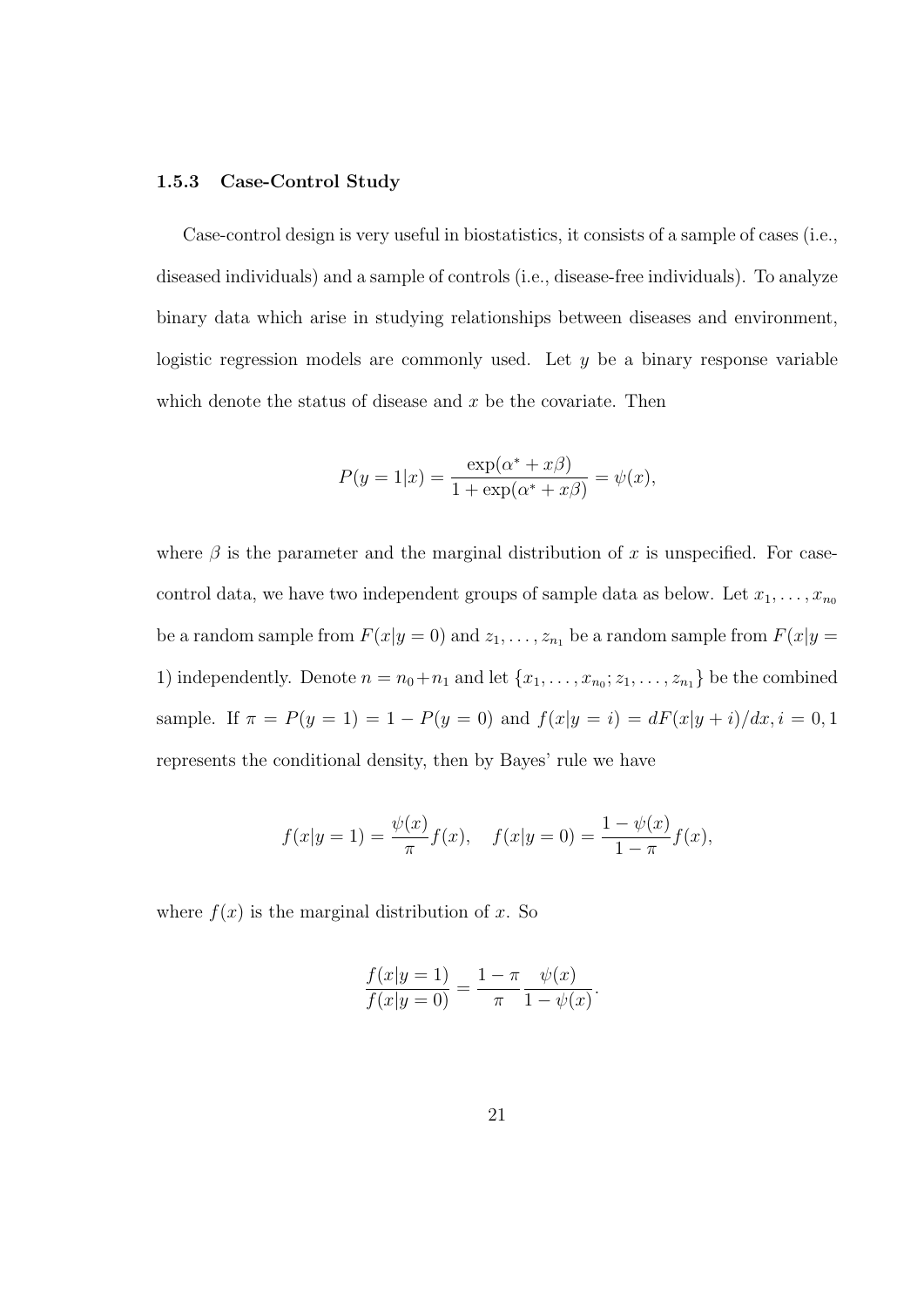Let  $g(x) = f(x|y = 0)$  and  $h(x) = f(x|y = 1)$ , we have

$$
h(x) = f(x|y=1) = \frac{1 - \pi}{\pi} \frac{\psi(x)}{1 - \psi(x)} g(x) = \exp(\alpha + x\beta)g(x),
$$

where  $\alpha = \alpha^* + \log\{(1 - \pi)/\pi\}$ . As a result, we arrive at the two-sample model in which  $\{x_1, \ldots, x_{n_0}\}\$  and  $\{z_1, \ldots, z_{n_1}\}\$  are independent and

$$
x_1, \ldots, x_{n_0} \stackrel{iid}{\sim} g(x)
$$
  

$$
z_1, \ldots, z_{n_1} \stackrel{iid}{\sim} h(x) = \exp(\alpha + x\beta)g(x).
$$

This is a biased sampling model with weight function  $\exp(\alpha + x\beta)$ . There are numerous applications for case-control study. Recently a lot of publications on genetic studies have been seen, most of them came from case-control association studies of complex diseases (e.g., Lin and Zeng 2009).

#### 1.6 Outline of the Dissertation

This dissertation contains four parts, including two chapters on semiparametric analysis of current status data, one chapter on the biased sampling problem and one chapter about the future work.

In Chapter 2, we consider the linear transformation model for analyzing univariate current status data. This chapter begins with the introduction of the background and basic concept used for the whole chapter following by the main results of the estimators.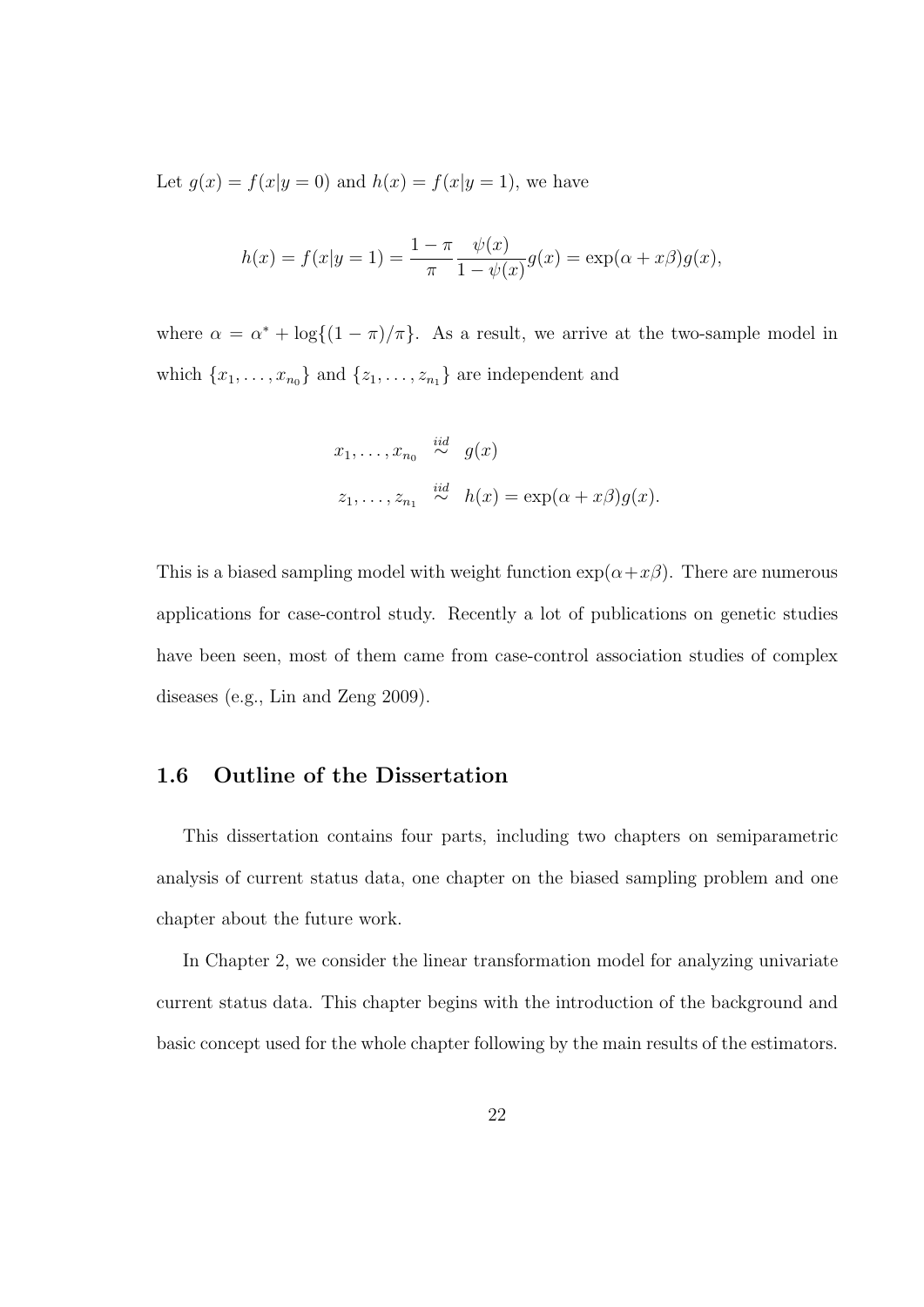Then simulation studies will be provided to illustrate the good performance of this method. A real data analysis will be shown afterward.

In Chapter 3, bivariate current status data will be studied by modeling the marginal distributions with the proportional odds model. Copula models are used to define the dependence between the two failure times. The efficient sieve estimators are developed by treating the marginal distribution functions as piecewise linear functions.

In Chapter 4, we discuss the biased sample problem with empirical likelihood method with estimating equations. The likelihood ratio statistic for biased sample problem is proved to follow a chi-square distribution asymptotically. Simulation studies indicate that the estimate of parameter derived performs well, the large sample property of the statistic is also supported by the simulation results.

Some discussions and future work are addressed in Chapter 5.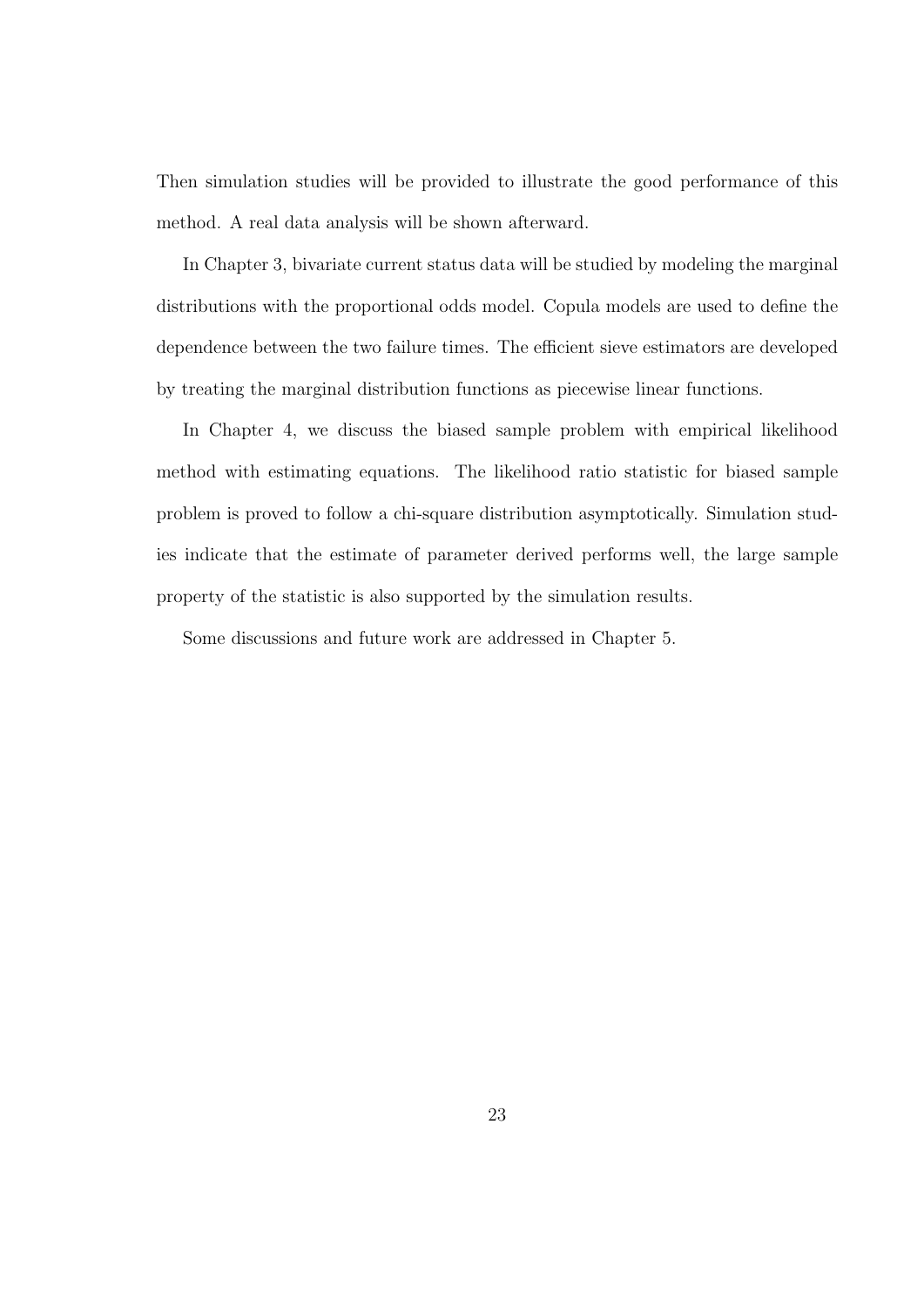### Chapter 2

# Efficient Estimation for Linear Transformation Models with Current Status Data

#### 2.1 Introduction

In this chapter we will discuss regression analysis of current status data using the linear transformation model. As mentioned in Section 1.3.3, the main advantage of the linear transformation models is their flexibility since they include many well-known regression models as special cases. For example, one can get the proportional hazards model and the proportional odds model (Cheng et al., 1995) from the linear transformation models as shown in Chapter 1. For regression analysis of failure time data, the proportional hazards model is commonly used and a number of inference approaches have been developed (Kalbfleisch and Prentice, 2002). However, it is well-known that the proportional hazards model may not be appropriate for modeling failure times in some applications and other models are needed. For example, Lin and Ying (1994) and Jin et al. (2003) considered the fitting of the additive hazards model and the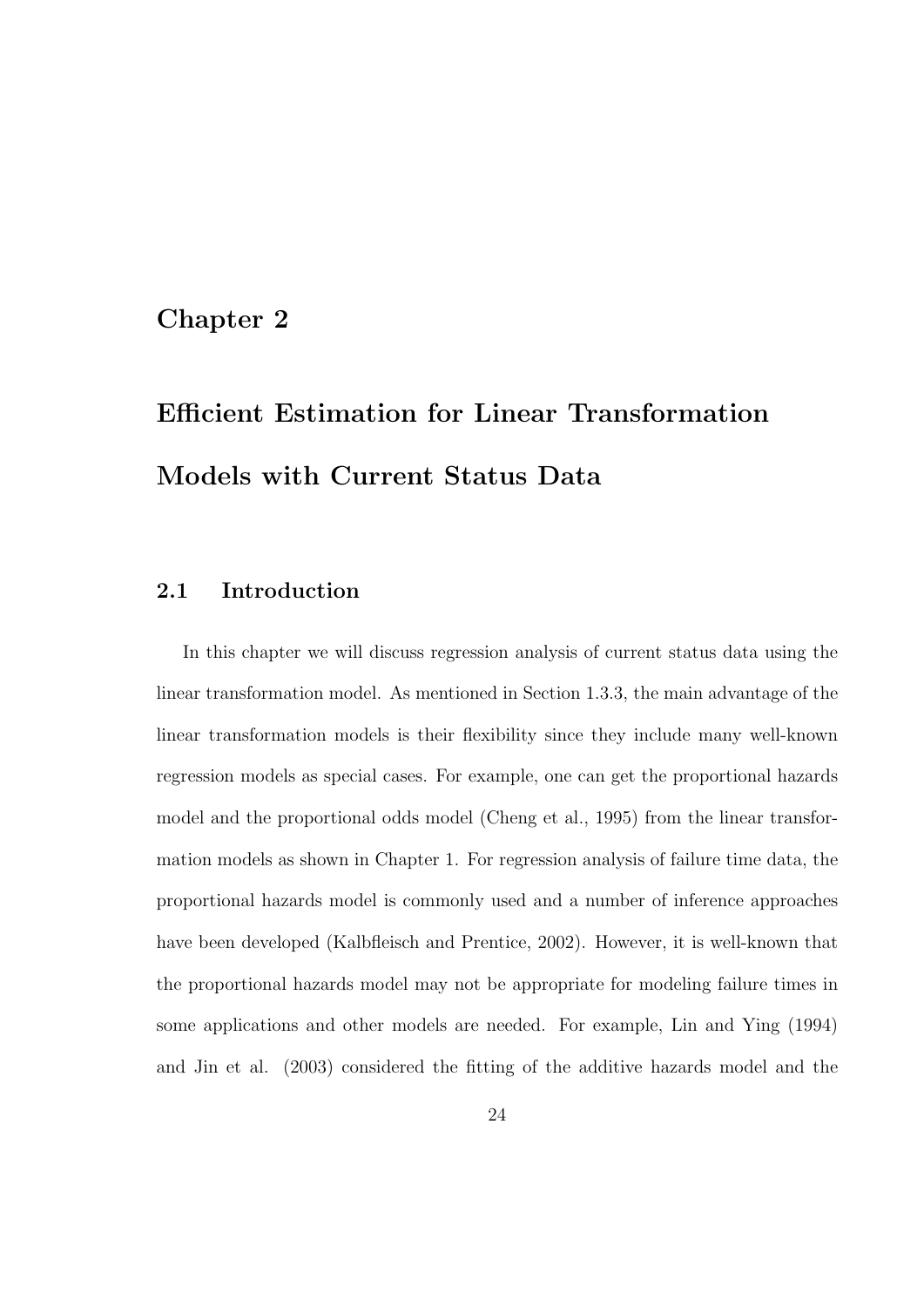accelerated failure time model, respectively, to right-censored data. Chen et al. (2002) and Cheng et al. (1995) developed some estimation procedures for fitting the linear transformation models to right-censored failure time data.

In current status data, each subject is observed only once and the failure time of interest is either left- or right-censored (Keiding, 1991; Sun, 2006). They are a special case of interval-censored failure time data, in which the failure time is observed only to belong to an interval (Sun, 2006), and often occur in, for example, crosssectional studies and tumorigenicity experiments (Keiding, 1991; Sun and Kalbfleisch, 1996). Several authors have considered the fitting of the linear transformation model to interval-censored data using the estimating equation approach (Sun and Sun, 2005; Younes and Lachin, 1997; Zhang et al., 2005). A main drawback of these approaches is that they may not be efficient. In the following, we consider the maximum likelihood approach and establish its efficiency.

The remainder of this chapter is organized as follows. Section 2.2 introduces the models and assumptions that are used in this chapter. The likelihood approach will be proposed in Section 2.3. The estimators with their information bound will be given. Their large sample properties and main results about the efficiency of the estimators will be provided as well. Also a algorithm will be given at the end of this section. In Section 2.4, simulation results are presented to show that the approach is appropriate for practical use. The method is applied to a real life data and the results are shown in Section 2.5. Some discussions can be found in Section 2.6.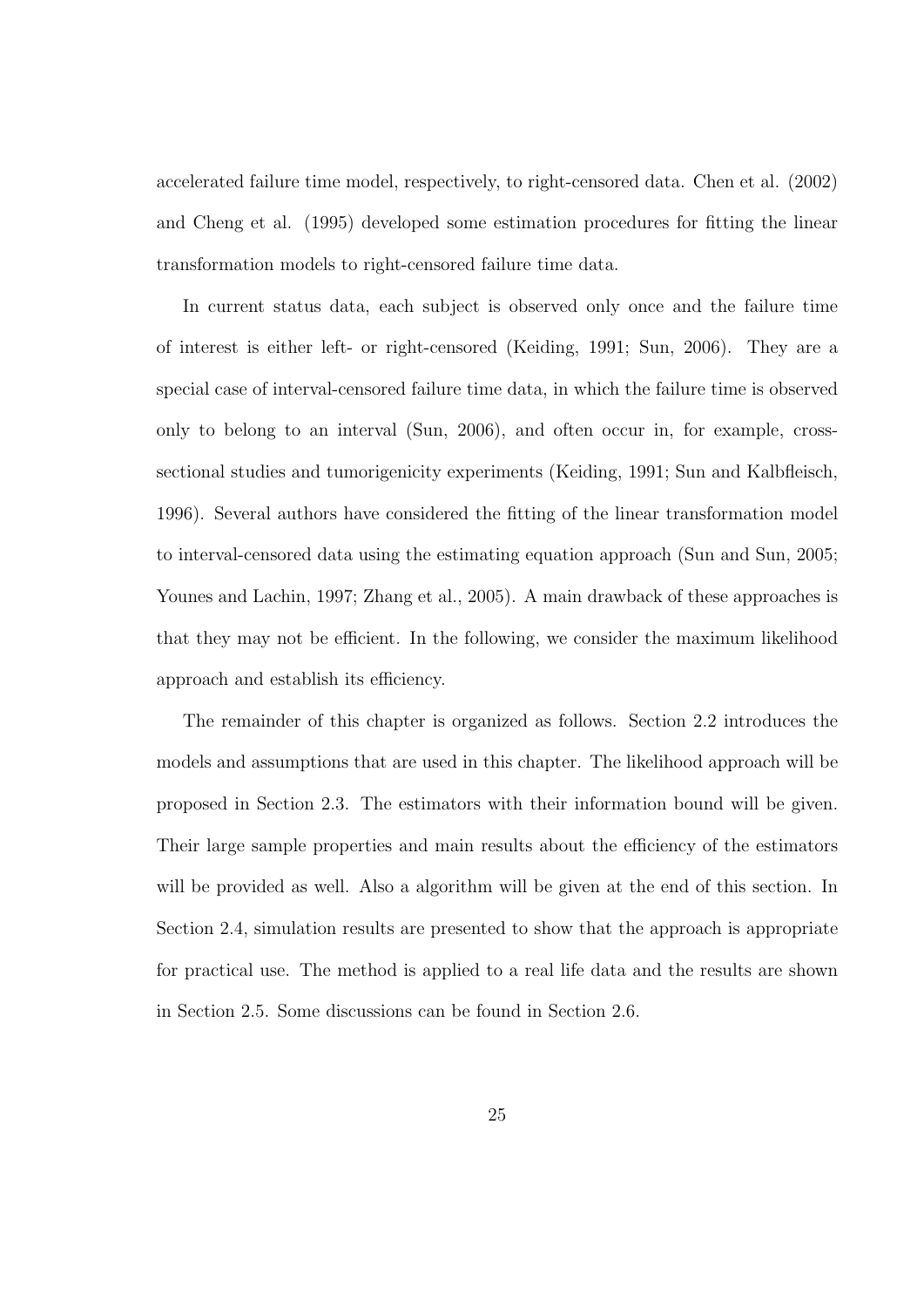#### 2.2 Models and Assumptions

Similar to the notations as in Chapter 1, let  $T$  denote the failure time of interest and Z be a vector of covariates. The linear transformation model assumes that given Z, T follows

$$
H_0(T) = -Z'\theta_0 + \epsilon \tag{2.1}
$$

(Chen et al., 2002; Cheng et al., 1995; Lu and Tsiatis, 2006; Lu and Ying, 2004; Ma and Kosorok, 2005; Yin and Zeng, 2006).

Let  $S(t) = 1 - F(t)$  and  $\Lambda(t) = -\log\{S(t)\}\$ , the survival and cumulative hazard functions of  $\epsilon$ , respectively. Suppose that  $\Lambda(t)$  is twice differentiable and let  $\lambda(t)$  =  $d\Lambda(t)/dt$ . Then it follows from model (2.1) that the survival function of T has the form

$$
S(t|Z) = \exp[-\Lambda(H_0(t) + Z'\theta_0)]
$$

given Z. As mentioned above, for current status data, each subject is observed only once. Let C denote the observation time. Then current status data only provide  $X = (C, \delta, Z)$ , where  $\delta = I(T \leq C) = 1$  if T is left-censored and 0 if T is rightcensored. In the following, we will assume that  $T$  and  $C$  are independent given  $Z$  and that the joint distribution of  $(C, Z)$  does not involve  $\theta_0$  and  $H_0$ .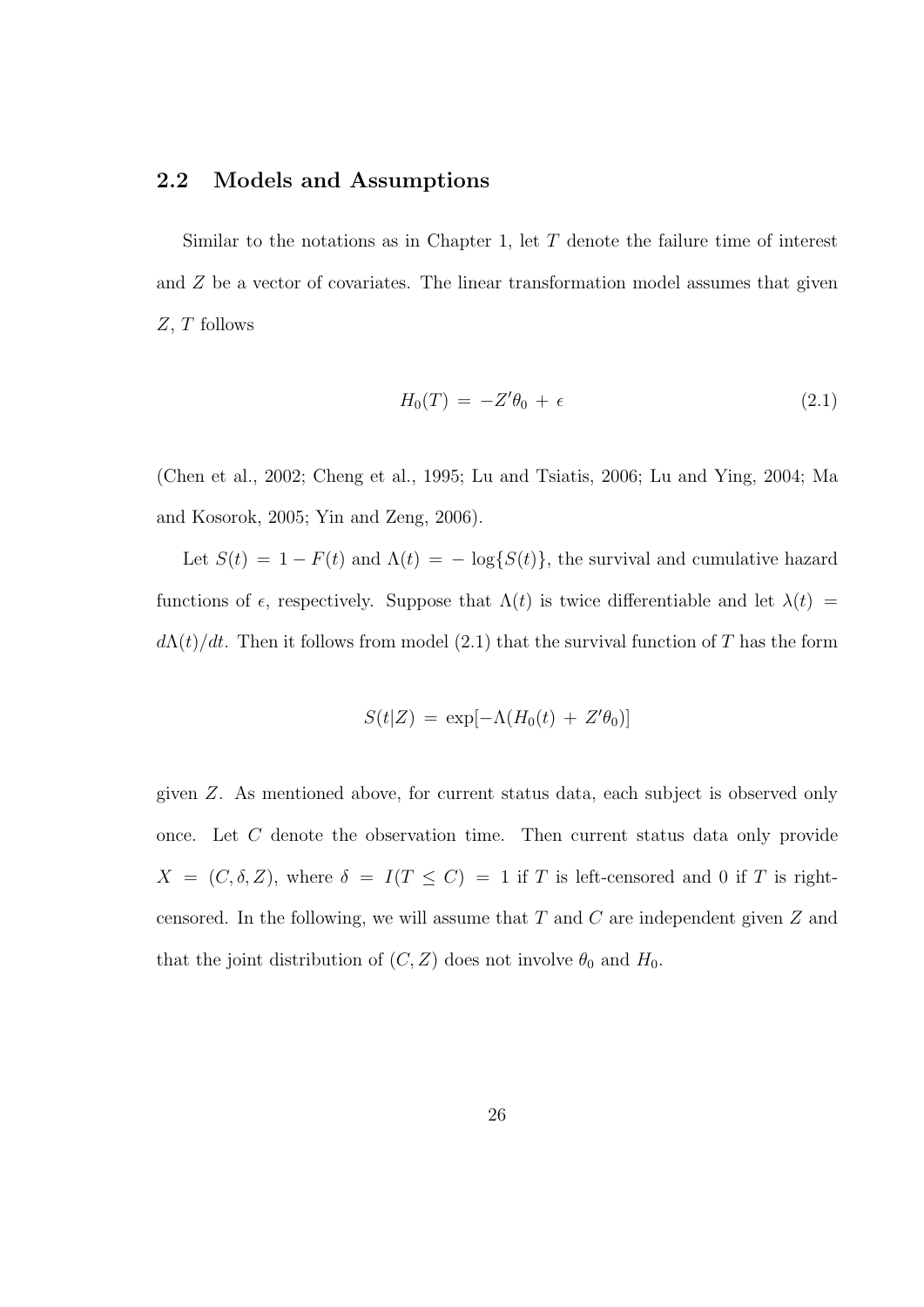#### 2.3 Inference Procedure

Consider a survival study giving *n* i.i.d. copies of X denoted by  $\{X_i = (c_i, \delta_i, z_i); i =$  $1, \ldots, n$ . Under model (2.1), the log-likelihood function has the form

$$
l_n(\theta, H) = \sum_{i=1}^n \left\{ \delta_i \log[1 - \exp(-\Lambda(H(c_i) + z_i'\theta))] - (1 - \delta_i)\Lambda(H(c_i) + z_i'\theta) \right\}.
$$

Without loss of generality, we will assume that  $c_1, \dots, c_n$  are the order statistics, that is,  $c_1 \leq c_2 \leq \cdots \leq c_n$ . It is easy to see that only the values of H at the  $c_i$ 's can be estimated. In the following, for estimation of  $H_0$ , we will only consider these H that are right continuous increasing step functions with jumps at the  $c_i$ 's and  $H(t) = -\infty$ for all  $t < c_1$  and  $H(t) = H(c_n)$  for  $t > c_n$ . The maximum likelihood estimators of  $\theta_0$ and  $H_0$  are defined as  $\hat{\theta}_n$  and  $\hat{H}_n$  with  $\hat{H}_n(c_i) = h_i$  that maximize

$$
\phi(\theta, \mathbf{h}) = \sum_{i=1}^{n} \left\{ \delta_i \log[1 - \exp(-\Lambda(h_i + z_i'\theta))] - (1 - \delta_i)\Lambda(h_i + z_i'\theta) \right\}
$$
(2.2)

subject to  $h_1 \leq h_2 \leq \cdots \leq h_n$ , where  $\mathbf{h} = (h_1, ..., h_n)$ . Following Huang (1996), we assume that  $\delta_1 = 1$  and  $\delta_n = 0$ . Otherwise, if  $\delta_1 = 0$  or  $\delta_n = 1$ , maximizing  $l_n(\theta, H)$ would give  $\hat{H}_n(c_1) = -\infty$  or  $\hat{H}_n(c_n) = \infty$ .

To maximize  $\phi(\theta, \mathbf{h})$ , following Huang (1996), we propose to apply a two-stage procedure that maximizes  $\phi(\theta, h)$  iteratively with respect to  $\theta$  and h. First we fix H. To obtain  $\hat{\theta}_n$ , note that if  $\theta_0$  is an interior point of the parameter space  $\Theta$  and  $\hat{\theta}_n$  is consistent (shown below),  $\hat{\theta}_n$  will be an interior point of  $\Theta$  for large n. Thus  $(\hat{\theta}_n, \hat{H}_n)$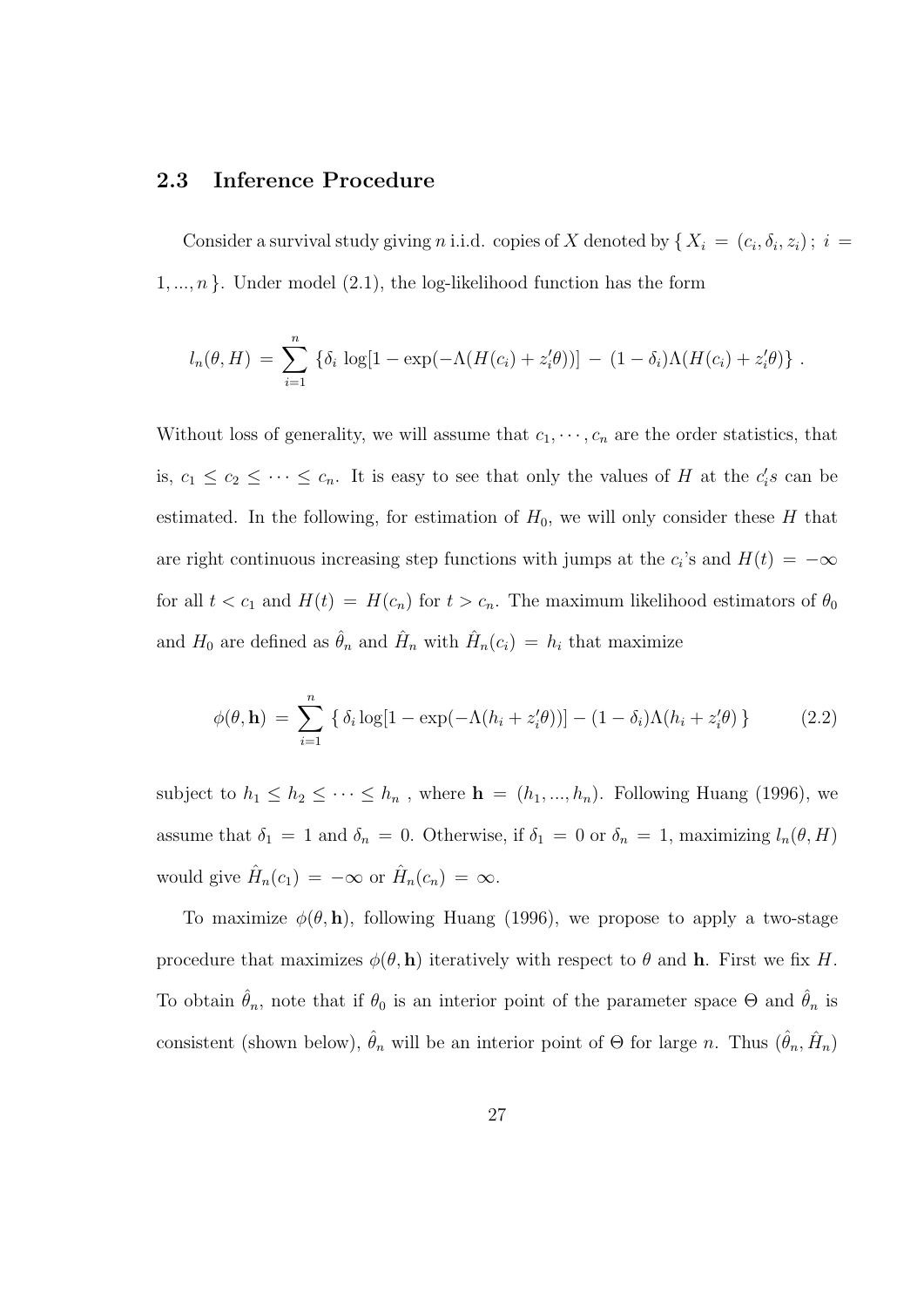must be the solution to the score function  $\partial l_n(\theta, H)/\partial \theta = 0$ , which has the form

$$
\sum_{i=1}^{n} z_i \lambda(H(c_i) + z_i' \theta) \left[ \delta_i \frac{\exp(-\Lambda(H(c_i) + z_i' \theta))}{1 - \exp(-\Lambda(H(c_i) + z_i' \theta))} - (1 - \delta_i) \right] = 0. \tag{2.3}
$$

That is, one can solve this equation for  $\hat{\theta}_n$  for given H using, for example, the Newton-Raphson algorithm.

For the fixed  $\theta$ , the determination of  $\hat{H}_n$  or  $\hat{\mathbf{h}} = (\hat{h}_1, ..., \hat{h}_n)$  is not as straightforward as that of  $\hat{\theta}_n$  due to the constraint. To this end, we develop an ICM algorithm, which was first introduced for interval-censored data by Groeneboom and Wellner (1992). The others that discussed this algorithm for interval-censored data include Huang (1996) and Sun (2006). To describe the algorithm, define  $G(t) = \exp(H(t))$ . Then  $G(0) = 0$ and the maximization of  $\phi(\theta, h)$  with respect to h is equivalent to maximizing it with respect to  $\mathbf{g} = \{ g_i = \exp(h_i) \}_{i=1}^n$  over

$$
C_g = \left\{ \mathbf{g} = (g_1, \cdots, g_n)' \in \mathcal{R}^n : 0 \le g_1 \le \cdots \le g_n \right\}.
$$

In the terms of  $\mathbf{g}, \phi(\theta, \mathbf{h})$  in (2.2) can be rewritten as

$$
\phi(\mathbf{g}) = \sum_{i=1}^{n} \left\{ \delta_i \log[1 - \exp(-\Lambda(\log(g_i) + z_i'\theta))] - (1 - \delta_i)\Lambda(\log(g_i) + z_i'\theta) \right\}. \quad (2.4)
$$

Let  $W(\mathbf{g}) = -\text{diag}(w_1, \dots, w_n)$ , a diagonal matrix, with  $w_i = w_i(\mathbf{g}) = \frac{\partial^2 \phi(\mathbf{g})}{\partial^2 g_i}$ and define

$$
\phi^*(\mathbf{g}_1, \mathbf{g}_2) = -\frac{1}{2} [\mathbf{g}_1 - y(\mathbf{g}_2)]' W(g_2) [\mathbf{g}_1 - y(\mathbf{g}_2)]
$$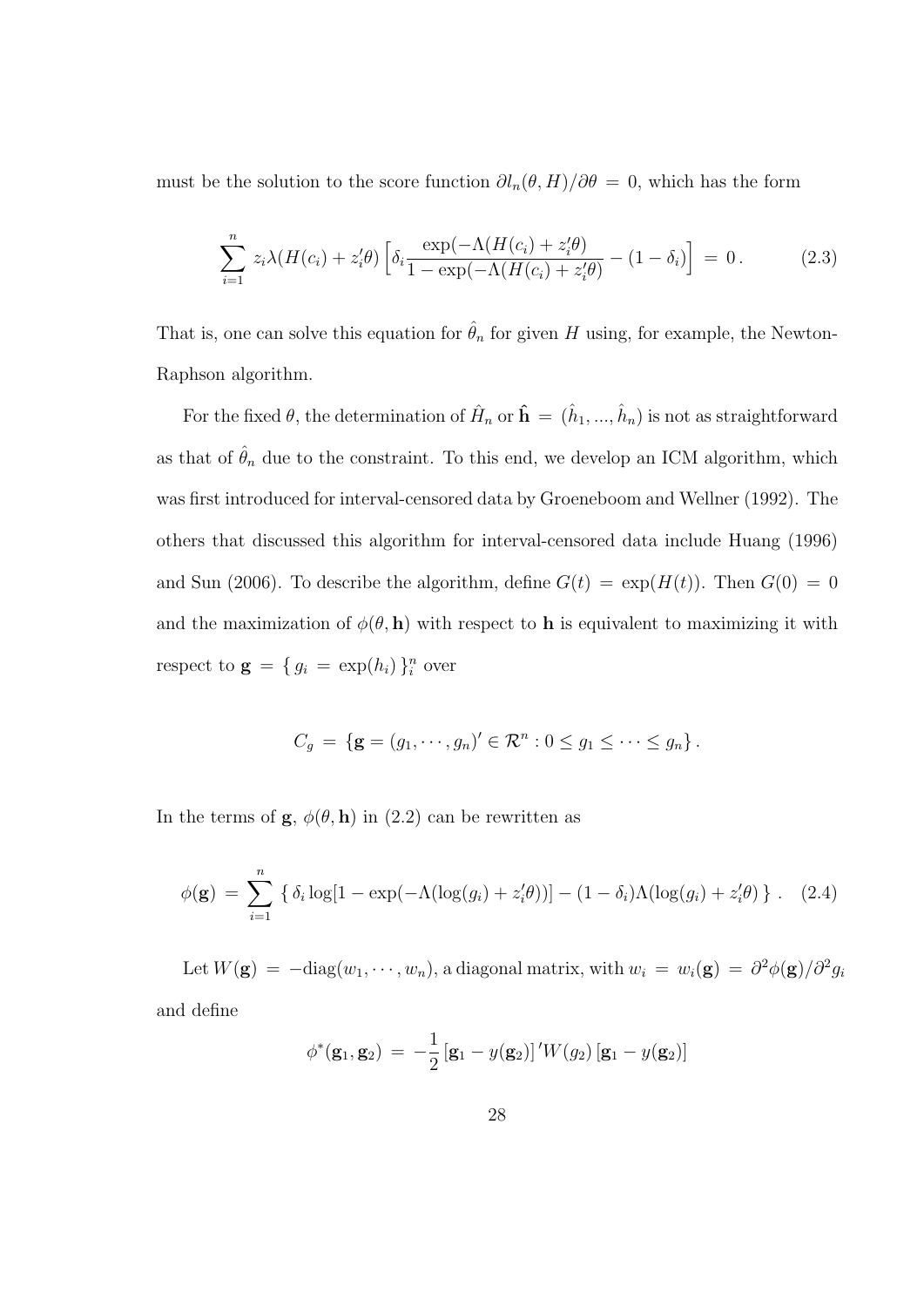for  $\mathbf{g}_1, \mathbf{g}_2 \in C_g$ , where  $y(\mathbf{g}) = \mathbf{g} - W^{-1}(\mathbf{g}) \left[ \frac{\partial \phi}{\partial \mathbf{g}} \right]$ . At the *l*th iteration, the ICM algorithm defines the updated estimate  $g^{(l)}$  as g maximizes  $\phi^*(g, g^{(l-1)})$ , which is given by the derivative of the convex minorant of the cumulative sum diagram  $\{P_u; u =$  $0, 1, \dots, n$ , where  $P_0 = (0, 0)$  and

$$
P_u \ = \ \Bigl( \sum_{i=1}^u \, w_i^{(l-1)} , \sum_{i=1}^u (w_i^{(l-1)} g_i^{(l-1)} - \frac{\partial}{\partial g_i} \phi^*(\mathbf{g}^{(l-1)}) ) \Bigr)
$$

for  $u = 1, ..., n$ . In above,  $\mathbf{g}^{(l-1)}$  denotes the estimate of **g** obtained at the  $(l-1)$ th iteration and  $w_i^{(l-1)} = w_i(g^{(l-1)})$ .

In summary, to determine  $\hat{\theta}_n$  and  $\hat{H}_n$ , one can apply the following iterative algorithm.

Step 1. Select initial estimates  $\theta_n^{(0)}$  and  $H_n^{(0)}$ .

Step 2. At the *l*th iteration, let  $\theta = \theta_n^{(l-1)}$  and apply the ICM algorithm described above with  $H_n^{(l-1)}$  being the initial estimate to obtain  $H_n^{(l)}$ .

Step 3. Fix  $H = H_n^{(l)}$  and solve equation (2.3) using an iterative algorithm with  $\theta_n^{(l-1)}$ being the initial estimate to obtain  $\theta_n^{(l)}$ .

Step 4. Check if  $\|\theta_n^{(l)} - \theta_n^{(l-1)}\|^2 + \|H_n^{(l)} - H_n^{(l-1)}\|^2 \leq \epsilon$  for a given  $\epsilon$ . If so, set  $\hat{\theta}_n = \theta_n^{(l)}$  and  $\hat{H}_n = H_n^{(l)}$  and stop. Otherwise, go back to step 2.

Now we begin to investigate the asymptotic properties of the maximum likelihood estimates  $\hat{\theta}_n$  and  $\hat{H}_n$  and determine the information bound for  $\theta_0$ . First, we derive the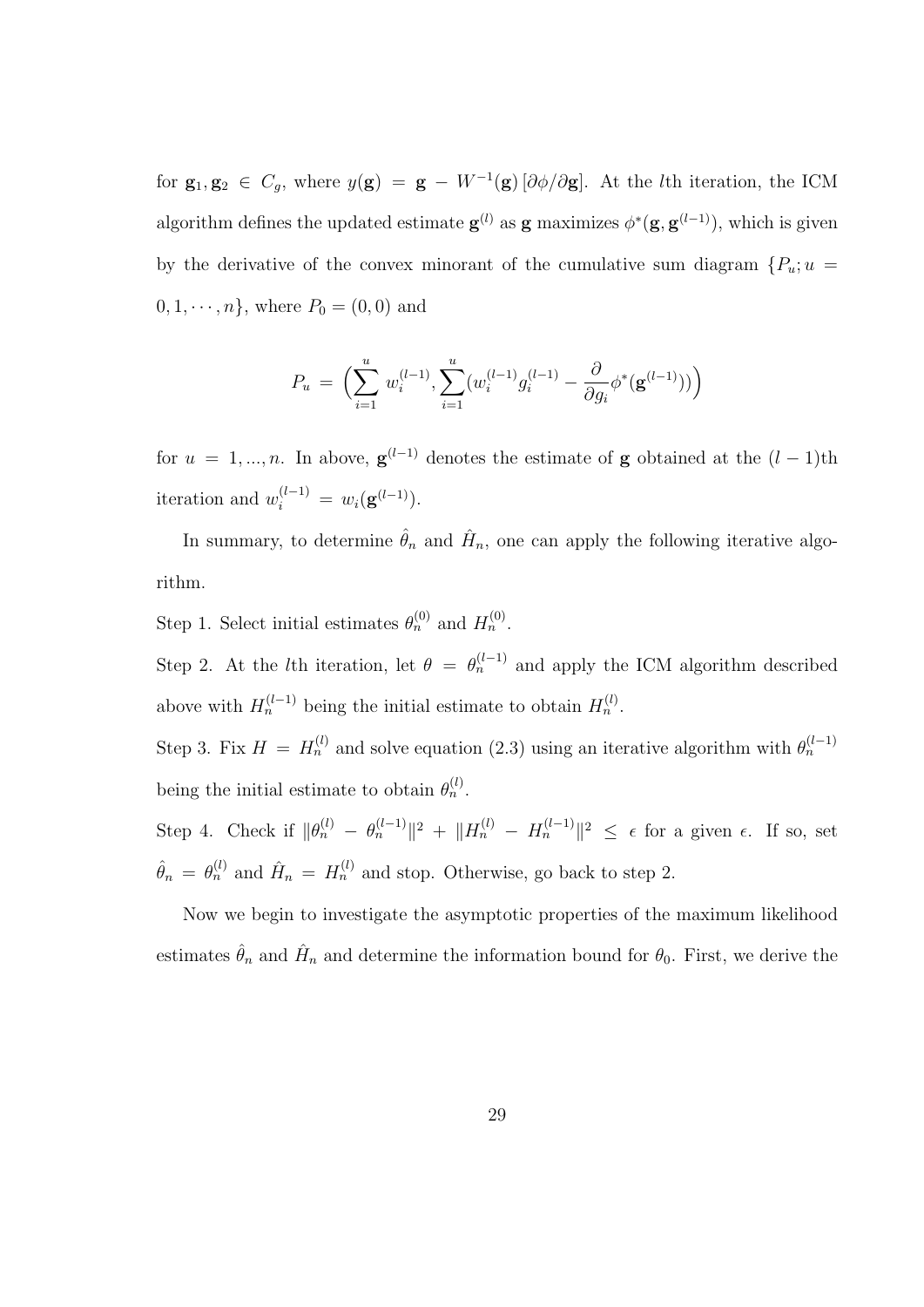efficient score function and information bound for  $\theta_0$ . For this, define

$$
Q(C, \delta, Z) = \delta \frac{\exp(-\Lambda(H(C) + Z'\theta))}{1 - \exp(-\Lambda(H(C) + Z'\theta))} - (1 - \delta)
$$

and

$$
O(C|Z) = E[Q^{2}(C, \delta, Z)|C, Z] = \frac{\exp(-\Lambda(H(C) + Z'\theta))}{1 - \exp(-\Lambda(H(C) + Z'\theta))}.
$$

Also we need the following conditions.

- (A1) The parameter space  $\Theta$  is a bounded subset of  $R^p$ .
- (A2) For covariate Z, there exists a positive constant  $z_0$  such that  $|Z| = Z'Z \le z_0$ with probability 1. Also for any  $\theta \neq \theta_0$ ,  $P(Z'\theta \neq Z'\theta_0) > 0$ .
- (A3) The support of C is given by  $S[C] = [l_c, u_c]$  with  $0 < l_c < u_c < \infty$ .
- (A4) The function  $H_0$  has strictly positive first derivative on  $S[C]$  that is uniformly bounded and  $H_0(0) = -\infty$ .
- (A5) The function  $\Lambda$  has strictly positive first derivative, that is,  $\lambda(t) = d\Lambda(t)/dt > 0$ . Furthermore, for any  $0 < \tau < \infty$ , there exists constants  $0 < M_{\tau}^L < M_{\tau}^U < \infty$ such as  $M_{\tau}^L < \lambda(t) < M_{\tau}^U$  for all  $t \in [-\tau, \tau]$ .

Suppose that assumptions (A2) and (A3) hold. Then the efficient score function for  $\theta_0$  has the form

$$
\dot{l}_{\theta}^{*}(X) = \lambda(H(C) + Z^{\prime}\theta)Q(C,\delta,Z)\Big(Z - \frac{E[Z\lambda^{2}(H(C) + Z^{\prime}\theta)O(C|Z)|C]}{E[\lambda^{2}(H(C) + Z^{\prime}\theta)O(C|Z)|C]}\Big) \tag{2.5}
$$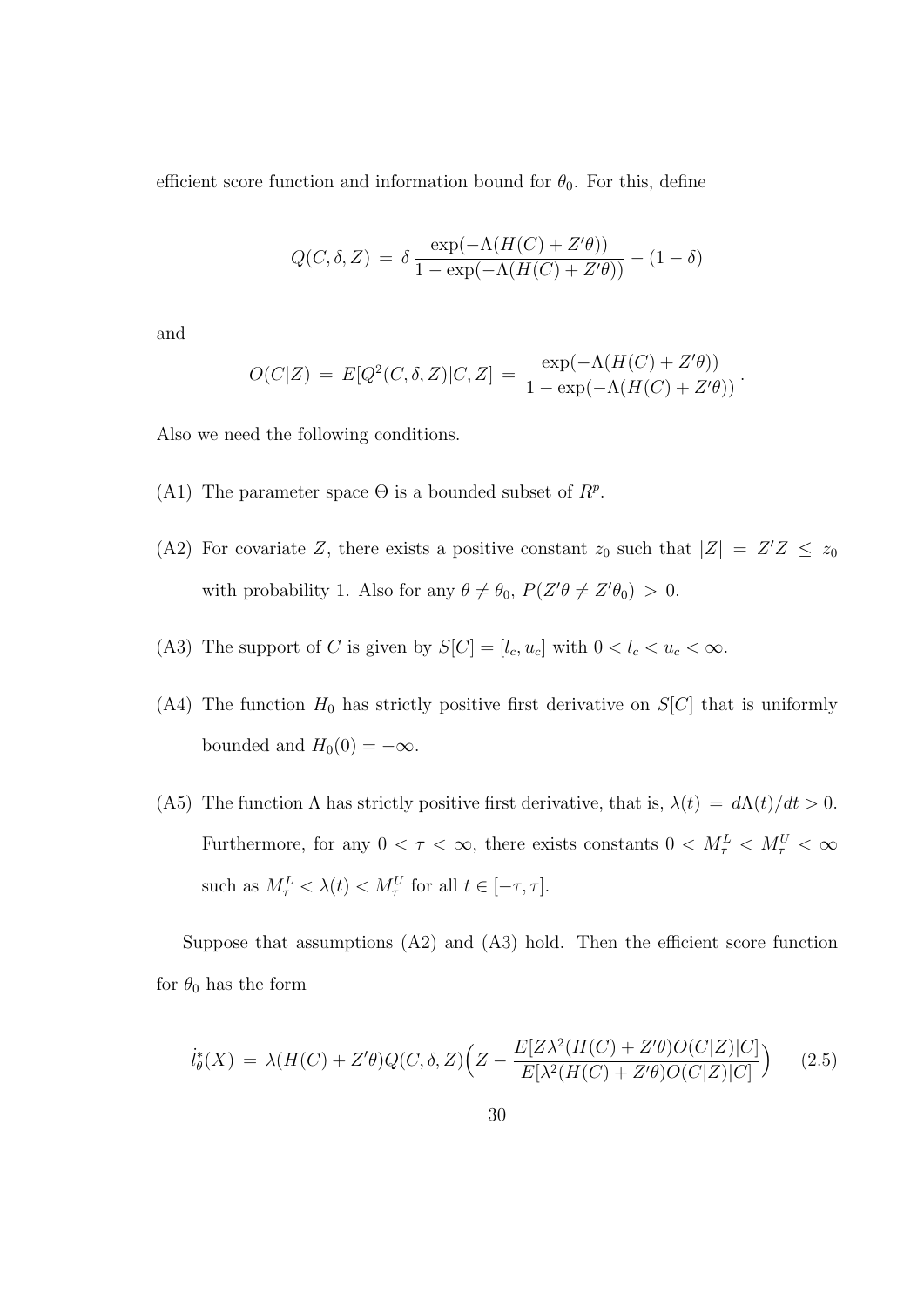and the information bound  $I(\theta)$  for  $\theta_0$  is given by

$$
I(\theta) = E\Big\{R(C,Z)\Big[Z - \frac{E(ZR(C,Z)|C)}{E(R(C,Z)|C)}\Big]^{\otimes 2}\Big]\Big\},\tag{2.6}
$$

where  $R(C, Z) = \lambda^2 (H(C) + Z' \theta) O(C|Z)$  and  $a^{\otimes 2} = aa'$  for a vector a.

For the consistency of  $\hat{\theta}_n$  and  $\hat{H}_n$ , we proved under conditions (A1), (A2), (A3) and  $(A5)$ , as  $n \to \infty$ , we have

$$
d\Big[\big(\widehat{\theta}_n,\widehat{H}_n\big),\big(\theta_0,H_0\big)\Big] = |\widehat{\theta}_n - \theta_0| + ||\widehat{H}_n - H_0||_2 = O_p(n^{-1/3}),
$$

This implies that

$$
\hat{\theta}_n \to \theta_0 \quad \text{a.s.} \tag{2.7}
$$

and

$$
\hat{H}_n(c) \to H_0(c) \quad \text{a.s.} \tag{2.8}
$$

for any  $c \in S[C]$  at which the distribution of T is continuous. That is,  $\hat{\theta}_n$  and  $\hat{H}_n$  are consistent with the  $n^{1/3}$  convergence rate rather than the typical  $n^{1/2}$  convergence rate.

Moreover, suppose that  $\theta_0$  is an interior point of  $\Theta$  and all of the conditions (A1) -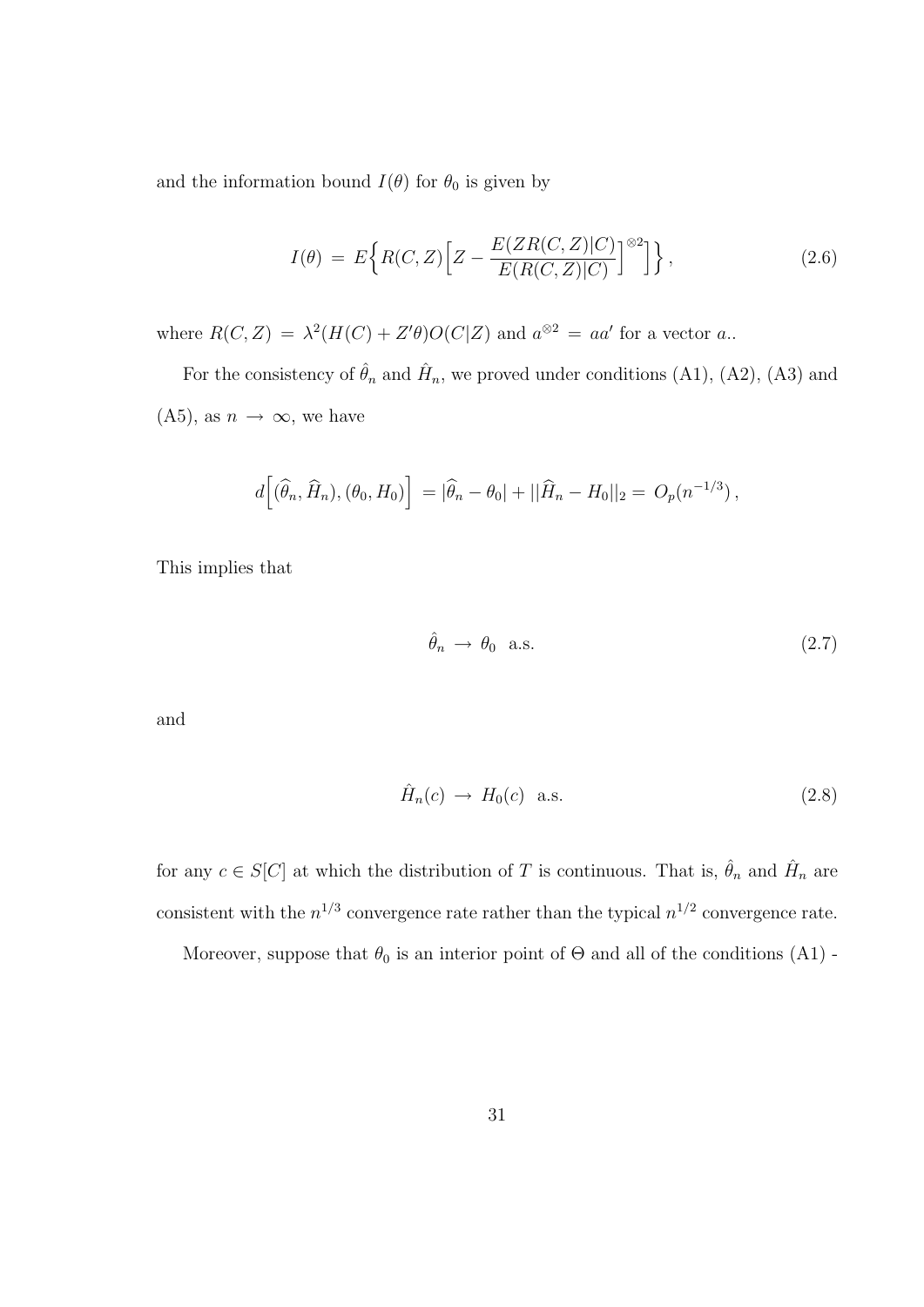(A5) hold. Then as  $n \to \infty$ , we have

$$
\sqrt{n}(\hat{\theta}_n - \theta_0) \rightarrow N(0, I(\theta_0)^{-1})
$$

in distribution.

For inference about  $\theta_0$ , one needs to estimate the information bound  $I(\theta_0)$ , which involves three terms,  $R(C, Z)$ ,  $E[ZR(C, Z)|C]$  and  $E[R(C, Z)|C]$ . Given the observed data and the estimates  $\hat{\theta}_n$  and  $\hat{H}_n$ , it is easy to see that  $R(C, Z)$  can be consistently estimated by

$$
\hat{R}(c,z) = \lambda^2 (\hat{H}_n(c) + z'\hat{\theta}_n) \frac{\exp(-\Lambda(\hat{H}_n(c) + z'\hat{\theta}_n))}{1 - \exp(-\Lambda(\hat{H}_n(c) + z'\hat{\theta}_n))}.
$$

Let  $\mu_1(c) = E[ZR(C, Z)|C = c]$  and  $\mu_2(c) = E[R(C, Z)|C = c]$ . In general, it is hard to estimate  $\mu_1(c)$  and  $\mu_2(c)$  and the discussion given in Huang (1996) for the proportional hazards model applies here.

Suppose that Z is a binary variable taking value 0 or 1 with  $P(Z = 1) = \gamma$  and let  $f_0(c)$  and  $f_1(c)$  denote the conditional density functions of C given  $Z = 0$  and  $Z = 1$ , respectively. Then by following Huang (1996), one can estimate  $\mu_1(c)/\mu_2(c)$  by

$$
\hat{\mu}(c) = \frac{\hat{R}(c,1)\,\hat{f}_1(c)\,\hat{\gamma}}{\hat{R}(c,1)\,\hat{f}_1(c)\,\hat{\gamma} + \hat{R}(c,0)\,\hat{f}_0(c)\,(1-\hat{\gamma})},\tag{2.9}
$$

where  $\hat{\gamma} =$  $\overline{ }$  $\sum_{i=1} z_i$  $\sum_{i=1} (1 - z_i)$ , and  $\hat{f}_0(c)$  and  $\hat{f}_1(c)$  are kernel estimates of  $f_0(c)$ and  $f_1(c)$ , respectively. For the special case where C and Z are independent, instead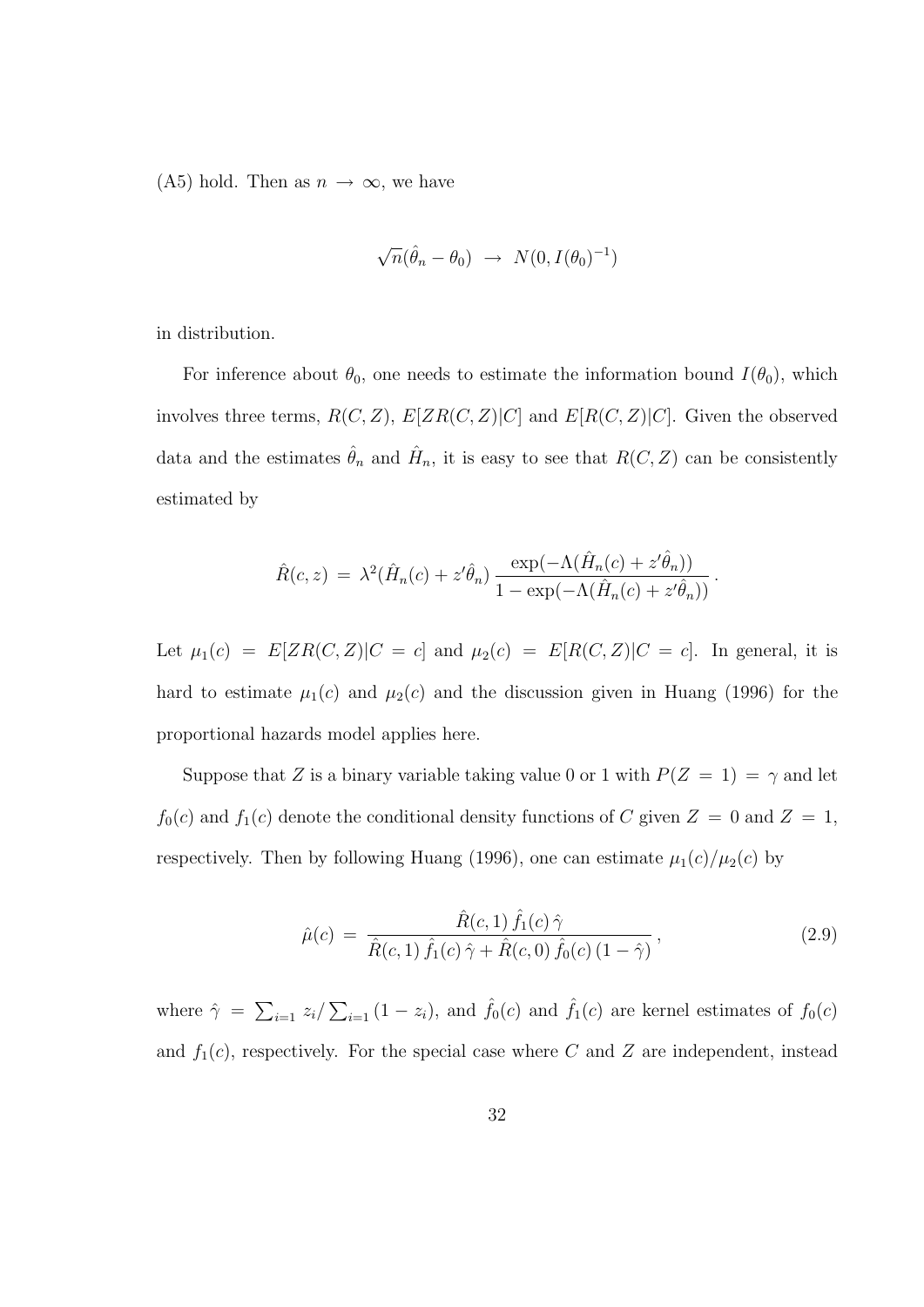of using the estimate (2.9), one can estimate  $I(\theta_0)$  by

$$
\hat{I}(\hat{\theta}_n) = \frac{1}{n} \sum_{i=1}^n \left\{ \hat{R}(c_i, z_i) \left[ z_i - \frac{\sum_{j=1}^n z_j \hat{R}(c_i, z_j)}{\sum_{j=1}^n \hat{R}(c_i, z_j)} \right] \right\} ,\tag{2.10}
$$

which is much simpler than the estimate based on  $(2.9)$ . All the proof about the large sample properties can be found in Appendix A.

#### 2.4 Simulation Studies

Simulation studies were conducted to assess the performance of the proposed maximum estimators and their asymptotic properties for finite sample situations. In the study, the covariate Z was assumed to be a binary variable generated from the Bernoulli distribution with  $P(Z = 1) = P(Z = 0) = 0.5$ . For the survival time T, it was supposed that the baseline hazard function of the error term  $\epsilon$  takes the form

$$
\lambda(t) = \frac{\exp(t)}{1 + r \exp(t)}
$$

(Chen et al., 2002), where r is a constant. This model corresponds to the proportional hazards model if  $r = 0$  and gives the proportional odds model if  $r = 1$ . Furthermore, we took  $H(t) = \log(t)$  and generated the censoring time C from the uniform distribution  $U(0, 2)$ . That is, we assumed that C and Z are independent. The results given below are for  $n = 100$  and 200 and based on 1000 replications.

Table 2.1 presents the results obtained based simulated data for  $\hat{\theta}_n$ , the maximum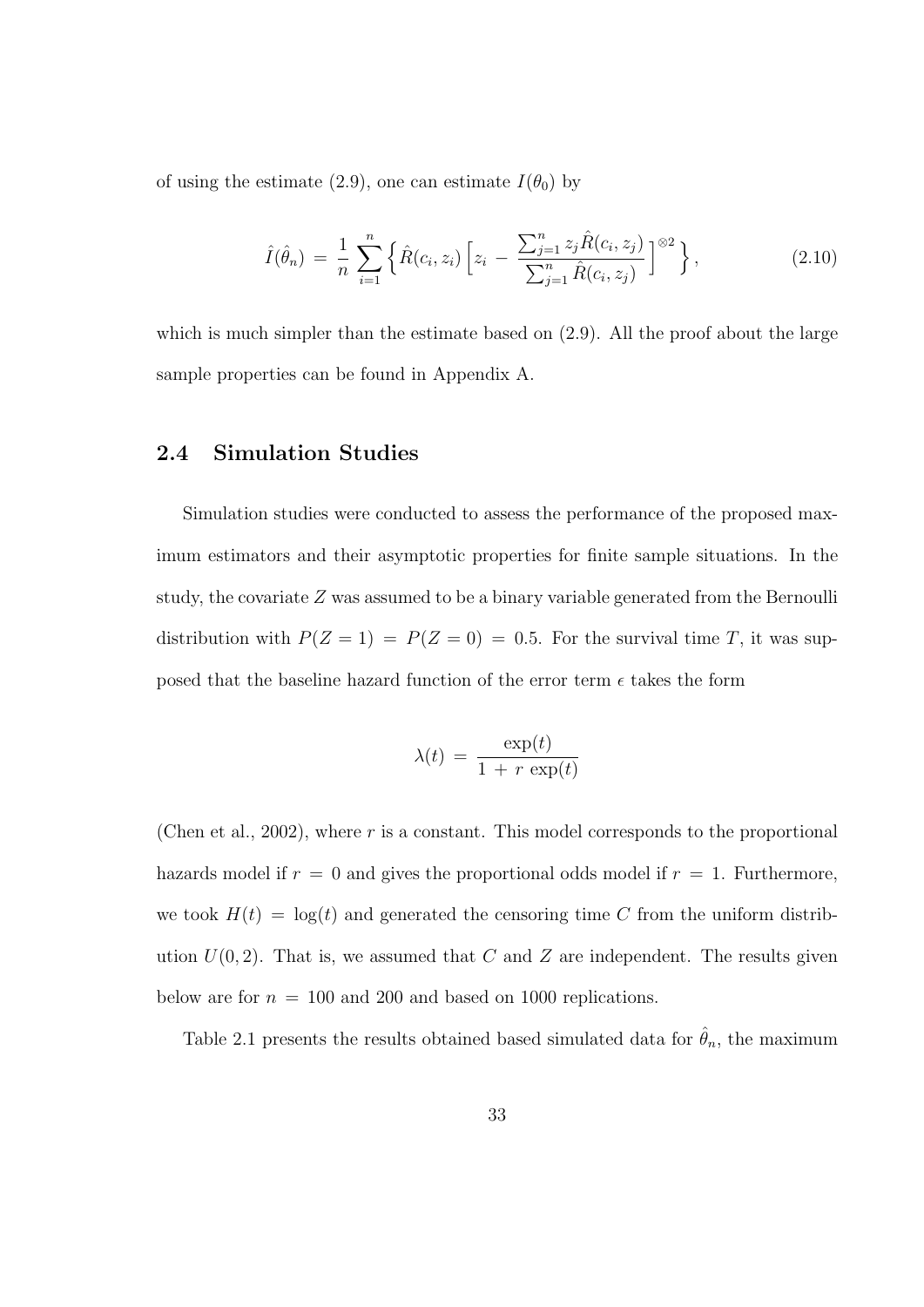likelihood estimate of  $\theta_0$ , with  $\theta_0 = -1$ , 0, or 1 and  $r = 0$ , 0.5 or 1. The table gives the estimated bias (BIAS) defined as the averages of the estimates  $\hat{\theta}_n$  minus the true value, the sample standard deviations (SSD) of  $\hat{\theta}_n$ , and the averages of the estimated standard errors (ESE) obtained based on (2.10). The results indicate that the bias seems reasonably small for all situations except the case of  $n = 100$  and  $r = 1$ and the estimated standard errors are close to the sample standard deviations. It is clear that as expected, both the bias and the standard error become smaller when the sample size increases. Also it seems that the bias and standard error go up when  $r$ is moving away from 0 or the true model moves away from the proportional hazards model. One possible reason for this is the increasing of the percentage of right-censored observations when r is moving from 0. For example, with  $\beta_0 = -1$ , the percentages of right-censored failure times are approximately 57%, 61% and 64% for  $r = 0, 0.5$  and 1, respectively. In other words, relatively large sample sizes are needed for  $r$  away from 0.

#### 2.5 An Application of Lung Tumor Data

In this section, we apply the methodology proposed in the previous sections to the tumorigenicity data given in Table 1.3 of Sun (2006). Tumorigenicity experiments are usually designed to determine whether a suspected agent or environment accelerates the time until tumor onset in experimental animals. In these situations, the time to tumor onset is usually of interest but not directly observable. Instead, only the death or sacrifice time of an animal is observed along with the presence or absence of a tumor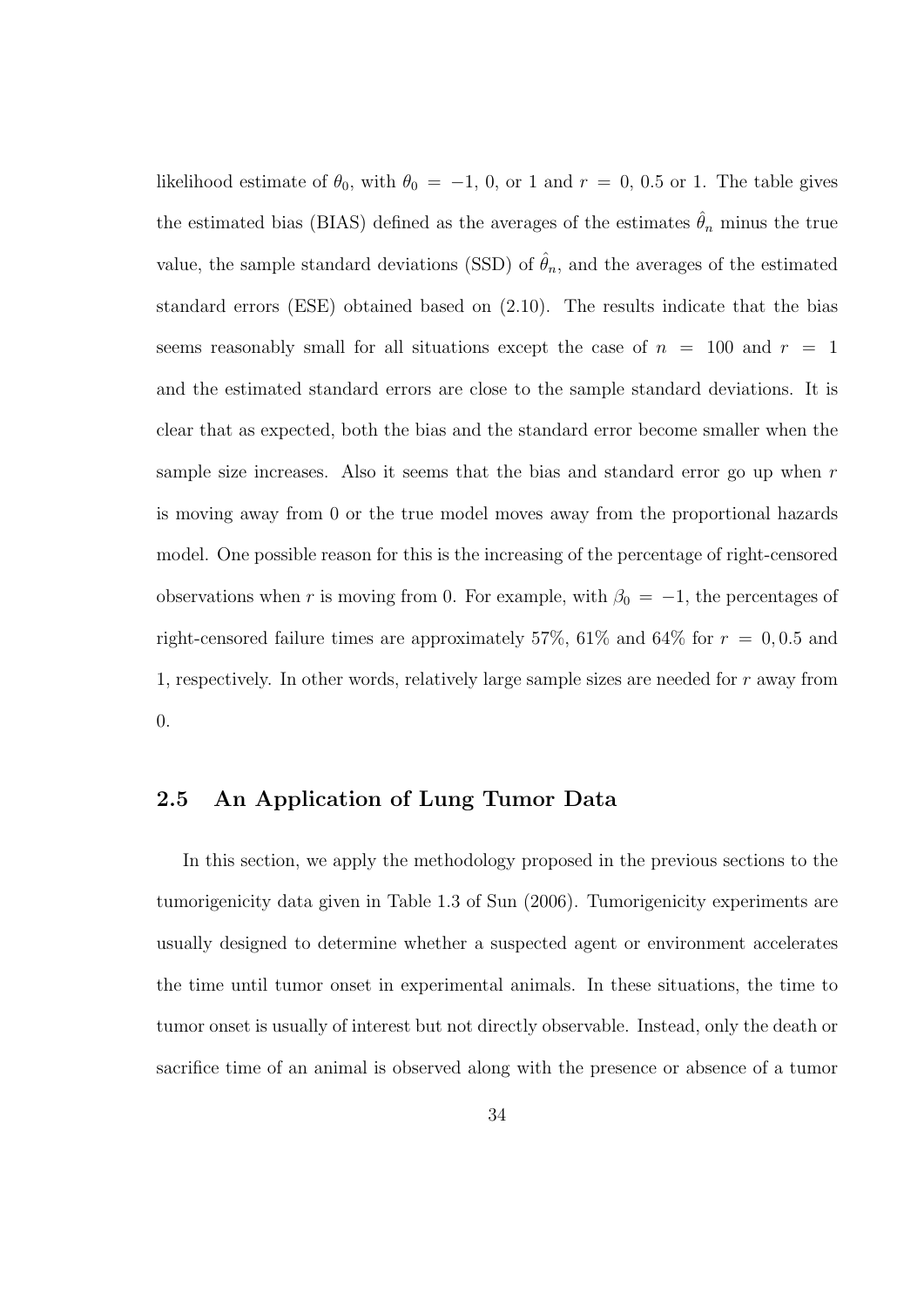at the time. If the tumor can be considered to be rapidly lethal, meaning that its occurrence kills the animal right away, it is reasonable to treat the time as an exact or right-censored observation of the tumor onset time. On the other hand, if the tumor is nonlethal, then it is reasonable to assume that the tumor onset time and death time are independent given treatments.

The data considered here arose from 144 male RFM mice and consist of the death time of each animal measured in days and an indicator of lung tumor presence  $(z<sub>i</sub> = 1)$ or absence  $(z_i = 0)$  at the time of death. The experiment involves two treatments, conventional environment (96 mice) and germ-free environment (48 mice). One of the objectives of the study was to compare the lung tumor incidence rates of the two treatment groups and lung tumors in RFM mice are predominantly nonlethal. The authors who discussed this set of data include Hoel and Walburg (1972) and Huang (1996).

To analyze the data, define  $z_i = 1$  if the *i*th animal was in the conventional environment and 0 otherwise. Suppose that the error term in model (2.1) has the same baseline hazard function used in the simulation study. Using the triangular kernel function for estimates  $\hat{f}_0(c)$  and  $\hat{f}_1(c)$  with the bandwidth 200, we obtained  $\hat{\theta}_n = -0.5576$  with the estimated standard error of 0.3201 for  $r = 0$ . By taking  $r =$ 0.5 and 1, we had  $\hat{\theta}_n = -1.0679$  and  $-1.2226$  with the corresponding standard errors being 0.5533 and 0.6315, respectively. These yielded  $p$ -values around 0.05 for testing  $\theta_0 = 0$  or no treatment difference, which indicates that the animals in the conventional environment had higher tumor incidence rate than those in the germ-free environment.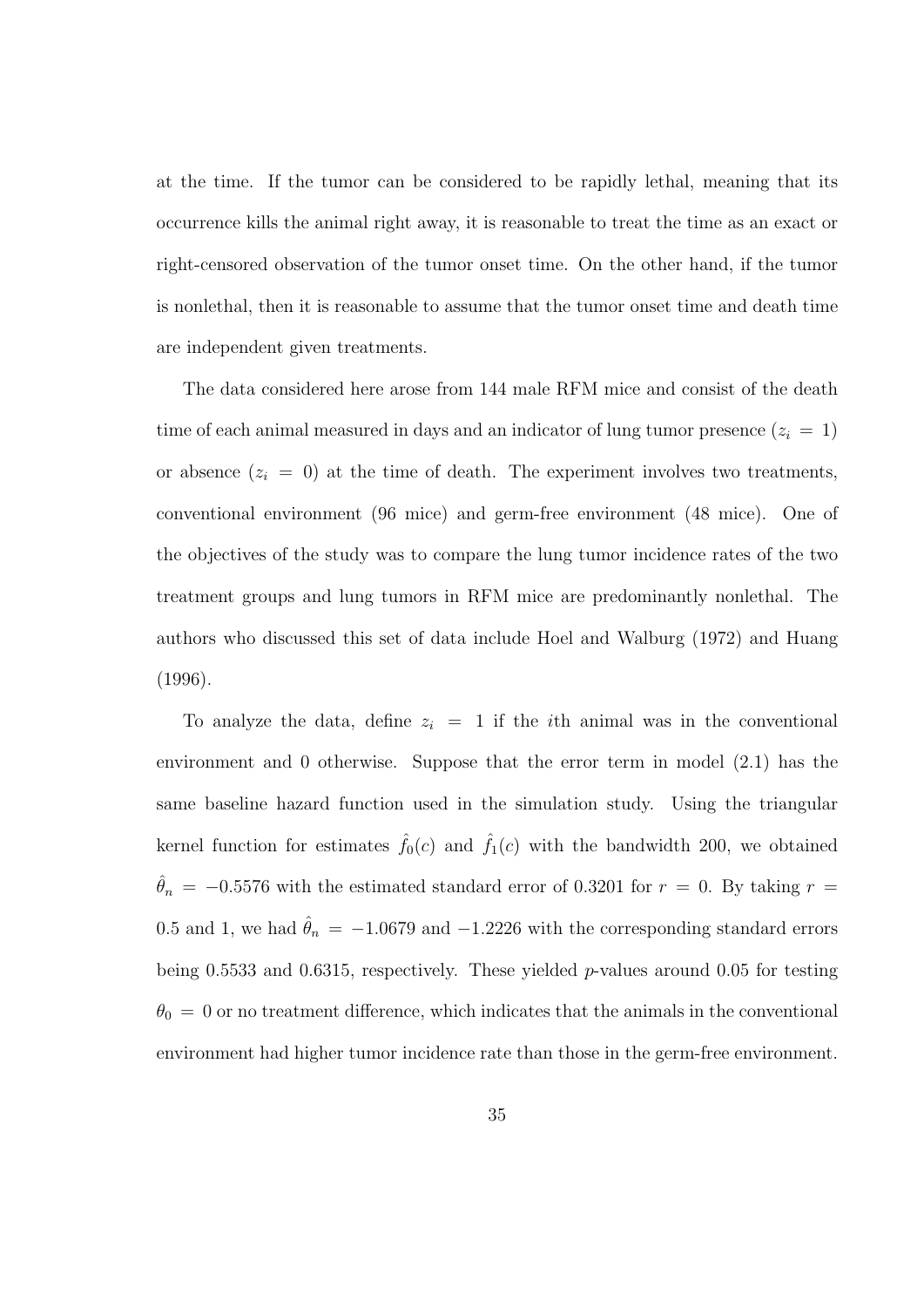We used different kernel functions and bandwidths and got similar results. The result is also similar to that given in Huang (1996) based on the proportional hazards model.

#### 2.6 Concluding Remarks

As discussed before, current status data occur in many fields and for their regression analysis, several methods have been proposed under some specific regression models including the proportional hazards and the additive hazards model. It is well-known, however, that these specific models may fail in some situations and also model selection or diagnosis is quite difficult in general. Thus in practice one may prefer to apply a more general model like the linear transformation model considered in this chapter. One major advantage of the linear transformation model is that it is flexible and includes many models as special cases. For estimation of regression parameters in the linear transformation model, we derived their efficient estimates and the simulation study suggested that the estimates perform well in practice. As pointed in Section 2.3, the results include those given by Huang (1996) as a special case.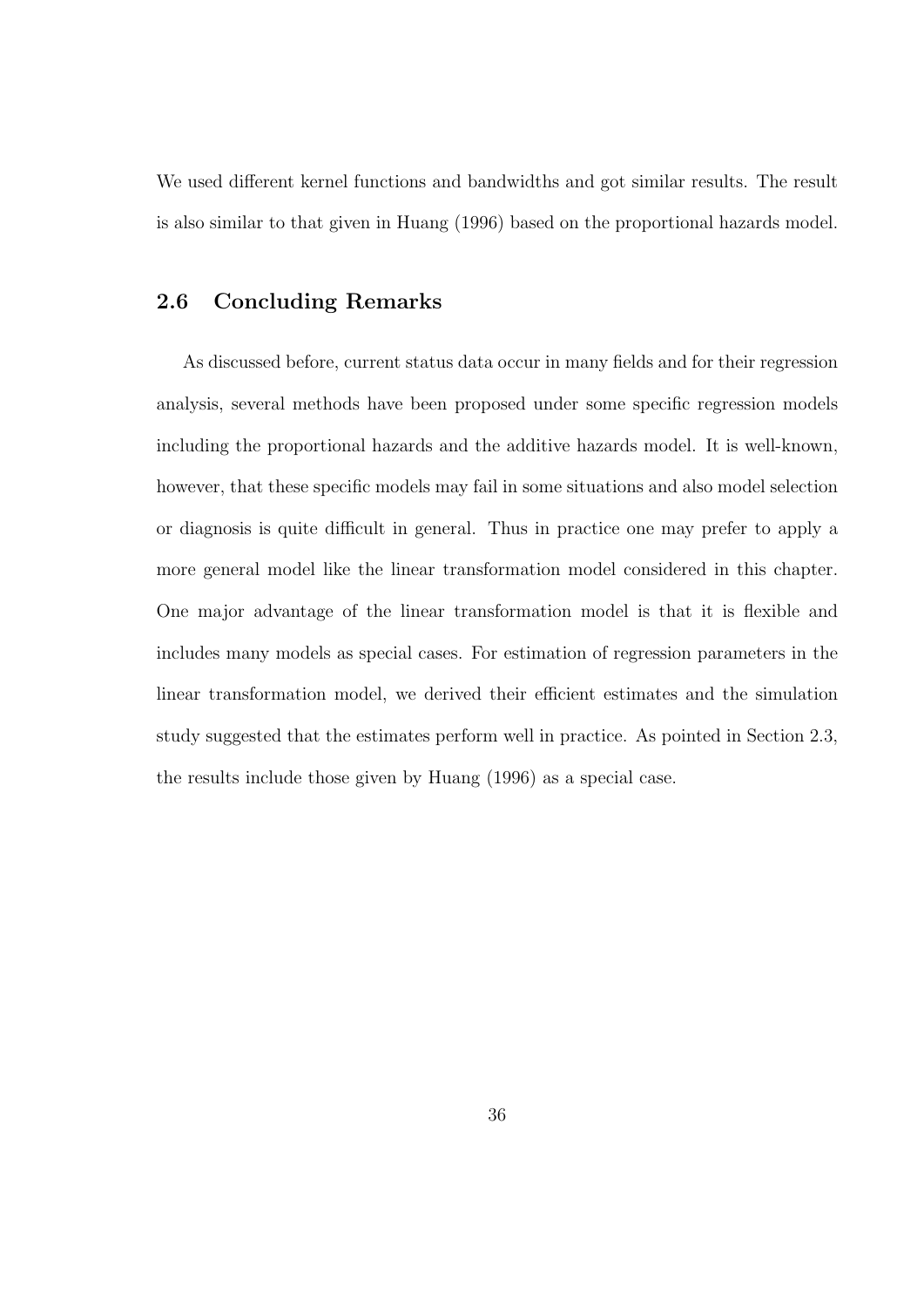### Chapter 3

# Efficient Estimation for the Proportional Odds Model with Bivariate Current Status Data

### 3.1 Introduction

In Chapter 2, we discussed regression analysis of the linear transformation model for univariate current status data. While in practice bivariate current status data arise when two different failure times are of interest. This chapter applies the efficient estimation approach to regression analysis of bivariate current status data with the proportional odds model.

Efficient estimation approach provides a useful tool for semiparametric analysis of failure time data if the main interest is estimation of regression parameters (Bickel et al., 1993; Huang, 1996; Martinussen and Scheike, 2002). For example, Huang (1996) and Martinussen and Scheike (2002) considered the use of the approach for regression analysis of univariate current status data arising from the proportional hazards model and the additive hazards model, respectively. The main advantage of the approach is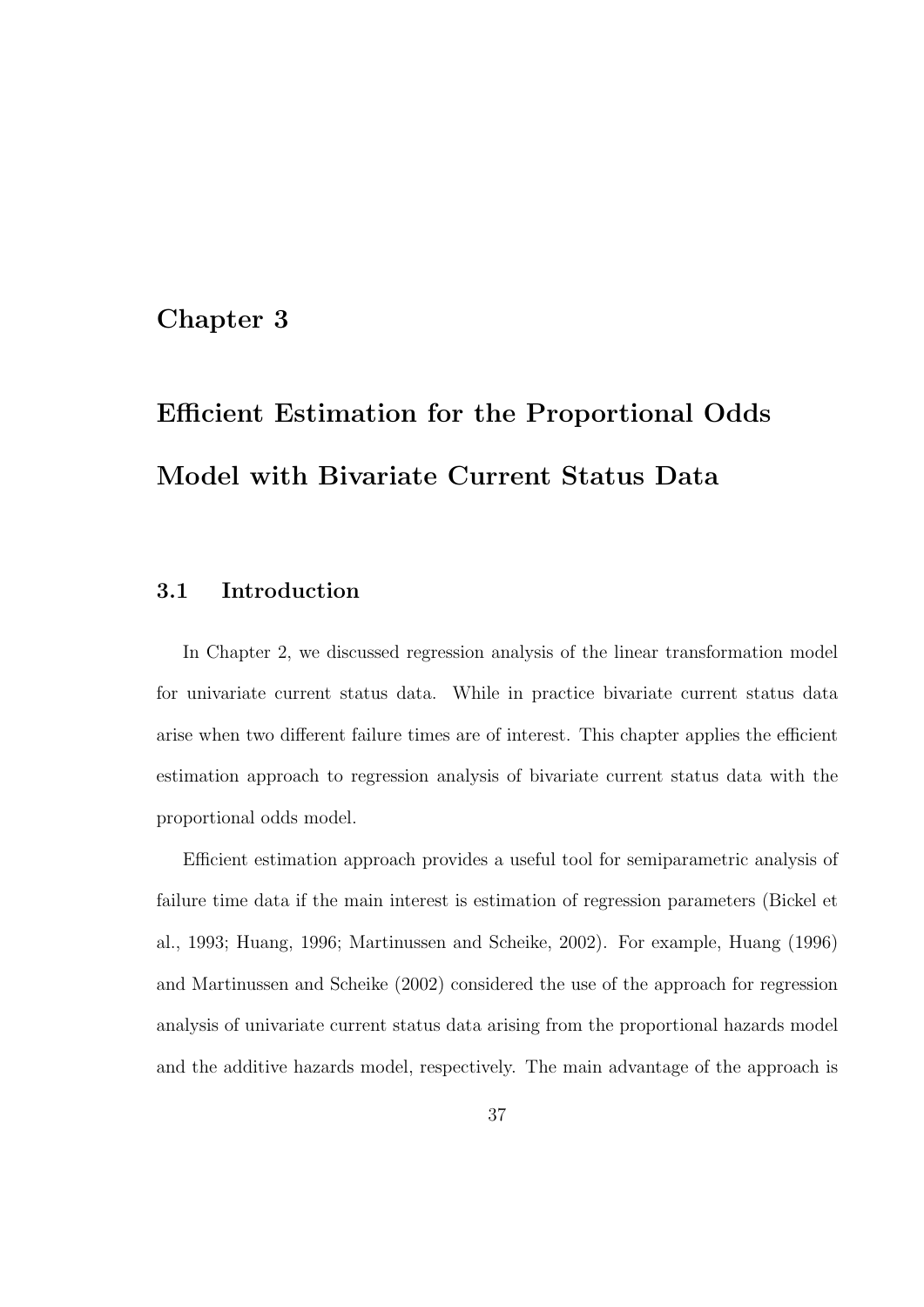that it yields efficient estimates of regression parameters. For current status data, a number of authors have considered regression analysis of univariate case as listed in Section 1.4. Also for bivariate current status data, Jewell et al. (2005) investigated estimation of univariate cumulative distribution functions.

In the following, we will discuss regression analysis of bivariate current status data. We will begin in Section 3.2 with introducing the notation and describing the models used throughout this chapter. For modeling the joint survival function, we assume it follows a copula model with the association parameter that may depend on covariates. The marginal survival functions are supposed to follow the proportional odds model. In Section 3.3, we derive the efficient score and information bound for all regression parameters and the estimation procedure is presented in Section 3.4. Section 3.5 gives some results from the simulation studies conducted for assessing the performance of the procedure and an illustration is provided in Section 3.6. Section 3.7 concludes with some discussion.

#### 3.2 Notation and Models

Let  $T_1$  and  $T_2$  be the two related failure times of interests and suppose that both variables are only observed at a monitoring time C. That is, the only information available for them are C,  $\delta_1 = I(T_1 \ge C)$  and  $\delta_2 = I(T_2 \ge C)$ , indicating whether the survival events represented by  $T_1$  and  $T_2$  have occurred before C. Note that here for simplicity, we assume that  $T_1$  and  $T_2$  have the same observation time and the methodology given below can be easily generalized to situations where they have dif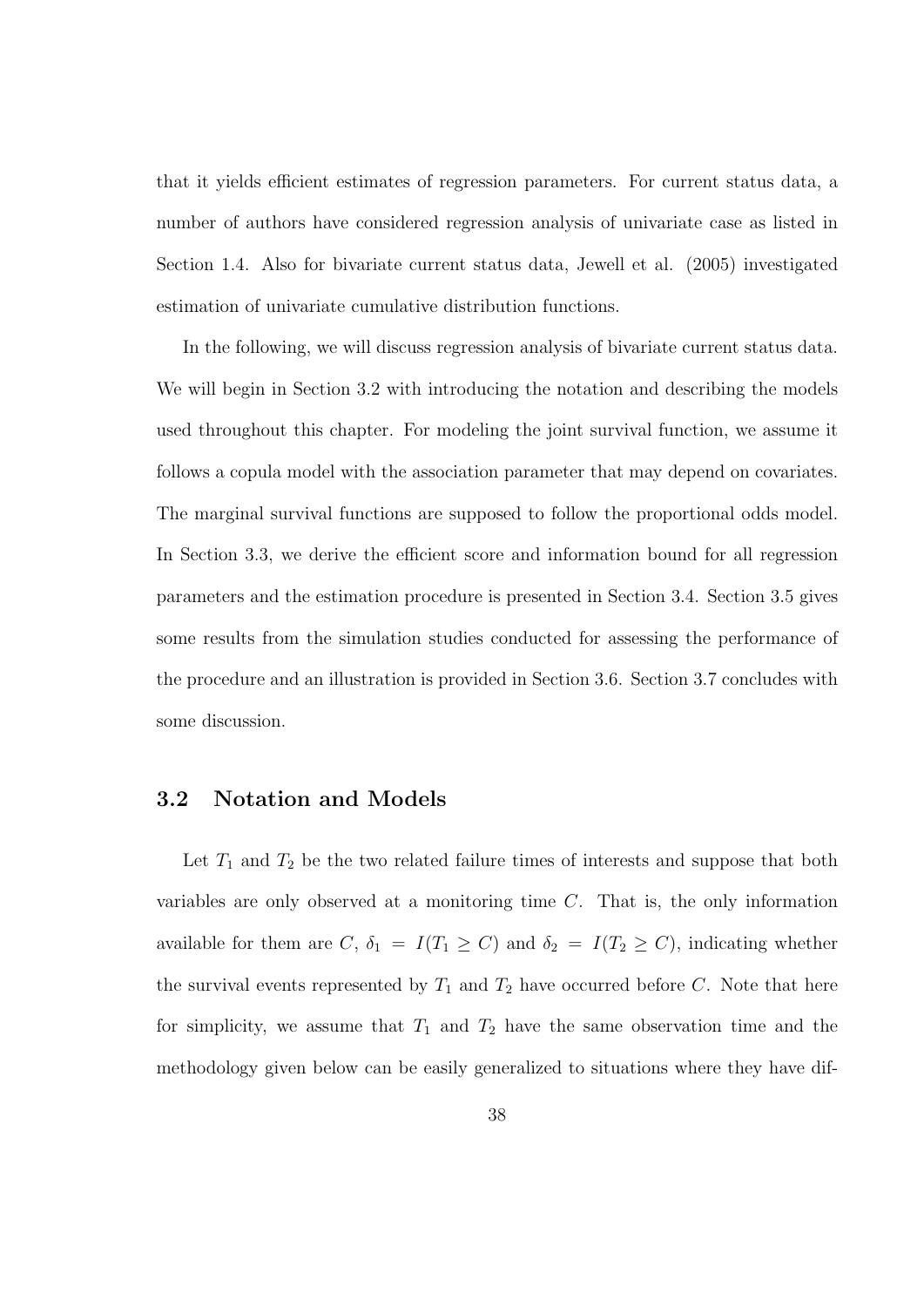ferent observation times. More comments on this will be given below. Also it will be assumed that all  $T_1$ ,  $T_2$  and  $C$  are continuous variables.

Let X be a vector of covariates and  $S_k(t)$  denote the marginal survival function of  $T_k$ ,  $k = 1, 2$ . To describe the covariate effects on  $T_k$ , it will be assumed that given X,  $S_k(t)$  has the form

$$
\frac{S_k(t)}{1 - S_k(t)} = \exp(X'\beta) \frac{S_{0k}(t)}{1 - S_{0k}(t)}
$$
(3.1)

where  $S_{0k}$  is an unknown baseline survival function and  $\beta$  denotes the vector of regression parameters. That is,  $T_k$  follows the proportional odds model (Yang and Prentice, 1999). Note that in model (3.1), without loss of generality, it is supposed that the covariate effects are the same for  $T_1$  and  $T_2$ . If they are different, one can easily define a common  $\beta$  through the introduction of extra type-specific covariates. Define  $O_k(t) = S_k(t)/\{1 - S_k(t)\}\$ and  $O_{0k}(t) = S_{0k}(t)/\{1 - S_{0k}(t)\}\$ . Then we have

$$
S_k(t) = \frac{\exp(x'\beta)O_{0k}(t)}{1 + \exp(x'\beta)O_{0k}(t)}.
$$

It will be assumed that  $T_1$  and  $T_2$  are independent of C given covariates.

To model the joint survival function of  $T_1$  and  $T_2$ , several approaches can be applied (Hougaard, 2000). A common one, which will be used here, is the copula model approach that assumes

$$
S(s,t) = P(T_1 > s, T_2 > t) = C_{\alpha}(S_1(s), S_2(t)),
$$
\n(3.2)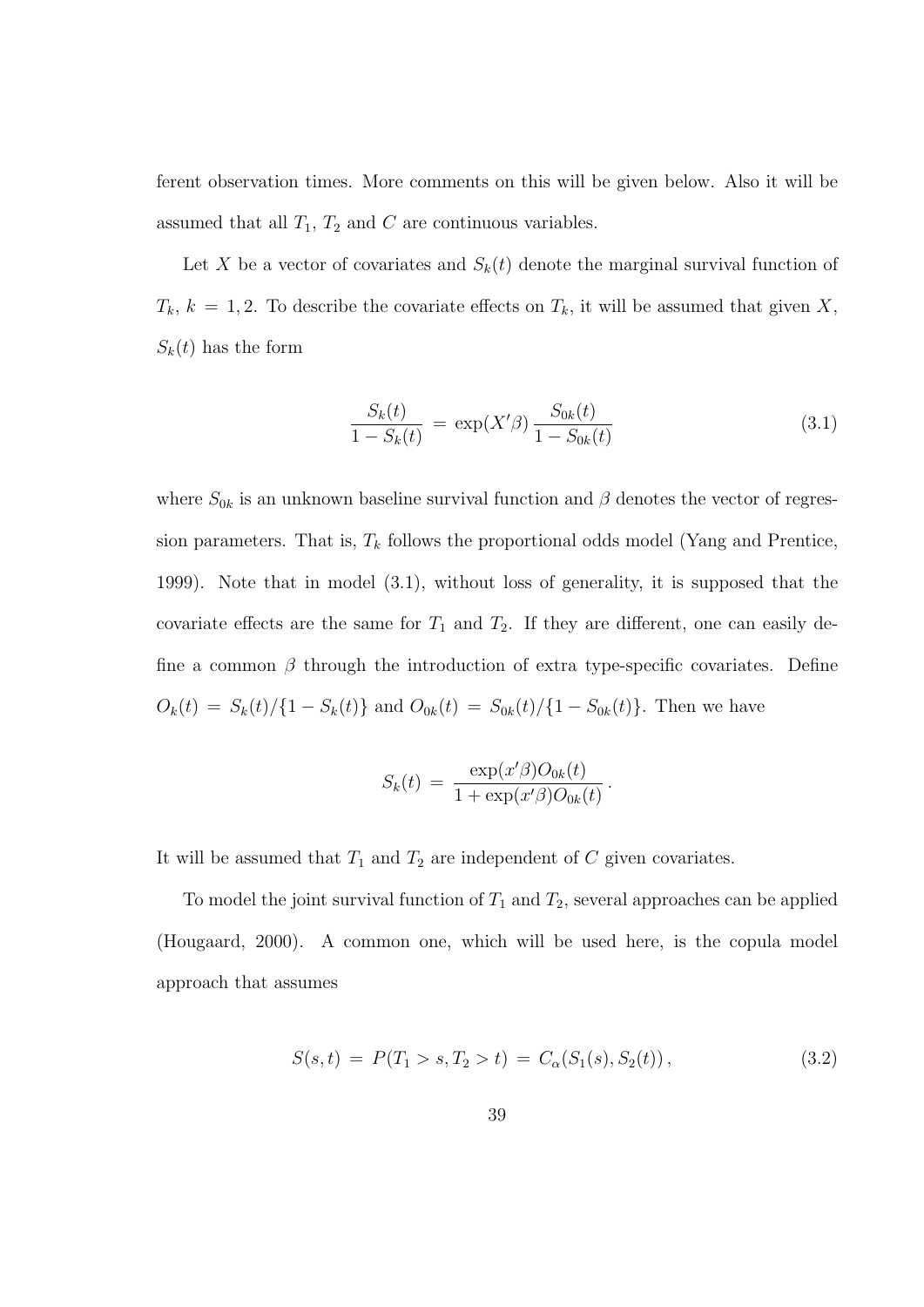where  $C_{\alpha}$ :  $[0, 1]^2 \rightarrow [0, 1]$  is a genuine survival function on the unit square and  $\alpha$  is a global association parameter. The copula model has attracted considerable attention in failure time data analysis (Genest and MacKay, 1986; Oakes, 1989; Wang, 2003) and includes many useful bivariate failure time models as special cases. For example, one special case is the Clayton model given by

$$
C_{\alpha}(u,v) = (u^{1-\alpha} + v^{1-\alpha} - 1)^{1/(1-\alpha)}
$$

(Clayton, 1978) and a more general example is the Archimedean copula family defined as

$$
C_{\alpha}(u,v) = \phi_{\alpha}^{-1}(\phi_{\alpha}(u) + \phi_{\alpha}(v)), \ 0 \le u, \ v \le 1,
$$

where  $\phi(\cdot)$  is a decreasing convex function defined on [0, 1] with  $\phi(1) = 0$ . The global association parameter  $\alpha$  is related to the Kendall's  $\tau$  through  $\tau = 4 \int_0^1$  $r<sup>1</sup>$  $\int_0^1 C_\alpha(u,v) du dv$ 1.

One special and desirable feature of the copula model is that one can model the association and the marginal survival functions separately. This is convenient as sometimes  $\alpha$  may depend on the covariates. In the following, we will suppose that

$$
\alpha = \exp(X'\gamma) + 1,\tag{3.3}
$$

where  $\gamma$  is a vector of regression parameters representing the effects of covariates on the association between  $T_1$  and  $T_2$ .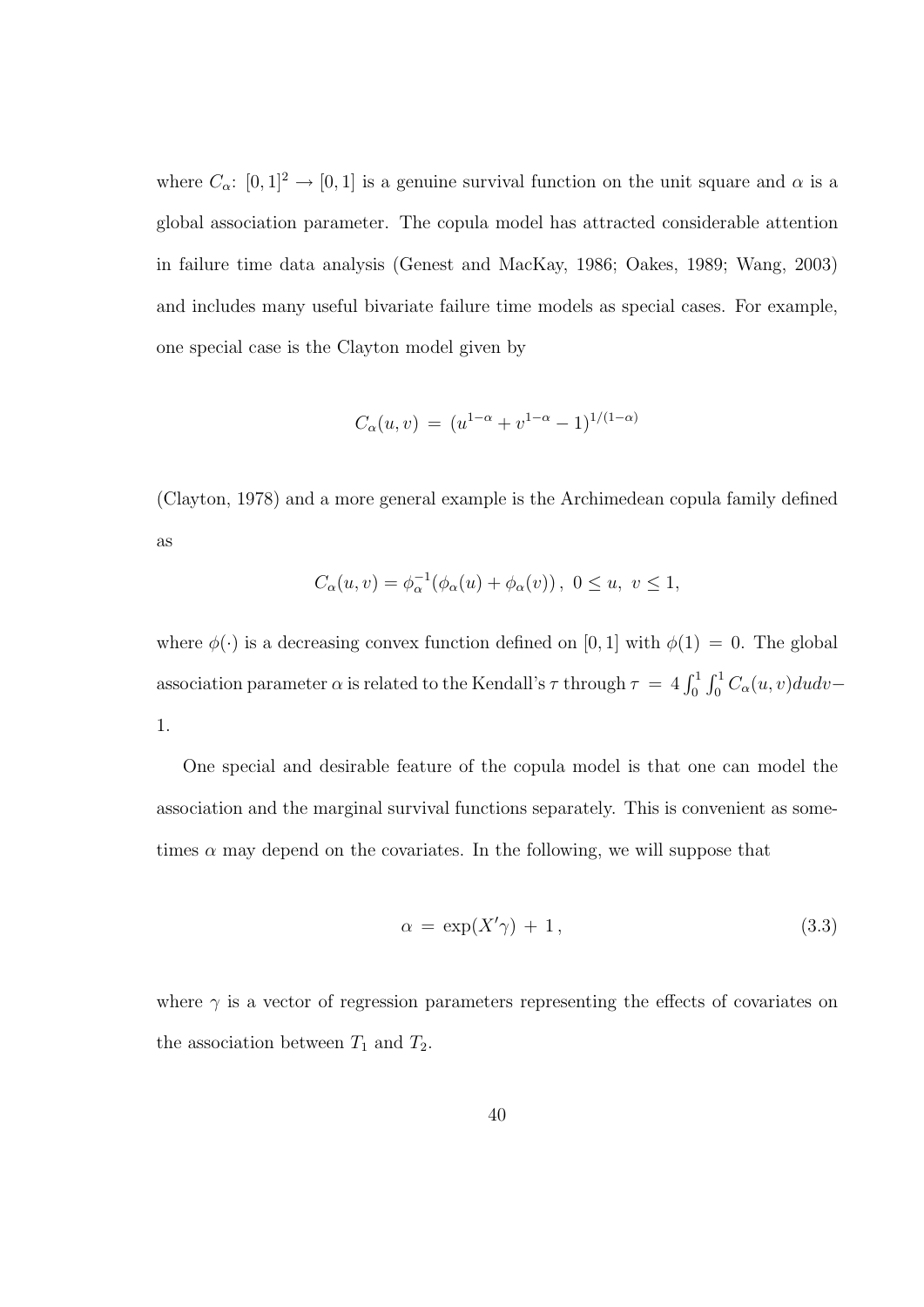#### 3.3 The Efficient Score and the Information Bound

In this section, we derive the efficient score function and the information bound for regression parameters  $\theta' = (\beta', \gamma')$  under models (3.1)-(3.3) based on bivariate current status data  $\{C, \delta_1, \delta_2, X\}$ . For this, define the following counting processes

$$
N_{00}(t) = \delta_1 \delta_2 I(C \le t) , \qquad N_{10}(t) = (1 - \delta_1) \delta_2 I(C \le t) ,
$$
  

$$
N_{01}(t) = \delta_1 (1 - \delta_2) I(C \le t) , \qquad N_{11}(t) = (1 - \delta_1) (1 - \delta_2) I(C \le t) .
$$

Also define

$$
S_{00}(\theta, t) = P(T_1 > t, T_2 > t) = C_{\alpha(\gamma)}(S_1(\beta, t), S_2(\beta, t)),
$$
  
\n
$$
S_{10}(\theta, t) = P(T_1 < t, T_2 > t) = S_2(\beta, t) - C_{\alpha(\gamma)}(S_1(\beta, t), S_2(\beta, t)),
$$
  
\n
$$
S_{01}(\theta, t) = P(T_1 \ge t, T_2 \le t) = S_1(\beta, t) - C_{\alpha(\gamma)}(S_1(\beta, t), S_2(\beta, t)),
$$

and

$$
S_{11}(\theta, t) = P(T_1 \le t, T_2 \le t) = 1 - S_1(\beta, t) - S_2(\beta, t) + C_{\alpha(\gamma)}(S_1(\beta, t), S_2(\beta, t)).
$$

Then it can be easily shown that for  $j = 0, 1$  and  $m = 0, 1$ , the intensity function for  $N_{jm}$  is given by  $Y(t) \lambda_c(t) S_{jm}(\theta, t)$ , where  $Y(t) = I(C \ge t)$ ,  $\lambda_c(t)$  denotes the hazard function for C. The log likelihood function based on  $\{C, \delta_1, \delta_2, X\}$  is proportional to

$$
l(\theta, O_{01}, O_{02}) = \sum_{j=0}^{1} \sum_{m=0}^{1} \int \log\{S_{jm}(\theta, t)\} dN_{jm}(t)
$$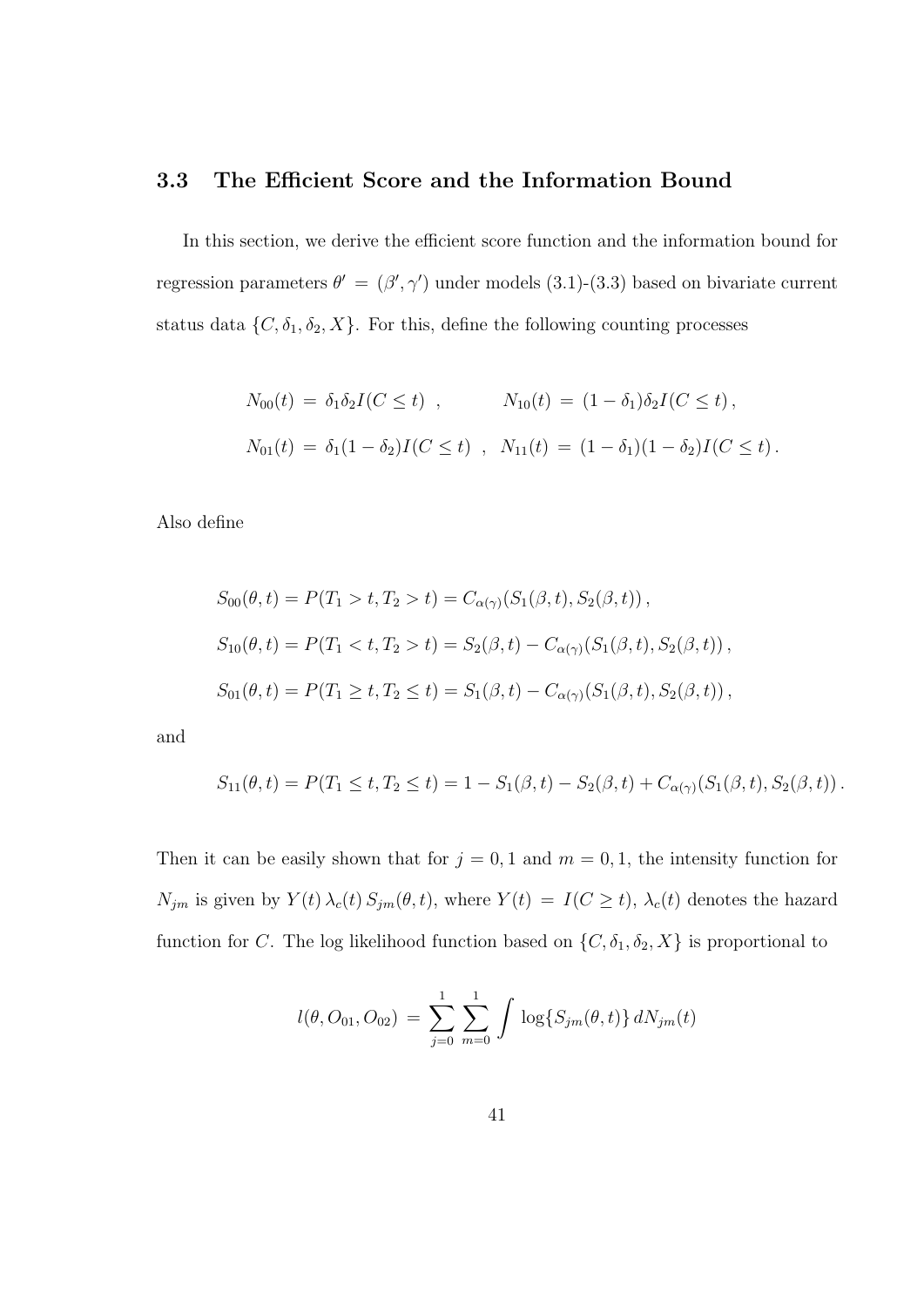since  $S_{jm}(t)$  depends on  $O_{0k}(t)$ .

Let

$$
D_{\alpha} = \partial C_{\alpha}(S_1, S_2) / \partial \alpha, \ D_u = \partial C_{\alpha}(u, v) / \partial u |_{u = S_1, v = S_2},
$$

and

$$
D_v = \partial C_{\alpha}(u, v) / \partial v|_{u = S_1, v = S_2}.
$$

Then we have  $\partial S_k(\beta, t)/\partial \beta = Q_k(t)X$ ,  $\partial C_{\alpha(\gamma)}(S_1, S_2)/\partial \beta = (D_uQ_1 + D_vQ_2)X$ , and  $\partial C_{\alpha(\gamma)}(S_1, S_2)/\partial \gamma = (\alpha - 1)D_{\alpha}X$ , where  $Q_k(t) = S_k(t)(1 - S_k(t))$ . It follows from

$$
S_{jm}(\theta, t) = jm + (-1)^{j} m S_1 + (-1)^{m} j S_2 + (-1)^{m+j} C_{\alpha(\gamma)}(S_1, S_2)
$$

that

$$
\frac{\partial S_{jm}(\theta,t)}{\partial \beta} = \left[ \left( (-1)^j m + (-1)^{m+j} D_u \right) Q_1 + \left( (-1)^m j + (-1)^{m+j} D_v \right) Q_2 \right] X
$$
  

$$
\frac{\partial S_{jm}(\theta,t)}{\partial \gamma} = (-1)^{j+m} \alpha_1 D_\alpha X,
$$

where  $\alpha_1 = \alpha - 1$ .

For  $j = 0, 1$  and  $m = 0, 1$ , define  $a_{j m 1} = [(-1)^j m + (-1)^{m+j} D_u] Q_1$ ,  $a_{j m 2} = [(-1)^m j +$  $(-1)^{m+j}D_v[Q_2, \text{ and } a_{jm} = a_{jm1} + a_{jm2}.$  Also define  $A_{jm} = (a_{jm1}, a_{jm2})'$ ,

$$
X_{jm1} = \begin{pmatrix} X \\ (-1)^{j+m} a_{jm}^{-1} \alpha_1 D_{\alpha} X \end{pmatrix} , X_{jm2} = \begin{pmatrix} X \\ (-1)^{j+m} a_{jm}^{-1} \alpha_1 D_{\alpha} X \end{pmatrix},
$$

 $X_{jm} = (X_{jm1}, X_{jm2}), G = E$  $\sum_{j,m} A_{jm} A'_{jm} S^{-1}_{jm} Y \lambda_c$  and  $H = E$  $\sum_{j,m} X_{jm} A_{jm} A'_{jm} S^{-1}_{jm} Y \lambda_c.$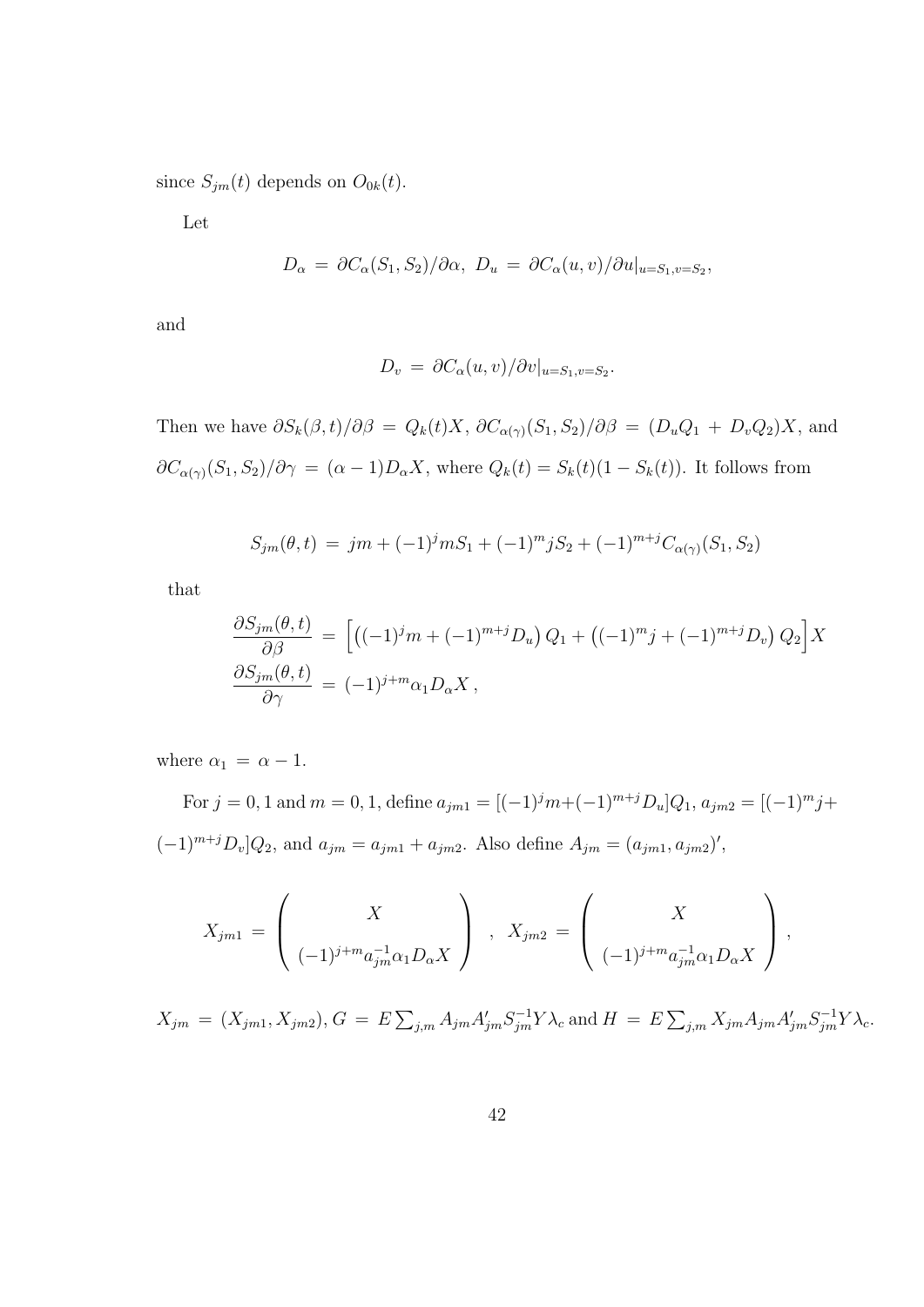We show in Appendix B that the efficient score function for  $\theta$  is given by

$$
\dot{l}_{\theta^*} = \sum_{j=0}^1 \sum_{m=0}^1 \int \frac{X_{jm} A_{jm} - HG^{-1} A_{jm}}{S_{jm}} dM_{jm},
$$

where

$$
dM_{jm}(t) = dN_{jm}(t) - Y(t)\lambda_c(t)S_{jm}dt, \ j = 0, 1; \ m = 0, 1
$$

are martingales. Furthermore, the information bound for  $\theta$  has the form

$$
I(\theta) = El_{\theta^*}^{\otimes 2} = \sum_{j=0}^1 \sum_{m=0}^1 E \int ((X_{jm} - HG^{-1})A_{jm})^{\otimes 2} S_{jm}^{-1} Y \lambda_c dt,
$$

where  $a^{\otimes 2} = aa'$  for a vector a. Note that  $\sum_{j=0}^{1}$  $\sum_{m=0}^{1} A_{jm} = 0$  and  $\sum_{j=0}^{1}$  $\overline{\phantom{0}}$  $\sum_{m=0}^{1} a_{jm} =$ 0. This suggests that the efficient score function can be rewritten as

$$
\dot{l}_{\theta^*} = \sum_{j=0}^{1} \sum_{m=0}^{1} \int \frac{X_{jm} A_{jm} - HG^{-1} A_{jm}}{S_{jm}} dN_{jm} \,. \tag{3.4}
$$

#### 3.4 Estimation of Regression Parameters

Now we consider the estimation of regression parameters  $\theta$ . Assume that n i.i.d. copies of  $\{C, \delta_1, \delta_2, X\}$  are available and denoted by  $\{(C_i, \delta_{1i}, \delta_{2i}, X_i) ; i = 1, ..., n\}$ . In the following, we will discuss situations where the distribution of the  $C_i$ 's is independent of covariates  $X_i$ 's and then situations where the  $C_i$ 's may depend on the  $X_i$ 's.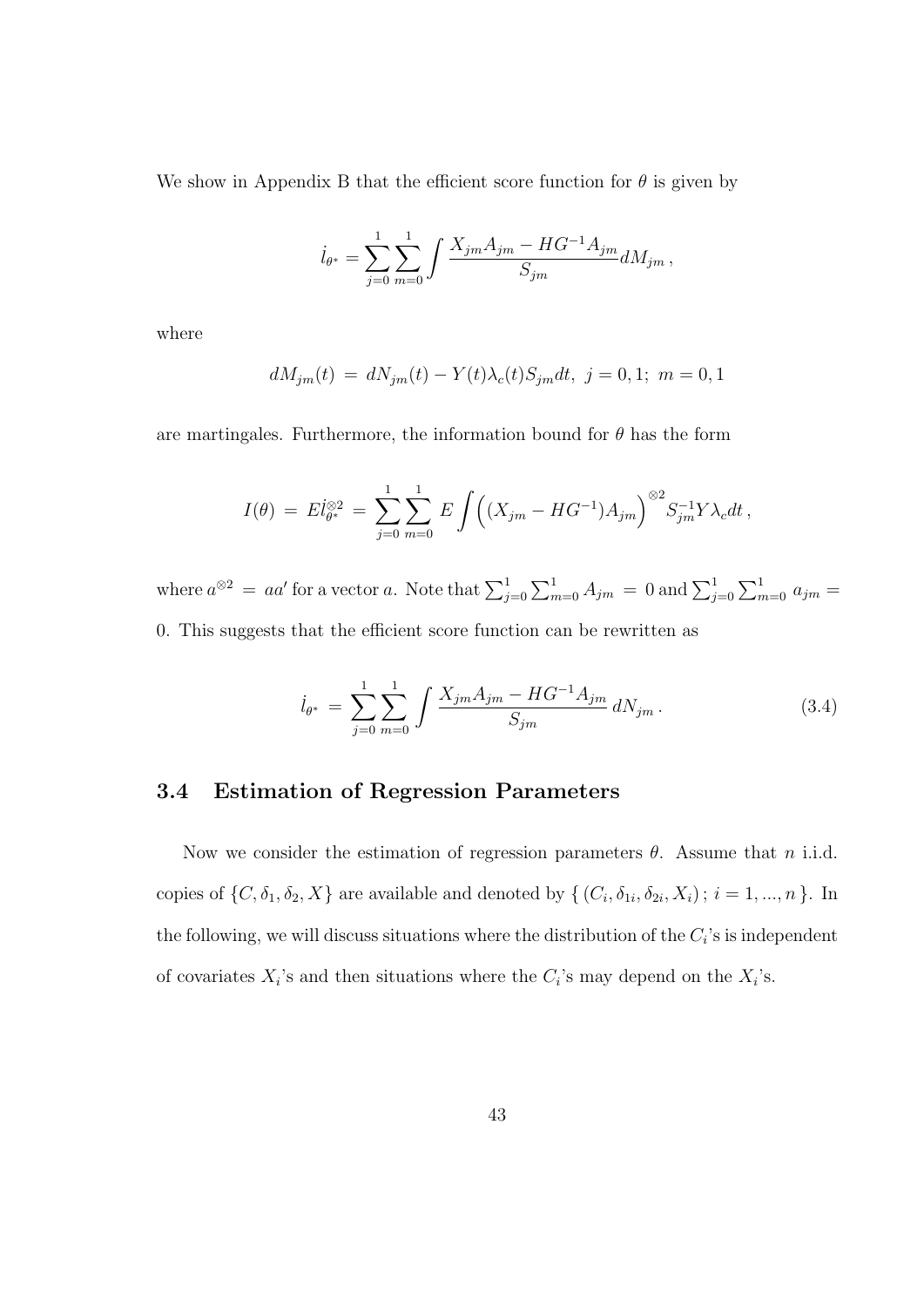#### 3.4.1 Estimation with Covariate-Independent Monitoring Times

Suppose that the monitoring times  $C_i$ 's follow the same distribution. Let  $N_{jmi}(t)$ ,  $S_{jmi}(\theta, t)$ ,  $A_{jmi}$  and  $X_{jmi}$  be defined as in the previous section but with respect to subject i,  $i = 1, ..., n$ . To estimate  $\theta$ , it is natural to use the empirical version of the efficient score function given in (3.4), which has the form

$$
U(\theta, O_{01}, O_{02}) = \frac{1}{\sqrt{n}} \sum_{i=1}^n \sum_{j=0}^1 \sum_{m=0}^1 \int \frac{X_{jmi} A_{jmi} - H_n G_n^{-1} A_{jmi}}{S_{jmi}} dN_{jmi},
$$

where

$$
G_n = \frac{1}{n} \sum_{i=1}^{n} \sum_{j,m} A_{jmi} A'_{jmi} S_{jmi}^{-1} Y_i \lambda_c
$$

and

$$
H_n = \frac{1}{n} \sum_{i=1}^{n} \sum_{j,m} X_{jmi} A_{jmi} A'_{jmi} S_{jmi}^{-1} Y_i \lambda_c
$$

are the empirical estimators of H and G defined before.

It can be easily seen and as indicated above,  $U(\theta, O_{01}, O_{02})$  depends on the unknown functions  $O_{01}(t)$  and  $O_{02}(t)$  (or  $S_{01}(t)$  and  $S_{02}(t)$ ) and thus are not available yet. For this, we propose to replace them with their consistent estimates. Let  $\hat{O}_{01}(t)$ and  $\hat{O}_{02}(t)$  denote some consistent estimates of  $O_{01}(t)$  and  $O_{02}(t)$ , respectively, with the convergence rate  $O(n^{1/3})$ , which will be discussed below. Then we can define an estimator  $\hat{\theta}$  as the solution to the following estimating function

$$
U(\theta, \hat{O}_{01}, \hat{O}_{02}) = \frac{1}{\sqrt{n}} \sum_{i=1}^{n} \sum_{j=0}^{1} \sum_{m=0}^{1} \int \frac{\hat{X}_{jmi} \hat{A}_{jmi} - \hat{H}_n \hat{G}_n^{-1} \hat{A}_{jmi}}{\hat{S}_{jmi}} dN_{jmi} = 0,
$$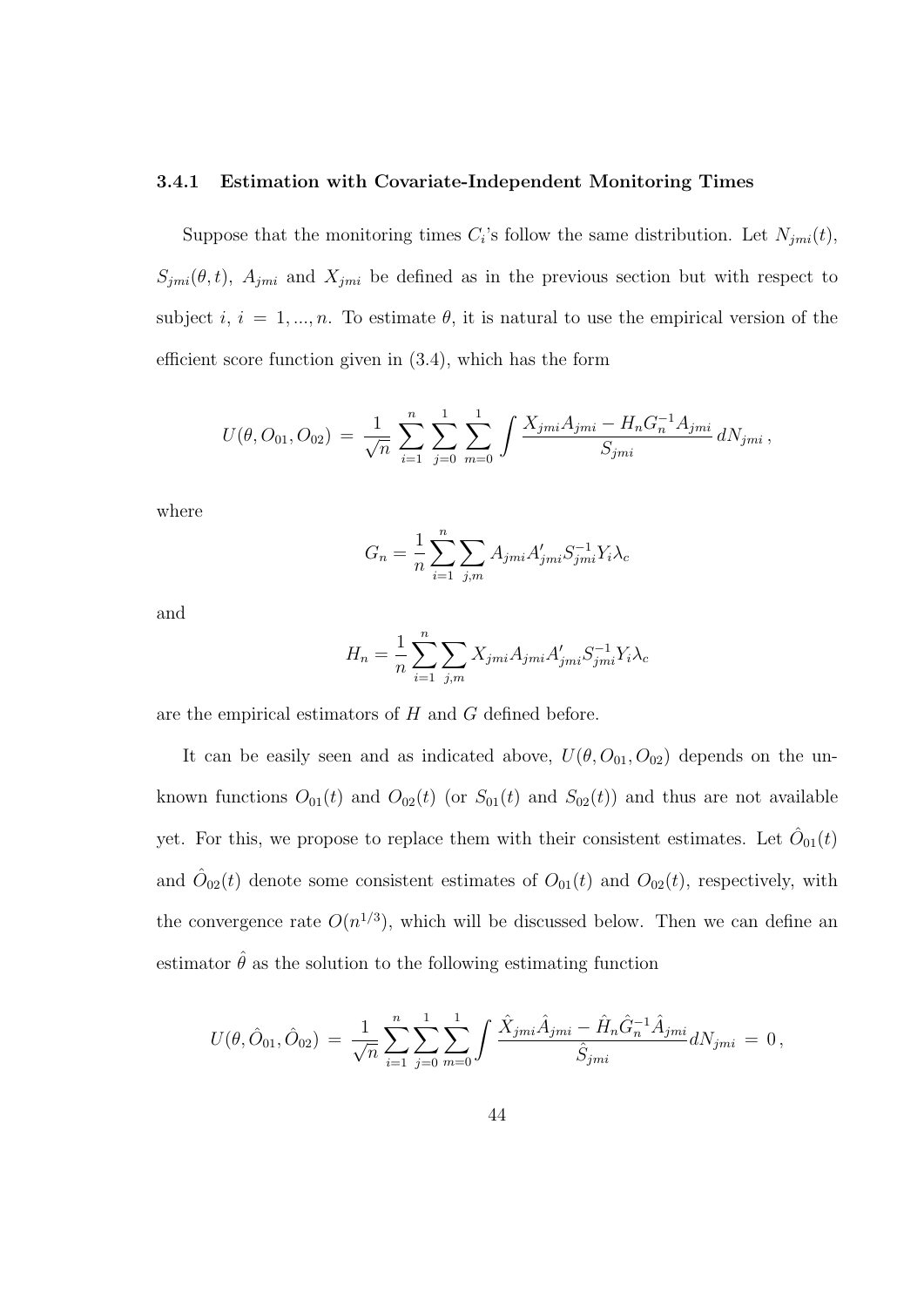where  $\hat{X}_{jmi}$ ,  $\hat{A}_{jmi}$ ,  $\hat{S}_{jmi}$ ,  $\hat{H}_n$  and  $\hat{G}_n$  denote  $X_{jmi}$ ,  $A_{jmi}$ ,  $S_{jmi}$ ,  $H_n$  and  $G_n$  with  $O_{01}(t)$ and  $O_{02}(t)$  replaced by  $\hat{O}_{01}(t)$  and  $\hat{O}_{02}(t)$ .

Let  $\theta_0$  denote the true value of  $\theta$ . To derive the asymptotic distribution of  $\hat{\theta}$ , we show in Appendix B that

$$
U(\theta_0, \hat{O}_{01}, \hat{O}_{02}) = U(\theta_0, O_{01}, O_{02}) + o_p(1).
$$
\n(3.5)

It then follows from the central limit theorem for martingales that  $U(\theta_0, \hat{O}_{01}, \hat{O}_{02})$ converges in distribution to a normal random vector with zero mean and covariance matrix  $I(\theta_0)$ . Thus it can be shown that under some regularity conditions and as  $n \rightarrow \infty$ ,

$$
\sqrt{n} \left( \hat{\theta} - \theta_0 \right) \rightarrow N(0, I^{-1}(\theta_0))
$$

in distribution with  $I(\theta_0)$  consistently estimated by

$$
I(\hat{\theta}) = \frac{1}{n} \sum_{i=1}^{n} \sum_{j=0}^{1} \sum_{m=0}^{1} \int \left( \frac{\hat{X}_{jmi} \hat{A}_{jmi} - \hat{H}_n \hat{G}_n^{-1} \hat{A}_{jmi}}{\hat{S}_{jmi}} \right)^{\otimes 2} dN_{jmi}.
$$

#### 3.4.2 Estimation with Covariate-Dependent Monitoring Times

In reality, the distribution of  $C_i$  may depend on covariates. In this case, the hazard function of C for subject i,  $\lambda_c(t) = \lambda_{ci}(t)$  can depend on  $X_i$  and the empirical efficient score function is given by

$$
U_D(\theta, O_{01}, O_{02}) = \frac{1}{\sqrt{n}} \sum_{i=1}^n \sum_{j=0}^1 \sum_{m=0}^1 \int \frac{(X_{jmi} - H_n^D (G_n^D)^{-1}) A_{jmi}}{S_{jmi}} dN_{jmi},
$$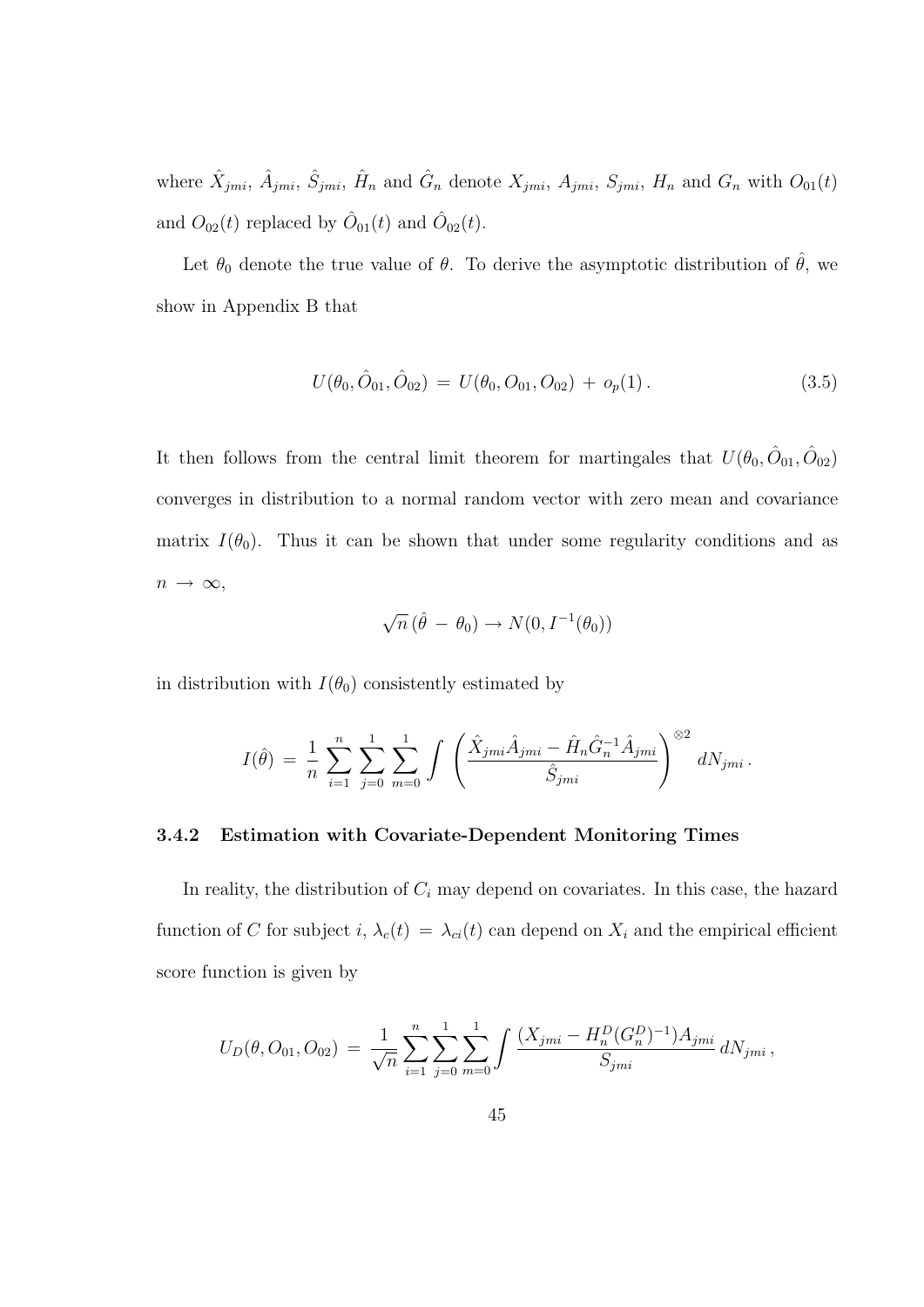where

$$
H_n^D = \frac{1}{n} \sum_{i=1}^n \sum_{j=0}^1 \sum_{m=0}^1 X_{jmi} A_{jmi} A'_{jmi} S_{jmi}^{-1} Y_i \lambda_{ci}
$$

and

$$
G_n^D = \frac{1}{n} \sum_{i=1}^n \sum_{j=0}^1 \sum_{m=0}^1 A_{jmi} A'_{jmi} S_{jmi}^{-1} Y_i \lambda_{ci}.
$$

It can be seen that in addition to  $O_{01}$  and  $O_{02}$ ,  $U_D(\theta, O_{01}, O_{02})$  also involves the unknown function  $\lambda_{ci}$  and thus unknown  $H_n^D$  and  $G_n^D$ . To estimate  $H_n^D$  and  $G_n^D$ , following Martinussen and Scheike (2002), we propose to use the following kernel estimates

$$
\hat{H}_n^D(t) = \frac{1}{n} \sum_{i=1}^n \sum_{j=0}^1 \sum_{m=0}^1 \int \hat{X}_{jmi}(s) \hat{A}_{jmi}(s) \hat{A}'_{jmi}(s) \hat{S}_{jmi}^{-1}(s) Y_i(s) K_b(s-t) dN_{jmi}(s)
$$

and

$$
\hat{G}_n^D(t) = \frac{1}{n} \sum_{i=1}^n \sum_{j=0}^1 \sum_{m=0}^1 \int \hat{A}_{jmi}(s) \hat{A}'_{jmi}(s) \hat{S}_{jmi}^{-1}(s) Y_i(s) K_b(s-t) dN_{jmi}(s)
$$

with  $O_{01}$  and  $O_{02}$  replaced by  $\hat{O}_{01}(t)$  and  $\hat{O}_{02}(t)$  defined above. In these estimates,  $K_b$  is a kernel function with bandwidth  $b > 0$ ,  $\int uK_b(u)du = 0$  and  $\int K_b(u)du = 1$ , which will be discussed below.

As before, one could naturally estimate  $\theta$  by the solution to

$$
U_D(\theta, \hat{O}_{01}, \hat{O}_{02}) = \frac{1}{\sqrt{n}} \sum_{i=1}^n \sum_{j=0}^1 \sum_{m=0}^1 \int \frac{(\hat{X}_{jmi} - \hat{H}_n^D (\hat{G}_n^D)^{-1}) \hat{A}_{jmi}}{\hat{S}_{jmi}} dN_{jmi} = 0.
$$

Let  $\hat{\theta}^D$  denote the estimate defined above. Then similarly as  $\hat{\theta}$ , one can show that under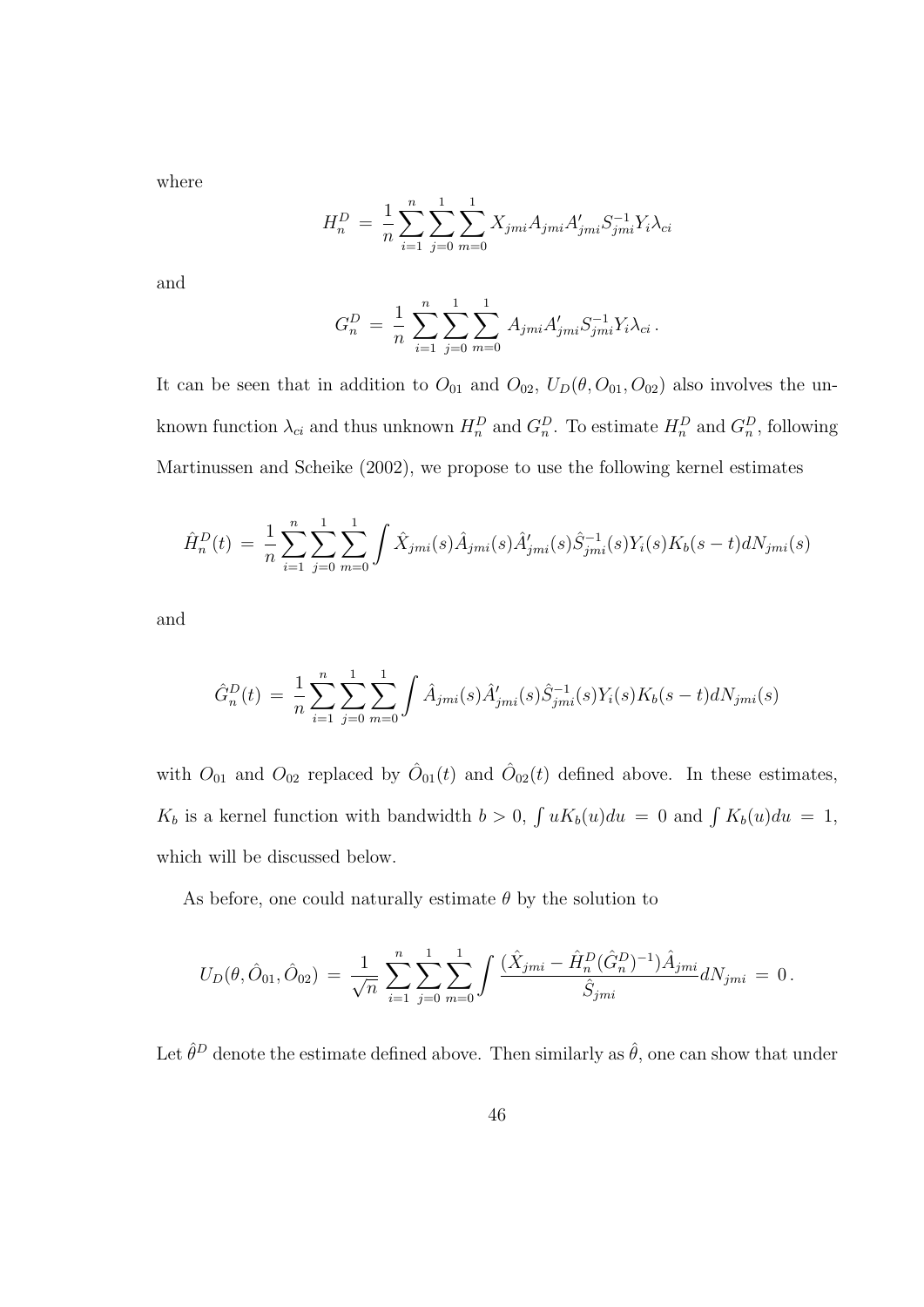some regularity conditions,  $n^{1/2}(\hat{\theta}^D - \theta_0)$  follows an asymptotically normal distribution with mean zero and covariance matrix  $I(\theta_0)$  that can be consistently estimated by

$$
I(\hat{\theta}^D) = \frac{1}{n} \sum_{i=1}^n \sum_{j=0}^1 \sum_{m=0}^1 \int \left\{ \frac{\hat{X}_{jmi} \hat{A}_{jmi} - \hat{H}_n^D (\hat{G}_n^D)^{-1} \hat{A}_{jmi}}{\hat{S}_{jmi}} \right\}^{\otimes 2} dN_{jmi}.
$$

To implement the estimation procedures proposed above, one needs to estimate  $O_{01}(t)$  and  $O_{02}(t)$  (or  $S_{01}(t)$  and  $S_{02}(t)$ ). Since the main interest here is the estimation of regression parameters, one simple approach for estimating  $O_{0k}(t)$  is to base it on the univariate current status data  $\{(C_i, \delta_{ki}, X_i) ; i = 1, ..., n\}$  on  $T_k$ ,  $k = 1, 2$ . For this, one can employ the sieve estimation method given in Huang and Rossini (1997) and they showed that the sieve estimator of  $log(O_{0k}(t))$  given there is consistent and can achieve the convergent rate  $O(n^{1/3})$ .

In the case of covariate-dependent monitoring times, we also need to choose a kernel function  $K_b(t) = b^{-1}K(t/b)$  along with a bandwidth b to determine  $\hat{\theta}^D$ . For this, many choices for  $K(t)$  are available. For example, two popular choices are the normal and triangular kernel functions given by

$$
K(t) = \frac{1}{\sqrt{2\pi}} \exp(-\frac{1}{2}t^2), \ K(t) = (1 - |t|)I(|t| \le 1),
$$

respectively. For the selection of the bandwidth b, one can employ either a manual or data-driven approach. For simplicity, we will use the manual approach in the following numerical studies and more comments on this will be given below.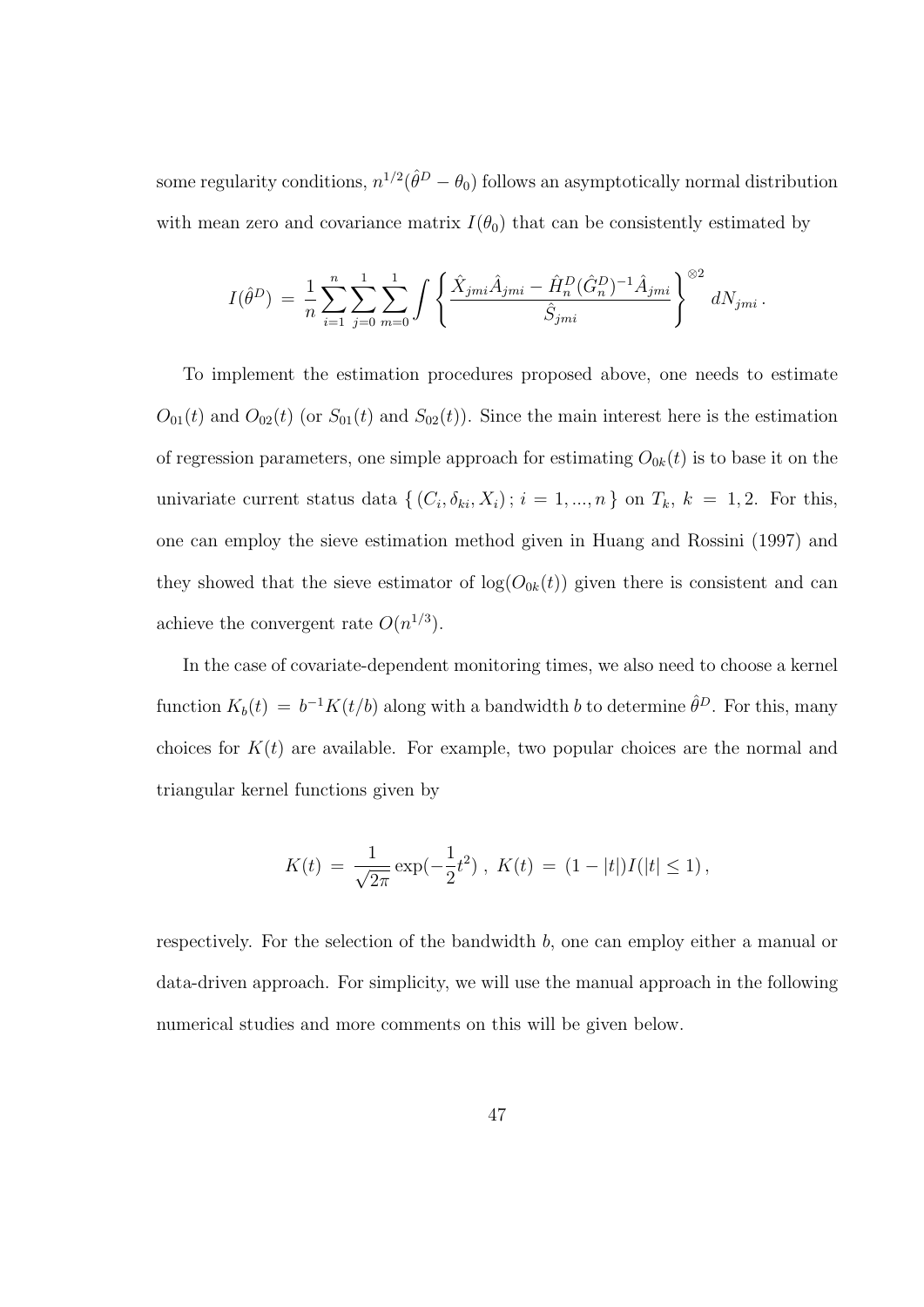#### 3.5 Numerical Results

Several simulation studies were conducted for the assessment of the estimation procedures proposed in the previous sections. In the studies, we focused on situations where the covariate X is a binary variable taking value 0 or 1 with probability 0.5. For the survival variables  $T_1$  and  $T_2$ , it was assumed that  $T_k$  follows the proportional odds model (3.1) with  $S_{0k}(t)$  being the exponential survival function with the hazard function  $\lambda_{0k}(t) = 1$ . Furthermore, we assumed that their joint survival function is specified by the Clayton model as

$$
S(t_1, t_2) = \{S_1^{1-\alpha}(t_1) + S_2^{1-\alpha}(t_2) - 1\}^{1/(1-\alpha)}.
$$

For the monitoring time  $C$ , it was supposed that it follows either the uniform distribution over  $(0, 1)$  or the exponential distribution with the hazard function  $\lambda_c(t)$  $\exp(X)$ . Note that in the latter case, C is dependent of X. We also considered two cases for the association parameter  $\alpha$ . One is that  $\alpha$  is independent of X and the other is that  $\alpha$  is dependent of X and taken to be  $\alpha = \exp(X'\gamma) + 1$ . In all situations, the sieve method discussed in the previous section was applied for estimation of  $O_{01}(t)$  and  $O_{02}(t)$ . The results given below are based on 1000 replications with  $n = 200$ .

Table 3.1 presents the results obtained for estimation of  $\beta$  and  $\alpha$  for the situations where both C and  $\alpha$  are independent of the covariate X with  $\beta_0 = 0.5$ , 0, or -0.5 and  $\alpha_0 = 2$ . The table includes the estimated bias (Bias) given by the average of the estimates minus the true value, the average of the estimated standard errors (ESR),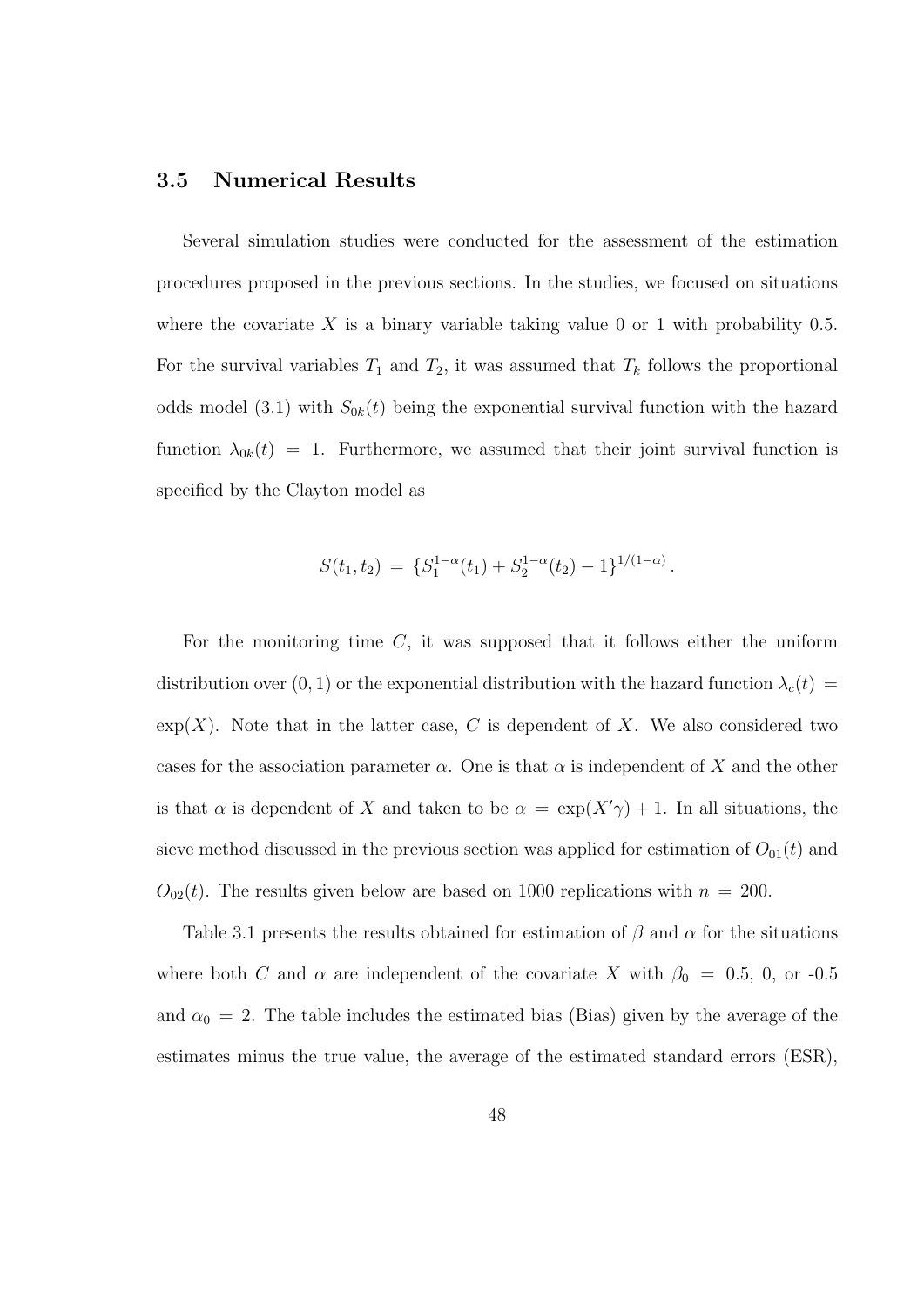the sample standard deviation of the estimates (SSD), and the 95% empirical coverage probability (CP). The results obtained for situations where both C and  $\alpha$  depend on X are given in Table 3.2 with  $\beta_0 = 0.5$ , 0, or -0.5 and  $\gamma_0 = 1$ . The results indicate that the estimation procedure seems to perform well for the situations considered. In particular, the estimates seem to be unbiased and the variance estimates are close to the sample variances. It can also be seen from the tables that for the given sample size, it seems that the parameters  $\beta$  can be estimated more accurately than the parameter α or γ.

To investigate the normal approximation to the distributions of the regression parameters, we obtained the quantile plots of the standardized estimates against the standard normal variable. These plots, which are not shown here, indicate that the approximation seems reasonable. In the simulation study, we also considered other sample sizes and kernel functions and obtained similar results. For the results given here for the case where  $C$  depends on  $X$ , the normal kernel function was used for estimation of  $H_n^D$  and  $G_n^D$  with the bandwidth b set to be equal to the range of C divided by 10. We also tried the triangle kernel function and a few other values for the bandwidth and obtained similar results.

#### 3.6 An Illustrative Example

To illustrate the proposed estimation procedures, we consider a two-year tumorigenicity study conducted by the National Toxicology Program on groups of 50 male and female F344/N rats and  $B6C3F_1$  mice (Dunson and Dinse, 2002). In the study,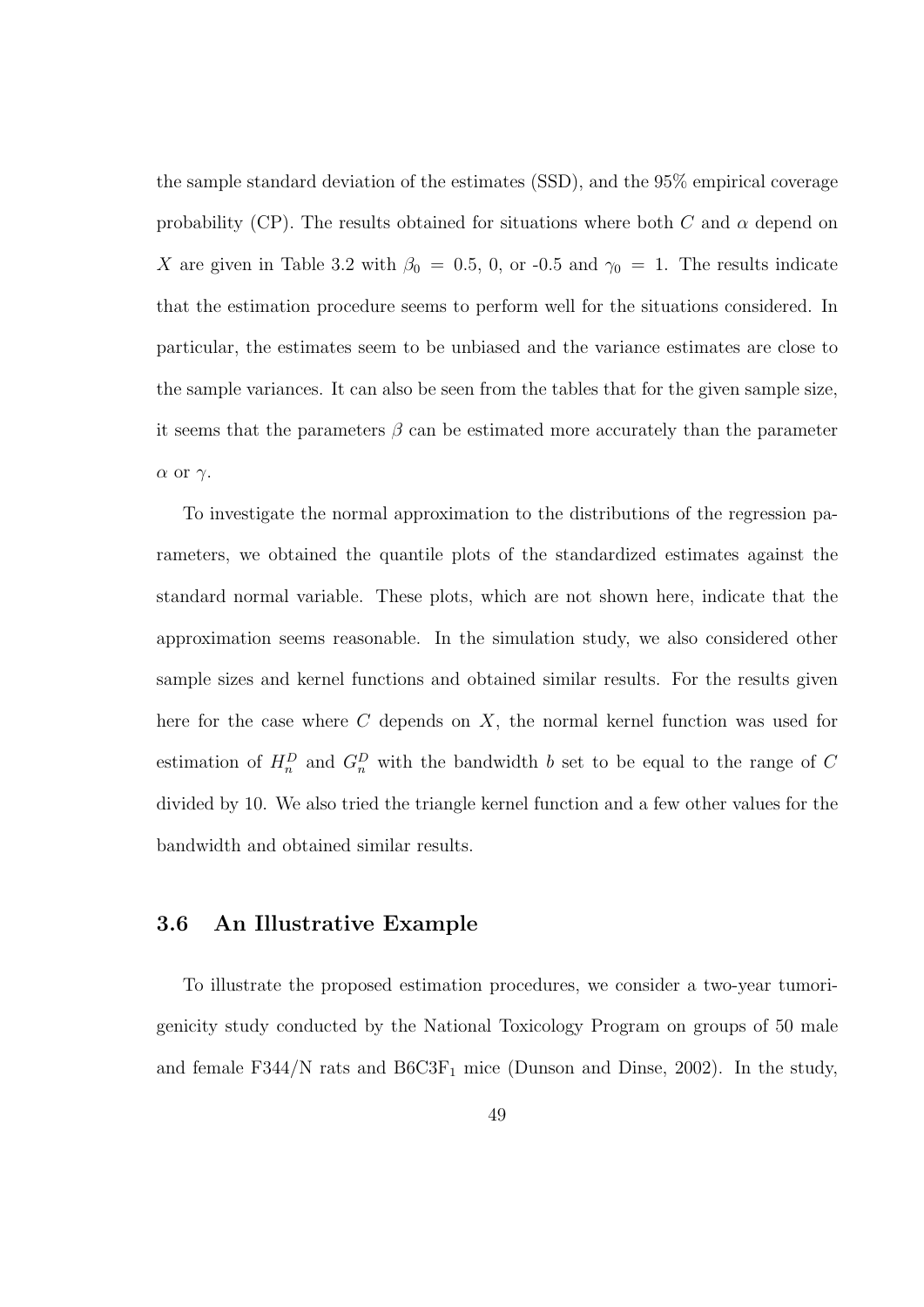the animals were exposed to chloroprene at different concentrations by inhalation, 6 hours per day, 5 days per week, for two years with the goal of examining the effect of chloroprene on tumor growth. At their death or sacrifice, the animals were examined for tumor presence or absence. For the illustration here, we will focus on two lung tumors, Alveolar/Bronchiolar Carcinoma (A/B C) and Alveolar/Bronchiolar Adenoma  $(A/B A)$ , and consider the 100 male  $B6C3F<sub>1</sub>$  mice in the control and high dose groups.

For the analysis, define  $T_{1i}$  and  $T_{2i}$  to be the occurrence times of A/B C and A/B A, respectively, for the *i*th animal and  $X_i = 1$  if the *i*th animal was in the high dose group and  $X_i = 0$  otherwise,  $i = 1, ..., 100$ . Here  $C_i$  is the death or sacrifice time for the *i*th animal. Assume that  $T_{1i}$  and  $T_{2i}$  follow the models (3.1)-(3.3). Then the application of the estimation procedure proposed in Section 3.2 yielded  $\hat{\beta}^{D} = -2.3259$ and  $\hat{\gamma}^D = -13.3645$  with the estimated standard errors being 0.2747 and 19.1911, respectively. These results indicate that the association parameter does not seem to depend on the treatment. Next we applied the estimation procedure given in Section 3.1 and obtained  $\hat{\beta} = -2.3188$  and  $\hat{\alpha} = 0.6085$  with the estimated standard errors of 0.1990 and 0.1666. Here for both cases, we assumed the Clayton model for the joint distribution of  $T_{1i}$  and  $T_{2i}$  and used the same kernel function and bandwidth as those used in the simulation studies. The results suggest that the high dose chloroprene had a significant effect of increasing the tumor occurrence rates and the occurrence rates of the two lung tumors,  $A/B \text{ C}$  and  $A/B$  A, were negatively significantly correlated.

To investigate the possible dependence of the analysis results given above on the kernel function and the copula model, we tried different kernel functions and copula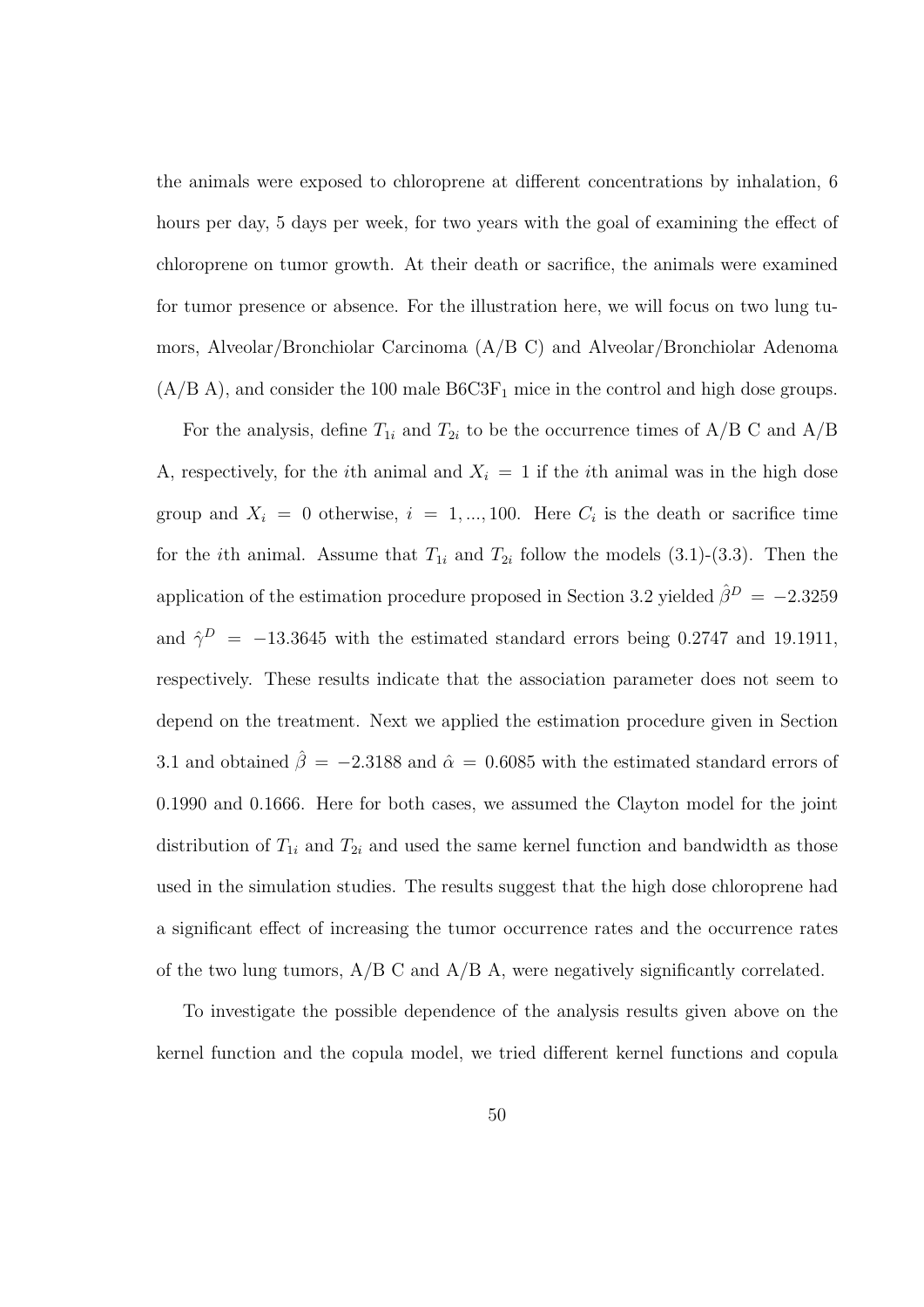models. For example, with the use of the triangular kernel function and the Clayton model, we obtained  $\hat{\beta} = -2.2916$  and  $\hat{\alpha} = 0.6023$  and the the estimated standard errors are 0.2164 and 0.1785, respectively. In the case of the FGM model defined as  $C_{\alpha}(u, v) = uv + \alpha uv(1 - u)(1 - v)$  and the normal kernel function, the results become  $\hat{\beta}$  = −2.3314 and  $\hat{\alpha}$  = −0.7921 with the estimated standard errors of 0.4393 and 0.3409. These results gave similar conclusions as before.

#### 3.7 Discussion

The proportional odds model is an important and commonly used model in failure time data analysis (Yang and Prentice, 1999; Rabinowitz et al., 2000). This chapter discussed the application of the model to the analysis of bivariate current status data and for inference, an efficient estimation approach was developed. We showed that the resulting estimates of regression parameters have asymptotic normal distributions and can achieve the information bound. The approach makes use of the copula model and allows the association parameter to depend on covariates. The simulation study indicates that the estimates perform well for practical situations.

In the estimation procedures, for simplicity, we assumed that the two related failure variables of interest have the same monitoring time. This is true for many situations such that the two variables represent two different events on the same subject as in the example discussed in Section 3.6. On the other hand, it is straightforward to generalize the methodology to situations where the two variables may have different monitoring times. Also for simplicity, we only considered the manual selection approach for the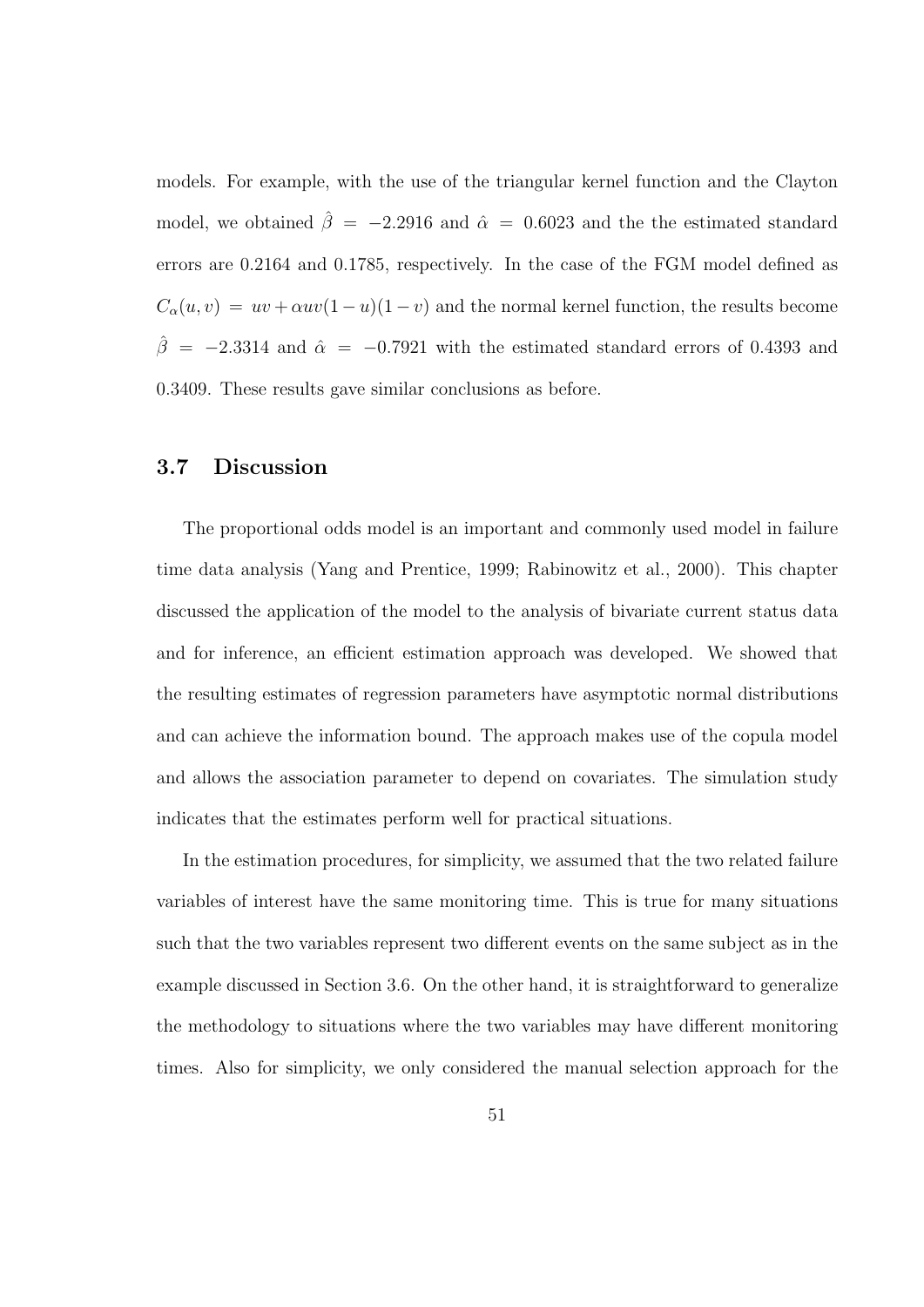bandwidth in estimation of  $H_n^D$  and  $G_n^D$ . In practice, one may want to apply some data-driven approaches, whose investigation is beyond the scope of this chapter, such as the cross validation approach.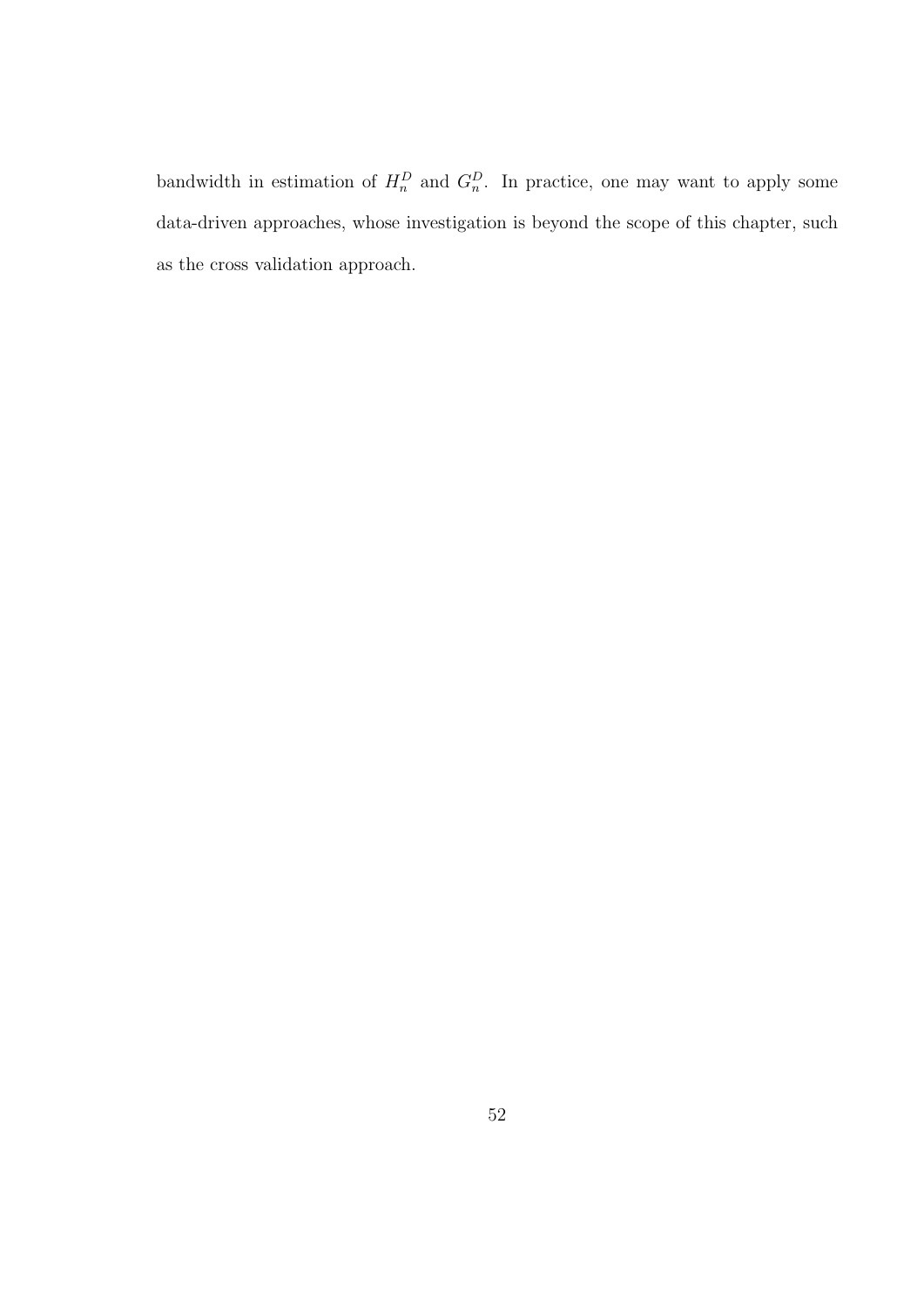## Chapter 4

# General Estimating Equations in Biased Sample Problems

#### 4.1 Introduction

In the previous chapters, all the samples used are regarded as independent and identical distributed. As we all know, when an investigator records an observation, the recorded observations will not have the same original distribution unless every observation is given an equal chance of being recorded. But in practical problems, this assumption is often violated because of the different selection probabilities. Biased sampling scheme arise when the items are observed with a probability that depends on the outcome. It is frequently used in biostatistics, for example, the case-control studies (Prentice and Pyke, 1979). More examples can be found in Section 1.5. Cox (1969) first discussed the nonparametric inference about the cumulative distribution function (cdf) F for length biased sampling case. Vardi (1982, 1985) and Gill, Vardi and Wellner (1988) provided a nonparametric maximum likelihood estimate (NPMLE) of length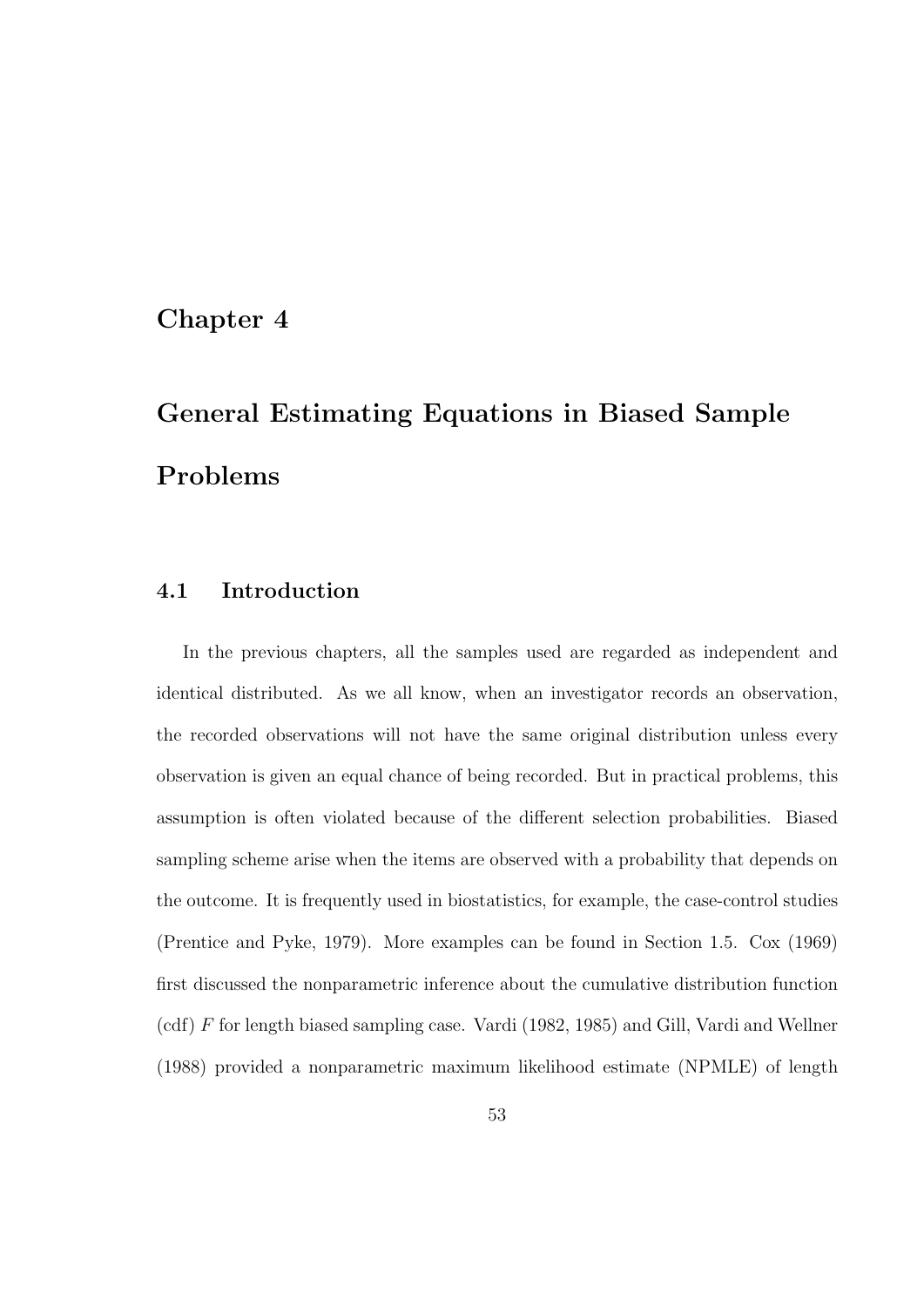bias sampling problem and proved the the estimate  $\hat{F}$  converges weekly to a Gaussian process. In a more recent paper, Zhou et al. (2002) discussed a semiparametric method for a biased sampling problem with continuous outcome. More applications about the biased sampling models can be found in Patil and Rao (1978), Gilbert (1996) and Gilbert, Lele and Vardi (1999).

The empirical likelihood method was presented by Owen (1988, 1990, 1991) based on some previous work by Thomas and Grunkemeier (1975). Qin (1993) applied the empirical likelihood method in biased sampling problems. But the paper only considered the case when there is just one random variable of interest and only two biased samples were selected. In survey sampling or economic problems, it is very common to estimate the properties of some variable Y with some known information about the auxiliary variable X. For example, the mean of X,  $E(x) = c$  is known and the mean of Y,  $E(y) = \beta$ is to be estimated. In this chapter, we will consider the following type of data. Let Y and X be the random variables of interest,  $(x_{ij}, y_{ij})$ ,  $i = 1, 2, \ldots, I; j = 1, 2, \ldots, n_i$ , are random samples from the probability density function (pdf)

$$
f_i(y,x)=\frac{w_i(y)f(y,x)}{\int\int w_i(y)f(y,x)dydx}, i=1,\ldots, I,
$$

where  $w_i(y)$ 's are given functions. Suppose we are interested in the parameter  $\beta$  which is associated with  $F(y, x)$ . The information about  $\beta$  is given through independent unbiased estimating functions  $g(y, x, \beta)$  defined by  $E[g(y, x, \beta)] = 0$ , where  $g(y, x, \beta) =$  $(g_1(y, x, \beta), \ldots, g_r(y, x, \beta))^T$  is an  $r \times 1$  vector function and  $\beta$  is a  $p \times 1$  parameter with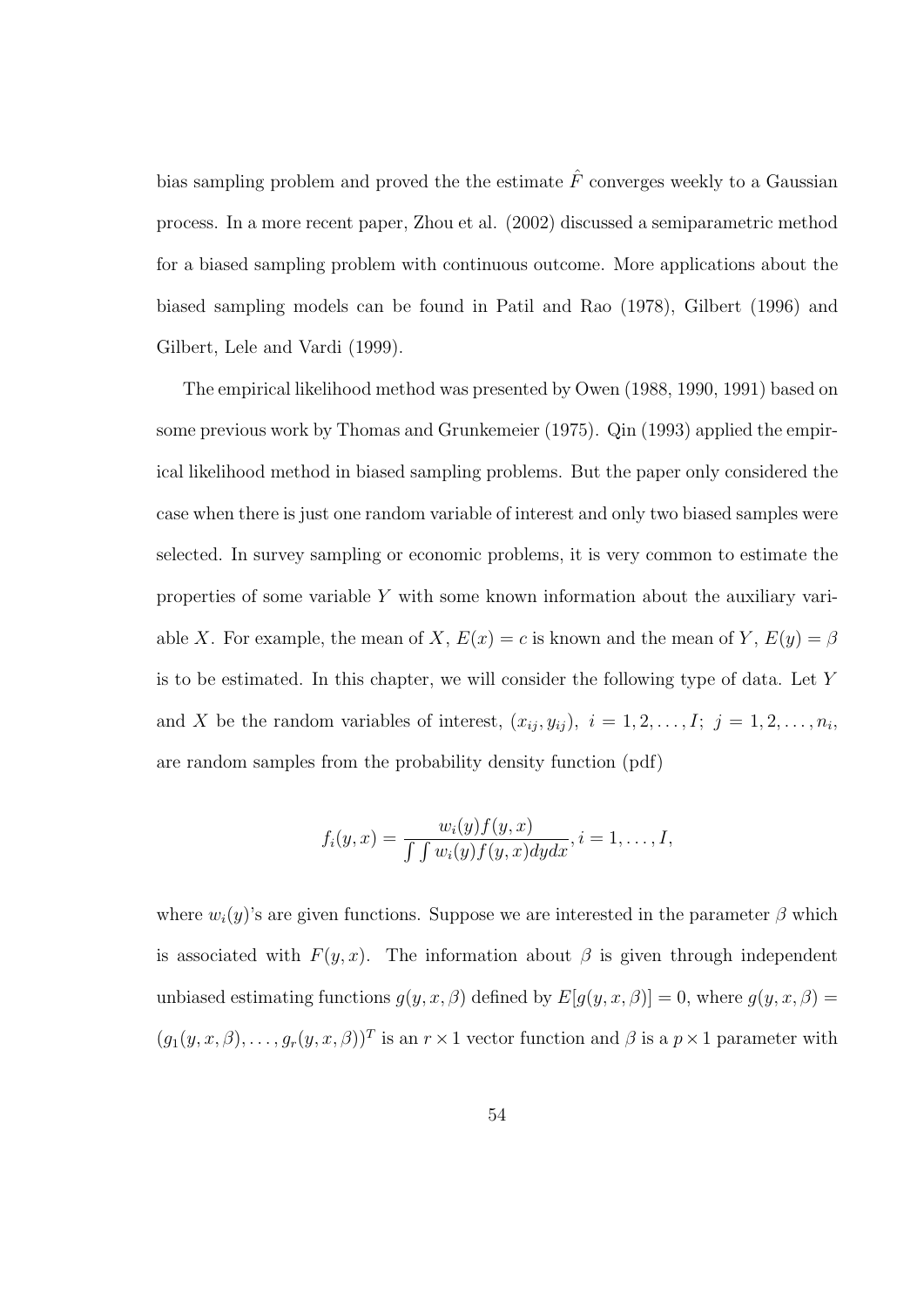$r \geq p$ . For the example described above, if  $E(x) = c$  is known and  $E(y) = \beta$  is to be estimated, then we have  $g(y, x, \beta) = (x - c, y - \beta)^T$ . Because of the different probability of selection in this problem, the standard statistical analysis can be misleading. Qin and Lawless (1994) linked the general estimating equations and empirical likelihood and developed new methods for the analysis. The authors showed the likelihood ratio statistic for testing the parameter is asymptotically chi-square distributed in certain cases. But they only considered the simple random sampling problem in that paper. Here we will discuss the biased sampling problem by using the empirical likelihood method with estimating equations.

The rest of this chapter is organized as follows: Section 4.2 gives the main results for the biased sampling problems. A likelihood-ratio based test for the parameter will be proposed as well as the large sample properties for the test statistic. The confidence interval of the parameter can be computed based on the asymptotic properties of the test statistic. Some simulation results are shown in Section 4.3. Section 4.4 provides some discussion.

#### 4.2 Likelihood Ratio Test for Biased Sample Problems

Consider the biased sampling data

$$
(x_{ij}, y_{ij}) \sim f_i = \frac{w_i(y)dF(y, x)}{\int \int w_i(y)dF(y, x)}, \quad i = 1, 2, \ldots, I; \quad j = 1, 2, \ldots, n_i,
$$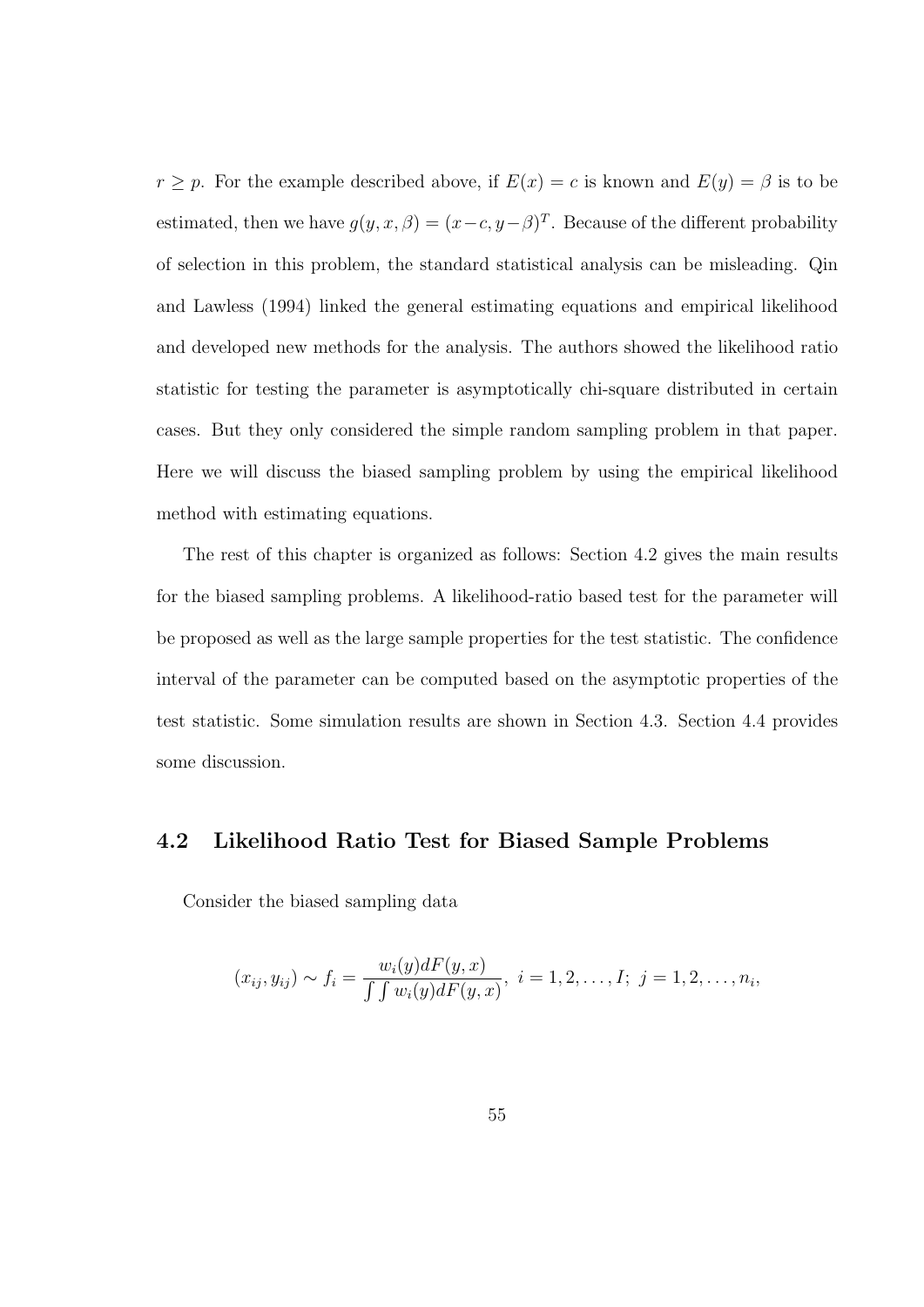where  $w_i(y)$ 's are given functions. Denote  $N = n_1 + \cdots + n_I$ ,  $k_i = \frac{n_i}{N}$  $\frac{n_i}{N}, i = 1, \ldots, I$ , and  $(y_1, x_1), \ldots, (y_N, x_N)$  be the combined observations. Then the probability of the data is

$$
P(data) = \prod_{i=1}^{I} \prod_{j=1}^{n_i} \frac{w_i(y_{ij}) dF(y_{ij}, x_{ij})}{\theta_i},
$$

where  $\theta_i = \int \int w_i(y) dF(y, x)$ . Now we want to maximize  $P(data)$  with respect to the cdf *F*. Let  $p_j = dF(y_j, x_j)$ ,  $j = 1, 2, ..., N$  and

$$
L = \left\{ \prod_{j=1}^{N} p_j \right\} \left\{ \prod_{i=1}^{I} \theta_i^{-n_i} \right\}.
$$

Then

$$
l = \log L = \sum_{j=1}^{N} \log p_j - \sum_{i=1}^{I} n_i \log \theta_i.
$$

The NPMLE problem is to maximize l with respect to  $p_j$ ,  $j = 1, 2, ..., N$  with the constraints

$$
\sum_{j=1}^{N} p_j = 1, \ p_j \ge 0, j = 1, \dots, N \text{ and } \theta_i = \sum_{j=1}^{N} p_j w_i(y_j), \ i = 1, \dots, I.
$$

As introduced in Section 4.1, suppose the information about the parameter of interest  $\beta(F)$  is given by  $E[g(y, x, \beta)] = 0$ , where  $g(y, x, \beta) = (g_1(y, x, \beta), \dots, g_r(y, x, \beta))^T$  is an r × 1 vector function. Thus an additional constraint will be given by  $\sum_{i=1}^{N} p_i g(y_i, x_i, \beta) =$ 0. To maximize l with respect to  $p_j$ , Lagrange multiplier argument can be used by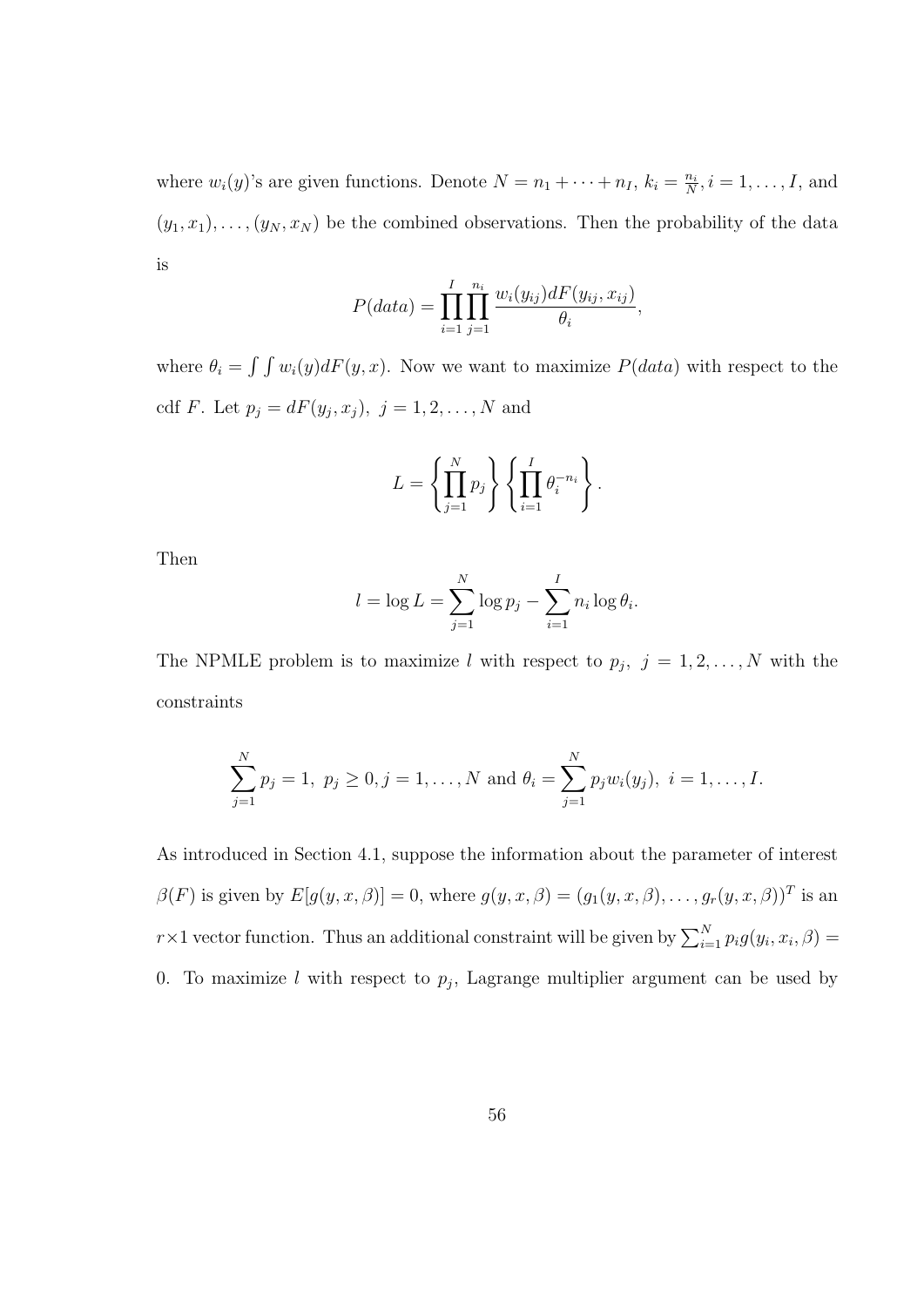defining

$$
H = \sum_{j=1}^{N} \log p_j - \sum_{i=1}^{I} n_i \log \theta_i - N\lambda_1^T \sum_{j=1}^{N} p_j g(y_j, x_j, \beta)
$$

$$
-N\lambda_2^T \left[ \sum_{j=1}^{N} p_j w(y_j) - \theta \right] + \rho \left( 1 - \sum_{j=1}^{N} p_j \right),
$$

where  $\theta = (\theta_1, \ldots, \theta_I)^T$ ,  $w = (w_1, \ldots, w_I)^T$  and  $\lambda_1, \lambda_2, \rho$  are Lagrange multipliers. Since  $\sum_{j=1}^{N} p_j w_i(y_j) - \theta_i =$  $\sum_{i=1}^{n}$  $\sum_{j=1}^{N} p_j(w_i(y_j) - \theta_i)$ , taking derivatives with respect to  $p_j$ , we have

$$
\frac{\partial H}{\partial p_j} = \frac{1}{p_j} - N\lambda_1^T g(y_j, x_j, \beta) - N\lambda_2^T [w(y_j) - \theta] - \rho = 0, \ j = 1, \dots, N.
$$

Then  $\rho = N$  by noticing  $\sum_{j=1}^{N} p_j \frac{\partial H}{\partial p_j}$  $\frac{\partial H}{\partial p_j} = 0$ . So

$$
p_j = \frac{1}{N} \frac{1}{1 + \lambda_1^T g(y_j, x_j, \beta) + \lambda_2^T [w(y_j) - \theta]},
$$

where

$$
\sum_{j=1}^{N} \frac{g(y_j, x_j, \beta)}{1 + \lambda_1^T g(y_j, x_j, \beta) + \lambda_2^T [w(y_j) - \theta]} = 0
$$
\n
$$
\sum_{j=1}^{N} \frac{w(y_j) - \theta}{1 + \lambda_1^T g(y_j, x_j, \beta) + \lambda_2^T [w(y_j) - \theta]} = 0.
$$
\n(4.1)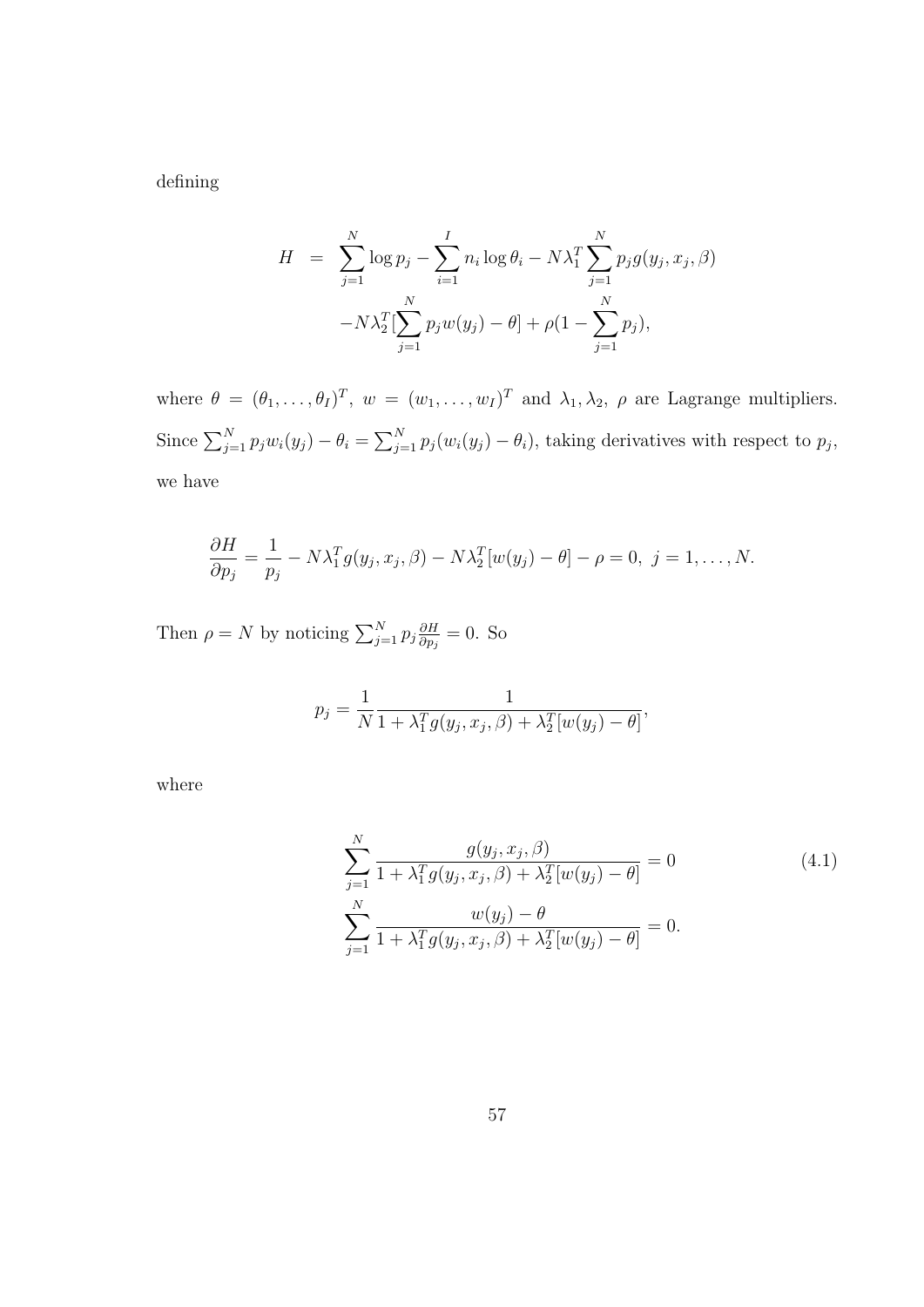Thus the empirical log likelihood function can be written as

$$
l(\theta, \beta) = -\sum_{j=1}^{N} \log [1 + \lambda_1^T g(y_j, x_j, \beta) + \lambda_2^T [w(y_j) - \theta]] - \sum_{i=1}^{I} n_i \log \theta_i - N \log N.
$$

Let  $l(\hat{\theta}, \hat{\beta})$  be the maximum value of  $l(\theta, \beta)$  and  $l(\tilde{\theta}, \beta)$  be the maximum value of  $l(\theta, \beta)$ when  $\beta$  is fixed. Then we define

$$
R(\beta) = 2[l(\hat{\theta}, \hat{\beta}) - l(\tilde{\theta}, \beta)].
$$

Now we develop the limiting distribution of the empirical likelihood ratio statistic  $R(\beta)$ and derive the confidence intervals for  $\beta$ .

To this end, we define

$$
l_E = \sum_{j=1}^{N} \log [1 + \lambda_1^T g(y_j, x_j, \beta) + \lambda_2^T [w(y_j) - \theta]] + \sum_{i=1}^{I} n_i \log \theta_i.
$$

Since  $l_E = -l - N \log N$ , to maximize l, it is equivalent to minimize  $l_E$ . Now we reparameterize the parameter. Note that

$$
1 + \lambda_1^T g(y_j, x_j, \beta) + \lambda_2^T [w(y_j) - \theta]
$$
  
=  $1 + \lambda_1^T g(y_j, x_j, \beta) + (\lambda_2 - \frac{k}{\theta})^T [w(y_j) - \theta] + (\frac{k}{\theta})^T [w(y_j) - \theta]$   
=  $(\frac{k}{\theta})^T w(y_j) + v_1^T g(y_j, x_j, \beta) + v_2^T [w(y_j) - \theta] + (1 - \sum_{i=1}^I k_i)$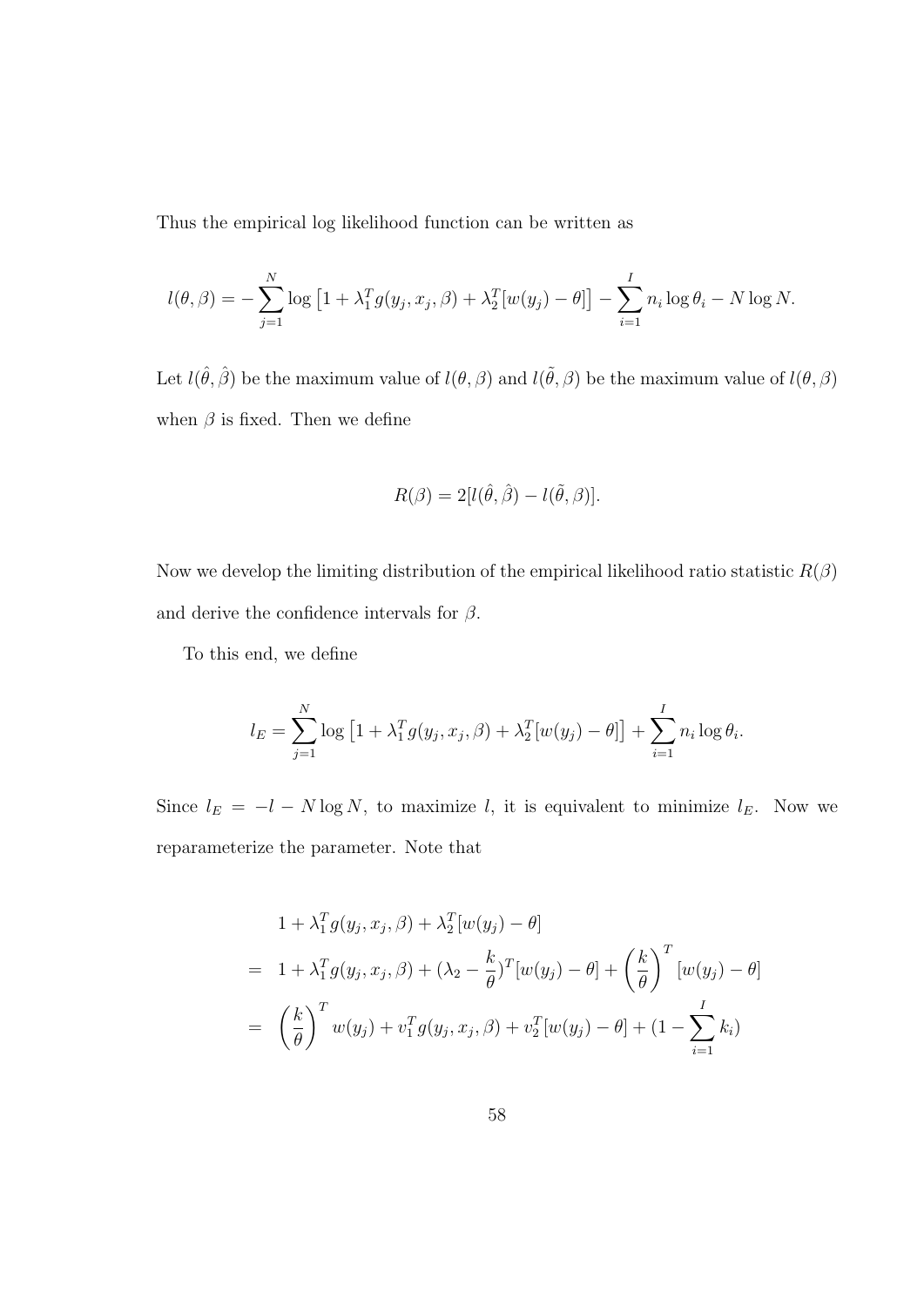$$
= \left(\frac{k}{\theta}\right)^T w(y_j) + v_1^T g(y_j, x_j, \beta) + v_2^T [w(y_j) - \theta]
$$

where  $v_1 = \lambda_1, v_2 = \lambda_2 - \frac{k}{\theta}$  $\frac{k}{\theta}$  and  $\frac{k}{\theta}$  =  $\overline{a}$  $k<sub>1</sub>$  $\frac{k_1}{\theta_1}, \ldots, \frac{k_l}{\theta_l}$  $\theta_I$  $\sqrt{T}$ . Then (4.1) becomes

$$
\sum_{j=1}^{N} \frac{h_1(y_j, x_j, \beta)}{1 + v_1^T h_1(y_j, x_j, \beta) + v_2^T h_2(y_j, \theta)} = 0
$$
\n
$$
\sum_{j=1}^{N} \frac{h_2(y_j, \theta)}{1 + v_1^T h_1(y_j, x_j, \beta) + v_2^T h_2(y_j, \theta)} = 0,
$$
\n(4.2)

and

$$
p_j = \frac{1}{N} \frac{1}{\left(\frac{k}{\theta}\right)^T w(y_j)} \frac{1}{1 + v_1^T h_1(y_j, x_j, \beta) + v_2^T h_2(y_j, \theta)},
$$

where

$$
h_1 = \frac{g(y_j, x_j, \beta)}{\left(\frac{k}{\theta}\right)^T w(y_j)}
$$

$$
h_2 = \frac{w(y_j) - \theta}{\left(\frac{k}{\theta}\right)^T w(y_j)}.
$$

Lemma 4.1. Suppose that the distribution function F is nondegenerate and  $E_{F_i}$ ,  $|| (x, y)||^3$  $\infty$  and  $k_i \to k_{i0}$ , as  $N \to \infty$ , where  $0 < k_{i0} < 1$ . Then at the true value  $\beta = \beta_0$ , with probability 1 in the interior of the interval  $||\theta - \theta_0|| \leq N^{-1/3}$  for N large enough, (4.2) uniquely determines  $v_1$  and  $v_2$  and  $l_E(\theta, \beta_0)$  attains a local minimum value at some point  $\tilde{\theta}$  in the interior of the interval  $||\theta - \theta_0|| \leq N^{-1/3}$ , where  $\theta_0$  is the true value of  $\theta$ .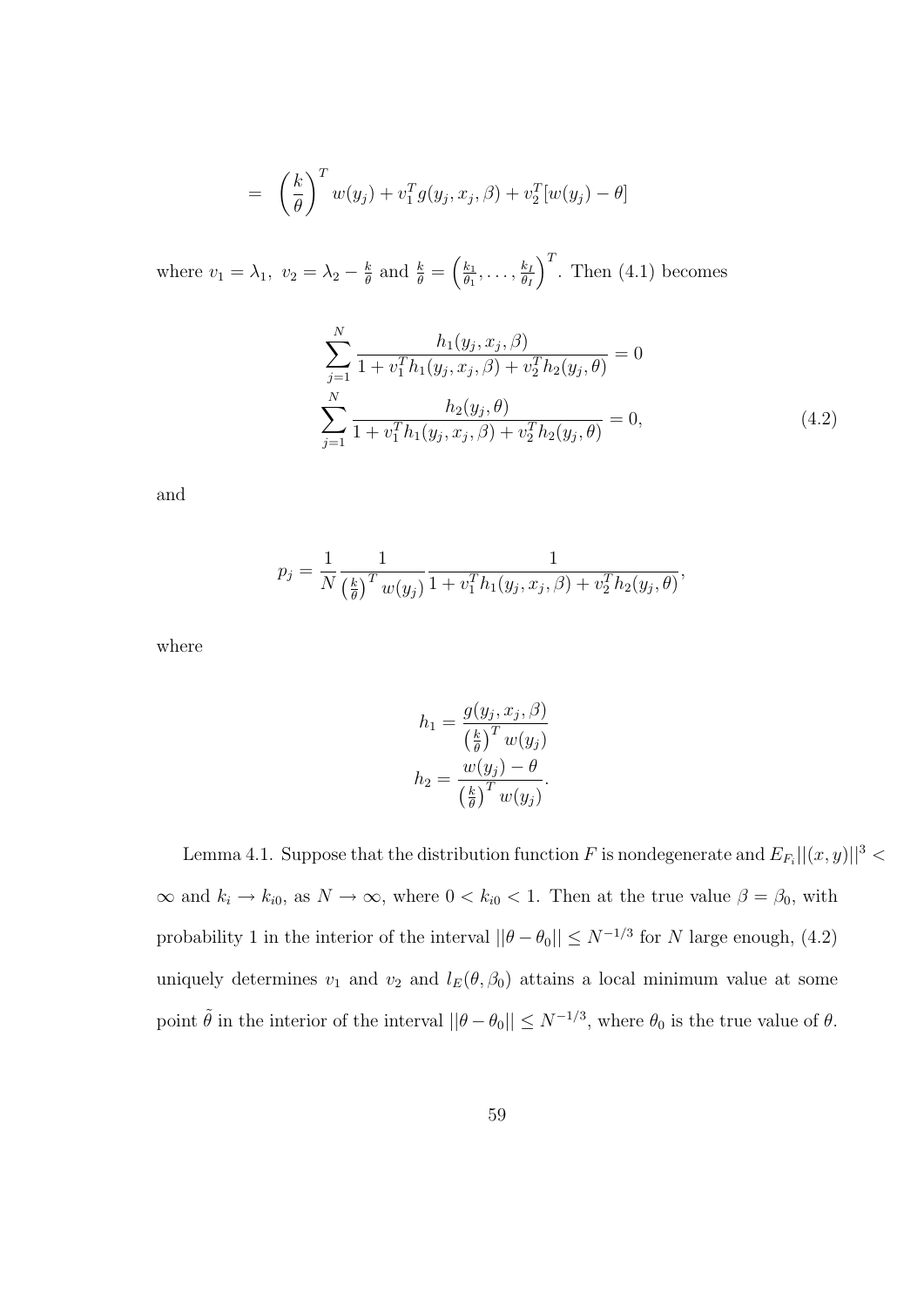Proof. When  $\beta = \beta_0$  and  $\theta = \theta_0$ , we have

$$
\frac{1}{N} \sum_{j=1}^{N} h_1 = \int \int g(x, y, \beta_0) dF(x, y) + O_p(N^{-1/2}) = O_p(N^{-1/2})
$$
  

$$
\frac{1}{N} \sum_{j=1}^{N} h_2 = \int \int (w(x, y) - \theta_0) dF(x, y) + O_p(N^{-1/2}) = O_p(N^{-1/2})
$$

By the approach of Owen (1990), we have when  $\theta = \theta_0 + O_p(N^{-1/3})$  and  $\beta = \beta_0$ ,  $v_1 = O_p(N^{-1/3})$ ,  $v_2 = O_p(N^{-1/3})$ . By the implicit function theorem, (4.2) uniquely determines  $v_1$  and  $v_2$ .

Now we rewrite  $l_E$  as  $l_E = l_{1E}(\theta) + l_{2E}(\theta, \beta_0)$ , where  $l_{1E}(\theta) = \sum_j \log[(\frac{k}{\theta})^T w(y_j)] +$  $\sum n_i \log(\theta_i)$  and  $l_{2E}(\theta, \beta_0) = \sum \log[1 + v_1^T h_1(y_j, x_j, \beta) + v_2^T h_2(y_j, \theta)].$  Let  $\theta = \theta_0 + \theta_1^T h_1(y_j, x_j, \beta)$  $uN^{-1/3}$ , where  $||u|| = 1$ . Denote  $ab = (a_1b_1, \ldots, a_nb_n)^T$  if a and b are column vectors with the same dimension  $n$ . Then

$$
\frac{\partial l_{1E}}{\partial \theta} = \sum_{j=1}^{N} \frac{-\left(\frac{k}{\theta^2} w(y_j)\right)}{\left(\frac{k}{\theta}\right)^T w(y_j)} + \frac{n}{\theta} = \sum_{j=1}^{N} diag \left\{-\frac{k_1}{\theta_1^2}, \dots, -\frac{k_I}{\theta_I^2}\right\} \frac{w(y_j) - \theta + \theta}{\left(\frac{k}{\theta}\right)^T w(y_j)} + \frac{n}{\theta}
$$
\n
$$
= diag \left\{-\frac{k_1}{\theta_1^2}, \dots, -\frac{k_I}{\theta_I^2}\right\} \sum_{j=1}^{N} h_2 + \sum_{j=1}^{N} diag \left\{-\frac{k_1}{\theta_1^2}, \dots, -\frac{k_I}{\theta_I^2}\right\} \frac{\theta}{\left(\frac{k}{\theta}\right)^T w(y_j)} + \sum_{j=1}^{N} \frac{k}{\theta}
$$
\n
$$
= diag \left\{-\frac{k_1}{\theta_1^2}, \dots, -\frac{k_I}{\theta_I^2}\right\} \sum_{j=1}^{N} h_2 + \sum_{j=1}^{N} \left(\frac{k}{\theta}\right) \left[\frac{-1}{\left(\frac{k}{\theta}\right)^T w(y_j)} + 1\right]
$$

Note that  $1 = \left(\frac{k}{\theta}\right)$ θ  $T^T \theta$ , so

$$
\frac{\partial l_{1E}}{\partial \theta} = diag \left\{ -\frac{k_1}{\theta_1^2}, \dots, -\frac{k_I}{\theta_I^2} \right\} \sum_{j=1}^N h_2 + \sum_{j=1}^N \left( \frac{k}{\theta} \right) \left[ \frac{-\left(\frac{k}{\theta}\right)^T \theta + \left(\frac{k}{\theta}\right)^T w(y_j)}{\left(\frac{k}{\theta}\right)^T w(y_j)} \right]
$$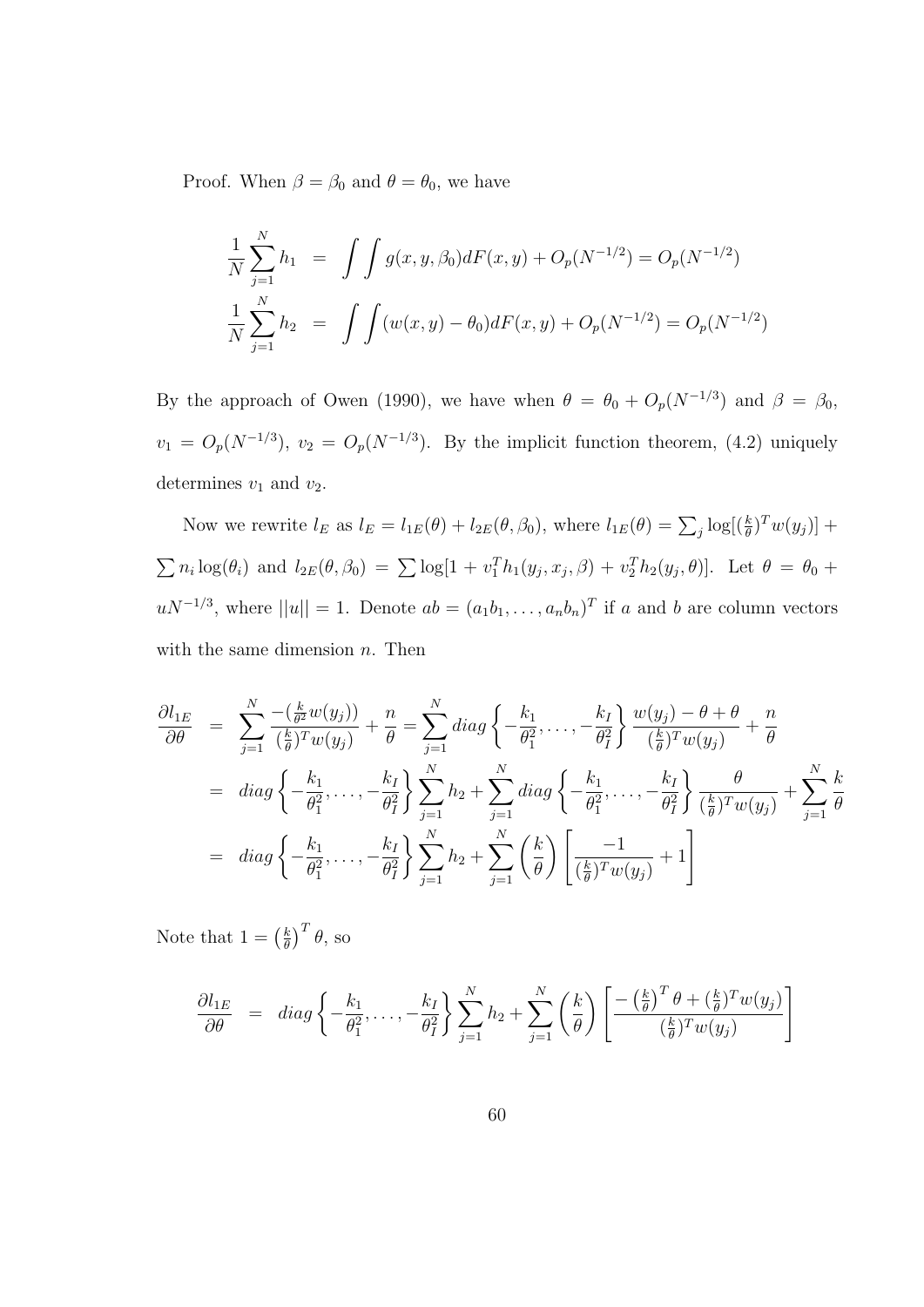$$
= \left[ diag \left\{ -\frac{k_1}{\theta_1^2}, \ldots, -\frac{k_I}{\theta_I^2} \right\} + \left(\frac{k}{\theta}\right) \left(\frac{k}{\theta}\right)^T \right] \sum_{j=1}^N h_2.
$$

And

$$
\frac{\partial^2 l_{1E}}{\partial \theta \partial \theta^T} = \sum_{j=1}^N \frac{diag\left\{\frac{2k_1}{\theta^3} w_1(y_j), \dots, \frac{2k_I}{\theta^3} w_I(y_j)\right\} \left(\frac{k}{\theta}\right)^T w(y_j) - \left(\frac{k}{\theta^2} w(y_j)\right) \left(\frac{k}{\theta^2} w(y_j)\right)^T}{\left[\left(\frac{k}{\theta}\right)^T w(y_j)\right]^2}
$$
\n
$$
+ diag\left\{\frac{n_1}{\theta_1^2}, \dots, \frac{n_I}{\theta_I^2}\right\}
$$
\n
$$
= diag\left\{\frac{2k_1}{\theta_1^3}, \dots, \frac{2k_I}{\theta_I^3}\right\} \sum_{j=1}^N \frac{diag\left\{w_1(y_j) - \theta_1, \dots, w_I(y_j) - \theta_I\right\}}{\left(\frac{k}{\theta}\right)^T w(y_j)}
$$
\n
$$
+ \sum_{j=1}^N \frac{diag\left\{\frac{2k_1}{\theta_1^2}, \dots, \frac{2k_I}{\theta_I^2}\right\}}{\left(\frac{k}{\theta}\right)^T w(y_j)} + diag\left\{-\frac{n_1}{\theta_1^2}, \dots, -\frac{n_I}{\theta_I^2}\right\}
$$
\n
$$
- diag\left\{\frac{k_1}{\theta_1^2}, \dots, \frac{k_I}{\theta_I^2}\right\} \sum_{j=1}^N \frac{w(y_j) w(y_j)^T}{\left[\left(\frac{k}{\theta}\right)^T w(y_j)\right]^2} diag\left\{\frac{k_1}{\theta_1^2}, \dots, \frac{k_I}{\theta_I^2}\right\}.
$$

Since when  $N \to \infty$ ,  $k_i \to k_{i0}$  and

$$
\sum_{j=1}^N \frac{w(y_j)w(y_j)^T}{\left[\left(\frac{k}{\theta}\right)^T w(y_j)\right]^2} \to N \sum_{i=1}^I k_{i0} E_{F_i} \left(\frac{w(y)w(y)^T}{\left[\left(\frac{k}{\theta}\right)^T w(y)\right]^2}\right),
$$

then

$$
l_{1E}(\theta_0 + uN^{-1/3}) = l_{1E}(\theta_0) + \left(\frac{\partial l_{1E}(\theta_0)}{\partial \theta}\right) uN^{-1/3} + \frac{1}{2} (u^T N^{-1/3}) \frac{\partial^2 l_{1E}(\theta^*)}{\partial \theta \partial \theta^T} (uN^{-1/3})
$$
  
=  $l_{1E}(\theta_0) + O\left( (N \log \log N)^{1/2} \right) uN^{-1/3} + O\left( N \right) u^T uN^{-2/3} + o(N^{1/3}) a.s.$   
>  $l_{1E}(\theta_0)$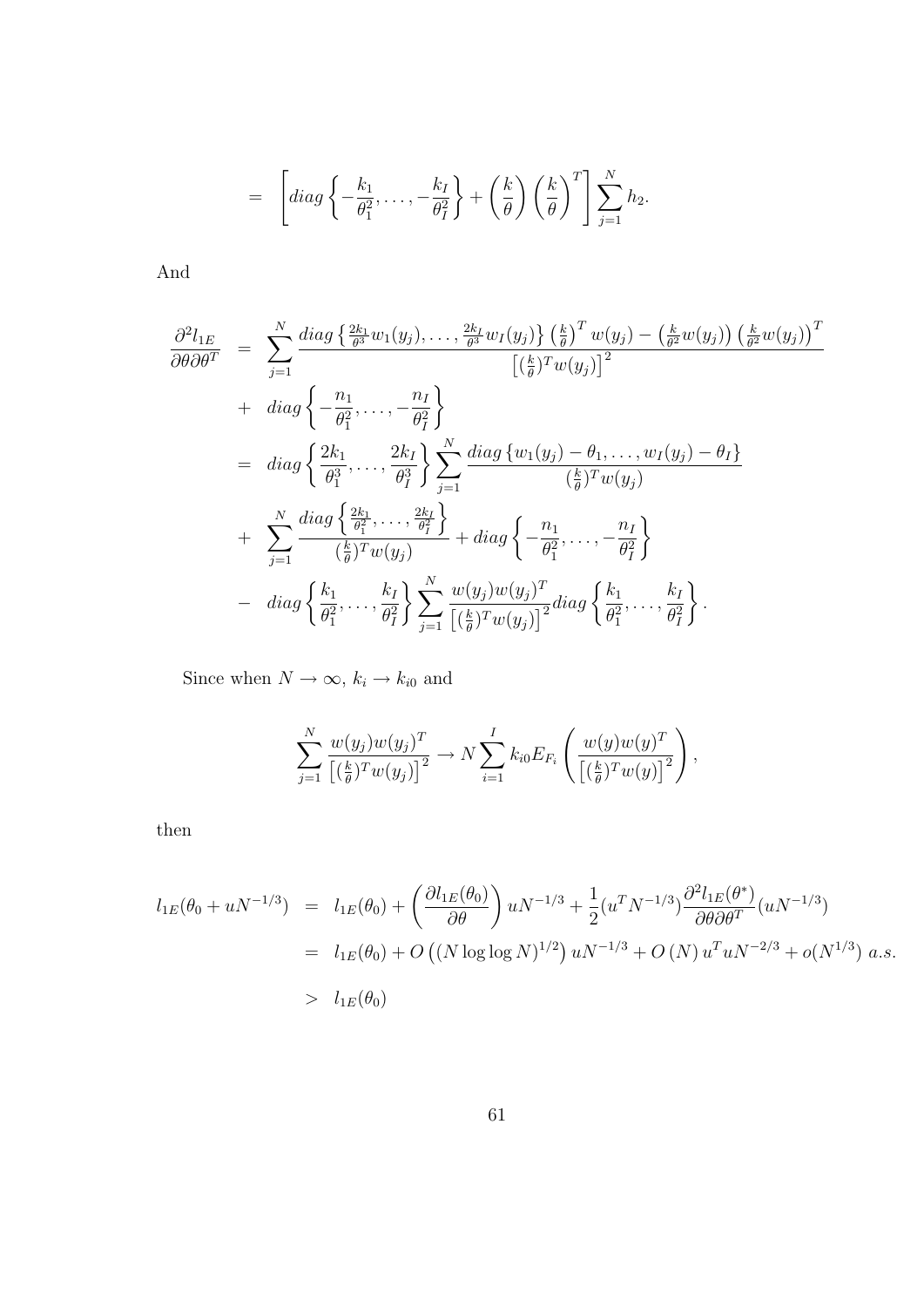where  $\theta^*$  is between  $\theta_0$  and  $\theta_0 + uN^{-1/3}$ . Similarly, we have  $l_{2E}(\theta_0 + uN^{-1/3}, \beta_0)$  $l_{2E}(\theta_0, \beta_0)$ . Thus  $l_E(\theta_0 + uN^{-1/3}, \beta_0) > l_E(\theta_0, \beta_0)$ . So  $l_E(\theta, \beta_0)$  attains a local minimum value at some point  $\tilde{\theta}$  in the interior of the interval  $||\theta - \theta_0|| \le N^{-1/3}$ .

Note that  $\tilde{\theta}$  satisfies

$$
\frac{\partial l_E(\theta, \beta_0)}{\partial \theta} = \sum_{j=1}^N \frac{-\lambda_2}{1 + \lambda_1^T g(y_j, x_j, \beta) + \lambda_2^T [w(y_j) - \theta]} + \frac{n}{\theta} = 0,
$$

so  $\lambda_2 = \frac{k}{\theta}$  $\frac{k}{\theta}$ , thus  $v_2 = 0$  and we have the following estimating equations

$$
Q_{1N}(\theta,\lambda) = \frac{1}{N} \sum_{j=1}^{N} \frac{h_1(x_j, y_j, \theta)}{1 + \lambda^T h_1(x_j, y_j, \theta)} = 0
$$
  

$$
Q_{2N}(\theta,\lambda) = \frac{1}{N} \sum_{j=1}^{N} \frac{h_2(x_j, y_j, \theta)}{1 + \lambda^T h_1(x_j, y_j, \theta)} = 0.
$$
 (4.3)

And

$$
l_E(\tilde{\theta}) = l_{1E}(\tilde{\theta}) + l_{2E}(\tilde{\theta}), \quad l_{2E}(\tilde{\theta}) = \sum_{j=1}^N \log[1 + \tilde{\lambda}^T h_1(x_j, y_j, \theta)],
$$

where  $\tilde{\theta}$  and  $\tilde{\lambda}$  satisfy (4.3) and  $h_1(x_j, y_j, \theta)$  is evaluated at  $\beta = \beta_0$ .

Lemma 4.2. With the same condition of Lemma 4.1, under  $H_0$ :  $\beta = \beta_0$  is true, then

$$
\left(\begin{array}{c}\sqrt{N}(\tilde{\lambda} - 0) \\ \sqrt{N}(\tilde{\theta} - \theta_0)\end{array}\right) \to N(0, U)
$$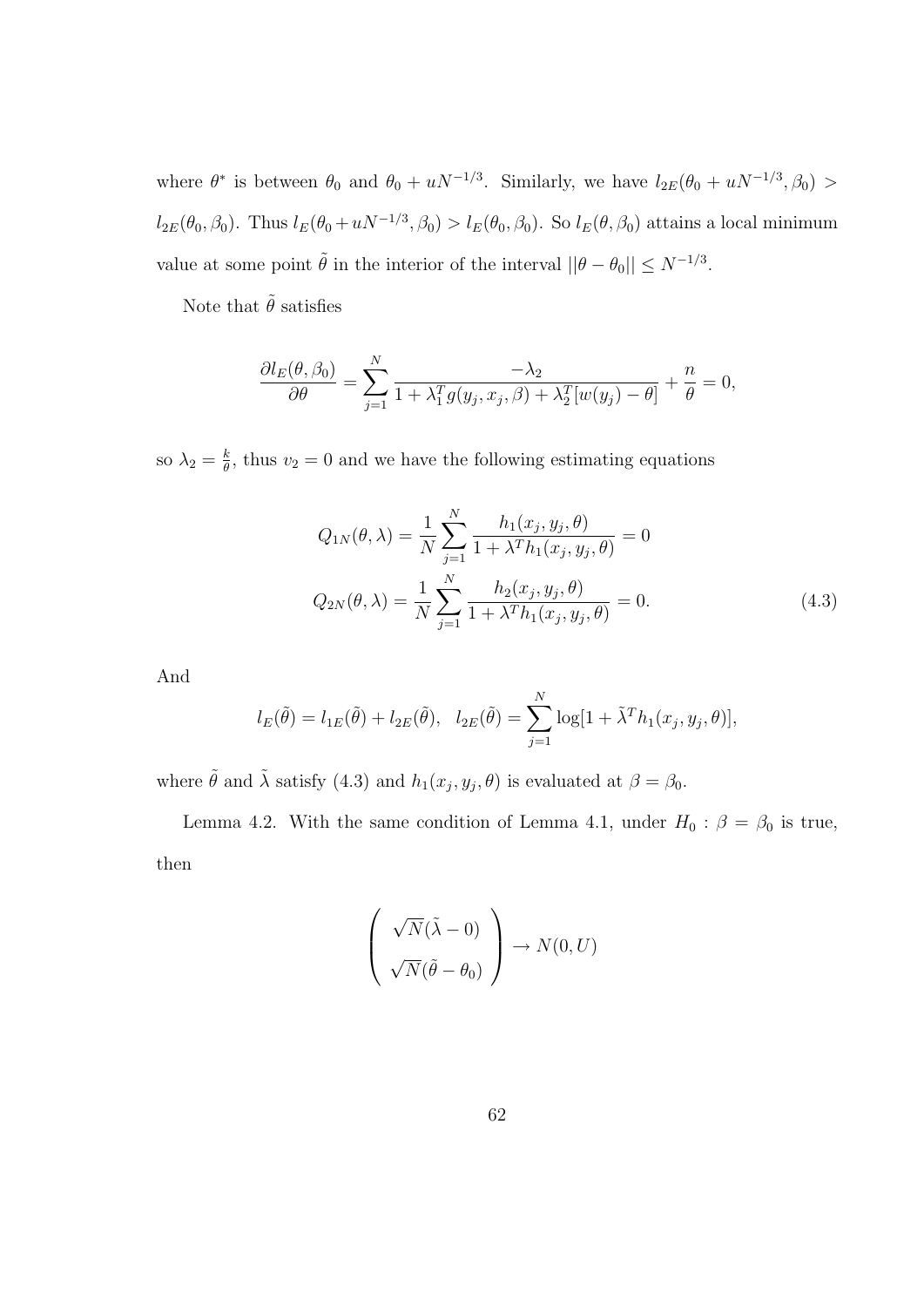Proof. With Taylor expansion for  $Q_{iN}(\tilde{\theta}, \tilde{\lambda}), i = 1, 2$ , we have

$$
0 = Q_{iN}(\theta_0, 0) + \frac{\partial Q_{iN}(\theta_0, 0)}{\partial \theta^T} (\tilde{\theta} - \theta_0) + \frac{\partial Q_{iN}(\theta_0, 0)}{\partial \lambda^T} (\tilde{\lambda} - 0) + o_p(\varepsilon_N),
$$

where  $\varepsilon_N = ||\tilde{\theta} - \theta_0|| + ||\tilde{\lambda} - 0||$ . So

$$
\begin{pmatrix} \tilde{\lambda} - 0 \\ \tilde{\theta} - \theta_0 \end{pmatrix} = -S_N^{-1} Q_N(\theta_0, 0) + o_p(\varepsilon_N),
$$

where 
$$
Q_N(\theta, \lambda) = \begin{pmatrix} Q_{1N}(\theta, \lambda) \\ Q_{2N}(\theta, \lambda) \end{pmatrix}
$$
 and

$$
S_N = \begin{pmatrix} \frac{\partial Q_{1N}(\theta_0,0)}{\partial \lambda} & \frac{\partial Q_{1N}(\theta_0,0)}{\partial \theta} \\ \frac{\partial Q_{2N}(\theta_0,0)}{\partial \lambda} & \frac{\partial Q_{2N}(\theta_0,0)}{\partial \theta} \end{pmatrix}
$$
  
\n
$$
= \begin{pmatrix} -\frac{1}{N} \sum_{j=1}^N h_1(\theta_0) h_1(\theta_0)^T & \frac{1}{N} \sum_{j=1}^N \frac{\partial h_1(\theta_0)}{\partial \theta} \\ -\frac{1}{N} \sum_{j=1}^N h_2(\theta_0) h_1(\theta_0)^T & \frac{1}{N} \sum_{j=1}^N \frac{\partial h_2(\theta_0)}{\partial \theta} \end{pmatrix}
$$
  
\n
$$
\rightarrow \begin{pmatrix} -\sum_{i=1}^I k_i E_{F_i}(h_1 h_1^T) & \sum_{i=1}^I k_i E_{F_i}(\frac{\partial h_1}{\partial \theta}) \\ -\sum_{i=1}^I k_i E_{F_i}(h_2 h_1^T) & \sum_{i=1}^I k_i E_{F_i}(\frac{\partial h_2}{\partial \theta}) \end{pmatrix} = \begin{pmatrix} S_{11} & S_{12} \\ S_{21} & S_{22} \end{pmatrix} = S.
$$

Also note that 
$$
Q_N(\theta_0, 0) = \begin{pmatrix} \frac{1}{N} \sum_{j=1}^N h_1(\theta_0) \\ \frac{1}{N} \sum_{j=1}^N h_2(\theta_0) \end{pmatrix}
$$
, then we have  
\n
$$
\sqrt{N}Q_N(\theta_0, 0) \to N(0, V),
$$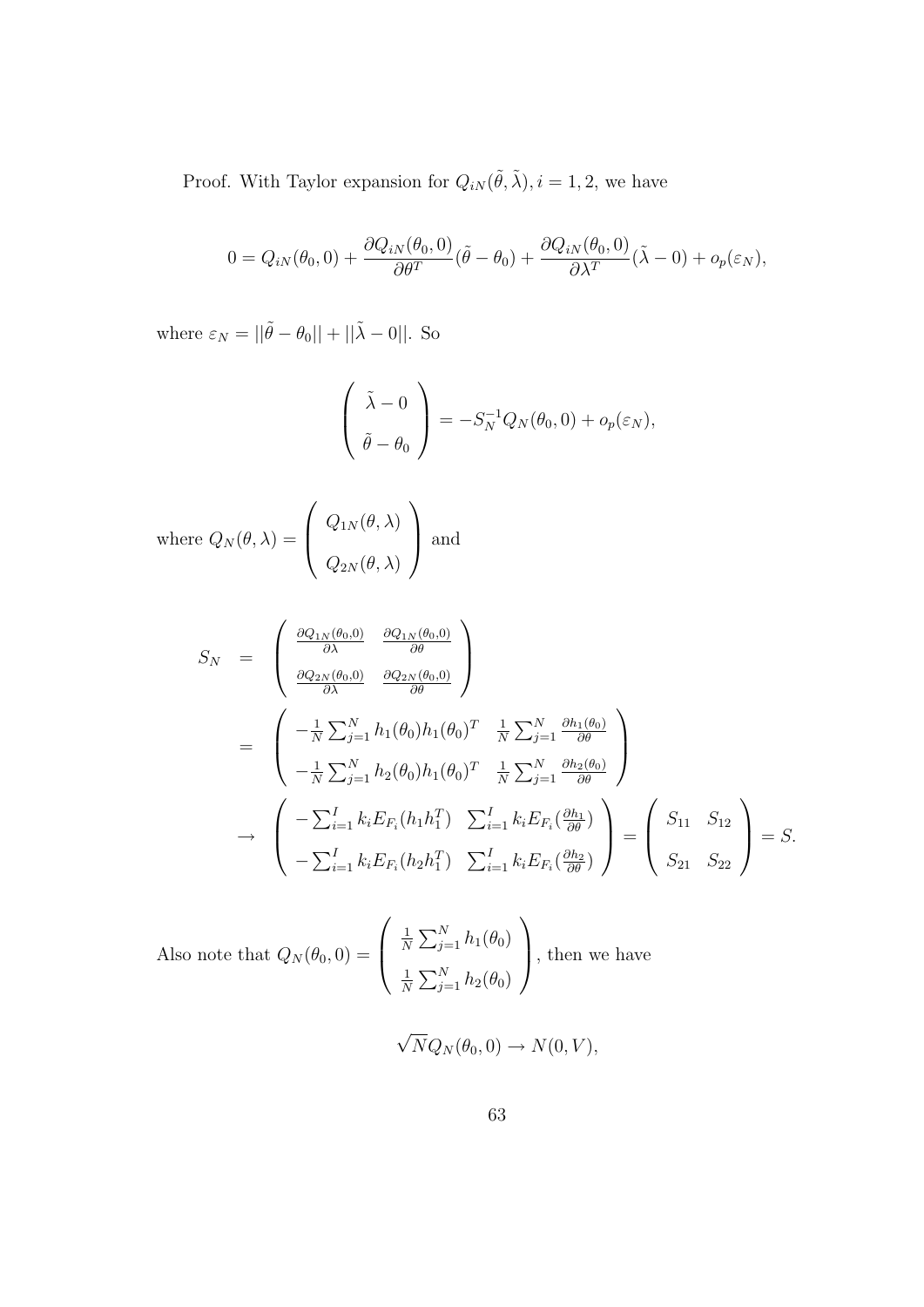where

$$
V = \begin{pmatrix} \sum_{i=1}^{I} k_i \left[ E_{F_i}(h_1 h_1^T) - E_{F_i}(h_1) E_{F_i}(h_1)^T \right] & \xi \\ \xi^T & \sum_{i=1}^{I} k_i \left[ E_{F_i}(h_2 h_2^T) - E_{F_i}(h_2) E_{F_i}(h_2)^T \right] \end{pmatrix},
$$

here

$$
\xi = \sum_{i=1}^{I} k_i^2 E_{F_i}(h_1 h_2^T) + \sum_{i=1}^{I} \sum_{j \neq i} k_i k_j E_{F_{ij}}(h_1 h_2^T) - \left[ \sum_{i=1}^{I} k_i E_{F_i}(h_1) \right] \left[ \sum_{i=1}^{I} k_i E_{F_i}(h_2) \right]^T
$$
  
= 
$$
\sum_{i=1}^{I} k_i \left[ E_{F_i}(h_1 h_2^T) - E_{F_i}(h_1) E_{F_i}(h_2^T) \right].
$$

Then  $U = S^{-1}V(S^{-1})^T$ .

By the above lemmas, we can prove the following result.

Theorem 4.3. Under the conditions in Lemma 4.1, if  $H_0$  :  $\beta = \beta_0$  is true, then the empirical likelihood statistic satisfies

$$
R(\beta_0) \to \chi^2_{(p)}.
$$

Proof. Since  $l(\hat{\theta}) = -l_{1E}(\hat{\theta}) - N \log N$ , where  $Q_{2N}(\hat{\theta}, 0) = 0$ , by Taylor expansion, we have

$$
\hat{\theta} - \theta_0 = -\left[\frac{\partial Q_{2N}(\theta_0, 0)}{\partial \theta^T}\right]^{-1} Q_{2N}(\theta_0, 0) + o_p(N^{-1/2})
$$
  
=  $S_{22}^{-1}(0, I)Q_N(\theta_0, 0) + o_p(N^{-1/2}).$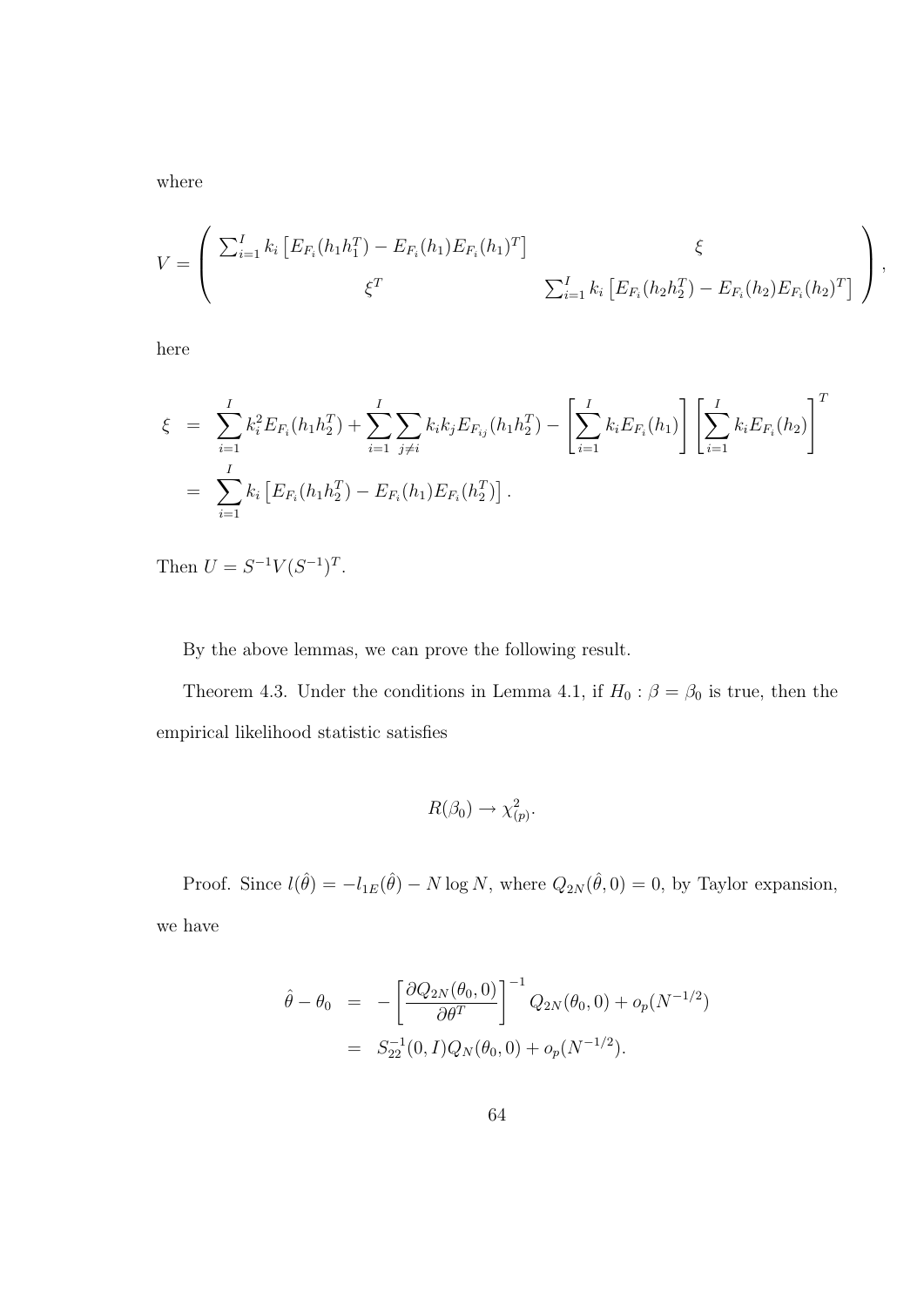From the equation above and the result of Lemma 4.2,

$$
\tilde{\theta} - \hat{\theta} = -(0, I) S_N^{-1} Q_N(\theta_0, 0) + S_{22}^{-1}(0, I) Q_N(\theta_0, 0) + o_p(N^{-1/2})
$$
  
\n
$$
= -(0, I) \left[ I - \begin{pmatrix} 0 \\ I \end{pmatrix} S_{22}^{-1}(0, I) S_N \right] S_N^{-1} Q_N(\theta_0, 0) + o_p(N^{-1/2})
$$
  
\n
$$
= -S_{22}^{-1} S_{21}(I, 0) S_N^{-1} Q_N(\theta_0, 0) + o_p(N^{-1/2})
$$
  
\n
$$
= -S_{22}^{-1} S_{21} \tilde{\lambda} + o_p(N^{-1/2})
$$

Now we expand  $l_{1E}(\tilde{\theta})$  at  $\hat{\theta}$ , then

$$
l_{1E}(\tilde{\theta}) - l_{1E}(\hat{\theta}) = \frac{\partial l_{1E}(\hat{\theta})}{\partial \theta^T} (\tilde{\theta} - \hat{\theta}) + \frac{1}{2} (\tilde{\theta} - \hat{\theta})^T \frac{\partial^2 l_{1E}(\hat{\theta})}{\partial \theta \partial \theta^T} (\tilde{\theta} - \hat{\theta}) + o_p(1).
$$

Note that  $Q_{2N}(\hat{\theta},0) = 0$ , so we have

$$
\frac{\partial l_{1E}(\hat{\theta})}{\partial \theta^T} = \sum_{j=1}^N \frac{-\frac{kw}{\hat{\theta}^2}}{(\frac{k}{\hat{\theta}})^T w(y_j)} + \frac{n}{\hat{\theta}} = -N \left[ diag \left\{ -\frac{k_1}{\theta_1^2}, \dots, -\frac{k_I}{\theta_I^2} \right\} - \left(\frac{k}{\theta}\right) \left(\frac{k}{\theta}\right)^T \right] Q_{2N} = 0.
$$

From  $Q_{1N}(\tilde{\theta}, \tilde{\lambda}) = 0$ , we have

$$
l_{2E}(\tilde{\theta}, \beta_0) = \sum_{j=1}^N \log[1 + \tilde{\lambda}^T h_1(\tilde{\theta})]
$$
  
= 
$$
\sum_{j=1}^N \tilde{\lambda}^T h_1(\tilde{\theta}) - \frac{1}{2} \sum_{j=1}^N \tilde{\lambda}^T h_1(\tilde{\theta}) h_1(\tilde{\theta})^T \tilde{\lambda} + o_p(1)
$$
  
= 
$$
\frac{N}{2} \tilde{\lambda}^T S_{11} \tilde{\lambda} + o_p(1)
$$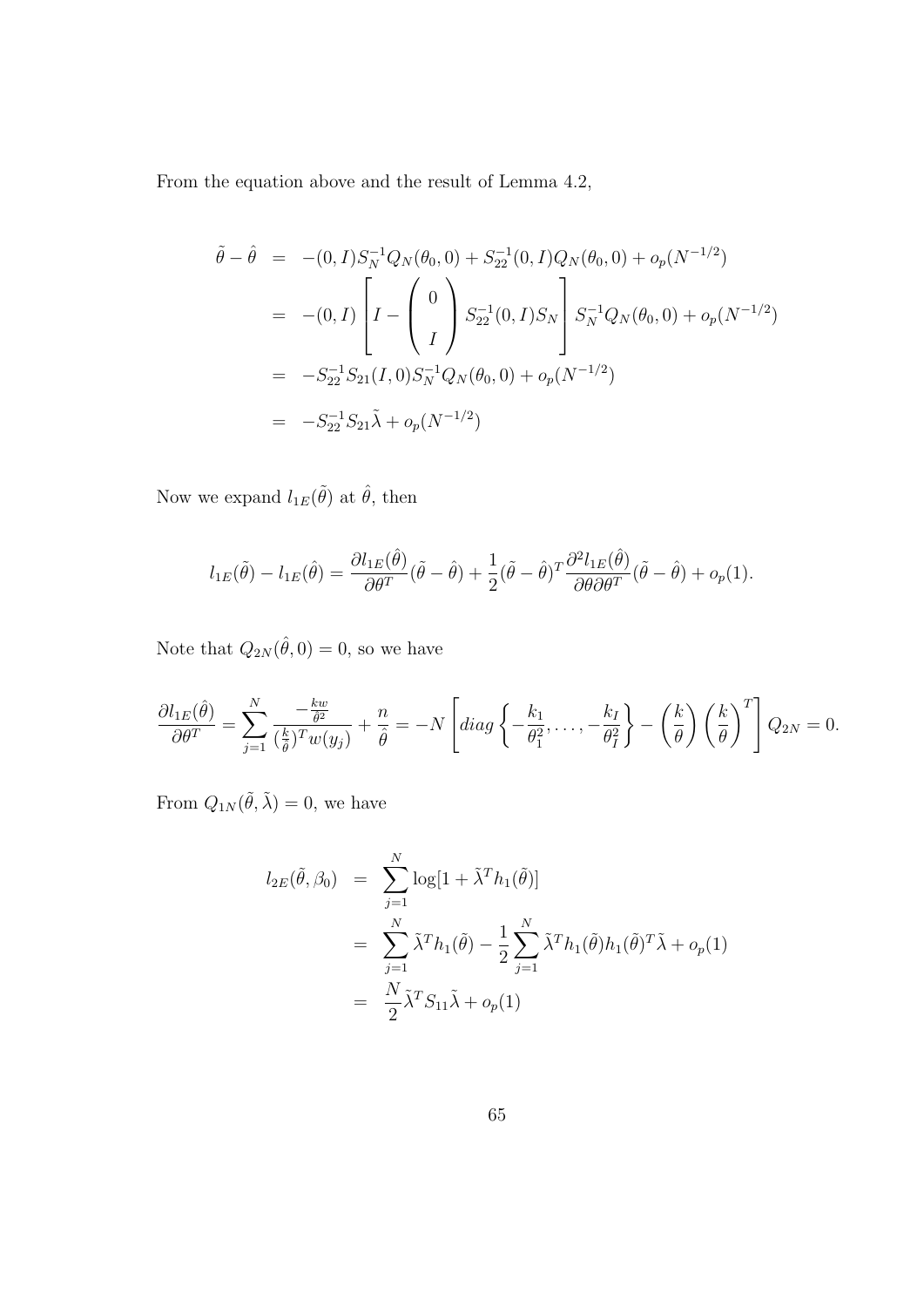$$
l_E(\tilde{\theta}, \beta_0) - l_{1E}(\hat{\theta}) = l_{1E}(\tilde{\theta}) - l_{1E}(\hat{\theta}) + l_{2E}(\tilde{\theta}, \beta_0)
$$
  

$$
= \frac{N}{2} \tilde{\lambda}^T \left[ (S_{22}^{-1} S_{21})^T \left( \frac{1}{N} \frac{\partial^2 l_{1E}(\hat{\theta})}{\partial \theta \partial \theta^T} \right) (S_{22}^{-1} S_{21}) + S_{11} \right] \tilde{\lambda} + o_p(1)
$$

By Lemma 4.2, we know that  $\tilde{\lambda} \sim N(0, U_{11})$ , so we only need to show

$$
\left[ (S_{22}^{-1}S_{21})^T \left( \frac{1}{N} \frac{\partial^2 l_{1E}(\hat{\theta})}{\partial \theta \partial \theta^T} \right) (S_{22}^{-1}S_{21}) + S_{11} \right] U_{11}
$$

is idempotent. Let  $A = (S_{22}^{-1}S_{21})^T$  $\frac{1}{2}$ N  $\partial^2 l_{1E}(\hat{\theta})$ ∂θ∂θ<sup>T</sup> ´  $(S_{22}^{-1}S_{21}) + S_{11}$ . From the proof of Lemma 4.1, we know that

$$
\frac{\partial^2 l_{1E}}{\partial \theta \partial \theta^T} = diag \left\{ \frac{2k_1}{\theta_1^3}, \dots, \frac{2k_I}{\theta_I^3} \right\} \sum_{j=1}^N \frac{diag \left\{ w_1(y_j) - \theta_1, \dots, w_I(y_j) - \theta_I \right\}}{\left(\frac{k}{\theta}\right)^T w(y_j)} \n+ \sum_{j=1}^N \frac{diag \left\{ \frac{2k_1}{\theta_1^2}, \dots, \frac{2k_I}{\theta_I^2} \right\}}{\left(\frac{k}{\theta}\right)^T w(y_j)} + diag \left\{ -\frac{n_1}{\theta_1^2}, \dots, -\frac{n_I}{\theta_I^2} \right\} \n- diag \left\{ \frac{k_1}{\theta_1^2}, \dots, \frac{k_I}{\theta_I^2} \right\} \sum_{j=1}^N \frac{w(y_j) w(y_j)^T}{\left[\left(\frac{k}{\theta}\right)^T w(y_j)\right]^2} diag \left\{ \frac{k_1}{\theta_1^2}, \dots, \frac{k_I}{\theta_I^2} \right\}.
$$

Note that

$$
\sum_{j=1}^N \frac{diag\left\{\frac{k_1}{\theta_1^2},\ldots,\frac{k_I}{\theta_I^2}\right\}}{(\frac{k}{\theta})^T w(y_j)} + diag\left\{-\frac{n_1}{\theta_1^2},\ldots,-\frac{n_I}{\theta_I^2}\right\}
$$

So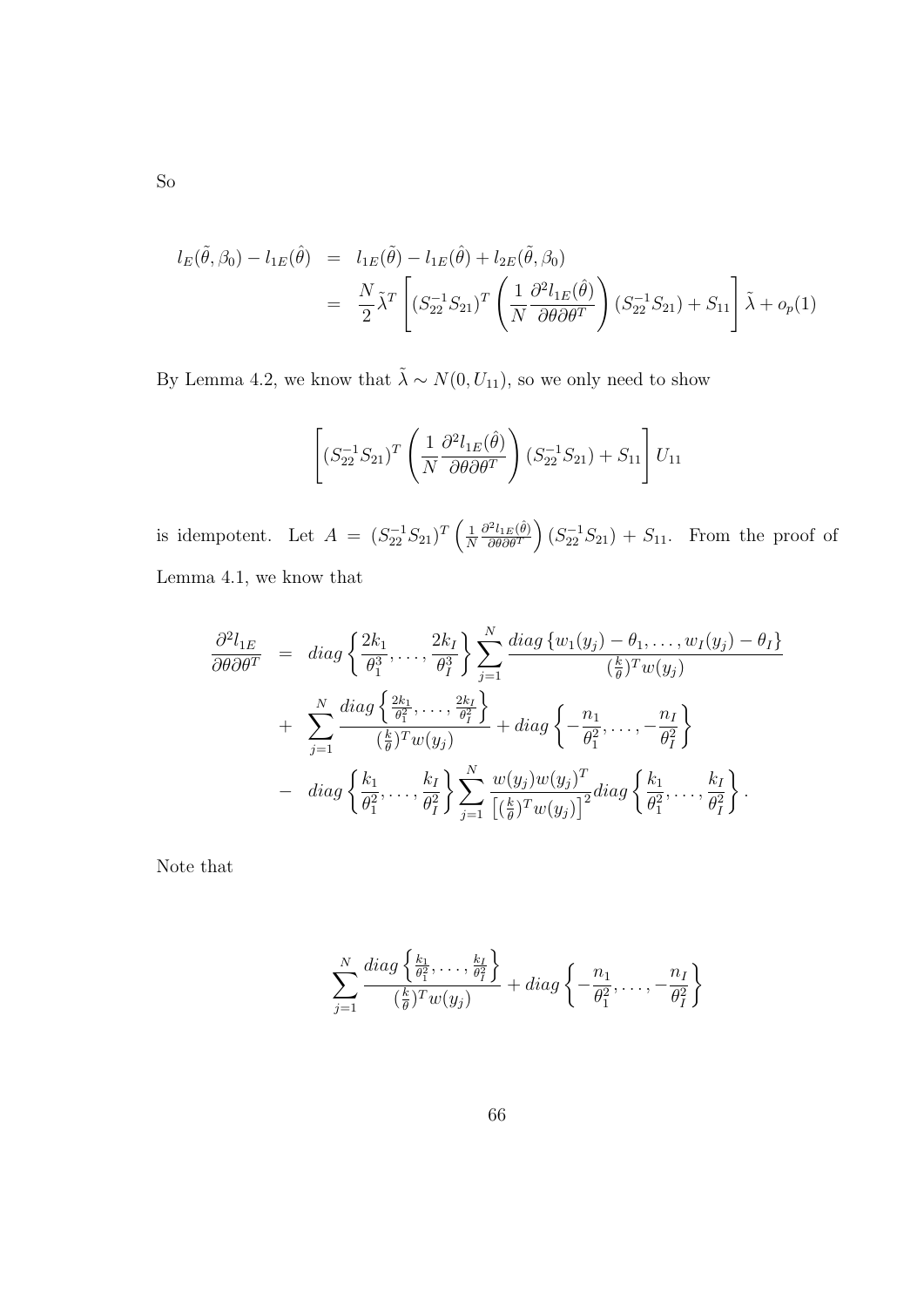$$
= \sum_{j=1}^{N} \frac{diag\left\{\frac{k_1}{\theta_1^2}, \dots, \frac{k_I}{\theta_I^2}\right\} \left[1 - \left(\frac{k}{\theta}\right)^T w(y_j)\right]}{\left(\frac{k}{\theta}\right)^T w(y_j)}
$$
  

$$
= \sum_{j=1}^{N} \frac{diag\left\{\frac{k_1}{\theta_1^2}, \dots, \frac{k_I}{\theta_I^2}\right\} \left[\left(\frac{k}{\theta}\right)^T (w(y_j) - \theta)\right]}{\left(\frac{k}{\theta}\right)^T w(y_j)}
$$
  

$$
= diag\left\{\frac{k_1}{\theta_1^2}, \dots, \frac{k_I}{\theta_I^2}\right\} \left[\left(\frac{k}{\theta}\right)^T \sum_{j=1}^{N} \frac{(w(y_j) - \theta)}{\left(\frac{k}{\theta}\right)^T w(y_j)}\right]
$$

Since  $Q_{2N}(\hat{\theta},0) = 0$ , then

diag 
$$
\left\{\frac{2k_1}{\theta_1^3},\ldots,\frac{2k_I}{\theta_I^3}\right\}
$$
  $\sum_{j=1}^N \frac{diag\left\{w_1(y_j) - \theta_1,\ldots,w_I(y_j) - \theta_I\right\}}{\left(\frac{k}{\theta}\right)^T w(y_j)}$  = 0

and

$$
\sum_{j=1}^N \frac{diag\left\{\frac{k_1}{\theta_1^2},\ldots,\frac{k_I}{\theta_I^2}\right\}}{(\frac{k}{\theta})^T w(y_j)} + diag\left\{-\frac{n_1}{\theta_1^2},\ldots,-\frac{n_I}{\theta_I^2}\right\}\Bigg|_{\theta=\hat{\theta}} = 0.
$$

So

$$
\frac{1}{N} \frac{\partial^2 l_{1E}(\hat{\theta})}{\partial \theta \partial \theta^T} = diag \left\{ \frac{k_1}{\hat{\theta}_1^2}, \dots, \frac{k_I}{\hat{\theta}_I^2} \right\} + \sum_{i=1}^I k_{i0} E_{F_i} \left( \frac{w(y)w(y)^T}{\left[ \left( \frac{k}{\hat{\theta}} \right)^T w(y) \right]^2} \right) + o_p(1).
$$

Thus we have  $AU_{11}A = A$ . Hence

$$
R(\beta_0) = 2[l(\hat{\beta}) - l(\hat{\theta}, \beta_0)] = 2[l_E(\tilde{\theta}, \beta_0) - l_{1E}(\hat{\theta})] \to \chi^2_{(p)}.
$$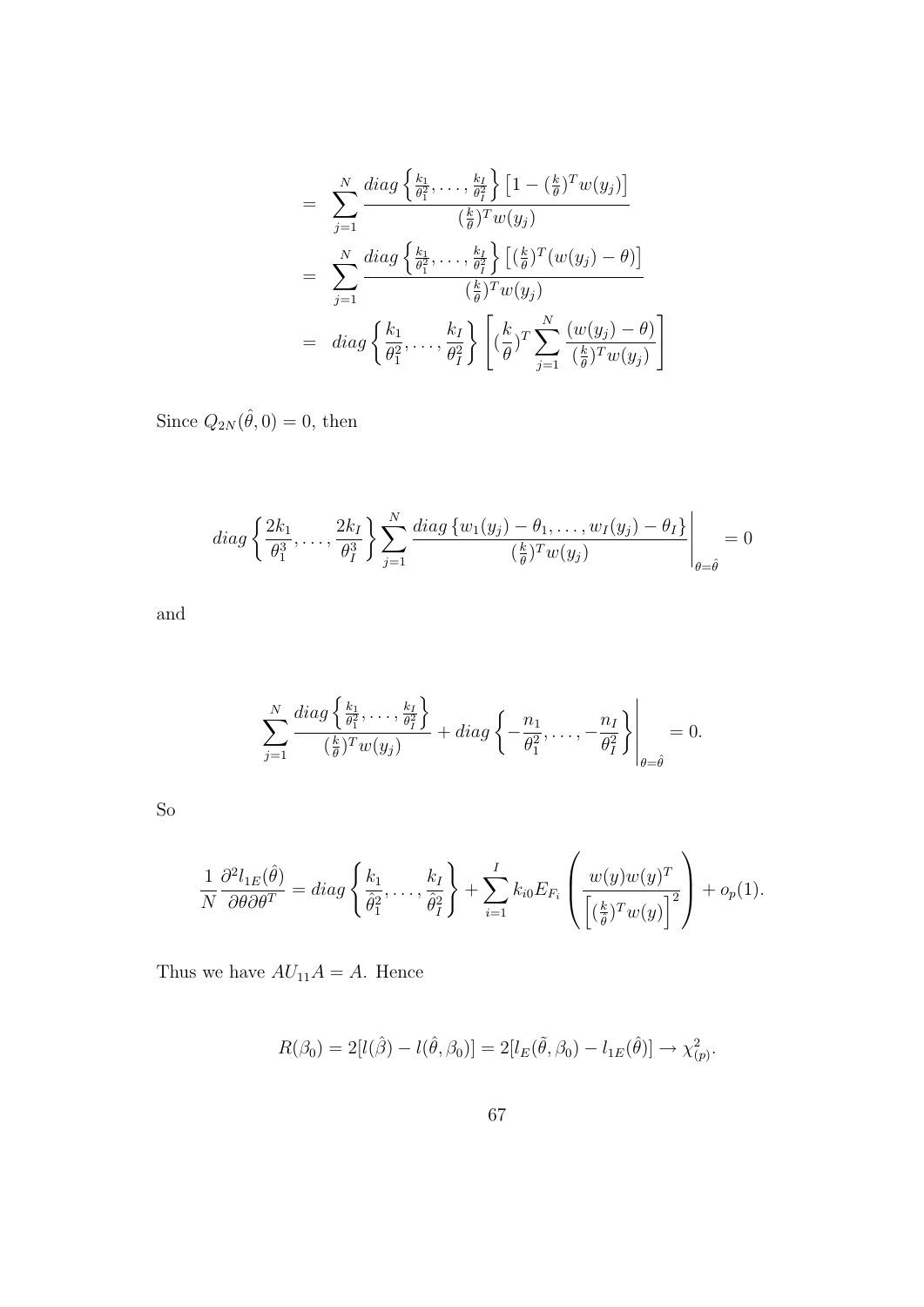#### 4.3 Simulation Results

In this section, we will show the numerical results to evaluate our method. We generate the data  $(X, Y)$  from bivariate normal distribution with mean vector  $\mu$  and variancecovariance matrix  $\Sigma$ . We set  $\mu_1 = \begin{pmatrix} 0 & 0 \\ 0 & 0 \\ 0 & 0 \end{pmatrix}$ 0  $\Bigg\}, \mu_2 = \Bigg\vert 2$ 3  $\Big|$  and  $\Sigma_1 = \Big|$  1 0.5 0.5 1  $\Big\}, \Sigma_2 =$  $\mathcal{L}$  $\begin{pmatrix} 1 & 0 \\ 0 & 0 \\ 0 & 0 \\ 0 & 0 \\ 0 & 0 \\ 0 & 0 \\ 0 & 0 \\ 0 & 0 & 0 \\ 0 & 0 & 0 \\ 0 & 0 & 0 \\ 0 & 0 & 0 & 0 \\ 0 & 0 & 0 & 0 \\ 0 & 0 & 0 & 0 & 0 \\ 0 & 0 & 0 & 0 & 0 \\ 0 & 0 & 0 & 0 & 0 & 0 \\ 0 & 0 & 0 & 0 & 0 & 0 \\ 0 & 0 & 0 & 0 & 0 & 0 & 0 \\ 0 & 0 & 0 & 0 & 0 & 0 & 0 \\ 0 & 0 & 0 & 0 &$ 0 1 for dependent and independent cases, respectively. Also we chose  $I = 3$ and  $w_1(y) = I_{[y \ge d]}, w_2(y) = I_{[y \le c]}, w_3(y) = 1$ . The estimating function is given by

$$
g(x, y, \beta) = x + y - \beta.
$$

To check the normality of the estimate for  $\lambda$  and  $\theta$ , Table 4.1, 4.2 and 4.3 present the results obtained from the dependent and independent cases with different c and d. The tables include the estimated bias (Bias) given by the average of the estimates minus the true value, the average of the estimated standard errors (ASE), the sample standard error of the estimates (SE), and the 95% empirical coverage probability (CP). The estimations and the confidence intervals for  $\beta$  are given in Table 4.4 as well as the empirical coverage probability. All the results are based on 1000 replications.

Figure 4.1 is the Q-Q plot of standardized  $\lambda$  and  $\theta$  versus the standard normal distribution. Figure 4.2 shows the Q-Q plot for  $R(\beta_0)$  versus standard  $\chi^2_{(1)}$ . The plot shows the approximation appears satisfactory.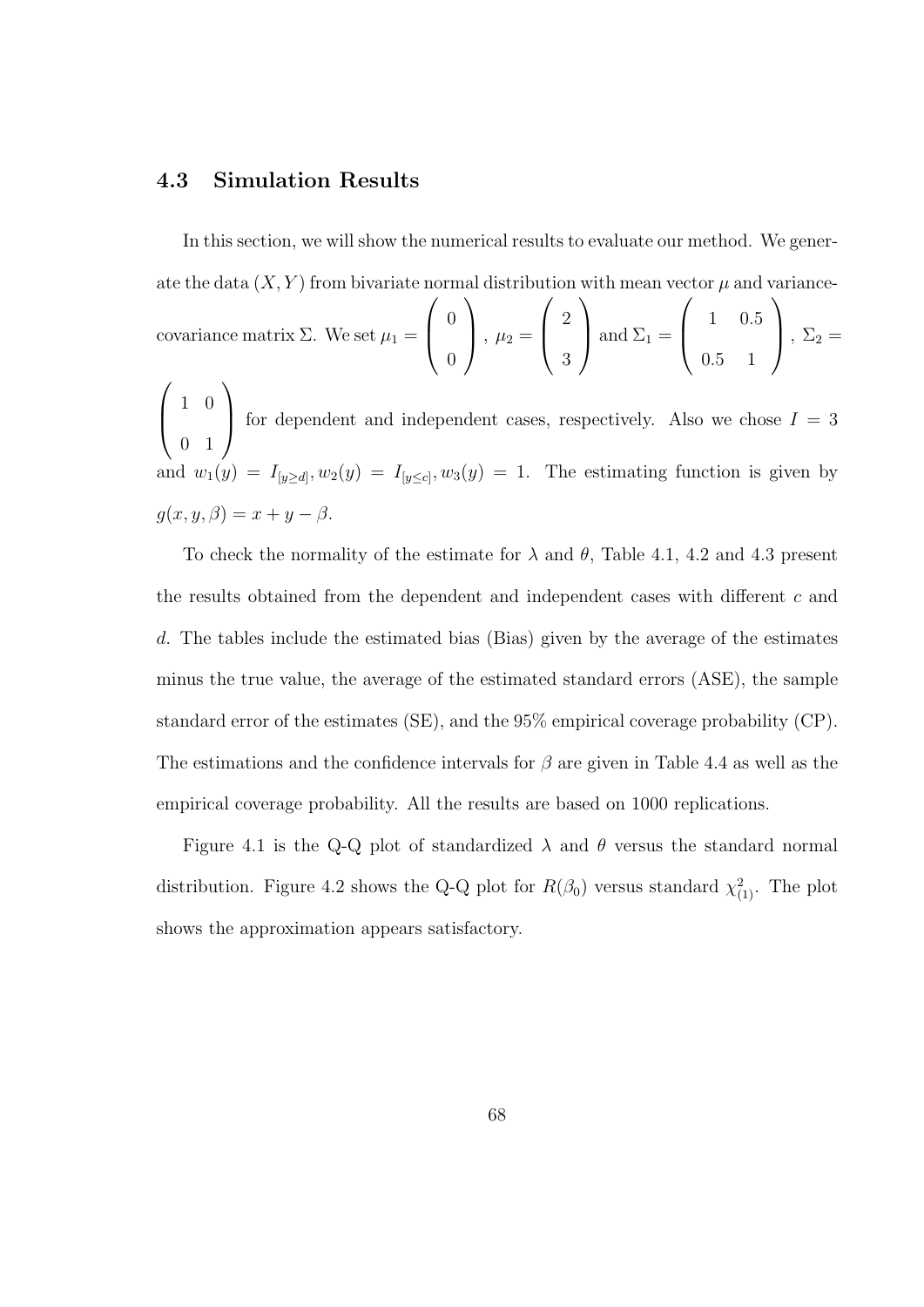### 4.4 Discussion

In this chapter, we proposed a nonparametric estimate for the biased sample problems with empirical likelihood method. One big advantage of our method is it does not rely on the distribution assumption of the variables. The inference shows the likelihood ratio statistic follows a chi-square distribution asymptotically. This result is very useful in data analysis, especially for the hypothesis testing.

The simulation results show our method performs well. When more concentration was put on the sampling with extreme tails in the output, larger sample size is needed to get the same efficiency. The results are stable regardless the dependence of X and  $Y$ .

The information about the parameter of interest is given by the estimation equations in this chapter. But sometimes the parameter may be defined differently. For example, the  $\beta$  can be defined by regression quantile

$$
E[I(y \le x\beta) - 0.5] = 0.
$$

Furthermore, the weight functions can be assumed to be parametric, say  $w(\cdot,\xi)$ , for some parameter  $\xi$  (Sun and Woodroofe, 1997 and Gilber, Lele and Vardi, 1999). This makes the weight functions more flexible. These situations will be considered in the near future.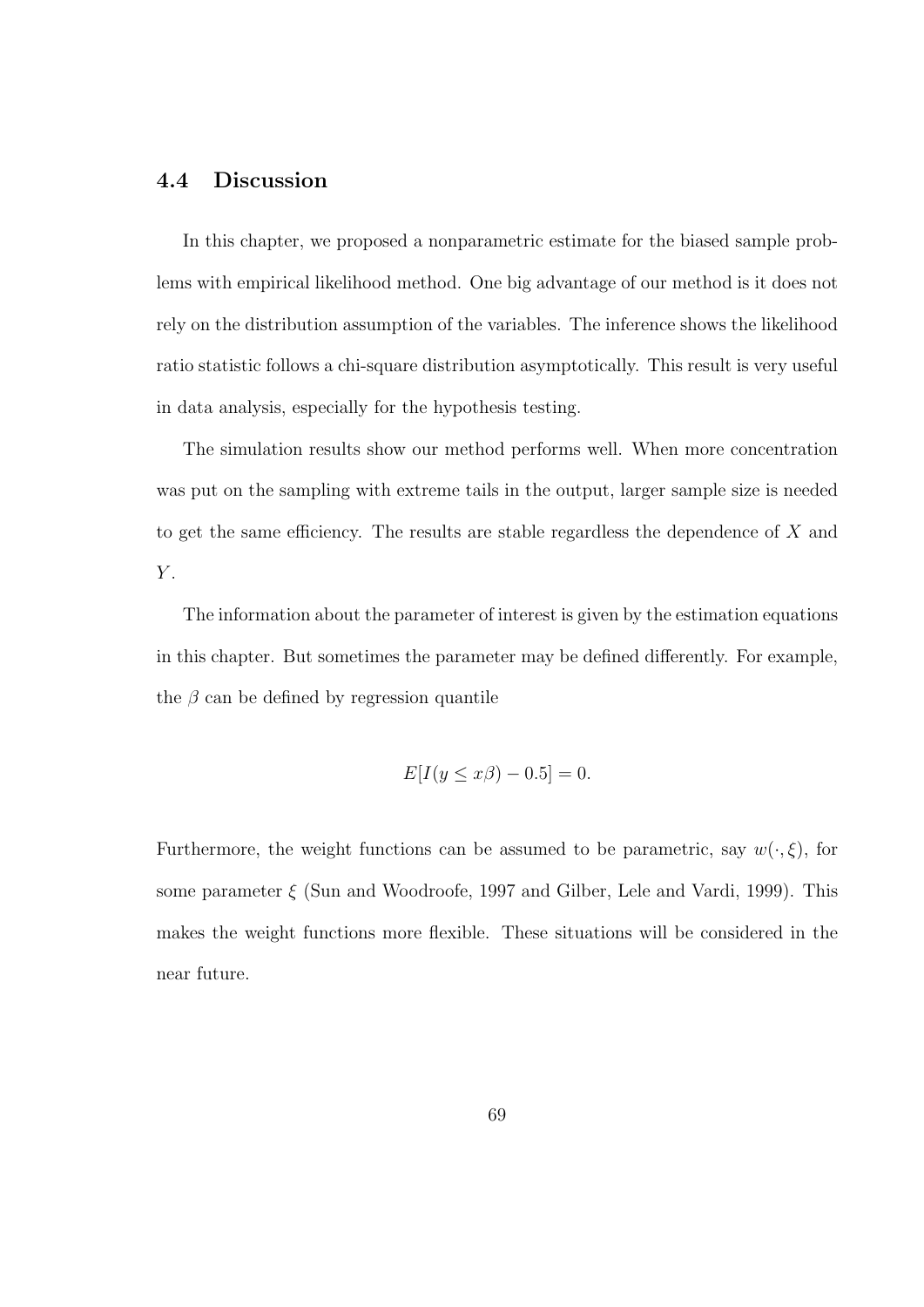### Chapter 5

### Future Research

As mentioned in the previous chapters, current status data, as a special case of interval-censored data, play a very important role in real life. We proposed different methods dealing with univariate and bivariate current status data in Chapter 2 and Chapter 3, respectively. We also discussed another type of missing information, the biased sampling problem, in Chapter 4. But there are still a lot of unsolved problems, some of them may be the direction of my future research work. In this chapter, I will list only three of them.

### 5.1 Regression Analysis of Multivariate Current Status Data

At the end of Section 1.4, we discussed the recent development of the analysis for multivariate failure time data. The literature is very limited especially for multivariate current status data. Marginal approach and random effect approach are the most widely used methods for the regression analysis with multivariate interval-censored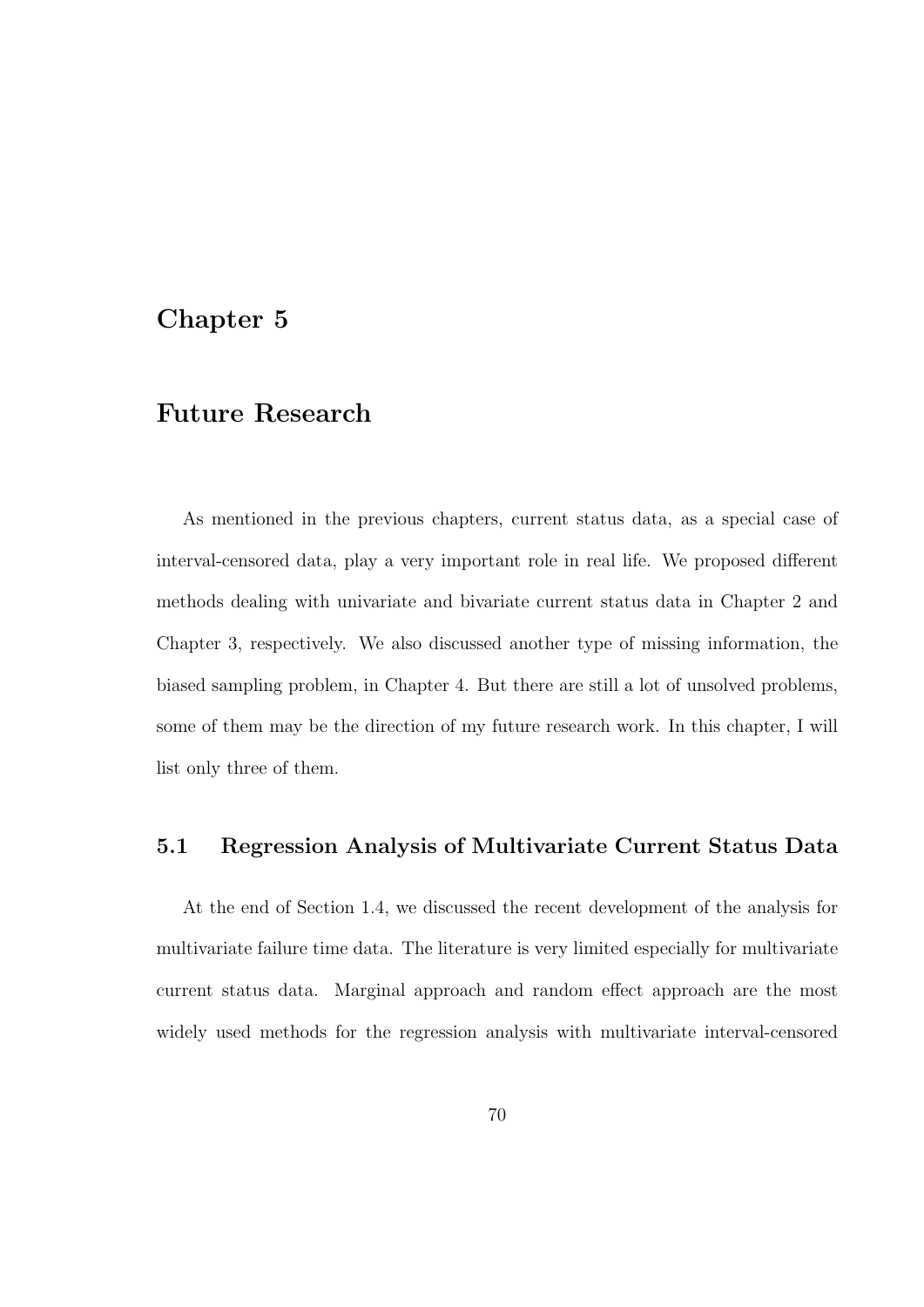data. And most of the existing methods are based on the proportional hazards models. Since the numerous applications of different models in the analysis of univariate or bivariate current status data, such as the linear transformation model we used in Chapter 2, we hope to apply different models to multivariate case to model the marginal survival functions for the failure times. But one difficulty is to model the structures of the correlation among the failure times. There is not a good way to simply measure the correlation so far. It will be a big challenging.

Thus the regression analysis for multivariate current status data with the linear transformation model may be a future research topic.

### 5.2 Model Checking and Model Selection

In Chapter 3, we discussed the efficient estimation for the proportional odds model with bivariate current status data. We assume the marginal distributions follow the PO models. This may not be true in some cases. In the application, we used the nonparametric way to check the validation about the PO model. But the method is very rough. The existing method for model checking is usually based on counting processes which is quite complicated. Moreover, the residual analysis can only be used after a model is presented. But in practice, some prior study just based on the data may be more of interest. Selecting the "best" model to fit the data set is somewhat important.

The model checking and model selection is a difficult topic in the regression analysis especially for interval-censored data. It may be a very challenging but very helpful topic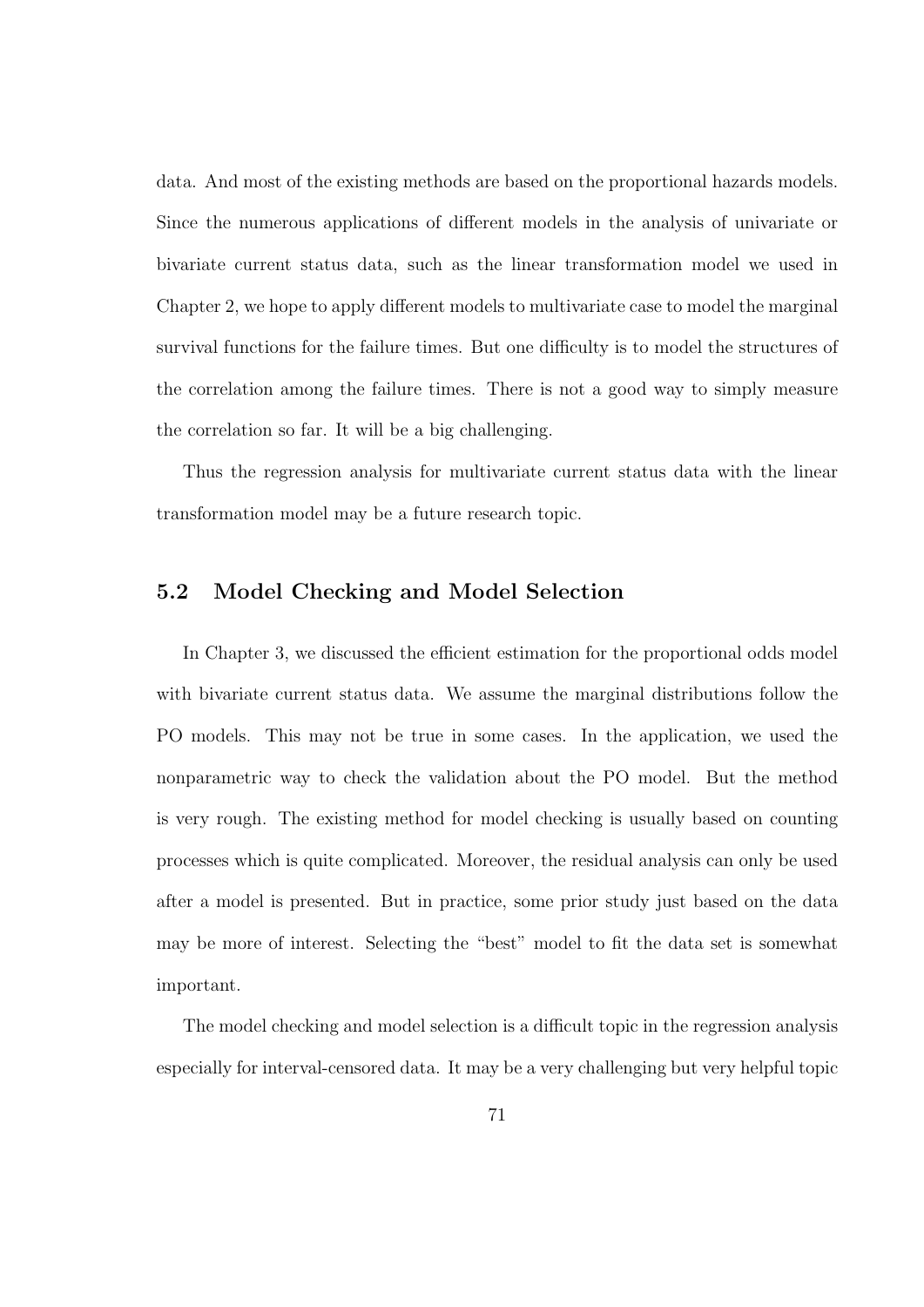of my future work.

#### 5.3 Empirical Likelihood Method in Survival Analysis

In Chapter 4, we discussed the biased sampling problems with empirical likelihood method. The advantage of the nonparametric method is it does not rely on the assumption of the underlying distribution. There are a lot of papers about empirical likelihood method, however, its application in survival analysis is still in a very underdeveloped stage. Pan and Zhou (2002) studied empirical likelihood ratios for right censored data. The parameters in that paper were given by linear functionals of the cumulative hazard function. They also showed the empirical likelihood ratio in some special setting can be obtained by solving a one parameter monotone equation. This is one of the few works about empirical likelihood in survival analysis. To my best knowledge, there is no research study about the application of empirical likelihood for interval-censored data. Even for right censored data, the study is very limited. One difficulty of the application of empirical method on survival data is the complicated form of the empirical likelihood function. Another difficult part for this problem is how to choose an appropriate constrain. One research topic I am very interested in and planning to continue in the future is to develop an easy way to apply empirical likelihood in survival analysis, especially for interval-censored data.

There exists several other directions or topics for future research. As one extension of the topic in Chapter 2, we are interested in the estimation of the information bound  $I(\theta_0)$  for general situations, which involves some conditional expectations given obser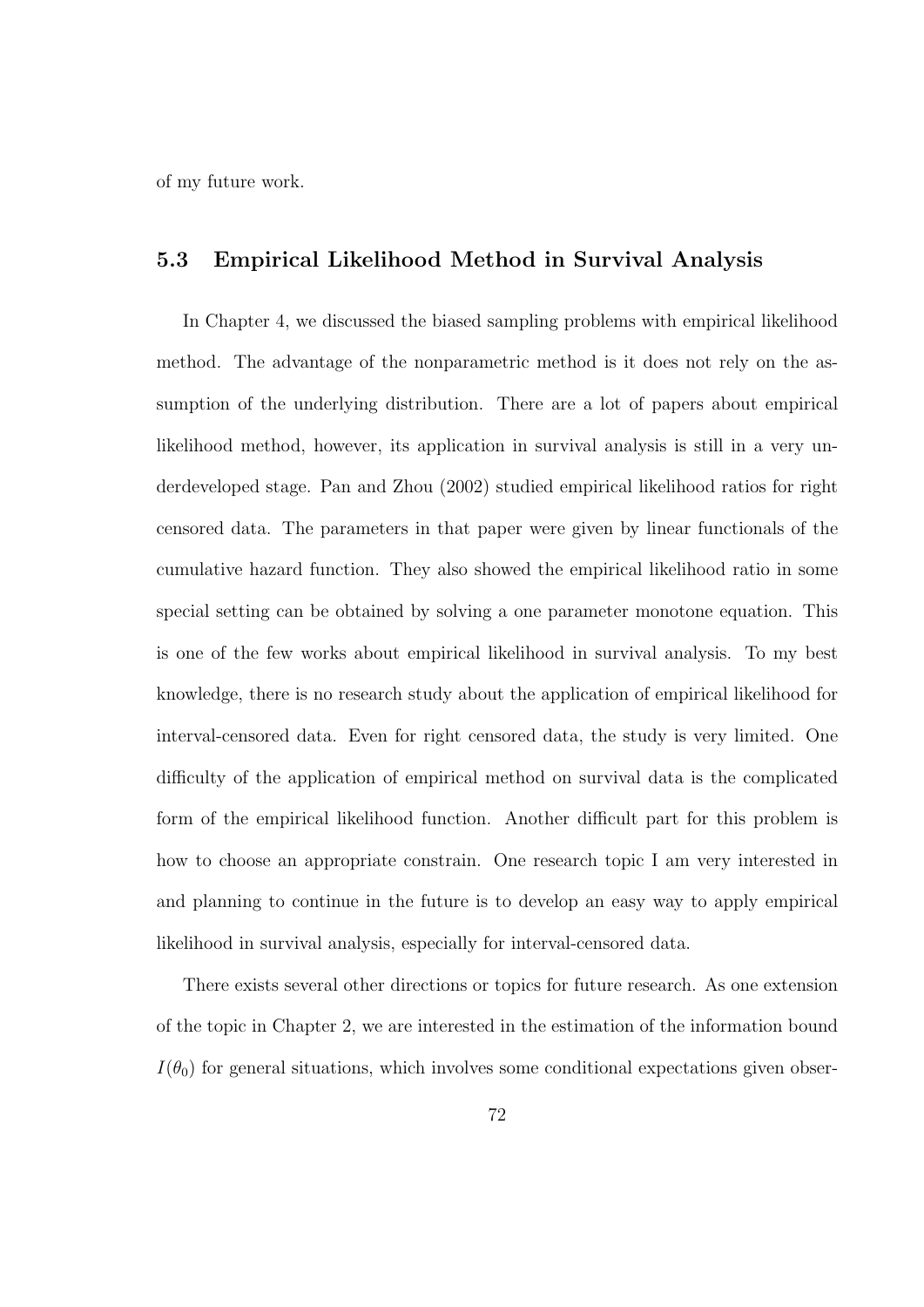vation variable. Another is that in Chapter 2, we only considered the situation where covariates are time-independent. In some cases, this may not be true and it would be useful to develop approaches that can handle time-dependent covariates. Also it would be helpful to derive the asymptotic process of  $\hat{H}_n$ . All the problems described above are very interesting and may become the directions of my future research.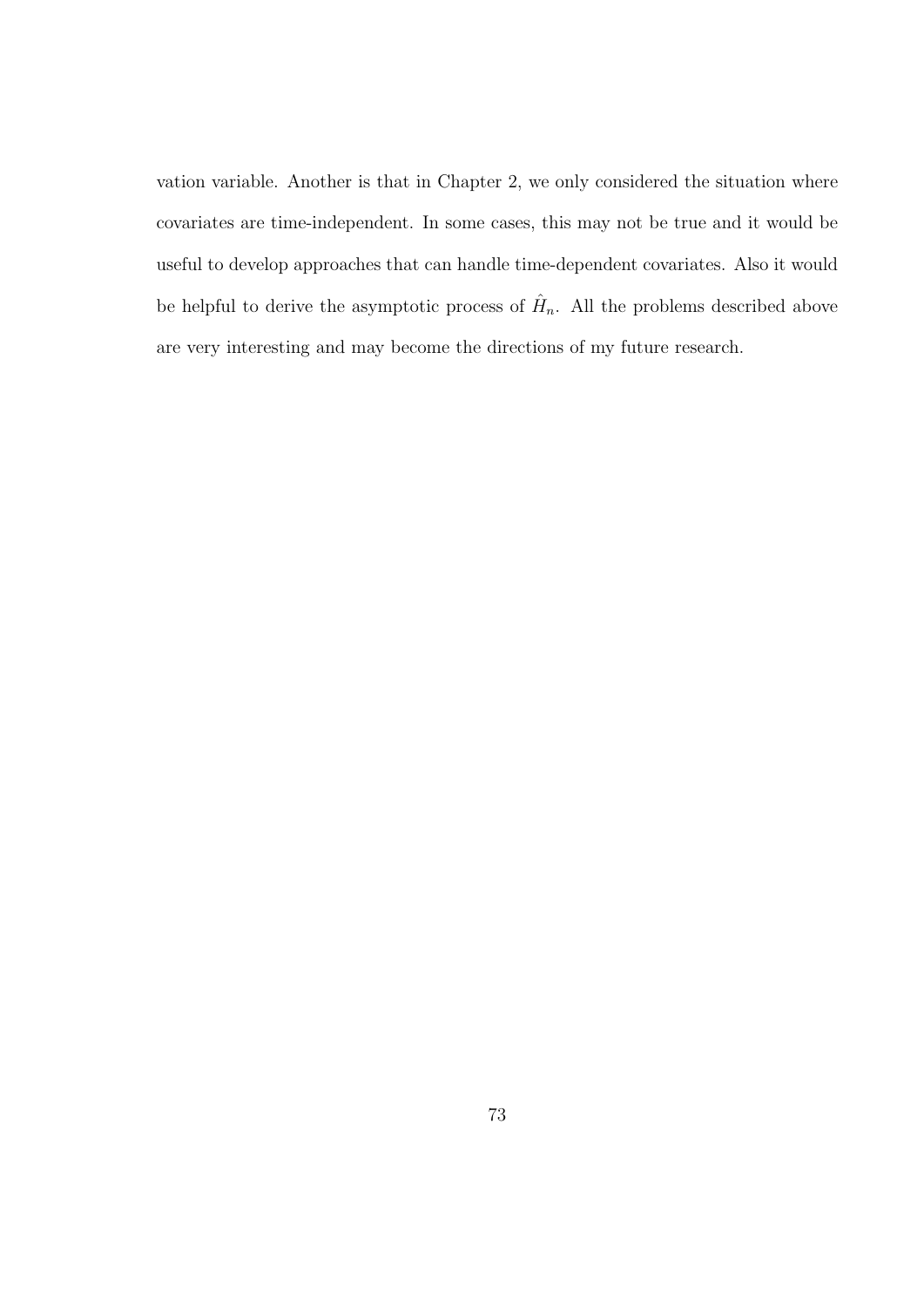### Appendix

# Appendix A Proof of asymptotic properties of  $\hat{\theta}$  in Chapter 2 A.1 Proof of equations (2.5) and (2.6)

Without loss of generality, we only consider the case of  $p = 1$ , that is  $Z \in R$ . The proof is similar for general situations. To derive the efficient score function for  $\theta_0$ , we first need to obtain the score functions for  $\theta$  and H. By definition, the score function for  $\theta$  is given by

$$
\dot{l}_{\theta} = \frac{\partial l_n(\theta, H)}{\partial \theta} = Z\lambda(H(C) + Z'\theta) \left[\delta \frac{q}{1-q} - (1-\delta)\right],
$$

where  $q = \exp(-\Lambda(H_0(C) + Z'\theta_0))$ . Suppose that  $\mathcal{H}_0 = \{H_\eta, |\eta| < 1\}$  is a regular parametric subfamily of the class of all monotone functions  $H$  over  $R^+$ . Set  $\partial H_{\eta}(t)/\partial \eta|_{\eta=0} = b(t)$ . Then the score function for H is given by

$$
i_H(b) = \frac{\partial l_n(\theta, H_\eta)}{\partial \eta} = b\lambda (H(C) + Z'\theta) \left[\delta \frac{q}{1-q} - (1-\delta)\right]
$$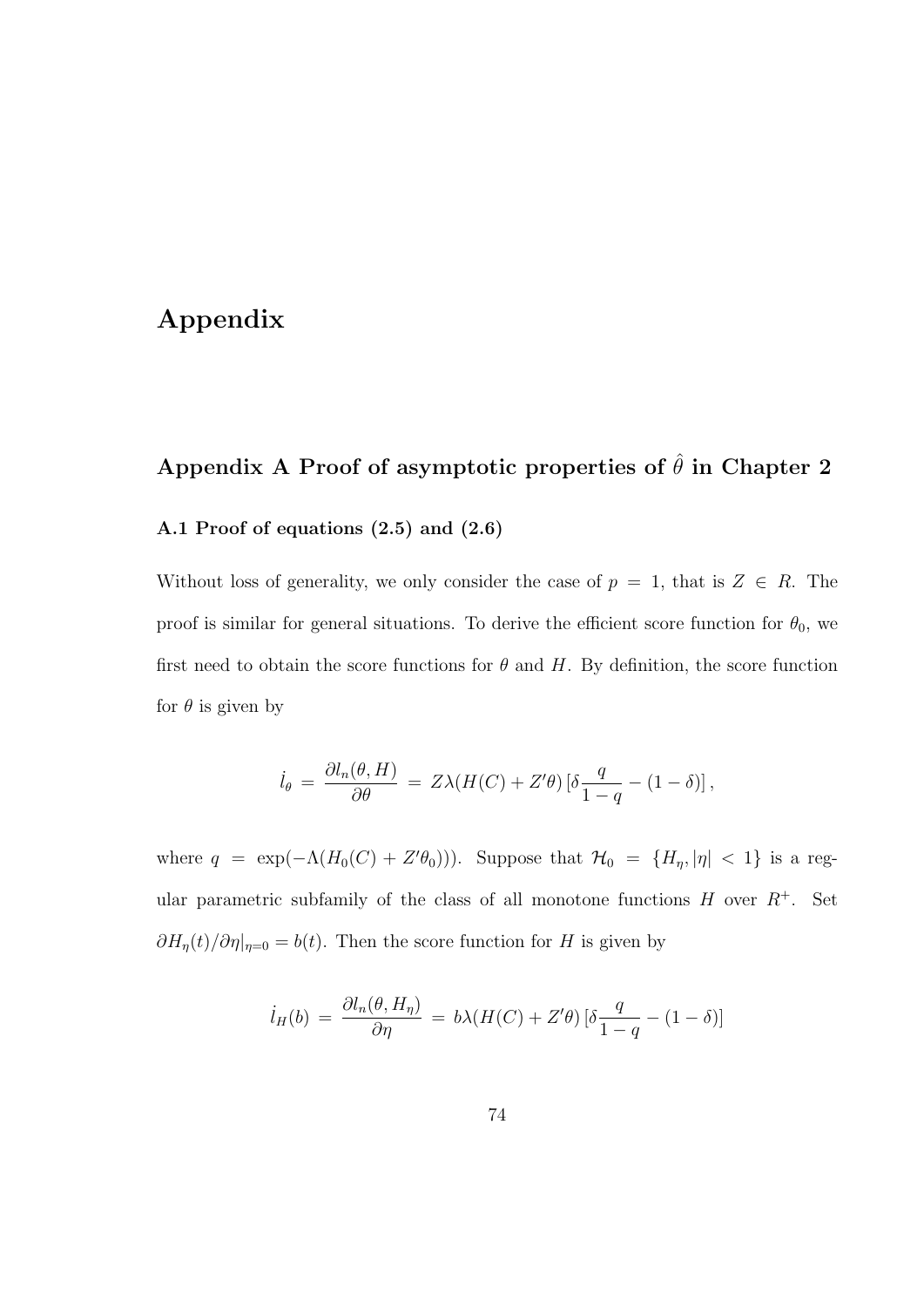with  $b = b(C)$ . To determine the efficient score for  $\theta_0$ , we need to find  $b^*$  such that  $\dot{l}_{\theta}^* = \dot{l}_{\theta} - \dot{l}_H(b^*)$  is orthogonal to  $\dot{l}_H(b)$  for any b. That is,  $E\{[\dot{l}_{\theta} - \dot{l}_H(b^*)]\dot{l}_H(b)\} = 0$ . This yields

$$
E\lambda^{2}(H(C) + Z'\theta)[\delta \frac{q}{1-q} - (1-\delta)]^{2}[Z - b^{*}]b = 0.
$$

Solving this equation gives

$$
b^*(C) = \frac{E[Z\lambda^2(H(C) + Z'\theta)(\delta \frac{q}{1-q} - (1-\delta))^2|C]}{E[\lambda^2(H(C) + Z'\theta)(\delta \frac{q}{1-q} - (1-\delta))^2|C]} = \frac{E[Z\lambda^2(H(C) + Z'\theta)\frac{q}{1-q}|C]}{E[\lambda^2(H(C) + Z'\theta)\frac{q}{1-q}|C]}.
$$

It follows that the efficient score for  $\theta_0$  has the form

$$
\dot{l}_{\theta}^{*} = \lambda(H(C) + Z'\theta)[\delta \frac{q}{1-q} - (1-\delta)]\{Z - b^{*}(C)\}\
$$

and the information bound for  $\theta_0$  is given by

$$
I(\theta) \ = \ E[i^*_{\theta}]^{\otimes 2} \ = \ E\lambda^2(H(C) + Z'\theta) \frac{q}{1-q} \Big\{ Z - \frac{E[Z\lambda^2(H(C) + Z'\theta)\frac{q}{1-q}|C]}{E[\lambda^2(H(C) + Z'\theta)\frac{q}{1-q}|C]} \Big\}^{\otimes 2} \, .
$$

This completes the proof of equations (2.5) and (2.6).

### A.2 Proof of the normality of  $\hat{\theta}$

For the proof, the key is to verify

$$
S_{1n}(\widehat{\theta}_n, \widehat{H}_n) = o_p(n^{-1/2}), \ S_{2n}(\widehat{\theta}_n, \widehat{H}_n)[\psi^*] = o_P(n^{-1/2}),
$$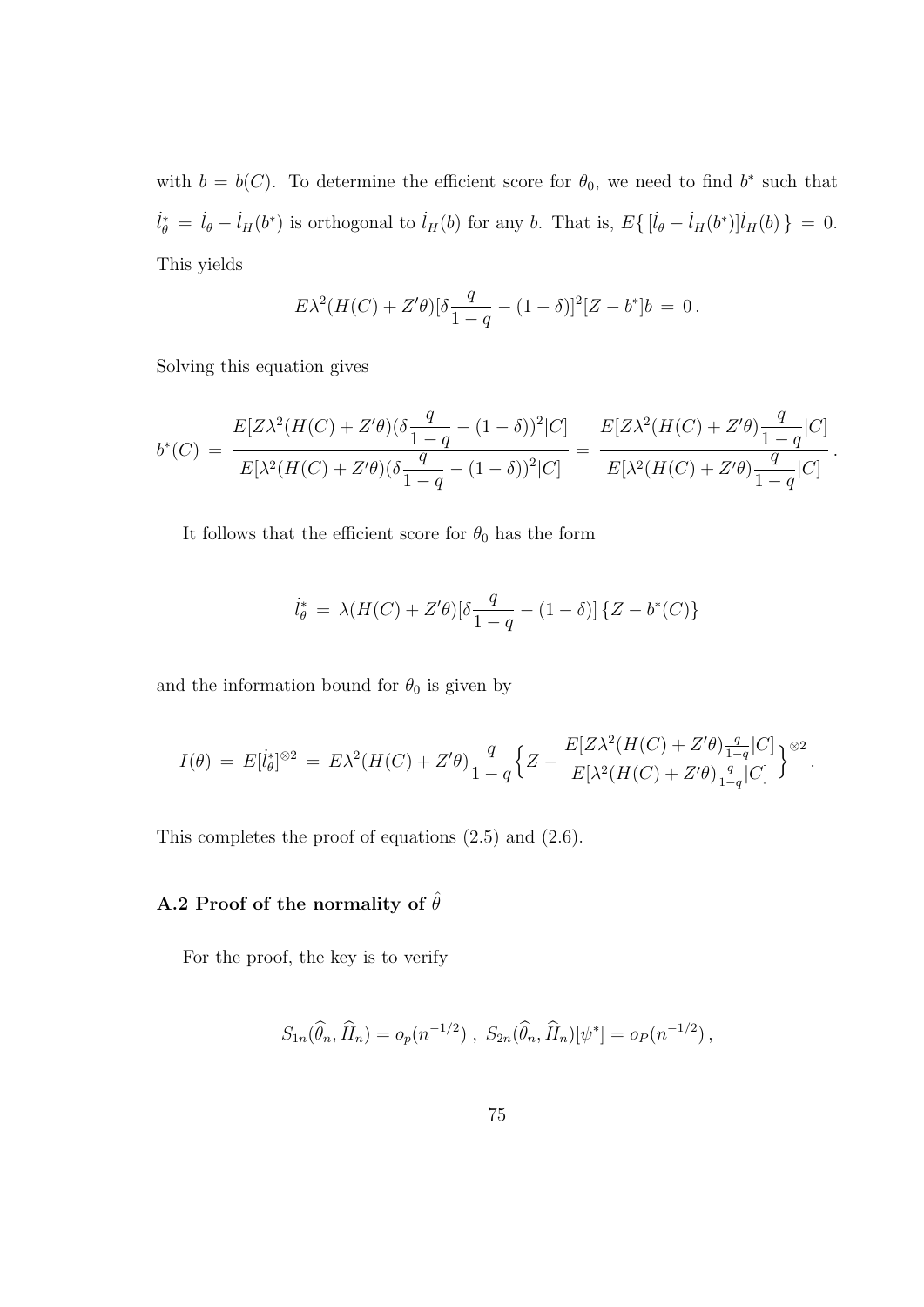the first assumption of Theorem 6.1 of Huang (1996), where  $S_{1n}$ ,  $S_{2n}$  and  $\psi^*$  are defined below. Then the normality of  $\hat{\theta}_n$  directly follows Theorem 6.1 of Huang (1996) since all other conditions there can be easily shown to hold.

For this, for any fixed  $H \in \mathcal{H}$ , let  $\{H(t) : t \text{ in a neighborhood of } 0 \in R\}$  be a smooth curve in H running through H at  $t = 0$ . Let  $\psi = \partial H(t)/\partial |_{t=0}$  and let  $\Psi$  be the collection of all  $\psi$  defined above. Define

$$
l_1(\theta, H; x) = \frac{\partial}{\partial \theta} l_{\theta, H}(x) , l_2(\theta, H; x)[\psi] = \frac{\partial}{\partial t} l_{\theta, H(t)}(x)|_{t=0},
$$

 $S_{1n}(\theta, H) = P_n l_1(\theta, H, X)$  and  $S_{2n}(\theta, H)[\psi] = P_n l_2(\theta, H, X)[\psi]$ . Here  $P = P_{\theta_0, H_0}$  and  $P f =$ R  $f(x)dP(x)$ . Also let

$$
r(c, z; \theta, H) = \frac{\exp(-\Lambda(H(c) + z'\theta))}{1 - \exp(-\Lambda(H(c) + z'\theta))}.
$$

Note that the score function for  $\theta$  is  $l_1(\theta, H; x) = z\lambda(H(c) + z'\theta))(\delta r(c, z; \theta, H)$  $(1 - \delta)$ ) from the proof of (2.5) and (2.6). This together with (2.5) implies that

$$
S_{1n}(\widehat{\theta}_n, \widehat{H}_n) = 0.
$$

To prove that  $S_{2n}(\widehat{\theta}_n, \widehat{H}_n)[\psi^*] = o_P(n^{-1/2})$ , note that for any  $\psi \in L_2(P_C)$   $(P_C$  is the marginal distribution of  $C$ , we have

$$
l_2(\theta, H; x)[\psi] = \psi(c)\lambda(H(c) + z'\theta))[\delta r(c, z; \theta, H) - (1 - \delta)]
$$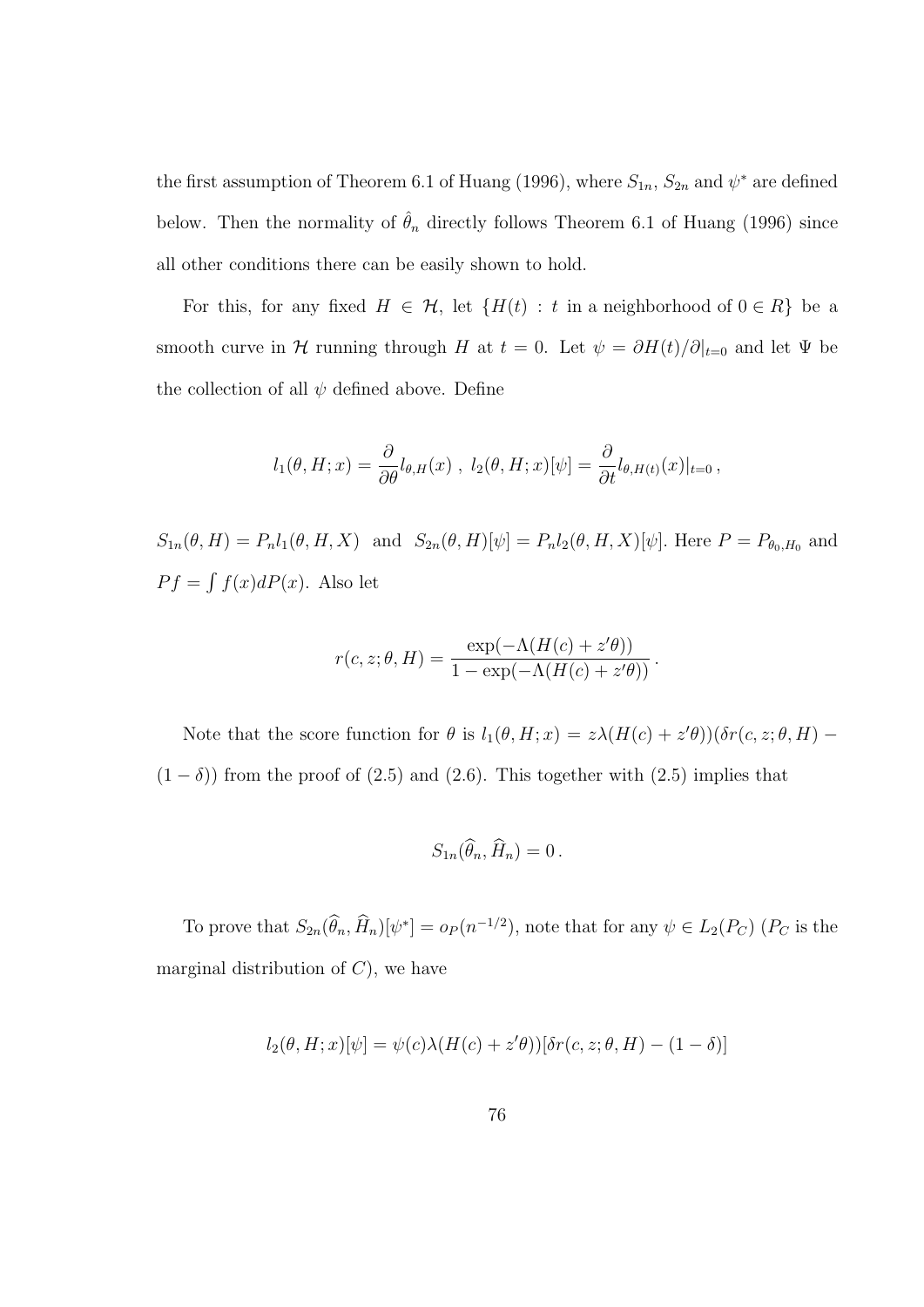and  $l_2$  can be considered as the derivative  $(\partial/\partial \epsilon)l(\theta, H + \epsilon\psi; x)|_{\epsilon=0}$ . Define

$$
\psi^*(c) = \frac{E[Z\lambda^2(H(C) + Z'\theta)r(C, Z; \theta, H)|C = c]}{E[\lambda^2(H(C) + Z'\theta)r(C, Z; \theta, H)|C = c]}.
$$

From the proof of (2.5) and (2.6),  $l_1(\theta, H; x) - l_2(\theta, H; x)[\psi^*]$  is orthogonal to  $l_2(\theta, H; x)[\psi]$ in  $L_2^0(P)$  for any  $\psi \in L_2(P_C)$ .

Furthermore, from the condition (A4),  $\xi_0 = \psi^* \circ H_0^{-1}$  is well defined on the range of  $H_0$  and  $\xi(\widehat{H}_n)$  is a right continuous step function at the jump point  $c_i$ . Also from the property of the estimator  $\widehat{H}_n$ , we have

$$
P_n[\xi(\widehat{H}_n(c))\lambda(\widehat{H}_n(c)+z'\widehat{\theta}_n))[\delta r(c,z;\widehat{\theta}_n,\widehat{H}_n)-(1-\delta)]] = 0.
$$

and  $\xi_0$  also has bounded derivative since  $\psi^*$  has bounded derivative from the conditions (A2), (A3), (A4) and (A5). It follows from  $\psi^* = \xi_0 \circ H_0$  that

$$
S_{2n}(\widehat{\theta}_n, \widehat{H}_n)[\psi^*] = P_n\Big[\psi^*(c)\lambda(\widehat{H}_n(c) + z'\widehat{\theta}_n))[\delta r(c, z; \widehat{\theta}_n, \widehat{H}_n) - (1 - \delta)]\Big]
$$
  
= 
$$
P_n\Big[\Big(\xi_0 \circ H_0(c) - \xi_0 \circ \widehat{H}_n(c)\Big)\lambda(\widehat{H}_n(c) + z'\widehat{\theta}_n)\Big(\delta r(c, z; \widehat{\theta}_n, \widehat{H}_n) - (1 - \delta)\Big)\Big]
$$
  
= 
$$
(P_n - P)\phi(x; \widehat{\theta}_n, \widehat{H}_n) + P\phi(x; \widehat{\theta}_n, \widehat{H}_n),
$$

where

$$
\phi(x;\theta,H) = [(\xi_0 \circ H_0(c) - \xi_0 \circ H(c))\lambda(H(c) + z'\theta)(\delta r(c,z;\theta,H) - (1-\delta))].
$$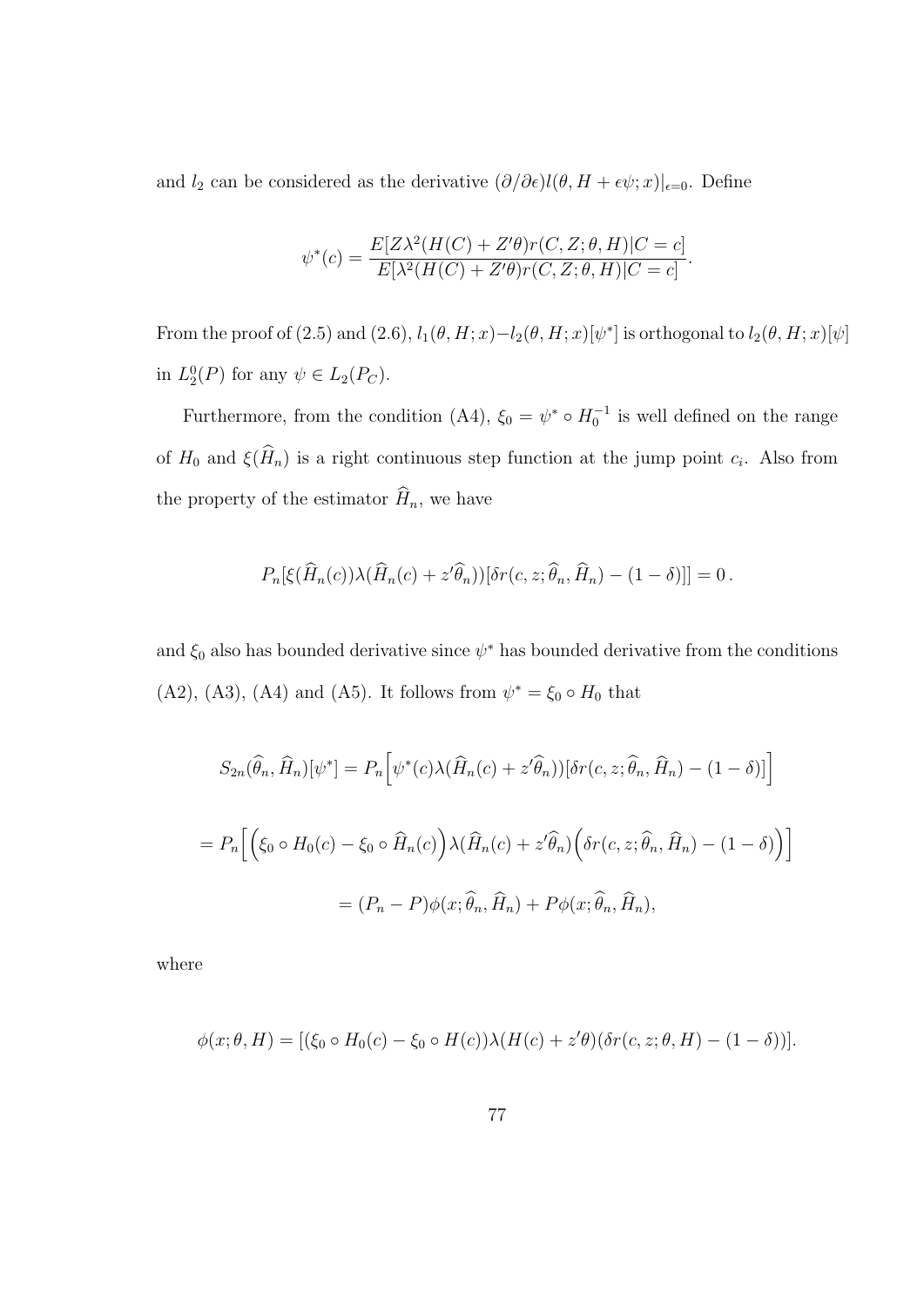For any  $\eta > 0$ , define the class of functions  $\Phi(\eta) = \{ \phi(x; \theta, H) : \|\theta - \theta_0\| + \|H H_0||_2 \leq \eta$  and  $H \in \mathcal{H}$ . Using the same arguments in the proof of Lemma 7.1 in Huang (1996), one can show that  $\Phi$  is a Donsker class, which implies

$$
\sup_{\phi \in \Phi(M_0 n^{-1/3})} (P_n - P)\phi(x; \theta, H) = o_p(n^{-1/2}).
$$

Furthermore, by using the Cauchy-Schwartz inequality, (2.7)-(2.8) and the mean value theorem, we have that

$$
P\phi(x;\hat{\theta}_n, \hat{H}_n) \le M_0(P[H_0(c) - \hat{H}(c)]^2)^{1/2}(P[\exp(-\Lambda(\hat{H}_n(c) + z'\hat{\theta}_n)))
$$
  

$$
-\exp(-\Lambda(H_0(c) + z'\theta_0))]^2)^{1/2} = O_p(n^{-2/3}),
$$

where  $M_0 = \sup |\lambda(\cdot)| \times \sup |d\xi_0(t)/dt| \times \sup[1 - \exp(-\Lambda(\cdot))]^{-1}$ . The three supreme exist from the conditions  $(A2)$ ,  $(A3)$ ,  $(A4)$  and  $(A5)$ . The above inequality plus  $S_{1n}(\widehat{\theta}_n, \widehat{H}_n) = 0$  shows that the first assumption of Theorem 6.1 in Huang (1996) holds. This completes the proof.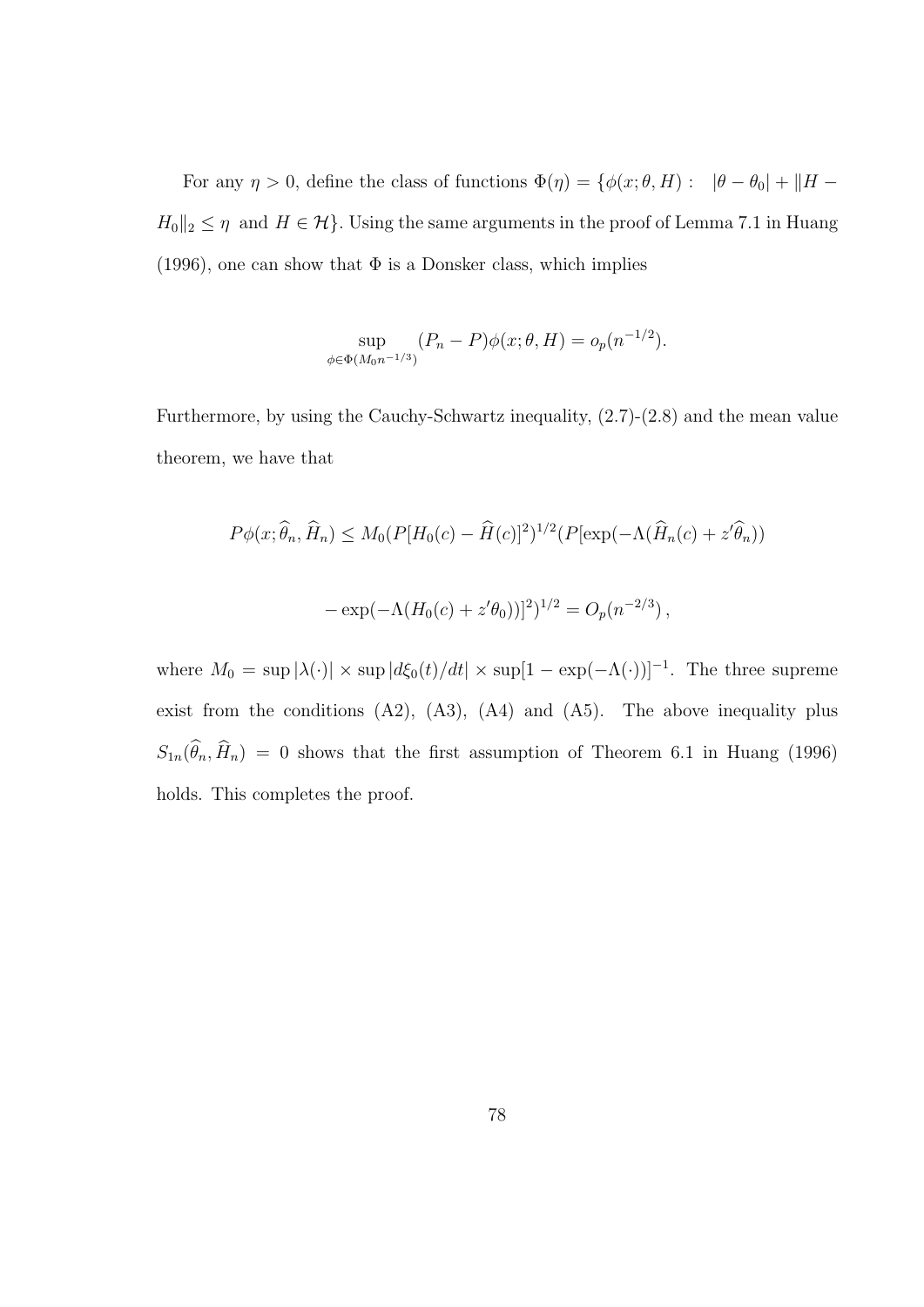## Appendix B Proof of asymptotic properties of  $\hat{\theta}$  in Chapter 3.

#### B.1 Derivation of the Efficient Score and the Information Bound

To derive the efficient score function for  $\theta$ , first note that

$$
\begin{split}\n\dot{l}_{\theta} &= \frac{\partial l(\theta, O_{01}, O_{02})}{\partial \theta} = \sum_{j=0}^{1} \sum_{m=0}^{1} \int \frac{a_{jm1} X_{jm1} + a_{jm2} X_{jm2}}{S_{jm}} dN_{jm} \\
&= \sum_{j=0}^{1} \sum_{m=0}^{1} \int \frac{a_{jm1} X_{jm1} + a_{jm2} X_{jm2}}{S_{jm}} dM_{jm} .\n\end{split}
$$

If we set  $\partial log O_{0k}(t)/\partial \eta = b_k(t)$  for  $k = 1, 2$ , the score function for  $S_k$  has the form

$$
\dot{l}_{S_1,S_2}(b_1,b_2) = \sum_{j=0}^1 \sum_{m=0}^1 \int \frac{a_{jm1}b_1 + a_{jm2}b_2}{S_{jm}} dN_{jm} = \sum_{j=0}^1 \sum_{m=0}^1 \int \frac{a_{jm1}b_1 + a_{jm2}b_2}{S_{jm}} dM_{jm}.
$$

By definition, to determine the efficient score function for  $\theta$ , we need to find a function  $b_1^*$  and  $b_2^*$  so that for any  $b_1$  and  $b_2$ , we have  $\dot{l}_{\theta^*} \perp \dot{l}_{S_1,S_2}(b_1, b_2)$  or

$$
E\left\{ \left( \dot{l}_{\theta} - \dot{l}_{S_1, S_2}(b_1^*, b_2^*) \right) \dot{l}_{S_1, S_2}(b_1, b_2) \right\} = 0, \qquad (B.1)
$$

where

$$
\dot{l}_{\theta^*} = \dot{l}_{\theta} - \dot{l}_{S_1, S_2}(b_1^*, b_2^*) = \sum_{j=0}^1 \sum_{m=0}^1 \int \frac{a_{j m 1}(X_{j m 1} - b_1^*) + a_{j m 2}(X_{j m 2} - b_2^*)}{S_{j m}} dM_{j m}.
$$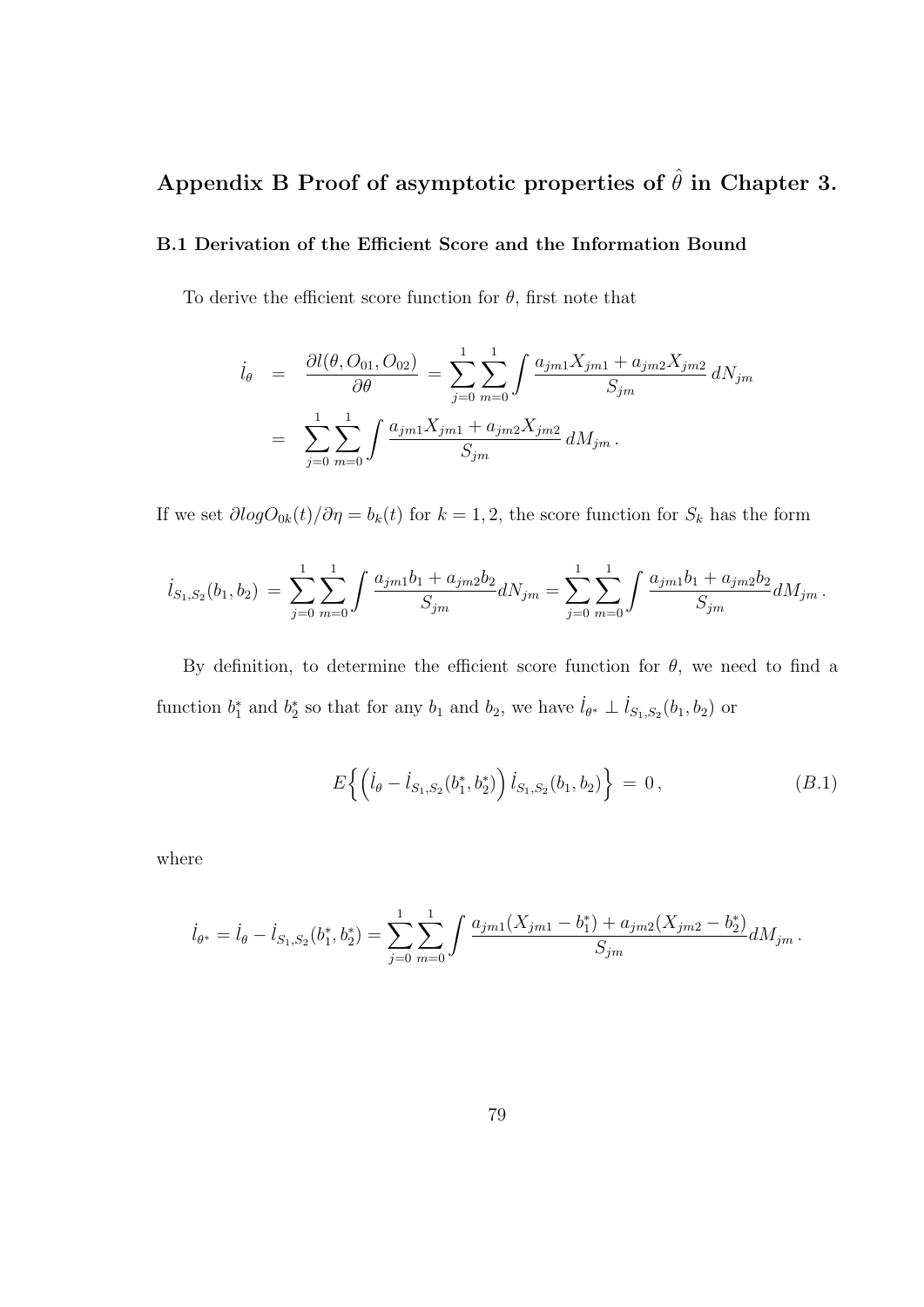Note that

$$
E\left\{ (i_{\theta} - i_{S_1,S_2}(b_1^*, b_2^*)) i_{S_1,S_2}(b_1, b_2) \right\}
$$
  
= 
$$
\sum_{j=0}^{1} \sum_{m=0}^{1} E\left\{ \int \frac{a_{jm1}(X_{jm1} - b_1^*) + a_{jm2}(X_{jm2} - b_2^*)}{S_{jm}} dM_{jm} \int \frac{a_{jm1}b_1 + a_{jm2}b_2}{S_{jm}} dM_{jm} \right\}
$$
  
= 
$$
\sum_{j=0}^{1} \sum_{m=0}^{1} E\left\{ \int \frac{a_{jm1}(X_{jm1} - b_1^*) + a_{jm2}(X_{jm2} - b_2^*)}{S_{jm}} (a_{jm1}b_1 + a_{jm2}b_2) Y \lambda_c dt \right\}.
$$

Thus it follows from (A.1) that we have

$$
\sum_{j=0}^{1} \sum_{m=0}^{1} E\left\{ \frac{a_{jml}(X_{jml} - b_1^*) + a_{jml}(X_{jml} - b_2^*)}{S_{jm}} a_{jml} Y \lambda_c \right\} = 0, \qquad (B.2)
$$

$$
\sum_{j=0}^{1} \sum_{m=0}^{1} E\left\{ \frac{a_{jml}(X_{jml} - b_1^*) + a_{jml}(X_{jml} - b_2^*)}{S_{jm}} a_{jml} Y \lambda_c \right\} = 0. \qquad (B.3)
$$

Solving these equations, we obtain that  $(b_1^*, b_2^*) = HG^{-1}$ . This gives the efficient score function and the information bound for  $\theta$  given in Section 3.3.

### B.2 Proof of Equation (3.5)

Define

$$
U_0(\theta_0, O_{01}, O_{02}) = \frac{1}{\sqrt{n}} \sum_{i=1}^n \sum_{j=0}^1 \sum_{m=0}^1 \int \frac{(X_{jmi} - HG^{-1})A_{jmi}}{S_{jmi}} dN_{jmi}(t)
$$
  
= 
$$
\frac{1}{\sqrt{n}} \sum_{i=1}^n \sum_{j=0}^1 \sum_{m=0}^1 \int \frac{(X_{jmi} - HG^{-1})A_{jmi}}{S_{jmi}} dM_{jmi}(t).
$$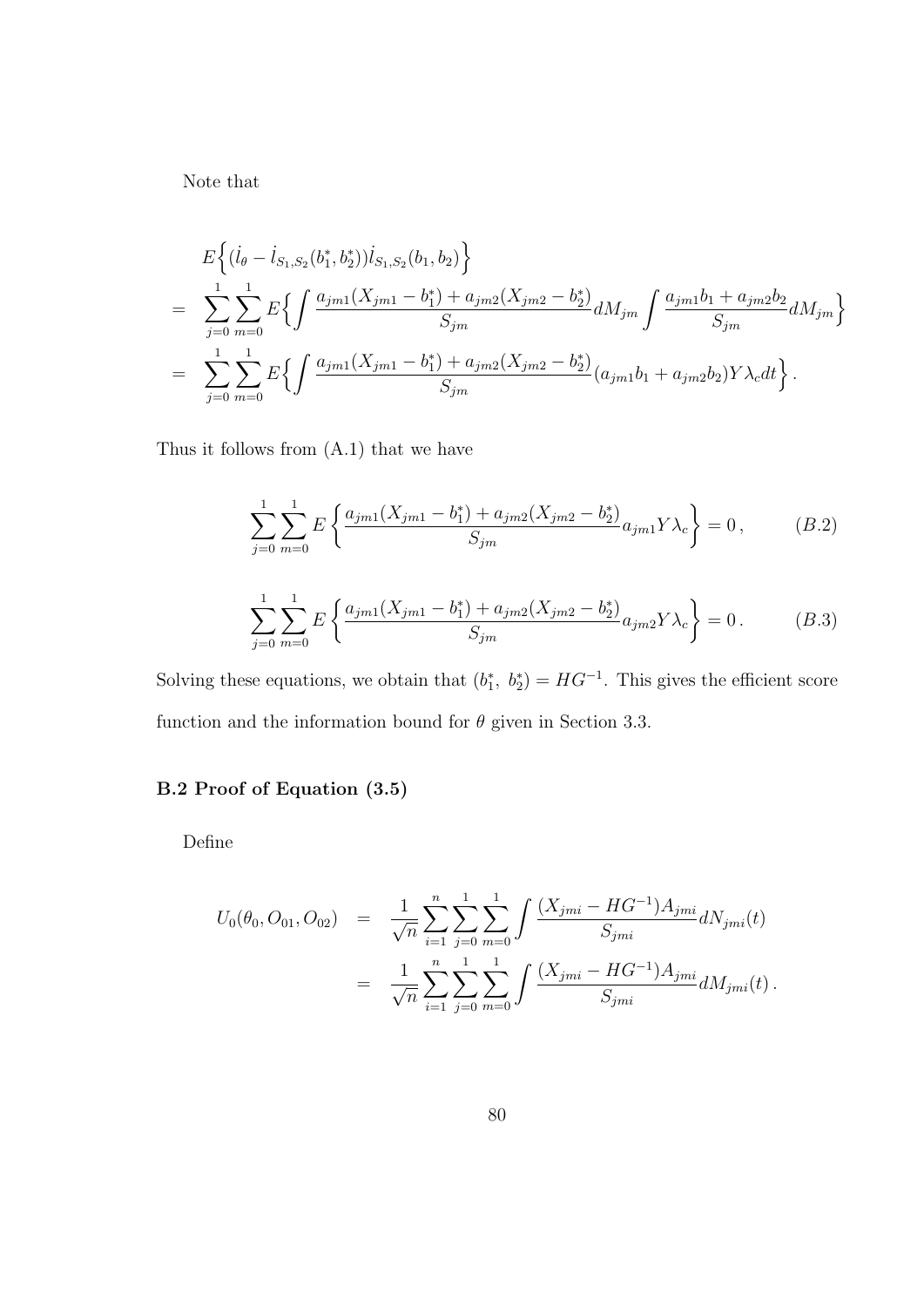Then it is easy to show that

$$
U(\theta_0, O_{01}, O_{02}) = U_0(\theta_0, O_{01}, O_{02}) + o_p(1).
$$
 (B.4)

Thus to show (3.5), it is sufficient to show that

$$
U(\theta_0, \hat{O}_{01}, \hat{O}_{02}) = U_0(\theta_0, O_{01}, O_{02}) + o_p(1).
$$
 (B.5)

For (A.5), note that we can rewrite  $U(\theta_0, \hat{O}_{01}, \hat{O}_{02})$  as

$$
U(\theta_0, \hat{O}_{01}, \hat{O}_{02}) = \frac{1}{\sqrt{n}} \sum_{i=1}^n \sum_{j=0}^1 \sum_{m=0}^1 \int \frac{(\hat{X}_{jmi} - \hat{H}_n \hat{G}_n^{-1}) \hat{A}_{jmi}}{\hat{S}_{jmi}} dM_{jmi} + \frac{1}{\sqrt{n}} \sum_{i=1}^n \sum_{j=0}^1 \sum_{m=0}^1 \int \frac{(\hat{X}_{jmi} - \hat{H}_n \hat{G}_n^{-1}) \hat{A}_{jmi}}{\hat{S}_{jmi}} S_{jmi} Y_i \lambda_c dt
$$
  

$$
= V_{1n}(\theta_0, \hat{O}_{01}, \hat{O}_{02}) + V_{2n}(\theta_0, \hat{O}_{01}, \hat{O}_{02}). \qquad (B.6)
$$

Let  $h_{jmi}(O_{01}, O_{02}) = (X_{jmi} - HG^{-1})A_{jmi}/S_{jmi}$ 

$$
h_{jmiu} = \frac{\partial h_{jmi}(u,v)}{\partial u}|_{u=O_{01}, v=O_{02}}, h_{jmiv} = \frac{\partial h_{jmi}(u,v)}{\partial v}|_{u=O_{01}, v=O_{02}}.
$$

Applying the Taylor series expansion of  $V_{1n}(\theta_0, \hat{O}_{01}, \hat{O}_{02})$  around  $(O_{01}, O_{02})$  and noting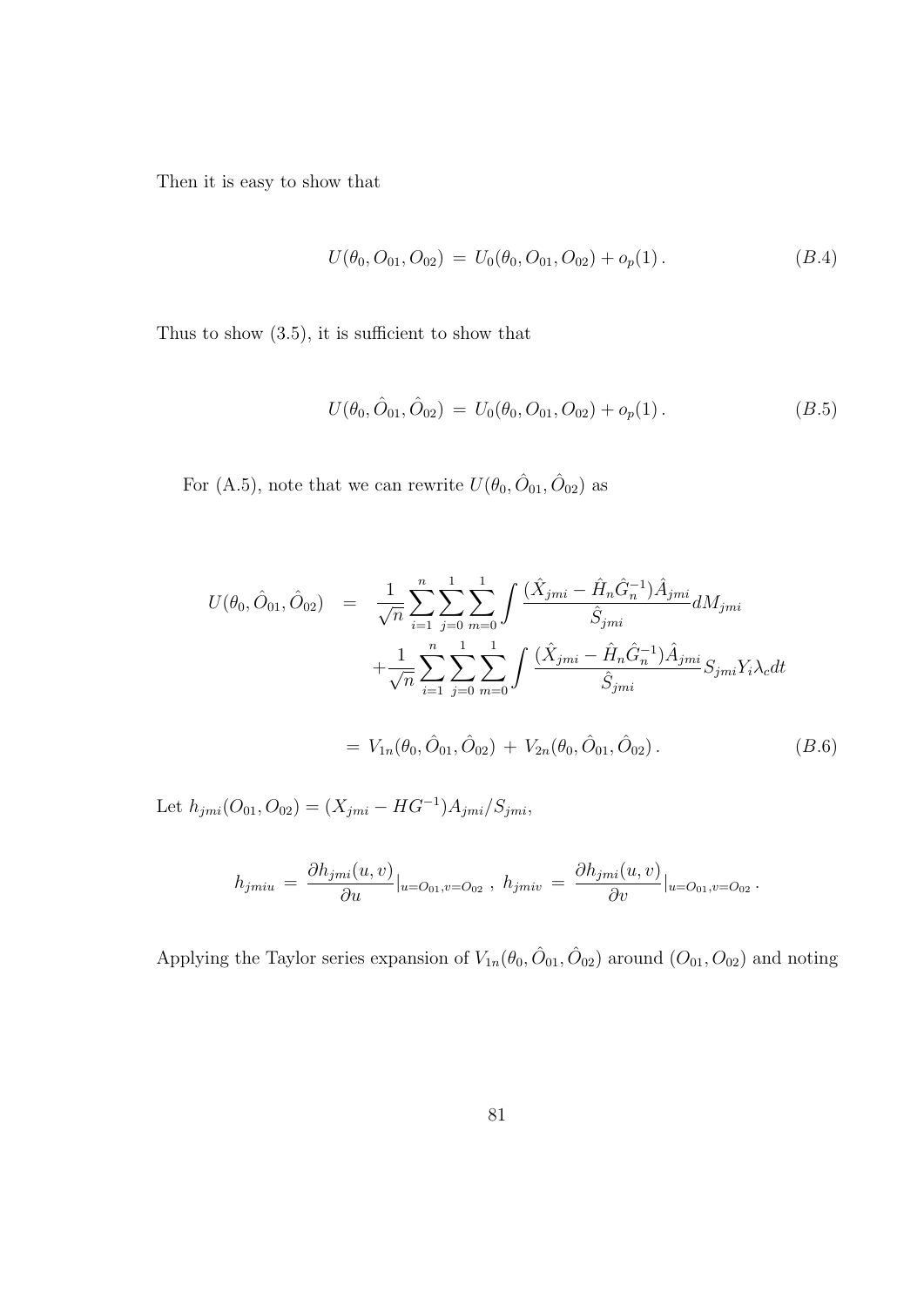the bounded property of the second derivatives function of  $h_{jmi}$ , we have that

$$
V_{1n} = U_0(\theta_0, O_{01}, O_{02}) + \frac{1}{\sqrt{n}} \sum_{i=1}^n \sum_{j=0}^1 \sum_{m=0}^1 \int \left[ h_{jmiu} (\hat{O}_{01} - O_{01}) + h_{jmiv} (\hat{O}_{02} - O_{02}) \right] dM_{jmi}(t) + o_p(1)
$$

Note that both  $\hat{O}_{0k}$  and  $O_{0k}$  are independent of i. Then the application of Lemma A.1 of Lin and Ying (2001) yields

$$
V_{1n}(\theta_0, \hat{O}_{01}, \hat{O}_{02}) = U_0(\theta_0, O_{01}, O_{02}) + o_p(1).
$$
 (B.7)

For  $V_{2n}$ , again using the Taylor series expansion around  $(O_{01}, O_{02})$  and noting that  $\sum_{j,m} \hat{X}_{jmi} \hat{A}_{jmi} = \hat{O}$  $\sum_{j,m} \hat{S}_{jmi}/\partial \theta = 0$  and  $\sum_{j,m} \hat{A}_{jmi} = 0$ , we obtain

$$
V_{2n} = \frac{1}{\sqrt{n}} \sum_{i=1}^{n} \sum_{j=0}^{1} \sum_{m=0}^{1} \int h_{jmi} \Big[ a_{jmi} (\hat{O}_{01} - O_{01}) + a_{jmi} (\hat{O}_{02} - O_{02}) \Big] Y_i \lambda_c dt + o_p(1)
$$
  
= 
$$
\sum_{k=1}^{2} \int (\hat{O}_{0k} - O_{0k}) \frac{1}{\sqrt{n}} \sum_{i=1}^{n} \sum_{j=0}^{1} \sum_{m=0}^{1} h_{jmi} a_{jmk} Y_i \lambda_c dt + o_p(1).
$$

It then follows immediately from (B.2) and (B.3) that  $V_{2n}(\theta_0, O_{01}, O_{02}) = o_p(1)$ . This together with (B.7) proves (B.5) and thus (3.5).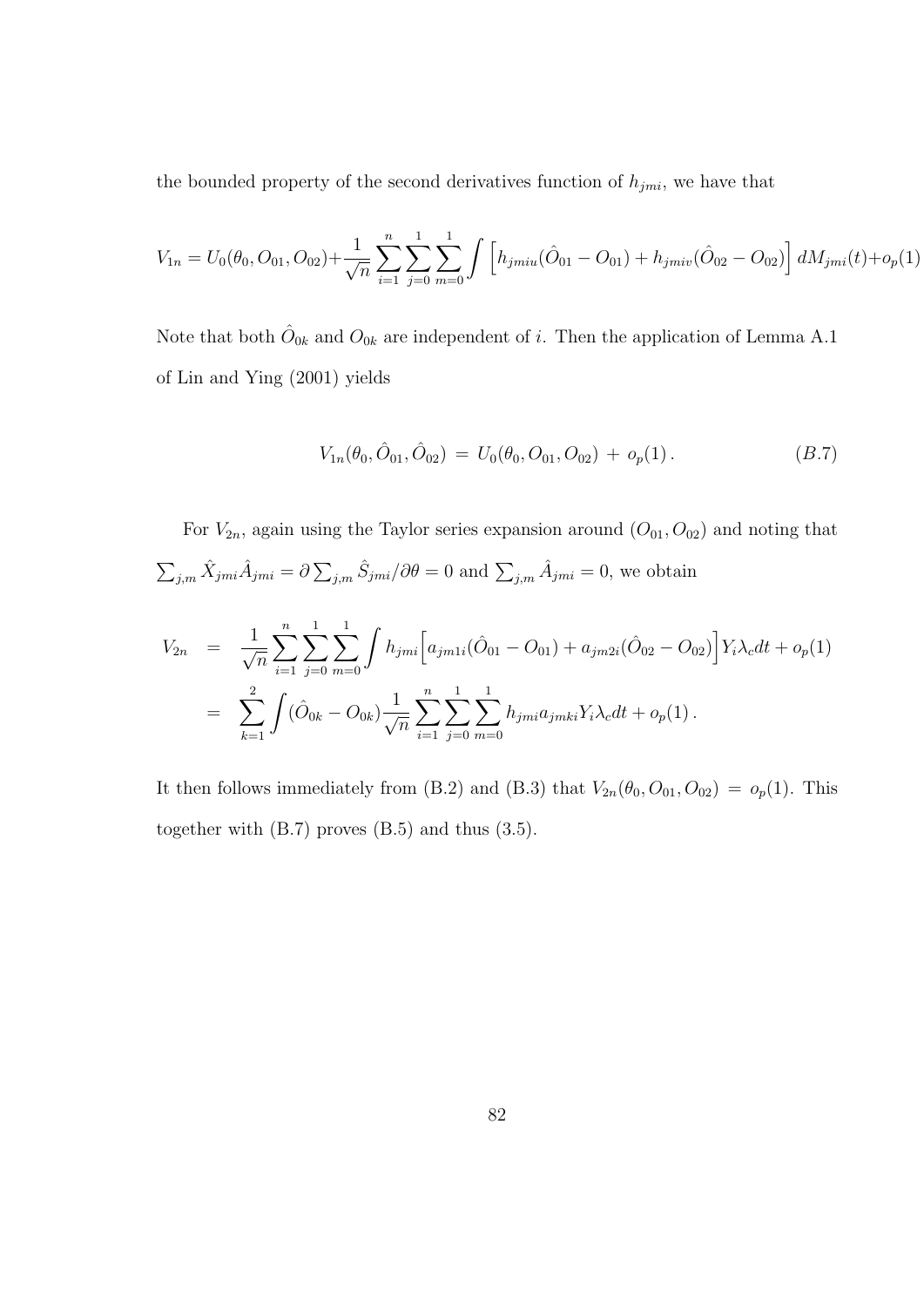### BIBLIOGRAPHY

- Anderson, G. L. and Fleming, T. R. (1995). Model misspecification in proportional hazards regression. Biometrika, 82, 527-541.
- Anderson, P. K. and Gill, R. D. (1982). Cox's regression model for counting processes: a large sample study. The Annals of Statistics, 10, 1100-1120.
- Ayer, M., Brunk, H. D., Ewing, G. M., Reid, W. T. and Silverman, E. (1955). An empirical distribution function for sampling with incomplete information. The Annals of Mathematical Statistics, 26, 641-647.
- Bickel, P., Klaassen, C., Ritov, Y. and J. Wellner (1993). Efficient and adaptive estimation for semiparametric models. The Johns Hopkins University Press.
- Cai, J. and Prentice, R. L. (1995). Estimating equations for hazard ratio parameters based on correlated failure time data. Biometrika, 82, 151-164.
- Chen, H. (2001). Weighted semiparametric likelihood method for fitting a proportional odds regression model to data from the case-cohort design. Journal of the American Statistical Association, 96, 1446-1457.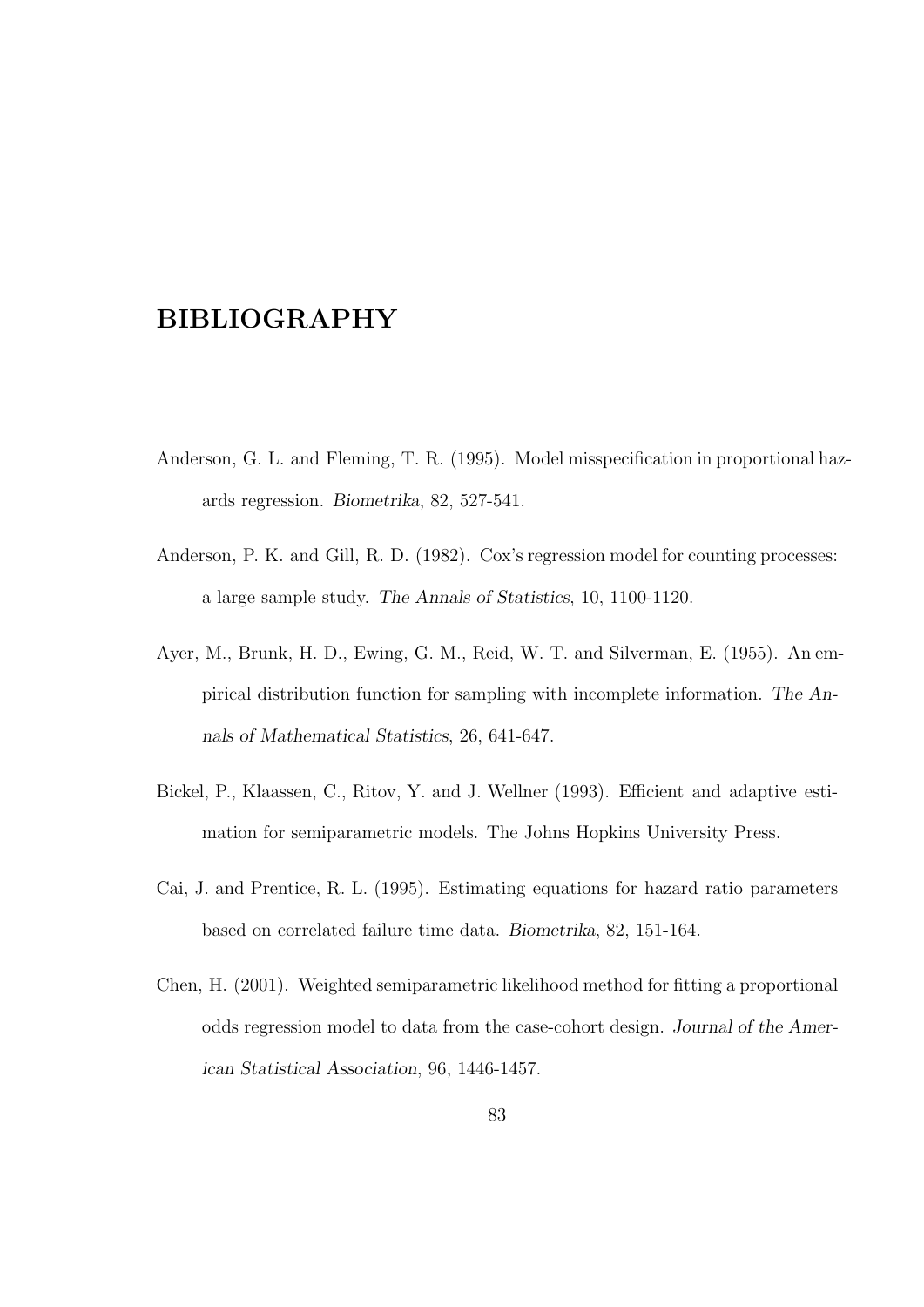- Chen, H. and Little, R. J. A. (1999). Proportional hazards regression with missing covariates. Journal of the American Statistical Association, 94, 896-908.
- Chen, K., Jin, Z. and Ying, Z. (2002). Semiparametric analysis of transformation models with censored data. Biometrika, 89, 659-668.
- Cheng, S. C., Wei, L. J. and Ying, Z. (1995). Analysis of transformation models with censored data. Biometrika, 82, 835-845.
- Clayton, D. G. (1978). A model for association in bivariate life tables and its application in epidemiological studies of familial tendency in chronic disease incidence. Biometrika, 65, 141-151.
- Cox, D. R. (1969). Some sampling problems in technology. In new developments in survey sampling. N. L. Johnson and H. Smith, Jr., eds. 506-527. Wiley, New York.
- Cox, D. R. (1972). Regression models and life-table (with discussion). Journal of Royal Statistical Society B, 33, 187-220.
- Cox, D. R. (1975). Partial likelihood. Biometrika, 62, 269-276.
- Cox, D. R. and Oakes (1984). Analysis of Survival Data. Chapman and Hall, New York.
- Ding, A. A. and Wang, W. (2004). Testing independence for bivariate current status data. Journal of American Statistical Association, 99, 145-55.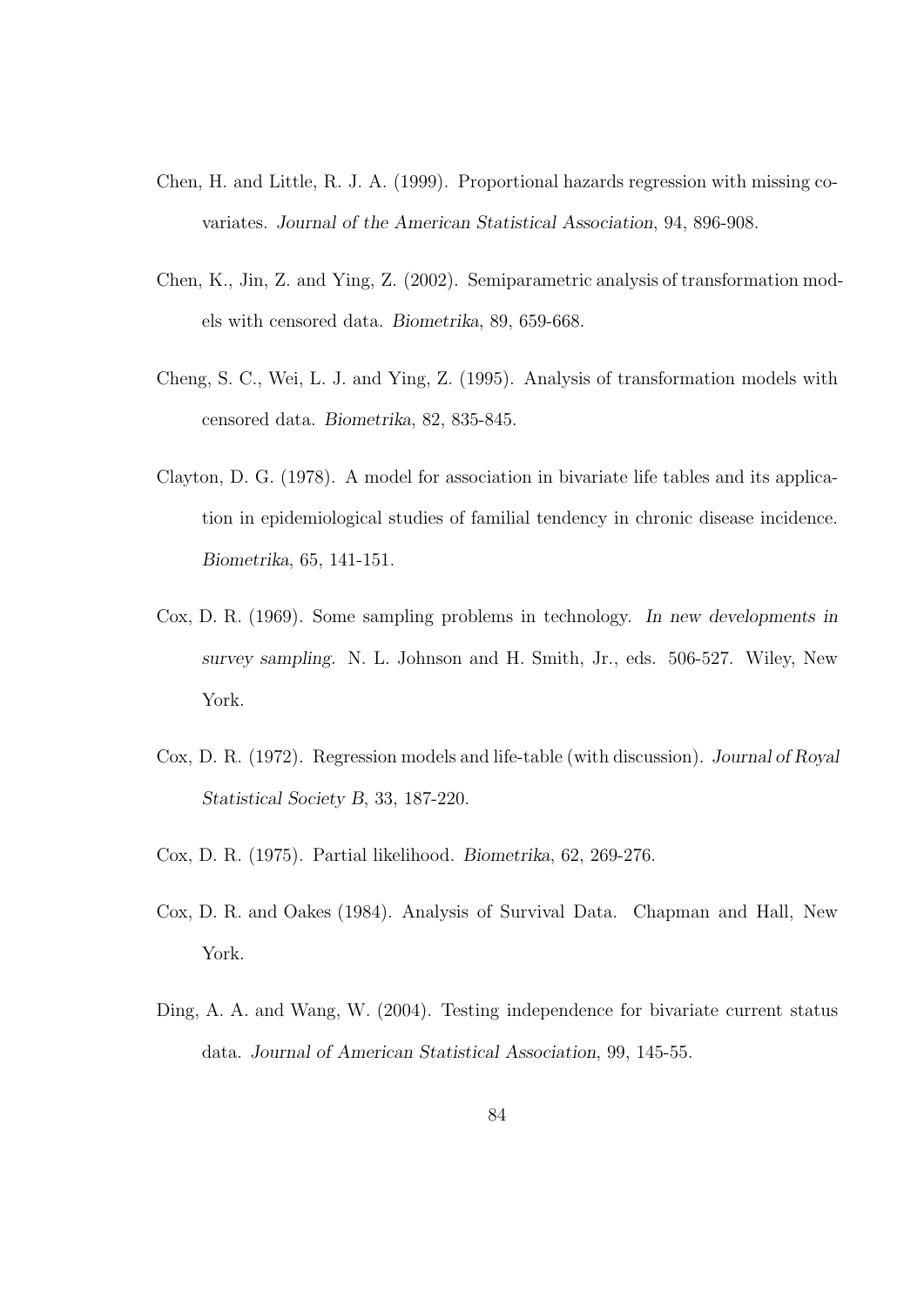- Dunson, D. and Dinse, G. (2002). Bayesian models for multivariate current status data with informative censoring. Biometrics, 58, 79-88.
- Farrington, C. P. (2000). Residuals for proportional hazards models with interval-censored survival data. Biometrics, 56, 473-482.
- Fine, J. P., Ying, Z. and Wei, L. J. (1998). On the linear transformation model for censored data. Biometrika, 85, 980-986.
- Finkelstein, D. M. (1986). A proportional hazards model for interval-censored failure time data. Biometrics, 42, 845-854.
- Finkelstein, D. M. and Wolfe, R. A. (1985). A semiparametric model for regression analysis of interval-censored failure time data. Biometrics, 41, 933-945.
- Freireich, E. O. et al. (1963). The effect of 6-mercaptopurine on the duration of steroid induced remission in acute leukemia. Blood, 21, 699-716.
- Gehan, E. A. (1965). A generalized Wilcoxon test for comparing arbitrarily singlycensored samples. Biometrika, 52, 203-223.
- Genest, C. and MacKay, J. (1986). The joy of copulas: Bivariate distributions with uniform marginals. The American statistician, 4, 280-283.
- Gilbert, P. B., Lele, S. R. and Vardi, Y (1999). Maximum likelihood estimation in semiparametric selection bias models with application to AIDS vaccine trials. Biometrika, 86, 27-43.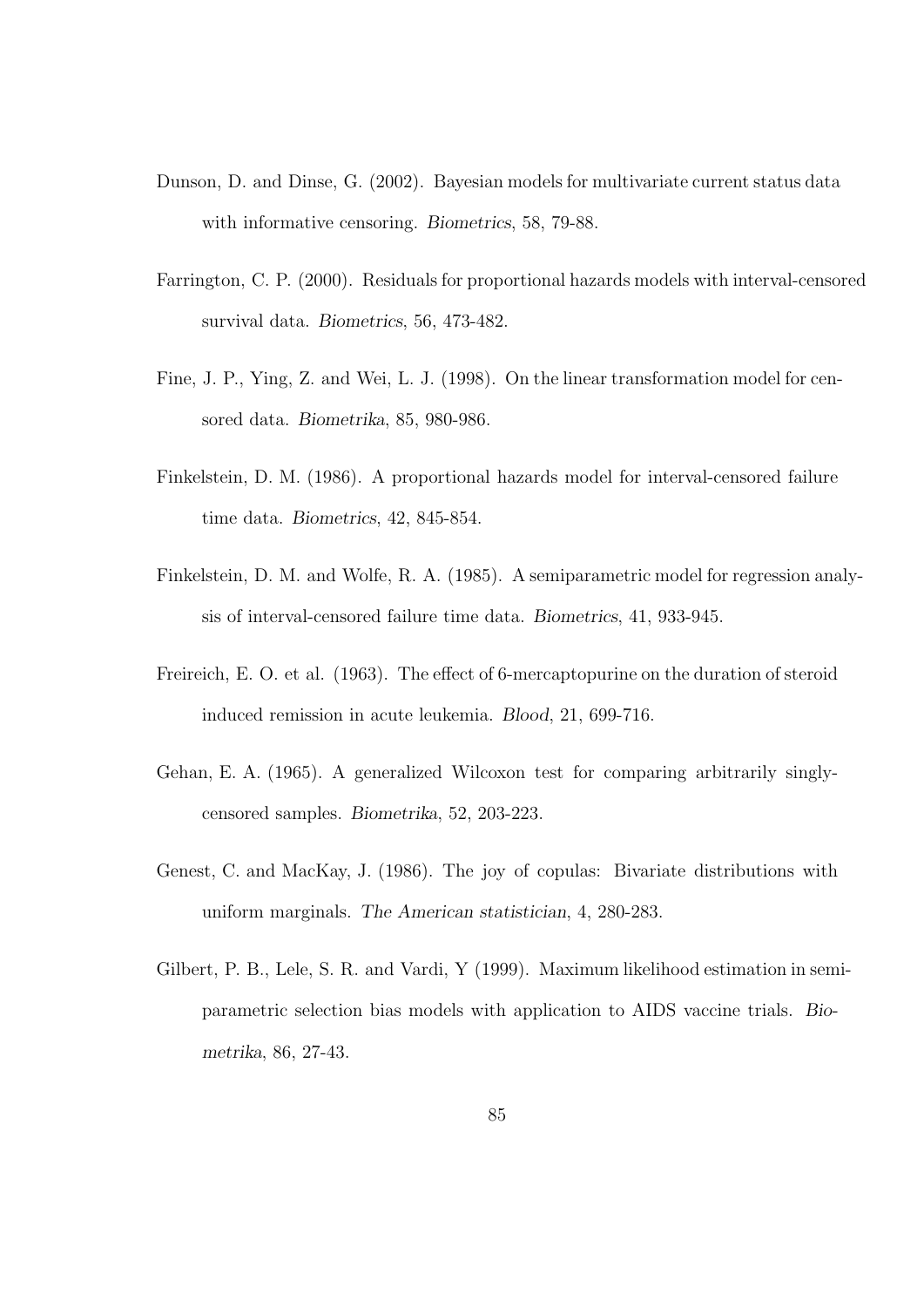- Gill, R. D., Vardi, Y. and Wellner, J. A. (1988). Large sample theory of empirical distributions in biased sampling models. Annals of Statistics, 16, 1069-1112.
- Goggins, W. B. and Finkelstein, D. M. (2000). A proportional hazards model for multivariate interval-censored failure time data. Biometrics, 56, 940-943.
- Groeneboom, P. (1987). Asymptotics for interval censored observations. Technical Report. 87-18, Department of Mathematics, University of Amsterdam.
- Groeneboom, P. and Wellner, J. A. (1992). Information Bounds and Non-Parametric Maximum Likelihood Estimation. Birkhauser, Boston.
- Guo, S. W. and Lin, D. Y. (1994). Regression analysis of multivariate grouped survival data. Biometrics 50, 632-639.
- Hoel, D. G. and Walburg, H. E. (1972). Statistical analysis of survival experiments. Journal of National Cancer Institute, 49, 361-372.
- Hougaard, P. (2000). Analysis of Multivariate Survival Data. Springer-Verlag.
- Huang, J. (1996). Efficient estimation for the proportional hazards model with interval censoring. Annals of Statistics, 24, 540-568.
- Huang, J. and Rossini, J. A. (1997). Sieve estimation for the proportional odds model with interval-censoring. Journal of the American Statistical Association 92, 960- 967.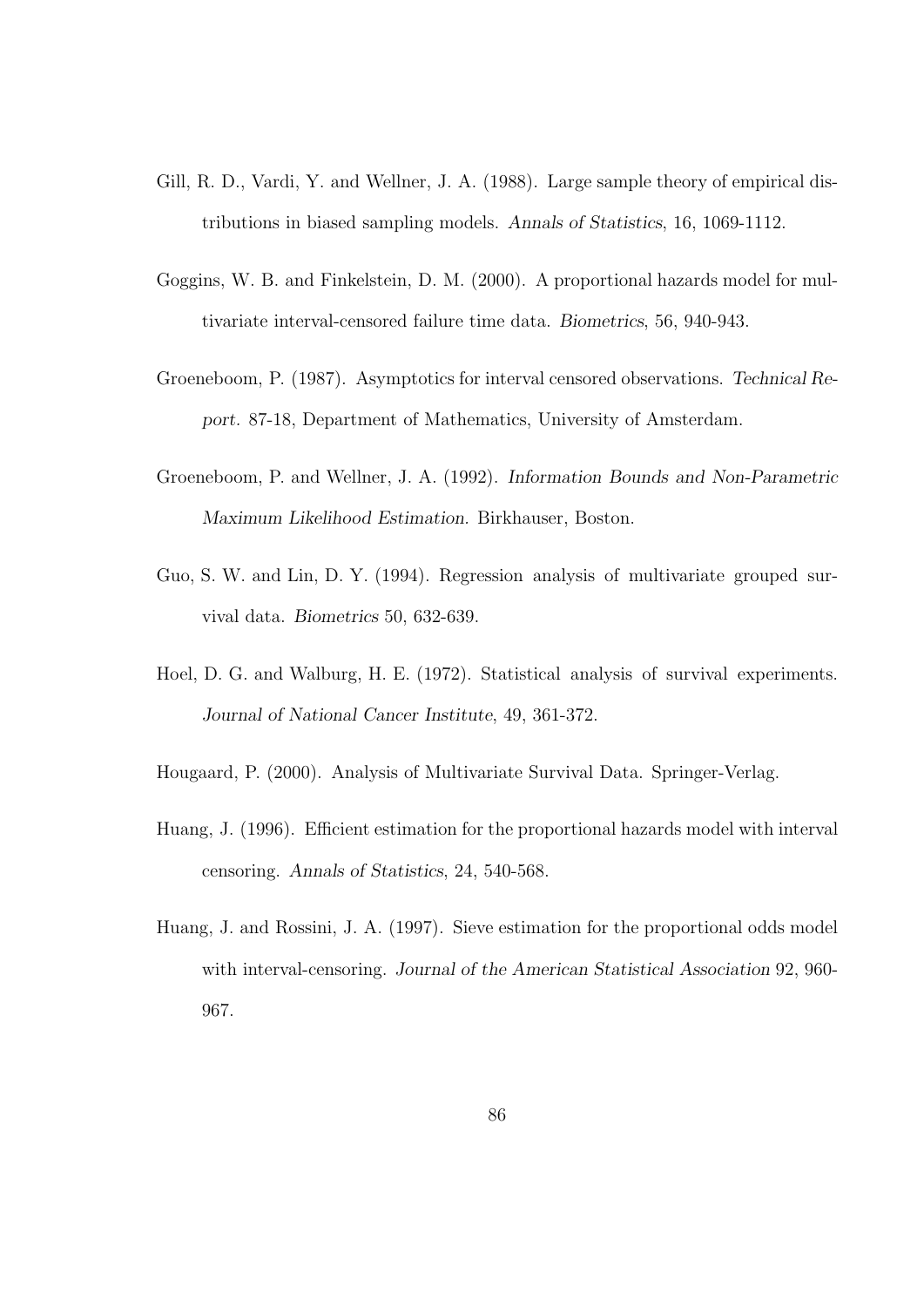- Huang, X. and Wolfe, R. A. (2002). A frailty model for informative censoring. Biometrics, 58, 510-520.
- Jewell, N. P., Malani, H. M. and Vittinghoff, E. (1994). Nonparametric estimation for a form of doubly censored data, with application to two problems in AIDS. Journal of the American Statistical Association, 89, 7-18.
- Jewell, N. P., van der Laan, M and Lei, X. (2005). Bivariate current status data with univariate monitoring times. Biometrika, 92, 847-862.
- Jin, Z., Lin, D. Y., Wei, L. J. and Ying, Z. (2003). Rank-based inference for the accelerated failure time model. Biometrika 90, 341-353.
- Kalbfleisch, J. D., and Prentice, R. L. (2002). The Statistical Analysis of Failure Time Data. Second edition. New York : Wiley.
- Keiding, N. (1991). Age-specific incidence and prevalence: a statistical perspective. Journal of Royal Statistical Society B, 154, 371-412.
- Kim, M. Y., De Gruttola, V. and Lagakos, S. W. (1993). Analyzing doubly censored data with covariates, with application to AIDS. Biometrics 49, 13-22.
- Kong, L., Cai, J. and Sen, P. K. (2004). Weighted estimating equations for semiparametric transformation models with censored data from a case-cohort design. Biometrika, 91, 305-319.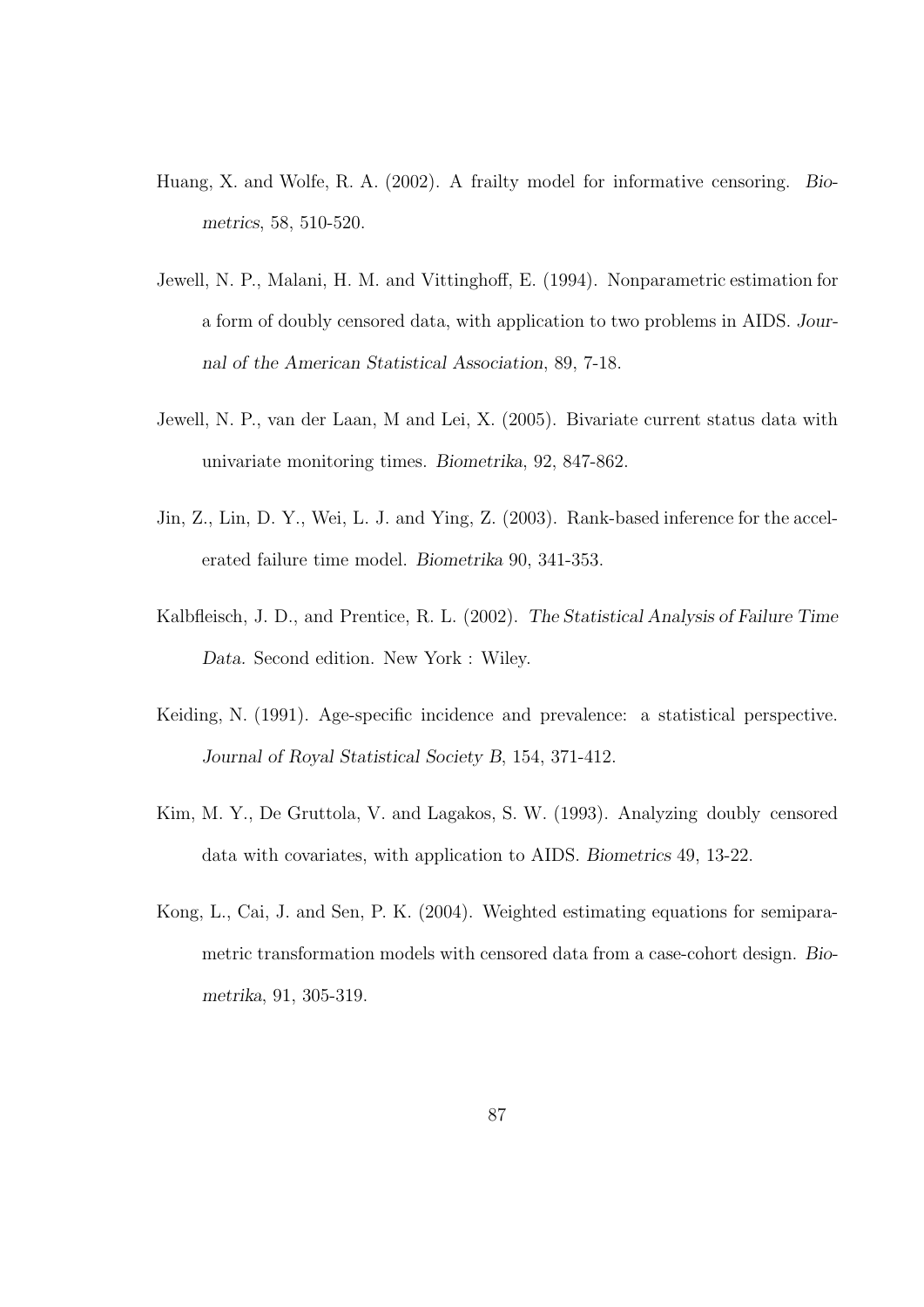- Lin, D. Y. and Ying, Z. (1994). Semiparametric analysis of the additive risk model. Biometrika, 81, 61-71.
- Lin, D. Y. and Zeng, D. (2009). Proper analysis of secondary phenotype data in casecontrol association studies. Genetic Epidemiology, 32, 256-265.
- Lu, W. and Ying, Z. (2004). On semiparametric transformation cure models. Biometrika, 91, 331-343.
- Martinussen, T. and Scheike, T. H. (2002). Efficient estimation in additive hazards regression with current status data. Biometrika, 89, 649-658.
- Murphy, S. A., Rossini, A. J. and Van der Vaart, A. W. (1997). Maximum likelihood estimation in the proportional odds model. Journal of the American Statistical Association, 92, 968-976.
- Oakes, D. (1982). A model for association in bivariate survival data. Journal of the Royal Statistical Society Series B, 44, 414-422.
- Oakes, D. (1989). Bivariate survival models induced by frailties. Journal of the American Statistical Association, 84, 487-493.
- Owen, A. B. (1988). Empirical likelihood ratio confidence intervals for a single functional. Biometrika, 75, 237-249.
- Owen, A. B. (1990). Empirical likelihood ratio confidence regions. Annals of Statistics, 18, 90-120.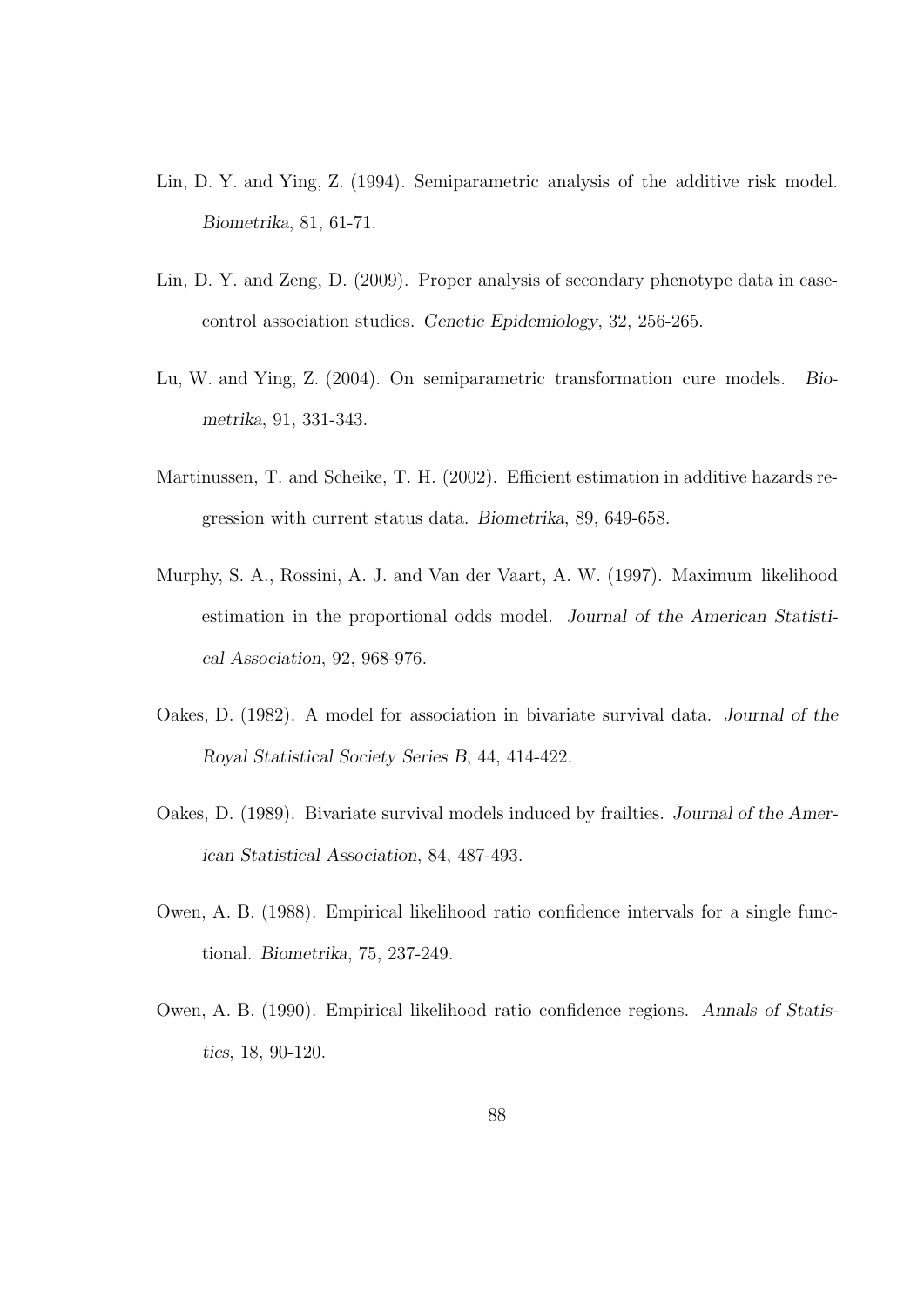- Owen, A. B. (1991). Empirical likelihood for linear models. Annals of Statistics, 19, 1725-1747.
- Pan, X. R. and Zhou, M. (2002). Empirical likelihood ratio in terms of cumulative hazard function for censored data. Journal of Multivariate Analysis, 80, 166-188.
- Patil, G. P. and Rao, C. R. (1978). Weighted distributions and size-biased sampling with applications to wildlife populations and human families. Biometrics, 34, 179-189.
- Pearl, R. (1938). Tobacco smoking and longevity. Science, New Series, 87, 216-217.
- Prentice, R. L. and Pyke, R. (1979). Logistic disease incidence models and case-control studies. Biometrika, 66, 403-411.
- Qin, J. (1993). Empirical likelihood in biased sample problems. Annals of Statistics, 21, 1182-1196.
- Qin, J. and Lawless, J. (1994). Empirical likelihood and general estimating equations. Annals of Statistics, 22, 300-325.
- Rabinowitz, D., Betensky, R. A. and Tsiatis, A. A. (2000). Using conditional logistic regression to fit proportional odds models to interval censored data. Biometrics, 56, 511-518.
- Rossini, A. and Tsiatis, A. A. (1996). A semiparametric proportional odds regression model for the analysis of current status data. Journal of the American Statistical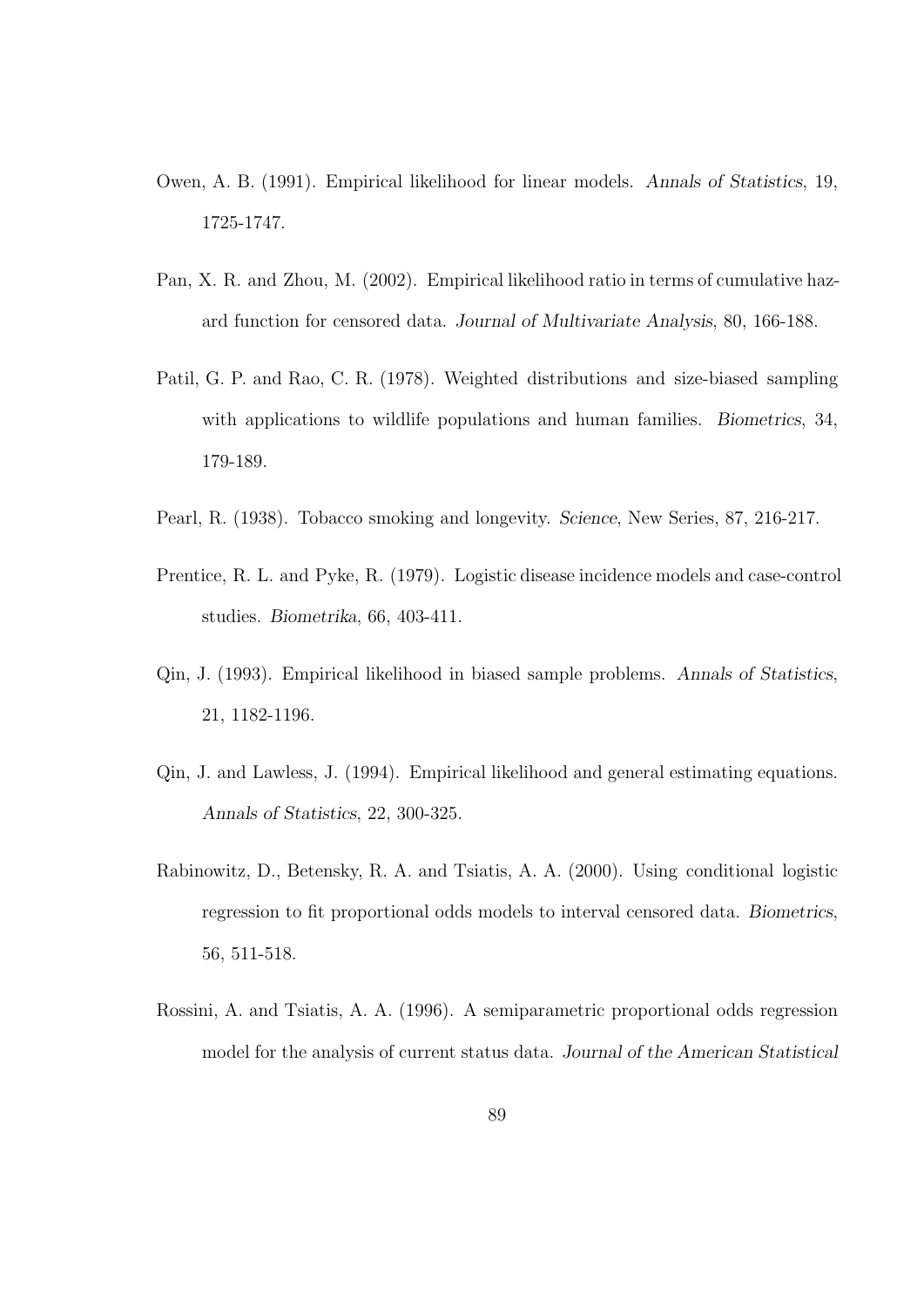Association, 91, 713-721.

- Struthers, C. A. and Kalbfleisch, J. D. (1986). Misspecified proportional hazard models. Biometrika, 73, 363-369.
- Sun, J. (1999). A nonparametric test for current status data with unequal censoring. Journal of the Royal Statistical Society Series B, 73, 363-369.
- Sun, J. (2006). The statistical analysis of interval-censored failure time data. Springer, New York.
- Sun, J. and Kalbfleisch, J. D. (1996). Nonparametric tests of tumor prevalence data. Biometrics, 52, 726-731.
- Sun, J. and Sun, L. (2005). Semiparametric linear transformation models for current status data. Canadian Journal of Statistics, 33, 85-96.
- Sun, J. and Woodroofe, M. B. (1997). Semi-parametric estimates under biased sampling. Statistica Sinica, 7, 545-576.
- Thomas, D. R. and Grunkemeier, G. L. (1975). Confidence interval estimation of survival probabilities for censored data. Journal of the American Statistical Association, 70, 865-871.
- Vardi, Y. (1982). Nonparametric estimation in the presence of length bias. Annals of Statistics, 10, 616-620.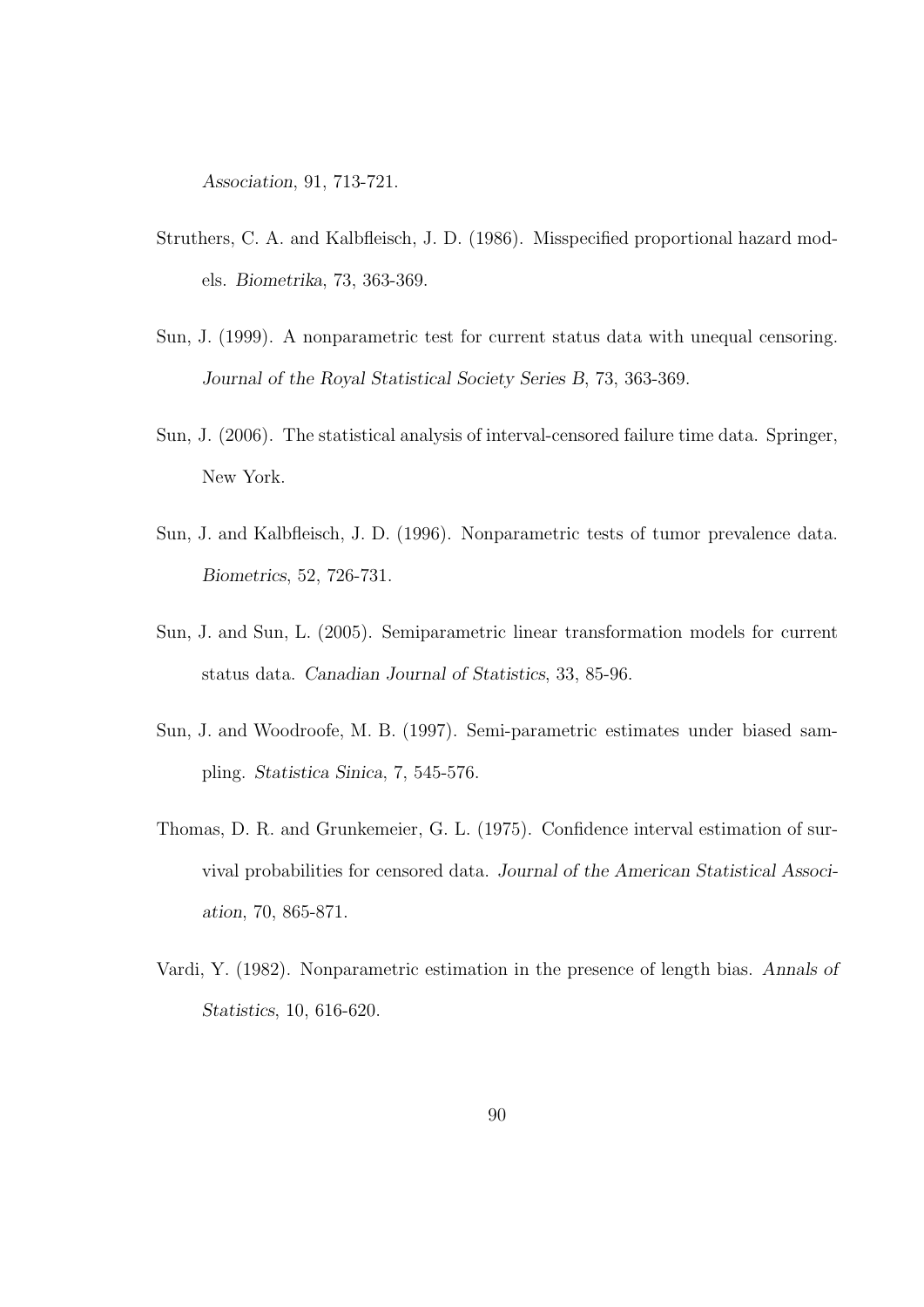- Vardi, Y. (1985). Empirical distributions in selection bias models. Annals of Statistics, 13, 178-203.
- Wang, W. (2003). Estimating the association parameter for copula models under dependent censoring. Journal of the Royal Statistical Society Series B, 65, 257-273.
- Wang, W. and Ding, A. A. (2000). On assessing the association for bivariate current status data. Biometrika, 87, 879-893.
- Wang, L., Sun, J. and Tong, X. (2008). Efficient estimation for bivariate current status data. Lifetime Data Analysis, 14, 134-153.
- Wei, L. J., Lin, D. Y. and Weissfeld, L. (1989). Regression analysis of multivariate incomplete failure time data by modeling marginal distributions. Journal of the American Statistical Association, 84, 1065-1073.
- Yang, S. and Prentice, R. L. (1999). Semiparametric inference in the proportional odds regression model. Journal of the American Statistical Association, 94, 125-136.
- Younes, N. and Lachin, J. (1997). Link-based models for survival data with interval and continuous time censoring. Biometrics, 53, 1817-1828.
- Zhang, Z. G., Sun, J. and Sun, L. (2005). Statistical analysis of current status data with informative observation times. Statistics in Medicine, 24, 1399-1407.
- Zhang, Z. G., Sun, L., Zhao, X. and Sun, J. (2005). Regression analysis of interval-censored failure time data with linear transformation models. The Canadian Journal of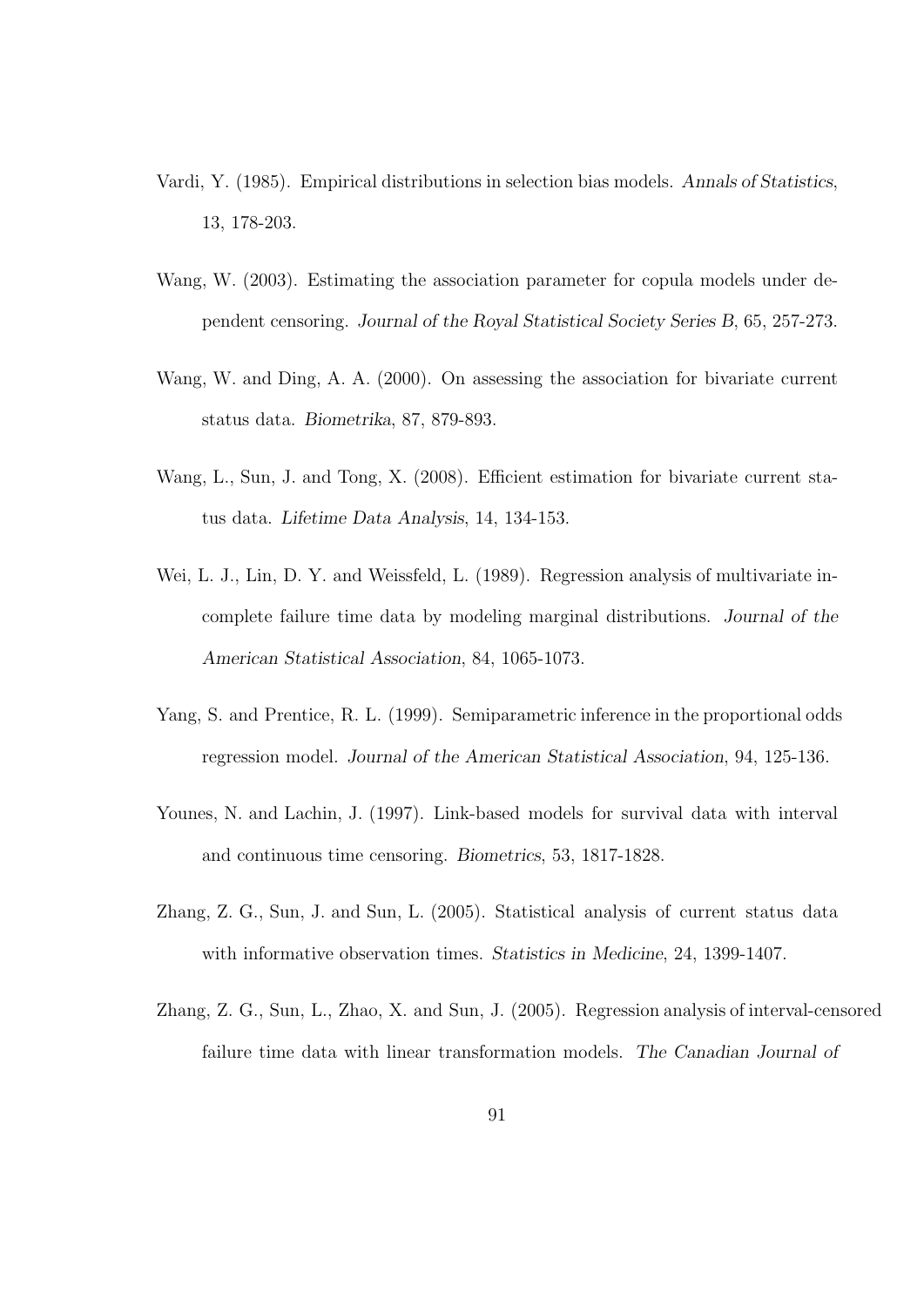Statistics, 33, 61-70.

Zhou, H., Weaver M. A., Qin, J., Longnecker, M. P., Wang, M. C. (2002) A semiparametric empirical likelihood method for data from an outcome-dependent sampling scheme with a continuous outcome. Biometrics, 58, 413-421.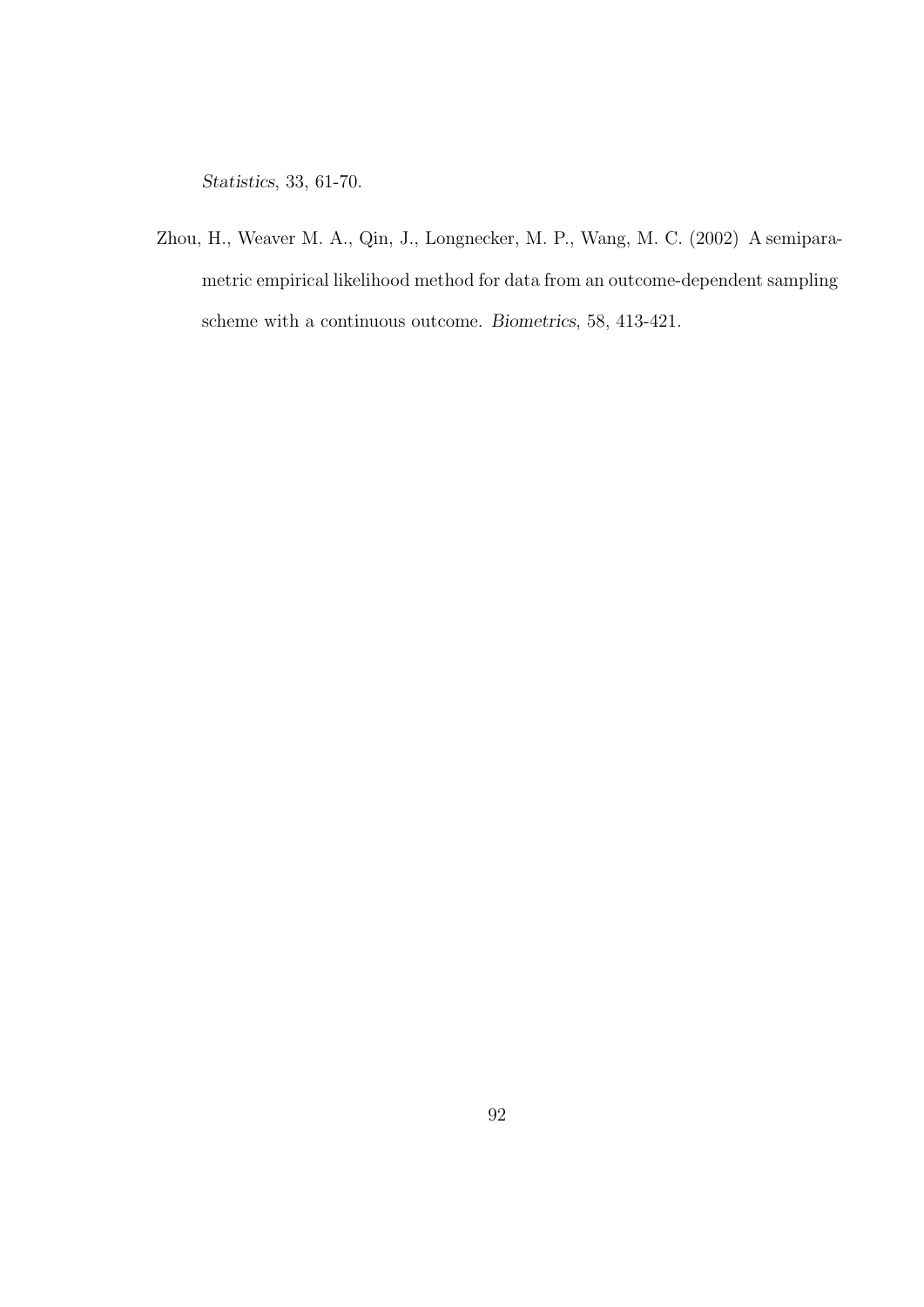| Group  | Survival times in weeks                                                         |
|--------|---------------------------------------------------------------------------------|
| $6-MP$ | $6, 6, 6, 6^*, 7, 9^*, 10, 10^*, 11^*, 13, 16, 17^*, 19^*, 20^*, 22, 23$        |
|        | $25^*, 32^*, 32^*, 34^*, 35^*$                                                  |
|        | Palcebo $1, 1, 2, 2, 3, 4, 4, 5, 5, 8, 8, 8, 8, 11, 11, 12, 12, 15, 17, 22, 23$ |

Table 1.1: Remission times in weeks for acute leukemia patients

Note: the numbers with '\*' are censoring times or censored remission times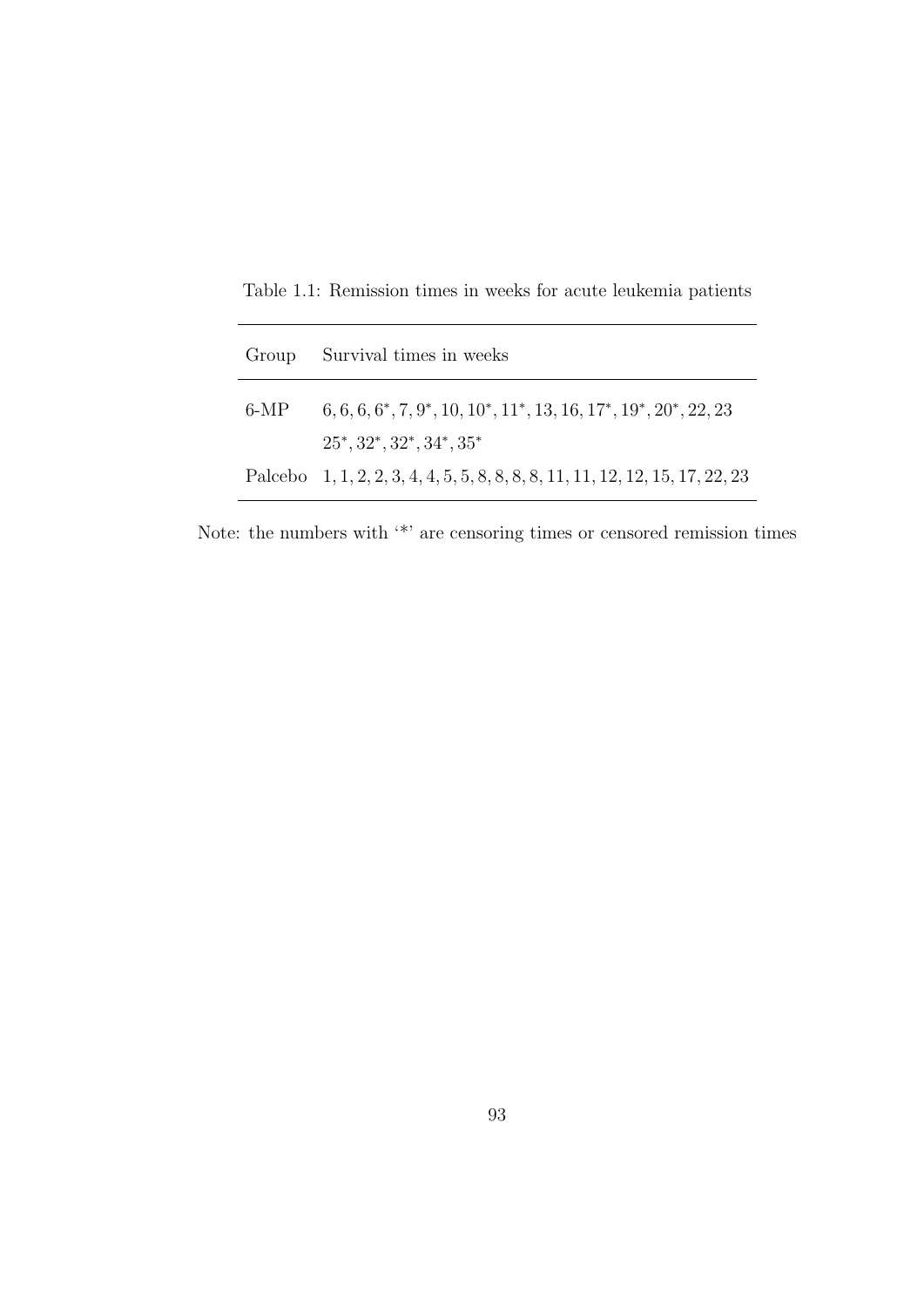Table 1.2: Death times in days for 144 male RFM mice with lung tumors

| Tumor status | Death times                                                |
|--------------|------------------------------------------------------------|
| With tumor   | 381, 477, 485, 515, 539, 563, 565, 582, 603, 616, 624, 650 |
|              | 651, 656, 659, 672, 679, 698, 702, 709, 723, 731, 775, 779 |
|              | 795, 811, 839                                              |
| No tumor     | 45, 198, 215, 217, 257, 262, 266, 371, 431, 447, 454, 459  |
|              | 475, 479, 484, 500, 502, 503, 505, 508, 516, 531, 541, 553 |
|              | 556, 570, 572, 575, 577, 585, 588, 594, 600, 601, 608, 614 |
|              | 616, 632, 632, 638, 642, 642, 642, 644, 644, 647, 647, 653 |
|              | 659, 660, 662, 663, 667, 667, 673, 673, 677, 689, 693, 718 |
|              | 720, 721, 728, 760, 762, 773, 777, 815, 886                |
| With tumor   | 546, 609, 692, 692, 710, 752, 773, 781, 782, 789, 808, 810 |
|              | 814, 842, 846, 851, 871, 873, 876, 888, 888, 890, 894, 896 |
|              | 911, 913, 914, 914, 916, 921, 921, 926, 936, 945, 1008     |
| No tumor     | 412, 524, 647, 648, 695, 785, 814, 817, 851, 880, 913, 942 |
|              | 986                                                        |
|              |                                                            |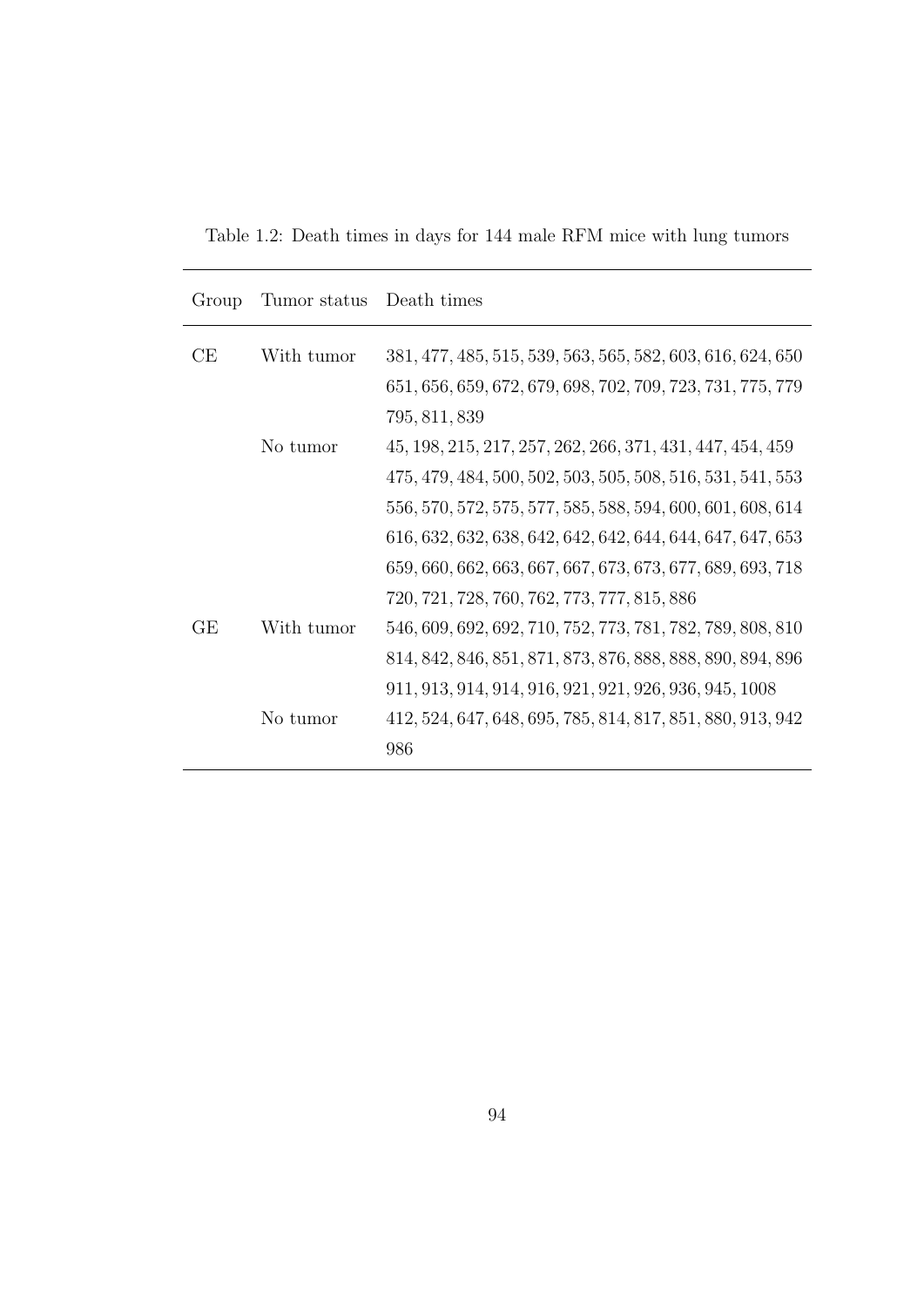| Radiotherapy Alone |                |                |               | Radio- and Chemotherapy |                |  |  |
|--------------------|----------------|----------------|---------------|-------------------------|----------------|--|--|
| $(45,\infty)$      | (25, 37)       | $(37,\infty)$  | (8, 12]       | (0, 5]                  | (30, 34]       |  |  |
| (6, 10]            | $(46,\infty)$  | (0, 5]         | (0, 22]       | (5, 8]                  | $(13,\infty)$  |  |  |
| (0, 7]             | (26, 40]       | $(18, \infty)$ | (24, 31]      | (12, 20)                | (10, 17)       |  |  |
| $(46,\infty)$      | $(46,\infty)$  | $(24,\infty)$  | (17, 27)      | $(11,\infty)$           | (8, 21]        |  |  |
| $(46,\infty)$      | (27, 34]       | $(36,\infty)$  | (17, 23]      | (33, 40)                | (4, 9]         |  |  |
| (7, 16)            | (36, 44]       | (5, 11]        | (24, 30)      | $(31,\infty)$           | $(11,\infty)$  |  |  |
| $(17,\infty)$      | $(46,\infty)$  | (19, 35)       | (16, 24]      | (13, 39)                | (14, 19)       |  |  |
| (7, 14]            | (36, 48)       | (17, 25)       | $(13,\infty)$ | (19, 32)                | (4, 8]         |  |  |
| (37, 44]           | $(37,\infty)$  | $(24,\infty)$  | (11, 13]      | $(34,\infty)$           | $(34,\infty)$  |  |  |
| (0, 8]             | $(40,\infty)$  | $(32,\infty)$  | (16, 20]      | $(13,\infty)$           | (30, 36)       |  |  |
| (4, 11]            | (17, 25)       | $(33,\infty)$  | (18, 25)      | (16, 24)                | (18, 24)       |  |  |
| $(15,\infty)$      | $(46,\infty)$  | (19, 26)       | (17, 26)      | $(35,\infty)$           | (16, 60]       |  |  |
| (11, 15]           | (11, 18)       | $(37,\infty)$  | $(32,\infty)$ | (15, 22)                | (35, 39)       |  |  |
| $(22,\infty)$      | $(38, \infty)$ | $(34,\infty)$  | $(23,\infty)$ | (11, 17)                | $(21,\infty)$  |  |  |
| $(46,\infty)$      | (5, 12]        | $(36,\infty)$  | (44, 48)      | (22, 32]                | (11, 20)       |  |  |
| $(46,\infty)$      |                |                | (14, 17)      | (10, 35)                | $(48, \infty)$ |  |  |

Table 1.3: Intervals (in months) of cosmetic deterioration (retraction) for early breast cancer patients

Note: A right endpoint  $\infty$  indicates observation is right-censored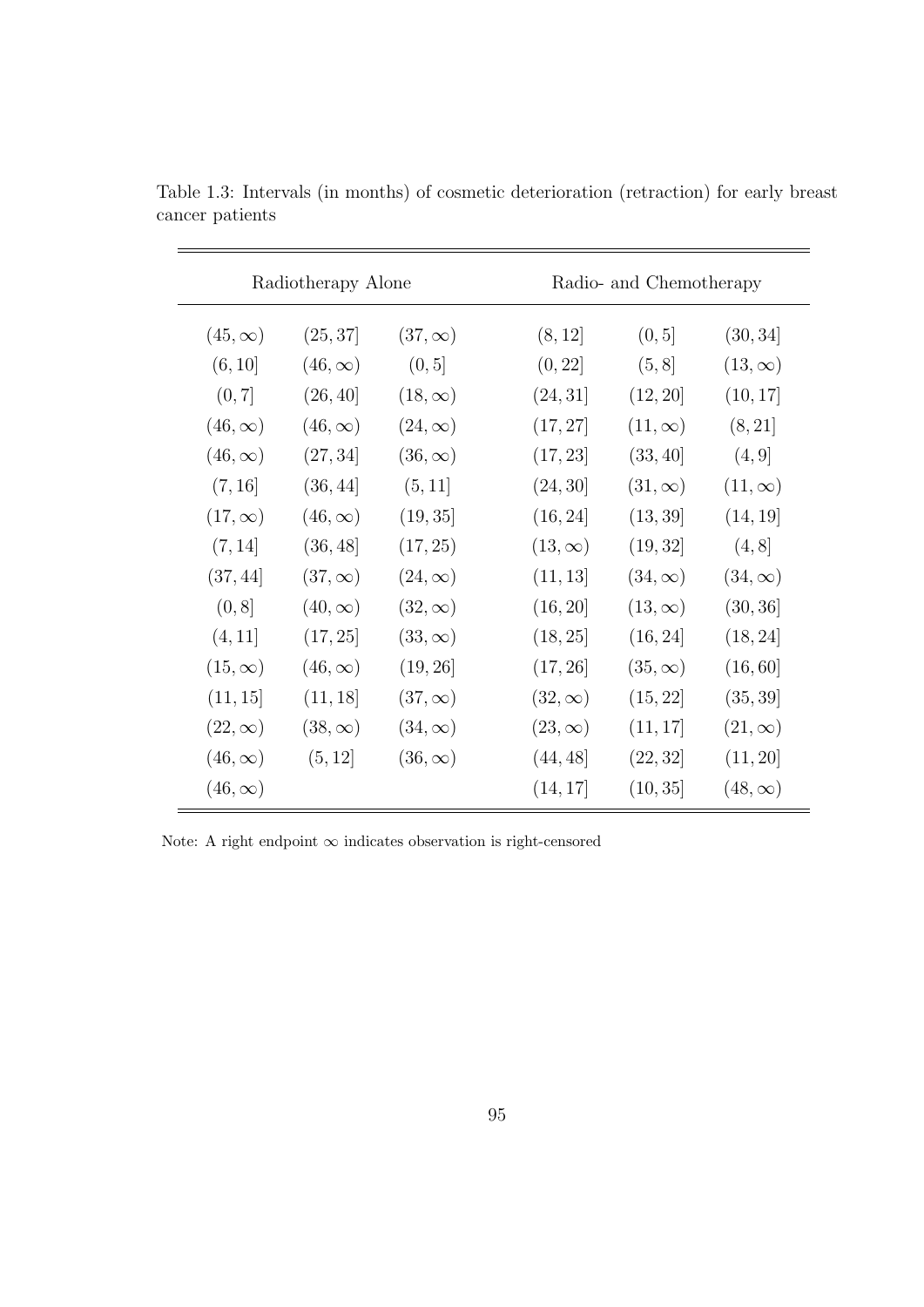| $n = 100$   |        |                |              |         |                |              |        |          |              |
|-------------|--------|----------------|--------------|---------|----------------|--------------|--------|----------|--------------|
|             | $r=0$  |                |              | $r=0.5$ |                |              | $r=1$  |          |              |
| $\theta_0$  | $-1$   | $\overline{0}$ | $\mathbf{1}$ | $-1$    | $\overline{0}$ | $\mathbf{1}$ | $-1$   | $\theta$ | $\mathbf{1}$ |
| <b>Bias</b> | 0.0549 | 0.0183         | 0.0201       | 0.0858  | 0.0805         | 0.0770       | 0.0902 | 0.1553   | 0.1130       |
| <b>SSD</b>  | 0.2821 | 0.2436         | 0.3258       | 0.3258  | 0.3050         | 0.3354       | 0.3688 | 0.3694   | 0.4131       |
| <b>ESE</b>  | 0.3338 | 0.2864         | 0.3311       | 0.4009  | 0.3667         | 0.3934       | 0.4606 | 0.4347   | 0.4634       |
| $n = 200$   |        |                |              |         |                |              |        |          |              |
|             | $r=0$  |                |              | $r=0.5$ |                |              | $r=1$  |          |              |
| $\theta_0$  | $-1$   | $\overline{0}$ | $\mathbf{1}$ | $-1$    | $\theta$       | $\mathbf{1}$ | $-1$   | $\theta$ | $\mathbf{1}$ |
| <b>Bias</b> | 0.0479 | 0.0168         | 0.0273       | 0.0503  | 0.0603         | 0.0574       | 0.0506 | 0.0636   | 0.0761       |
| <b>SSD</b>  | 0.2030 | 0.1790         | 0.2007       | 0.2327  | 0.2016         | 0.2339       | 0.2519 | 0.2676   | 0.2660       |
| <b>ESE</b>  | 0.2331 | 0.2002         | 0.2253       | 0.2812  | 0.2562         | 0.2736       | 0.3228 | 0.3037   | 0.3223       |

Table 2.1: Estimation of  $\theta_0$  based on simulated data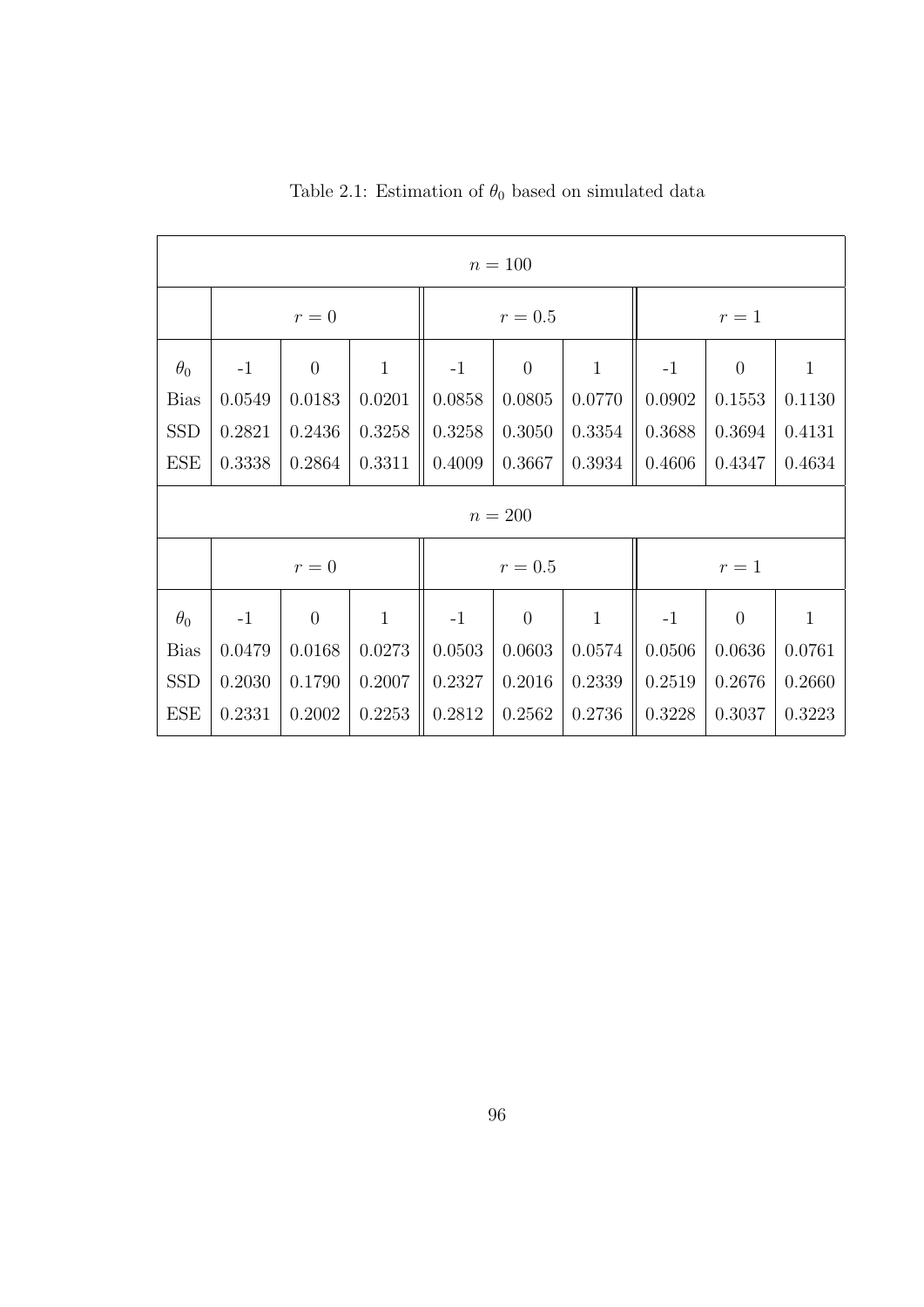| Parameter | True value     | <b>Bias</b> | <b>ESR</b> | <b>SSD</b> | CP    |
|-----------|----------------|-------------|------------|------------|-------|
|           |                |             |            |            |       |
| $\alpha$  | $\overline{2}$ | 0.0690      | 0.4082     | 0.4283     | 0.949 |
| $\beta$   | 0.5            | 0.0020      | 0.2659     | 0.2895     | 0.943 |
|           |                |             |            |            |       |
| $\alpha$  | $\overline{2}$ | 0.0625      | 0.3767     | 0.4028     | 0.940 |
| $\beta$   | $\theta$       | 0.0015      | 0.2588     | 0.2585     | 0.953 |
|           |                |             |            |            |       |
| $\alpha$  | $\overline{2}$ | 0.0591      | 0.3579     | 0.3776     | 0.960 |
| ß         | $-0.5$         | $-0.0026$   | 0.2577     | 0.2585     | 0.967 |

Table 3.1: Bias, ESR, SSD and CP of the estimation of  $\beta$  and  $\alpha$  with both C and  $\alpha$ independent of  $X$  based on 1000 simulation with sample size n=200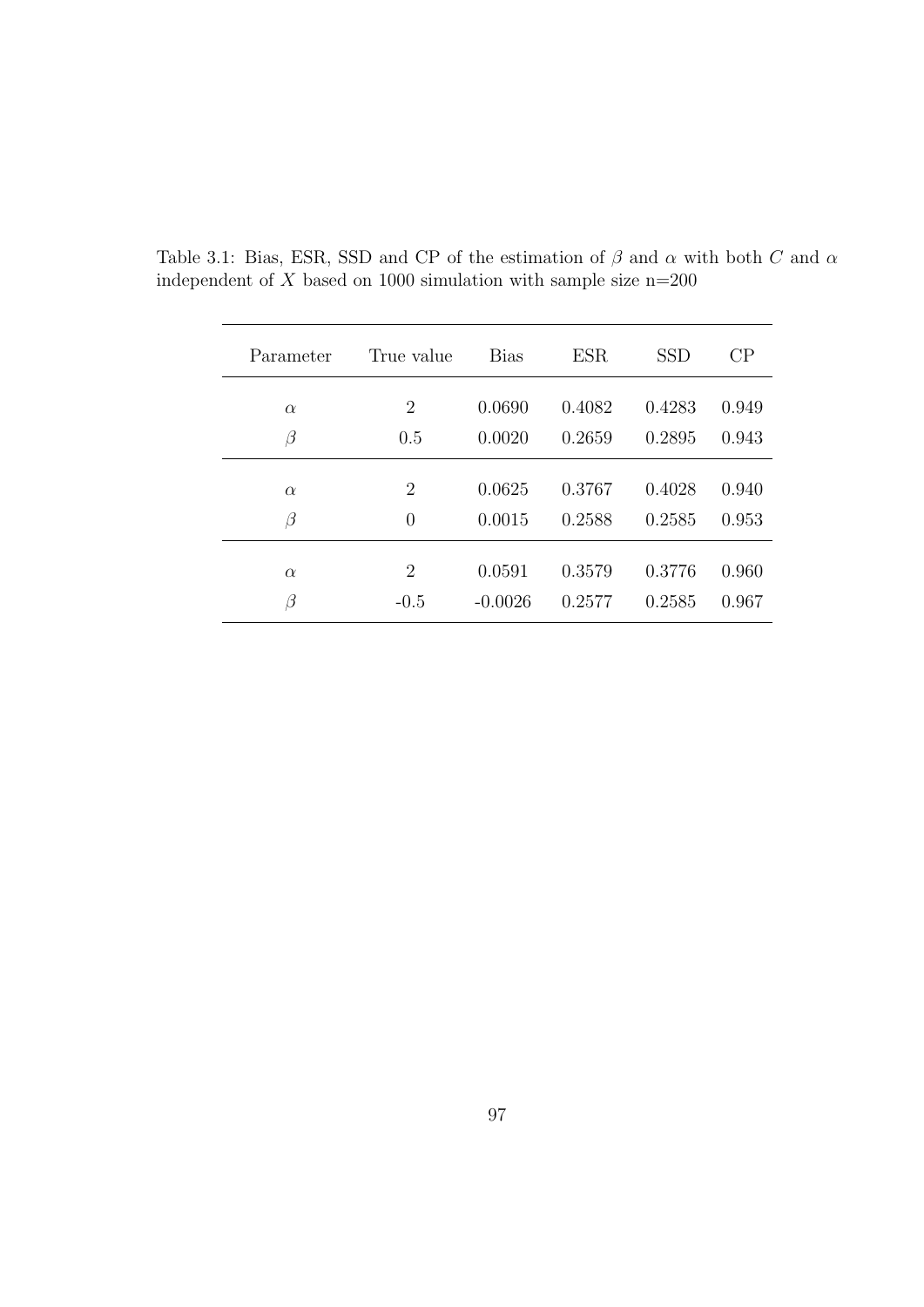| Parameter | True value     | <b>Bias</b> | ASE    | <b>SE</b> | CP(95%) |
|-----------|----------------|-------------|--------|-----------|---------|
| $\gamma$  | 1              | 0.0445      | 0.5679 | 0.5740    | 0.955   |
| $\beta$   | 0.5            | 0.0260      | 0.3174 | 0.2751    | 0.974   |
| $\gamma$  | 1              | 0.0302      | 0.4769 | 0.4924    | 0.960   |
| $\beta$   | $\overline{0}$ | 0.0168      | 0.3051 | 0.2516    | 0.942   |
| $\gamma$  | 1              | 0.0537      | 0.4080 | 0.4882    | 0.947   |
| $\beta$   | $-0.5$         | 0.0255      | 0.2883 | 0.2314    | 0.949   |

Table 3.2: Bias, ESR, SSD and CP of the estimation of  $\beta$  and  $\gamma$  with both C and  $\alpha$ dependent of  $X$  based on 1000 simulation with sample size n=200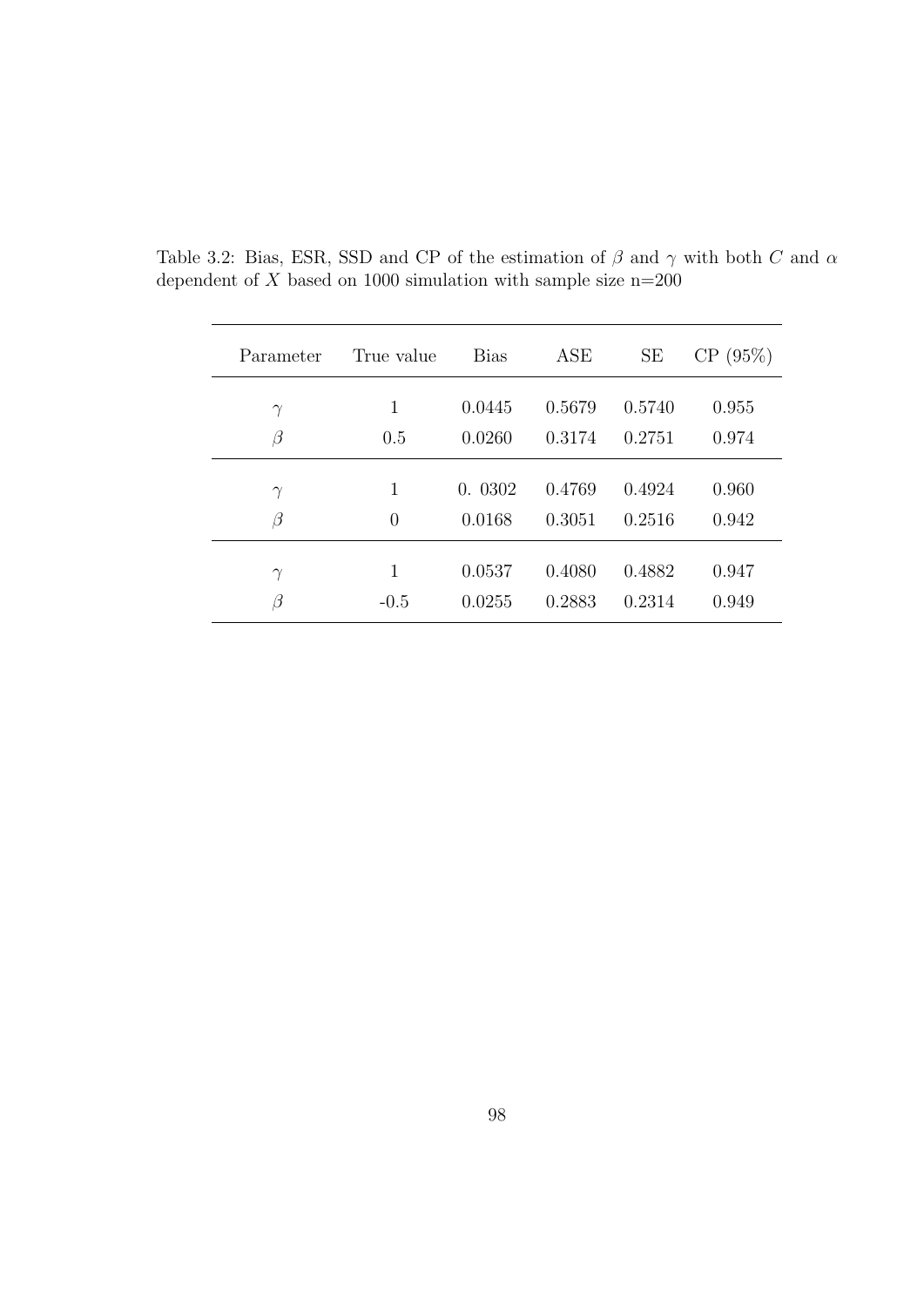| $n_1$ | n <sub>2</sub> | $n_3$ | parameter           | Bias                                                       | ${\rm ASE}$ | SE     | CP(95%) |
|-------|----------------|-------|---------------------|------------------------------------------------------------|-------------|--------|---------|
| 30    | 30             | 100   | $\lambda = 0$       | 0.0013                                                     | 0.0371      | 0.0384 | 0.964   |
|       |                |       | $\theta_1 = 0.1587$ | 0.0012                                                     | 0.0287      | 0.0293 | 0.943   |
|       |                |       | $\theta_2 = 0.1587$ | $-0.0007$                                                  | 0.0296      | 0.0292 | 0.935   |
| 50    | 50             | 200   | $\lambda = 0$       | 0.0010                                                     | 0.0290      | 0.0286 | 0.944   |
|       |                |       |                     | $\theta_1 = 0.1587$ $-4.2438 \times 10^{-4}$ 0.0200        |             | 0.0208 | 0.956   |
|       |                |       |                     | $\theta_2 = 0.1587$ 7.7653 × 10 <sup>-4</sup> 0.0208       |             | 0.0207 | 0.941   |
| 100   | 100            | 400   |                     | $\lambda = 0$ $-3.2816 \times 10^{-4}$ 0.0196              |             | 0.0201 | 0.957   |
|       |                |       |                     | $\theta_1 = 0.1587$ $-1.4522 \times 10^{-4}$ 0.0152        |             | 0.0146 | 0.948   |
|       |                |       |                     | $\theta_2 = 0.1587$ $-4.9566 \times 10^{-5}$ 0.0140 0.0147 |             |        | 0.953   |

Table 4.1: Simulation results when  $\mu = \mu_1$ ,  $\Sigma = \Sigma_1$ ,  $c = -1$  and  $d = 1$ 

 $^\dagger$  ASE, average of the estimated standard errors; SE, sampling standard errors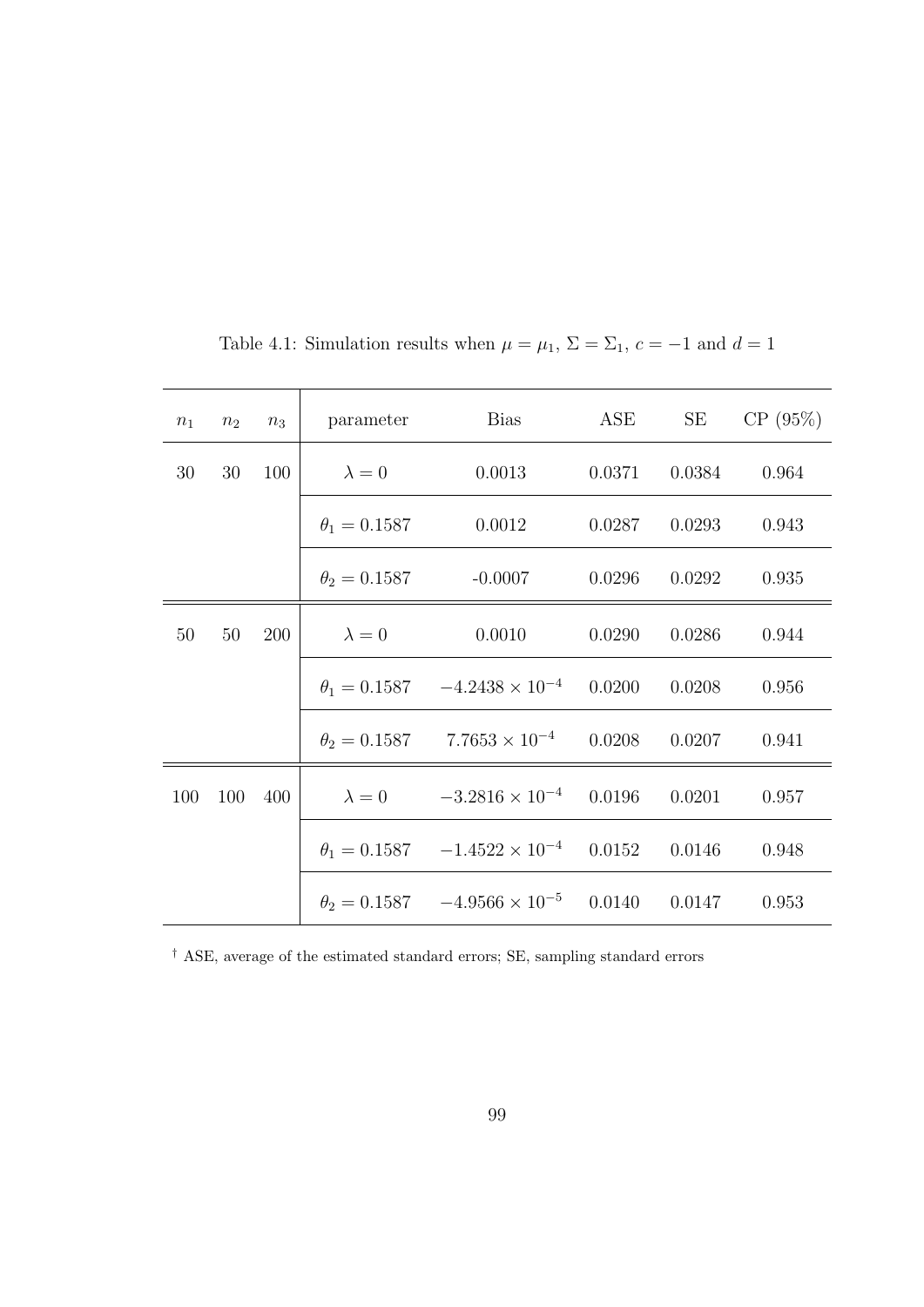| $n_1$ | n <sub>2</sub> | $n_3$ | parameter                   | Bias                                               | ASE    | SE     | CP(95%) |
|-------|----------------|-------|-----------------------------|----------------------------------------------------|--------|--------|---------|
| 60    | 30             | 100   | $\lambda = 0$               | $-0.0015$                                          | 0.0320 | 0.0310 | 0.960   |
|       |                |       | $\theta_1 = 0.0668$         | $-0.0004$                                          | 0.0221 | 0.0217 | 0.932   |
|       |                |       | $\theta_2 = 0.1587$         | $-0.0006$                                          | 0.0284 | 0.0281 | 0.937   |
| 100   | 50             | 200   | $\lambda = 0$               | 0.0005                                             | 0.0243 | 0.0245 | 0.946   |
|       |                |       | $\theta_1 = 0.0668$         | 0.0001                                             | 0.0156 | 0.0157 | 0.937   |
|       |                |       | $\theta_2 = 0.1587$ -0.0004 |                                                    | 0.0205 | 0.0209 | 0.945   |
| 200   | 200            | 400   |                             | $\lambda = 0$ $1.2971 \times 10^{-4}$ 0.0150       |        | 0.0148 | 0.953   |
|       |                |       |                             | $\theta_1 = 0.0668$ $1.7809 \times 10^{-4}$ 0.0111 |        | 0.0108 | 0.959   |
|       |                |       |                             | $\theta_2 = 0.1587$ $3.8471 \times 10^{-5}$ 0.0147 |        | 0.0152 | 0.947   |

Table 4.2: Simulation results when  $\mu = \mu_1$ ,  $\Sigma = \Sigma_1$ ,  $c = -1.5$  and  $d = 1$ 

100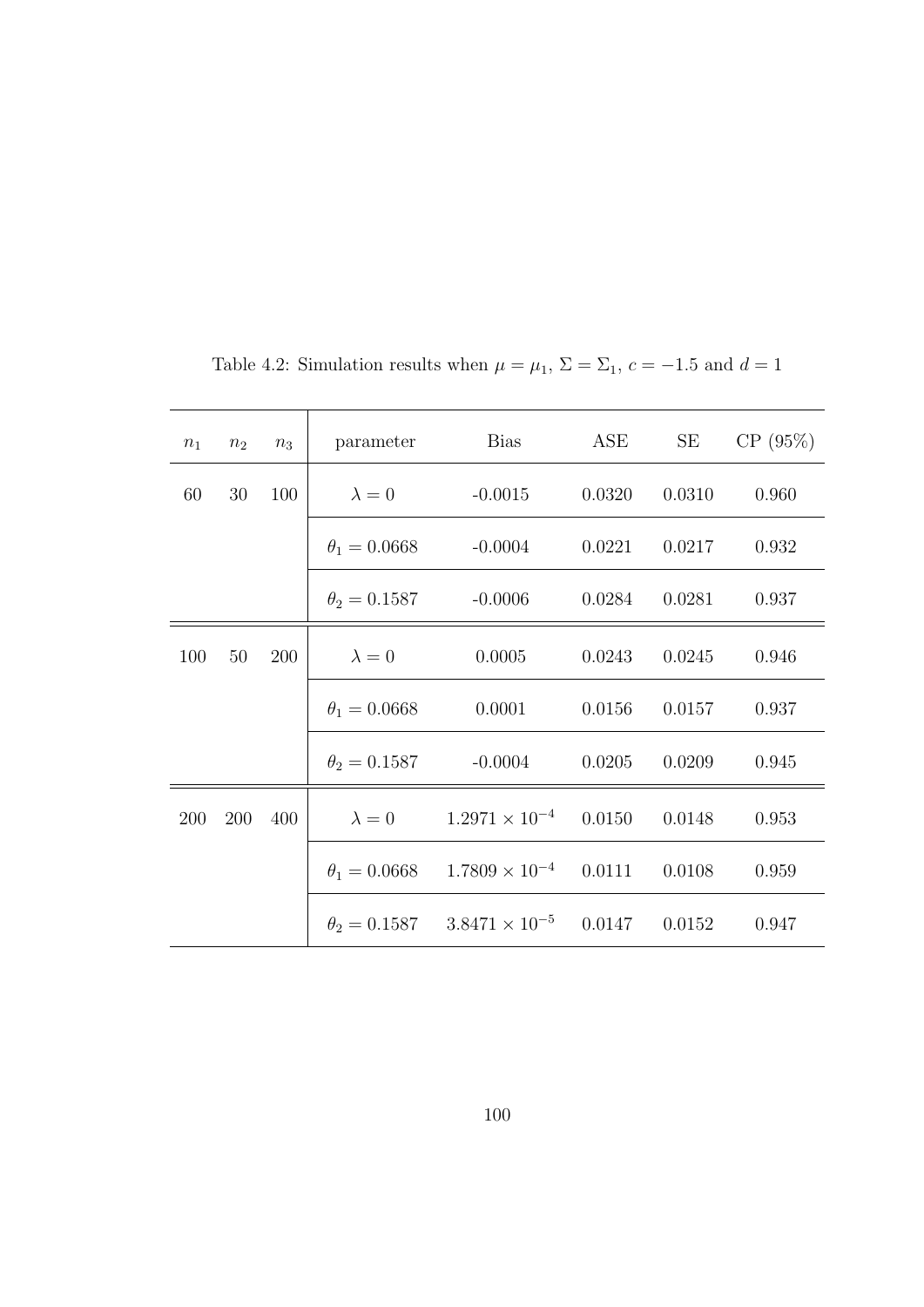| $n_1$      | $n_2$ | $n_3$ | parameter           | Bias                                                  | ASE    | SE                | CP(95%)      |
|------------|-------|-------|---------------------|-------------------------------------------------------|--------|-------------------|--------------|
| 30         | 30    | 100   | $\lambda = 0$       | $-0.0013$                                             | 0.0467 |                   | 0.0478 0.956 |
|            |       |       | $\theta_1 = 0.1587$ | 0.0022                                                |        | $0.0321$ $0.0317$ | 0.935        |
|            |       |       |                     | $\theta_2 = 0.1587$ $3.5244 \times 10^{-4}$ $0.0314$  |        | 0.0319            | 0.936        |
| 50         | 50    | 200   | $\lambda = 0$       | 0.0014                                                | 0.0359 | 0.0357            | 0.939        |
|            |       |       |                     | $\theta_1 = 0.1587$ $-7.1979 \times 10^{-4}$ $0.0221$ |        | 0.0224            | 0.945        |
|            |       |       |                     | $\theta_2 = 0.1587$ 0.0013 0.0223                     |        | 0.0224            | 0.940        |
| <b>200</b> | 200   | 400   |                     | $\lambda = 0$ $-5.9395 \times 10^{-4}$ 0.0245         |        | 0.0252            | 0.960        |
|            |       |       |                     | $\theta_1 = 0.1587$ $-2.7671 \times 10^{-4}$ 0.0159   |        | 0.0158            | 0.940        |
|            |       |       |                     | $\theta_2 = 0.1587$ $3.1067 \times 10^{-5}$ 0.0160    |        | 0.0159            | 0.944        |

Table 4.3: Simulation results when  $\mu = \mu_2$ ,  $\Sigma = \Sigma_2$ ,  $c = 2$  and  $d = 4$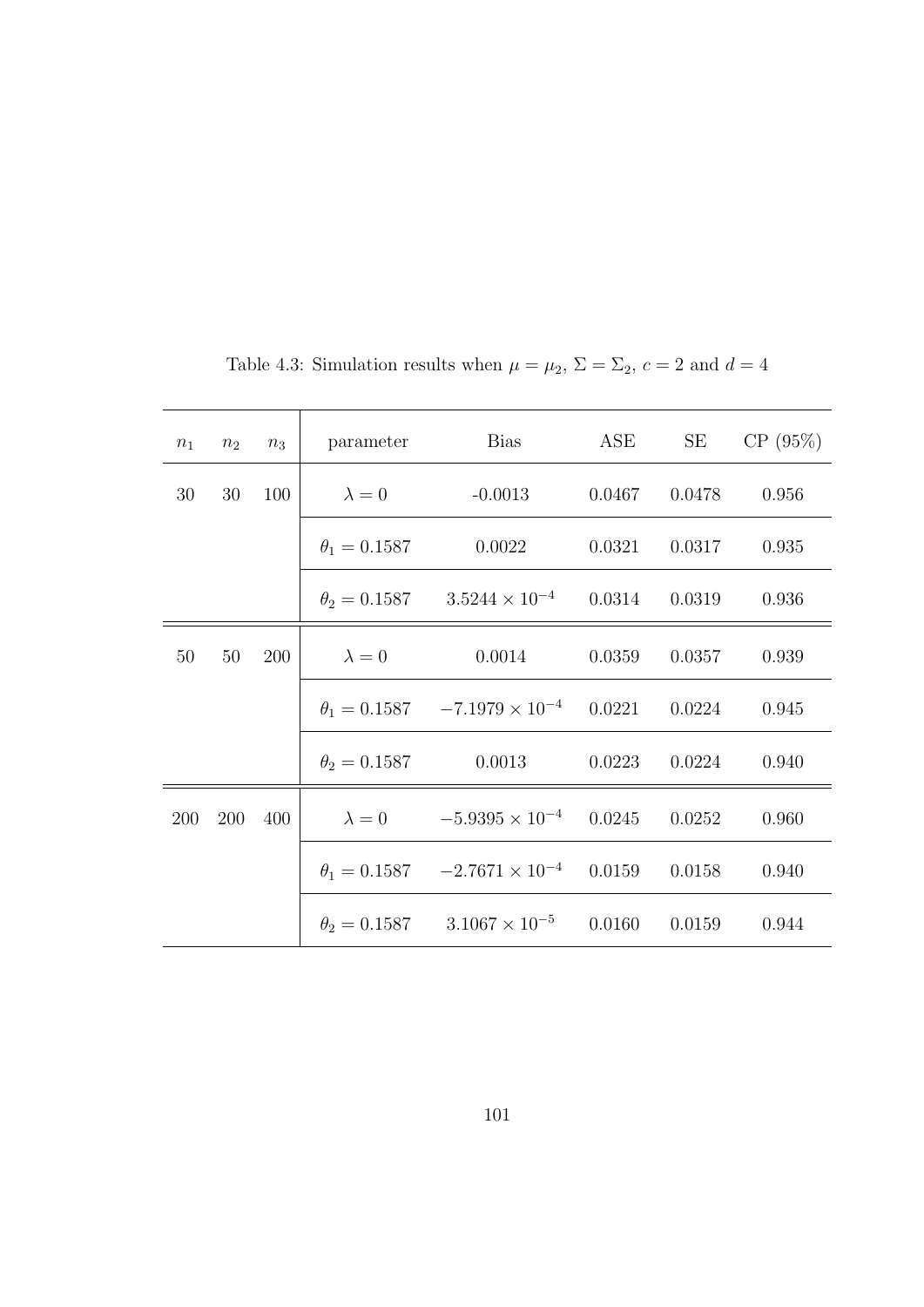| 90% CI |                |       |                          |            |          |  |
|--------|----------------|-------|--------------------------|------------|----------|--|
| $n_1$  | n <sub>2</sub> | $n_3$ | Avg Mean                 | Avg Length | ECP      |  |
| 10     | 10             | 30    | $9.6026 \times 10^{-4}$  | 0.7876     | 88.7%    |  |
| 30     | 30             | 50    | $-7.4708 \times 10^{-4}$ | 0.6621     | 89.1%    |  |
| 30     | $30\,$         | 100   | $-0.0073$                | 0.4338     | $90.3\%$ |  |
| 95% CI |                |       |                          |            |          |  |
| $n_1$  | $n_2$          | $n_3$ | Avg Mean                 | Avg Length | ECP      |  |
| 10     | 10             | 30    | 0.0048                   | 0.9302     | 94.5%    |  |
| 30     | 30             | 50    | $-0.0014$                | 0.7744     | 93.6%    |  |
| 30     | 30             | 100   | $-0.0012$                | 0.5150     | 95.2%    |  |

Table 4.4: Simulation results for  $\beta$  when  $\mu = \mu_1$ ,  $\Sigma = \Sigma_2$ ,  $c = -1$  and  $d = 1$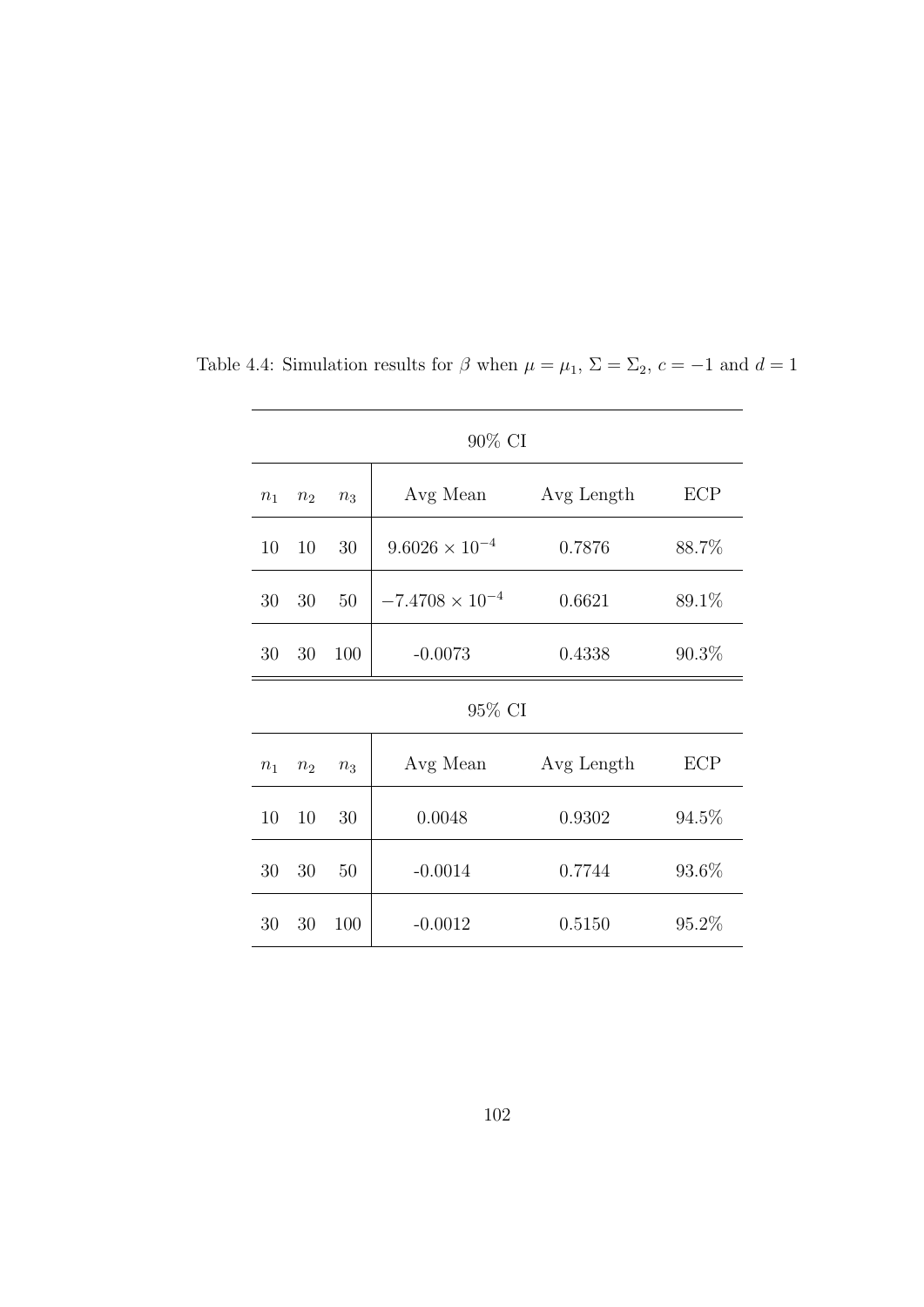



103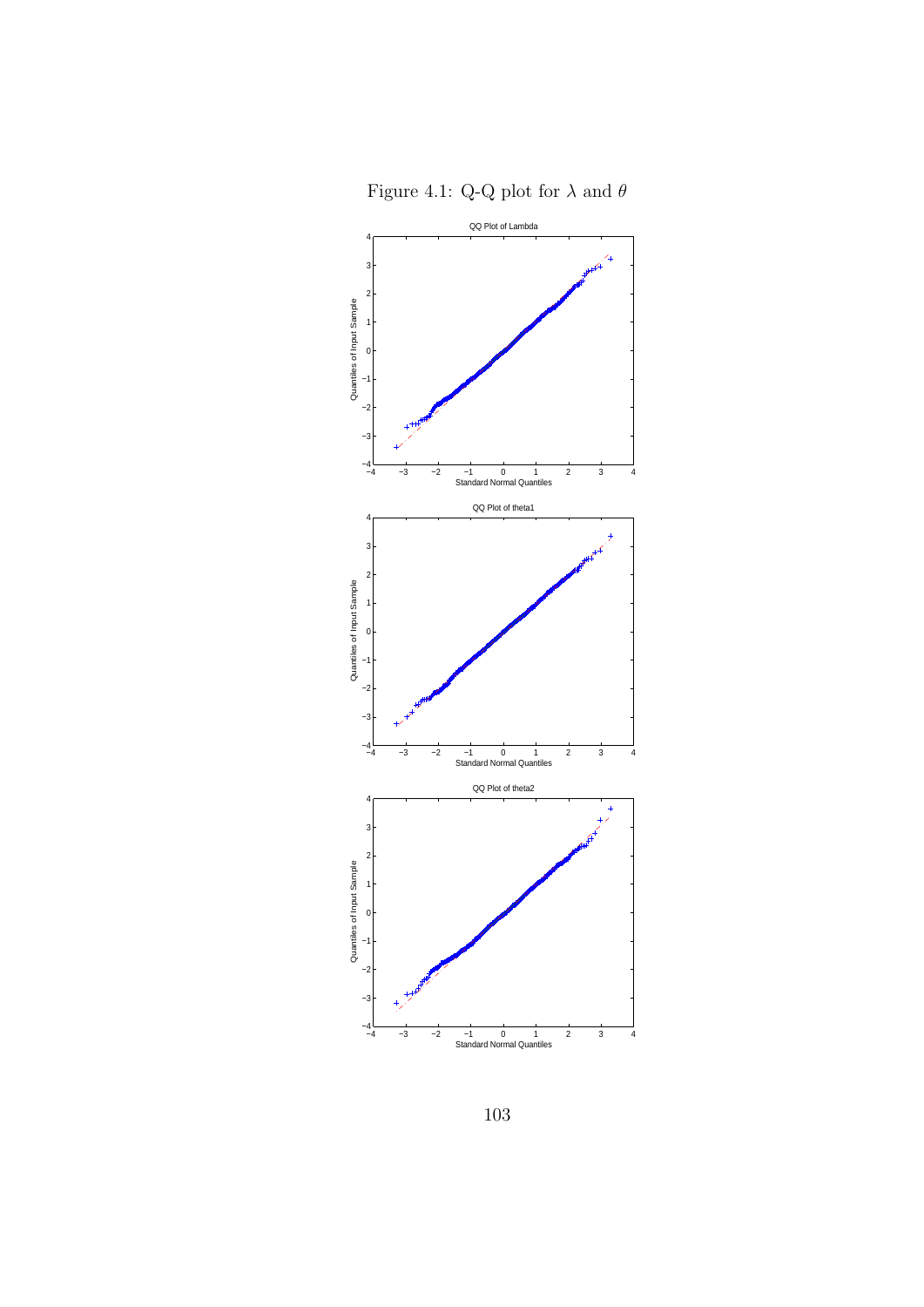

Figure 4.2: Q-Q plot for  $R(\beta_0)$  vs. standard  $\chi^2_{(1)}$